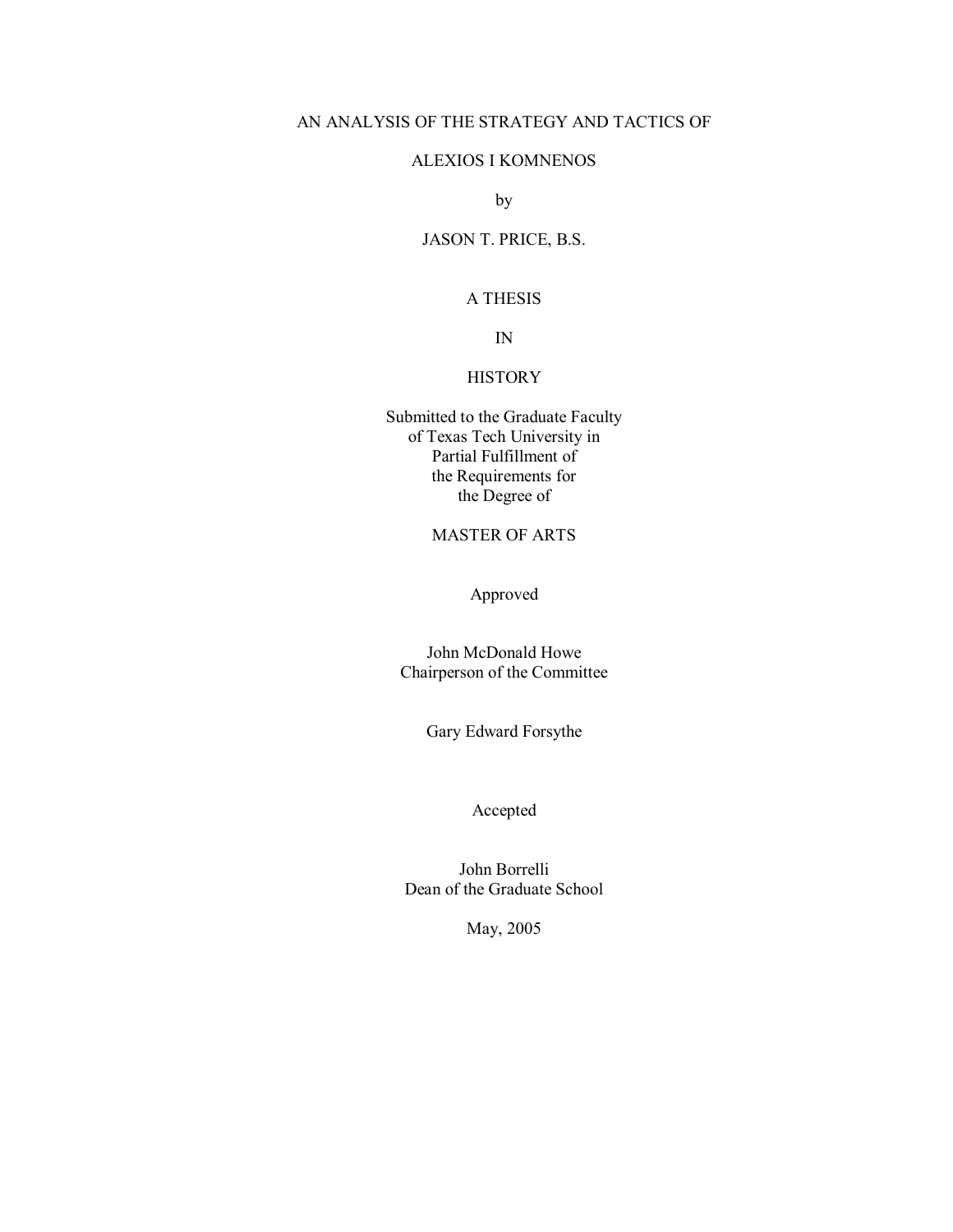#### ACKNOWLEDGEMENTS

This work could not have been completed without the help of many people. First, I must thank my parents, Sam and Marietta Price, and sister, Stephanie Martindale, for their continuous support through a very trying time. This project would not exist without them. I would also like to extend a special thanks to my thesis chair, Dr. John Howe, whose knowledge and advice have been invaluable. He is the reason I chose to become a historian; his crusades class was the motivating factor behind my pursuit of Byzantine History. In addition, both the Department of History and the Graduate School at Texas Tech have provided valuable support. For the majority of my research materials, I must thank the library at Dumbarton Oaks and Dr. Alice-Mary Talbot for allowing me the privilege of roaming the halls of the impressive archive. I would also be remiss if I did not take the time to thank my ex-wife, Dana Price, and former in-laws. Although circumstances have forced us to part ways, they have been very influential in my drive to complete this work. I must also thank my close friends Kelly DeShields, Jason Pharis and T.J. Stidham for their everlasting friendship through the toughest of times. Lastly, I must thank the Coffee Ranch in the small town of Borger, Texas for allowing me countless hours of serenity and support on my quest to complete this project.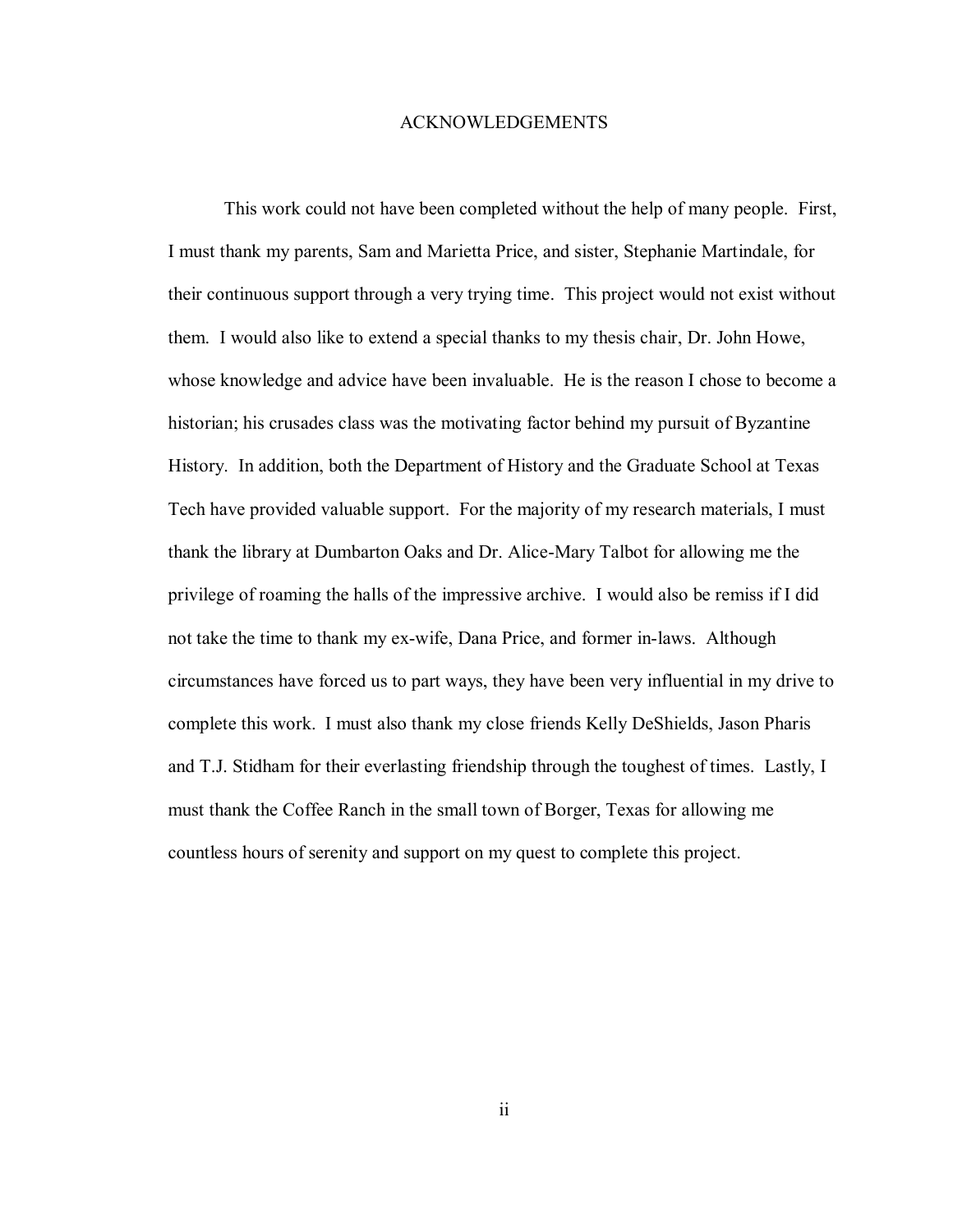# TABLE OF CONTENTS

| <b>ACKNOWLEDGEMENTS</b> |                                                                            | $\ddot{\rm n}$ |
|-------------------------|----------------------------------------------------------------------------|----------------|
| <b>CHAPTER</b>          |                                                                            |                |
| $I_{\cdot}$             | <b>INTRODUCTION</b>                                                        | $\mathbf{1}$   |
|                         | Ideals of Warfare                                                          | $\overline{4}$ |
|                         | Goals                                                                      | $\overline{7}$ |
| II.                     | ALEXIOS AND HIS WORLD                                                      | 9              |
|                         | Sources                                                                    | 9              |
|                         | The Alexiad                                                                | 9              |
|                         | Other Sources                                                              | 13             |
|                         | Context                                                                    | 14             |
| III.                    | GOOD GENERALSHIP AS EXEMPLIFIED IN CLASSICAL<br>WORKS OF MILITARY STRATEGY | 27             |
|                         | The Strategikon                                                            | 27             |
|                         | The Art of Warfare                                                         | 32             |
|                         | De Re Militari                                                             | 35             |
|                         | On War and Principles of War                                               | 37             |
|                         | Conclusion                                                                 | 41             |
| IV.                     | MILITARY CAMPAIGNS OF ALEXIOS                                              | 42             |
|                         | <b>Byzantine Warfare</b>                                                   | 42             |
|                         | <b>Crushing Rebellions</b>                                                 | 47             |
|                         | Roussel of Bailleul                                                        | 48             |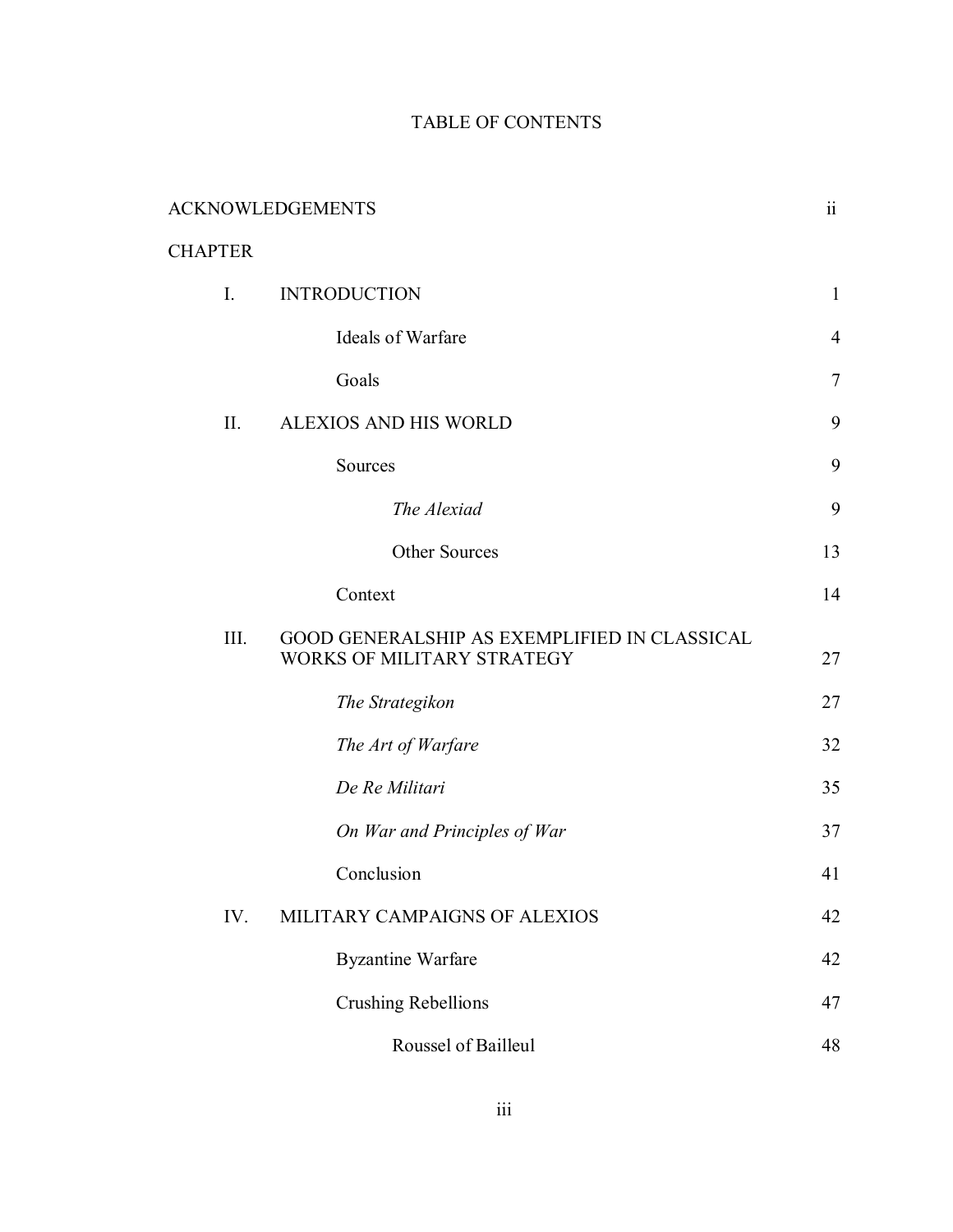|                     | Nikephorus Bryennius                                      | 49  |
|---------------------|-----------------------------------------------------------|-----|
|                     | <b>Basilacius</b>                                         | 59  |
|                     | The Siege and Battle of Dyrrakhion                        | 60  |
|                     | <b>Coordination with Crusade Armies</b>                   | 74  |
|                     | Confronting Tribes and Turks                              | 82  |
| V.                  | ALEXIOS AS MILITARY STRATEGIST                            | 86  |
|                     | Establishing a Base of Operations                         | 86  |
|                     | Indirect and Political Warfare as Primary Military Policy | 89  |
|                     | Indirect Warfare                                          | 89  |
|                     | <b>Political Military Strategy</b>                        | 91  |
|                     | <b>Adherence to Military Texts</b>                        | 96  |
|                     | Overall Accomplishments of Military Policy                | 102 |
| VI.                 | <b>CONCLUSION</b>                                         | 113 |
| <b>BIBLIOGRAPHY</b> |                                                           | 118 |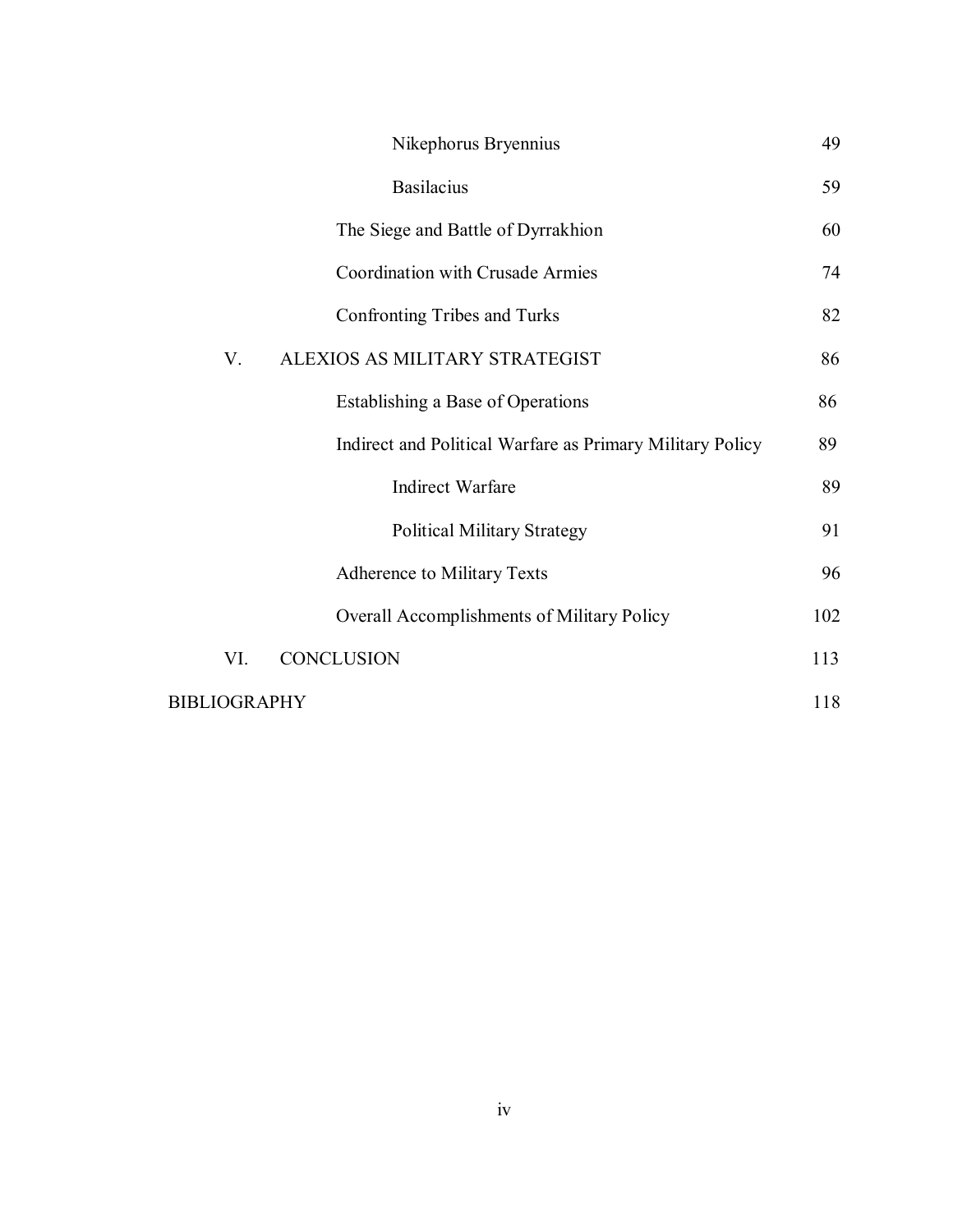# CHAPTER I

#### INTRODUCTION

"Warfare is the art of deceit." $\frac{1}{1}$ 

The strategic and tactical military abilities of Alexios I Komnenos, ruler of the Byzantine Empire (1081-1118), have been much discussed among Byzantinists. Historians have varying opinions regarding his military prowess.<sup>2</sup> His daughter, Anna Komnena, praised her father as not only an effective emperor but also a military genius. In the *Alexiad*, she described Alexios as "another Aemilius, the famous Roman, or a Scipio, or a second Carthaginian Hannibal."<sup>3</sup> Some modern historians agree with the popular historian John Julius Norwich's description of Alexios: "He had always been, first and foremost, a soldier." $4$  On the other hand, current historiography suggests that Alexios was, at best, a mediocre general. The most recent work on the subject, *The Development of the Komnenian Army* by John Birkenmeier, depicts Alexios as a poor commander initially who luckily managed to survive long enough to evolve into an average military general—one who was perceptive enough to adjust his tactics to fit his

4 John Julius Norwich, *Byzantium: The Decline and Fall* (New York: Alfred A. Knopf, 1997), 52*.* 

<sup>&</sup>lt;u>1</u> <sup>1</sup>Sun-Tzu, *The Art of Warfare*, trans. Roger T. Ames (New York: Ballantine Books, 1993), 104.

 $2$ It should be noted that all dates are C.E. and in agreement with Ostrogorsky unless otherwise indicated.

 <sup>3</sup> <sup>3</sup> Anna Comnena, *The Alexiad of Anna Comnena*, trans. E.R.A. Sewter (Suffolk: The Chaucer Press, 1969), 32-33.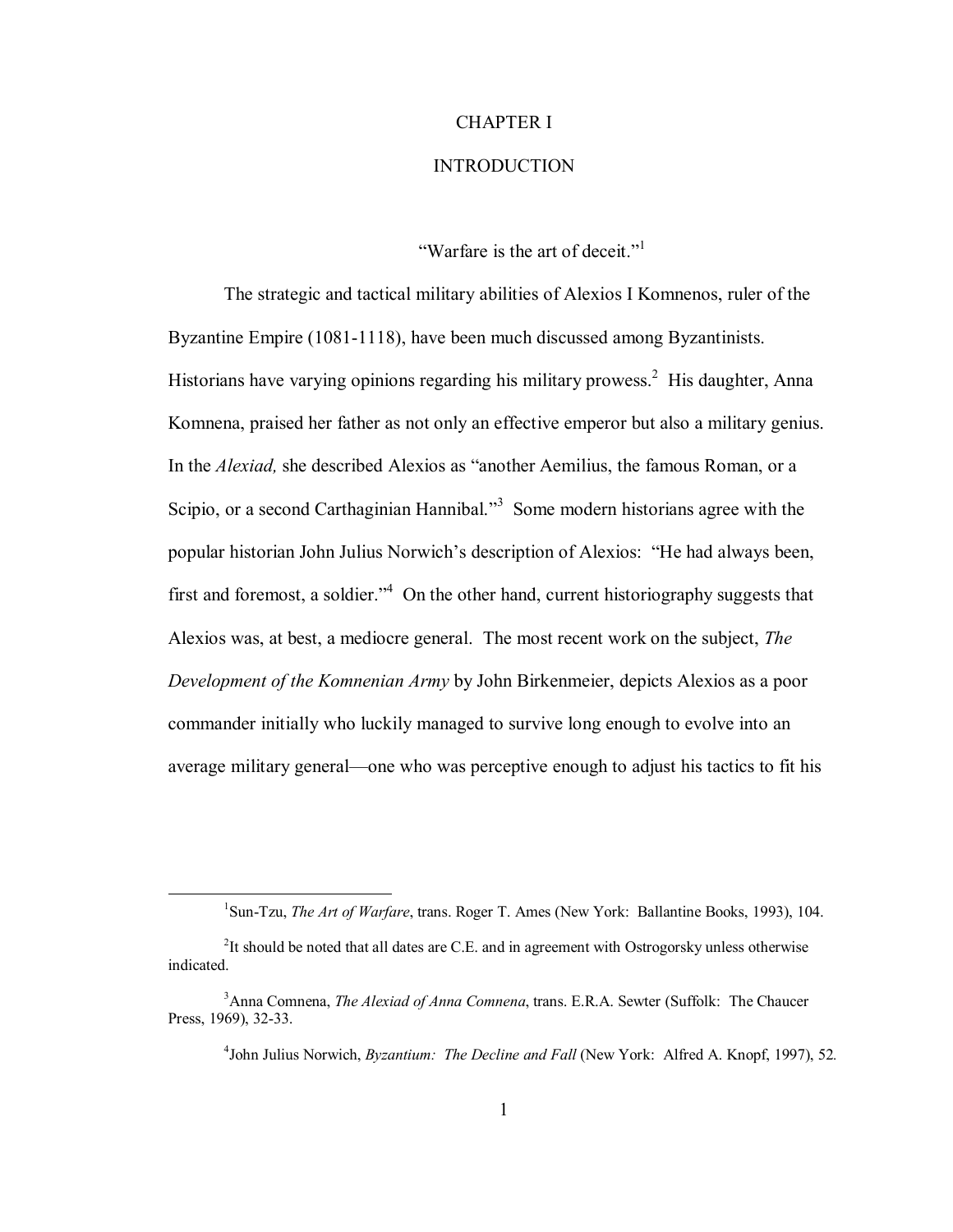numerous enemies.<sup>5</sup> Certainly, part of that statement appears true, but larger questions loom.

Other authors oppose the view asserted by Birkenmeier. John Haldon suggests, "Alexios was undoubtedly a good tactician." Norwich, a less specialized scholar, claims that Alexios was "...the greatest military commander that Byzantium had seen since Basil II nearly a century before.<sup> $n^7$ </sup> Joan Hussey sings the praises of Alexios, describing him as an all-around savior, who was able to prevent the collapse of Byzantium for more than a century.<sup>8</sup> Charles Oman claims: "A true military spirit existed among the noble families of the eastern empire; houses like those of Skleros and Phocas, or Bryennius, Kerkuas, and Comnenus are found furnishing generation after generation of officers to the national army."<sup>9</sup> Michael Angold believes Alexios remained emperor for so long simply "because he had the support, almost always whole-hearted, of the aristocratic families, who had come to power with him. $i<sup>10</sup>$  However, if Birkenmeier is correct, the question remains: how was an initially mediocre general with a depleted treasury, a minimal, demoralized army, and an empire surrounded by ruthless, jealous and capable

Joan M. Hussey, *The Byzantine World* (New York: Harper & Row, Publishers, 1961), 53.

9 Charles Oman, *The Art of War in the Middle Ages* (Ithaca: Cornell University Press, 1968), 51.

 $rac{1}{5}$ <sup>5</sup> John Birkenmeier, *The Development of the Komnenian Army: 1081-1180* (Boston: Brill, 2002), 81-84.

<sup>6</sup> John Haldon, *The Byzantine Wars* (Charleston: Tempus Publishing Inc., 2000), 135. 7 Norwich, *Byzantium: The Decline and Fall*, 52. 8

<sup>&</sup>lt;sup>10</sup>Michael Angold, *The Byzantine Empire, 1025-1204: A Political History* (London and New York: Longman, 1997), 129. Angold is partially right; however, it was much more than simply support from those Alexios placed in key positions. Alexios placed these members of the nobility in places of power for a reason. This topic will be dealt with in chapter V.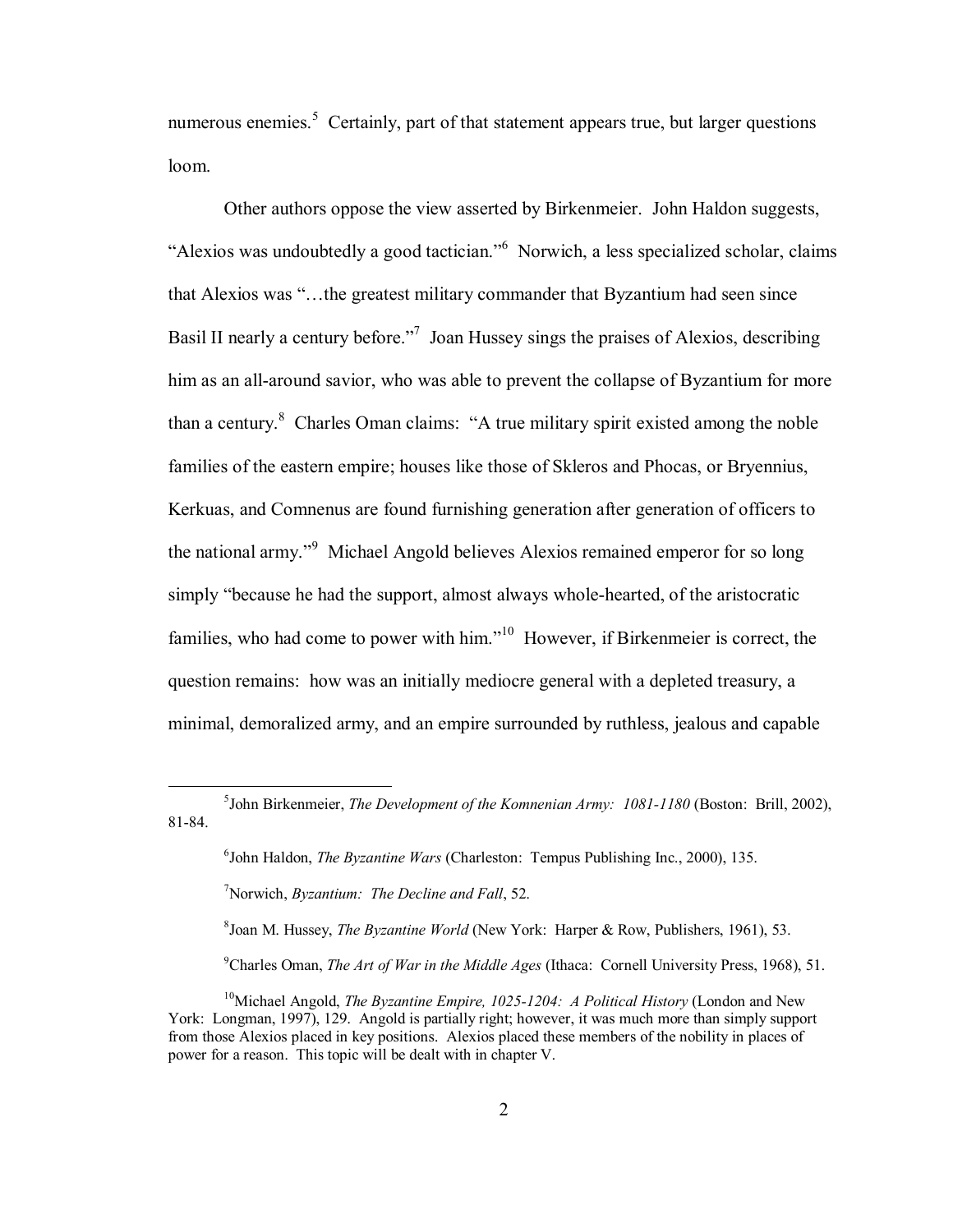enemies able to prevent the seemingly inevitable collapse of the empire in the late eleventh century? In addition to survival, Alexios I also increased the Byzantine Empire's borders and aided in repairing the damaged prestige and economic situation of the empire. Thanks to Alexios, the Komnenian rule would continue until 1185.

Since most generals and emperors could not have accomplished this monumental task even with extensive resources, how could Alexios have protected and rejuvenated the empire while it was in such a state of disarray? There is little doubt that he faced enormous challenges as he assumed the imperial dignity in 1081. Warren Treadgold openly admits, "the army Alexios inherited from Nikephoros Botaneiates in 1081 was in deplorable condition.<sup> $11$ </sup> In addition, John Baggot Glubb contends, "Alexius was to reign for 37 years, but when he assumed the purple in 1081, it seemed unlikely that he would survive more than a few months.<sup> $12$ </sup> According to Alexios's daughter Anna:

Alexius knew that the Empire was almost at its last gasp. The east was being horribly ravaged by the Turks; the west was in bad condition... He was worried and vexed  $\ldots$  However, being not only a courageous man and undaunted, but having excellent experience in war, he wanted to restore his Empire and bring it again to a safe anchorage after its terrible buffering and by God's aid to break up like waves spent on the rocks, the enemies who in madness had risen up against him $^{13}$ 

 <sup>11</sup>Warren Treadgold, *A History of the Byzantine State and Society* (Stanford: Stanford University Press, 1997), 612. See also Birkenmeier, 56. Military historian John Haldon disagrees with this assessment of the army left to Alexius after his ascension in 1081 Although the casualties of the battle of Manzikert vary widely, all agree that the Byzantine military was at least in disarray and demoralized by the defeat. See John Haldon, *The Byzantine Wars*, 127.

<sup>&</sup>lt;sup>12</sup>John Baggot Glubb, *The Course of Empire: The Arabs and their Successors* (London: Hodder & Stoughton, 1965), 211.

<sup>13</sup>Anna, *Alexiad*, 124-125.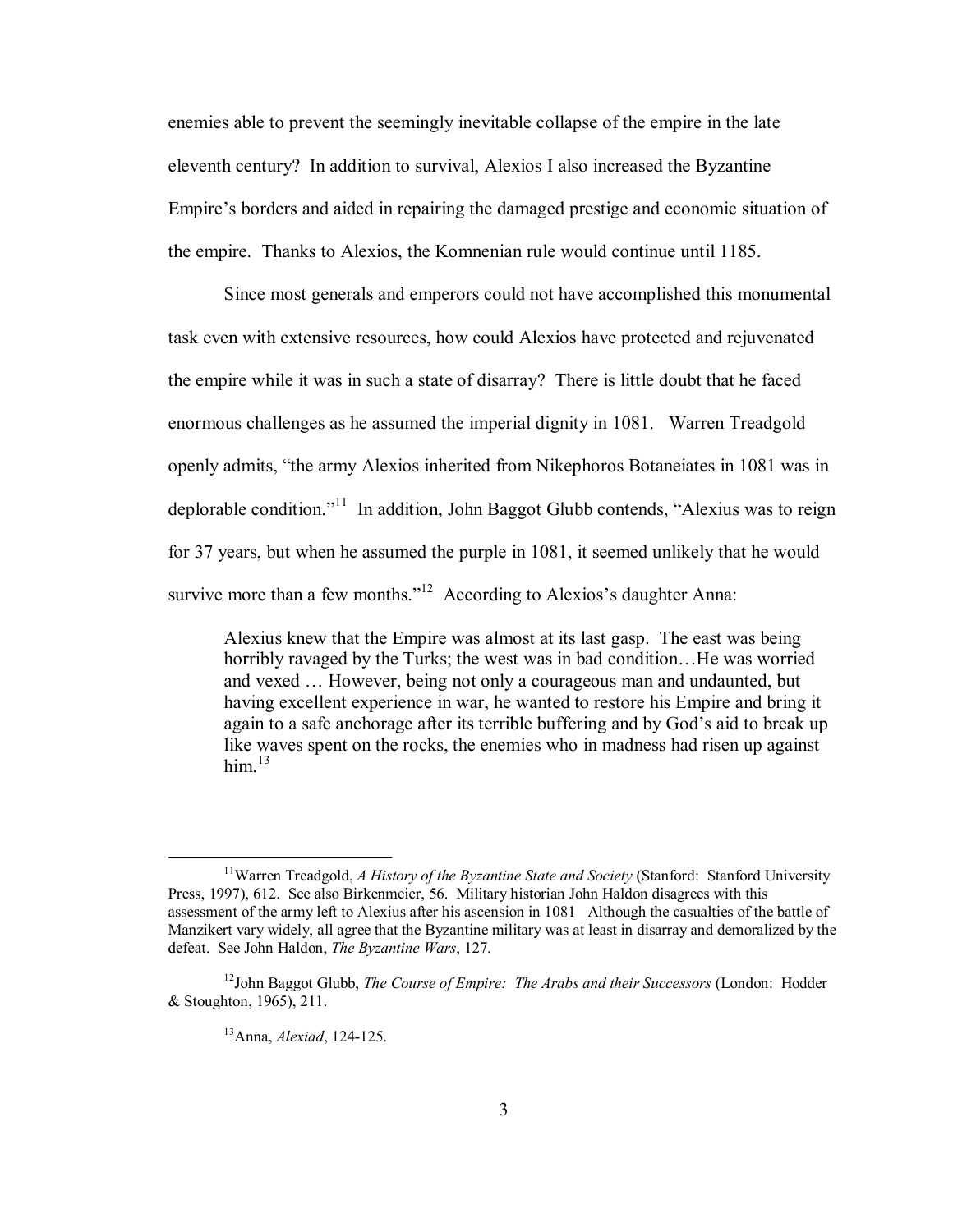Alexios's future and the future of his empire looked bleak. The Byzantines were still only ten years removed from the battle of Manzikert, one of the worst losses in their history. Asia Minor, for the most part, was occupied by the Seljuk Turks. To survive, Alexios was prepared to use any means necessary, whether diplomacy, armed conflict, bribery or deception.

In analyzing Alexios's success, there are several questions to be addressed. What exactly were the ideals of Byzantine warfare? How did Alexios compare to the ideal Byzantine general according to his tactics and strategy? Was Alexios a military genius or simply lucky in his choice of strategies? However, more importantly, how should his generalship be perceived in a larger perspective? Great generals are typically defined by their victories and overall achievements, especially in the face of overwhelming odds and dire circumstances. Take Hannibal, Alexander, and Genghis Khan to name but a few. In this essay, Alexios's strategies and tactics will be scrutinized according not only to Byzantine military manuals but also to elite military treatises by non-Byzantine authors. Such analysis should provide good insight into the dilemma with which Byzantinists have struggled—how good was Emperor Alexios I Komnenos in fulfilling his role as a general and later as Commander-in-Chief of the Byzantine army?

# Ideals of Warfare

 Throughout the ages, war has been defined in varying terms by diverse authors. According to the modern dictionary, war is armed fighting between countries or within a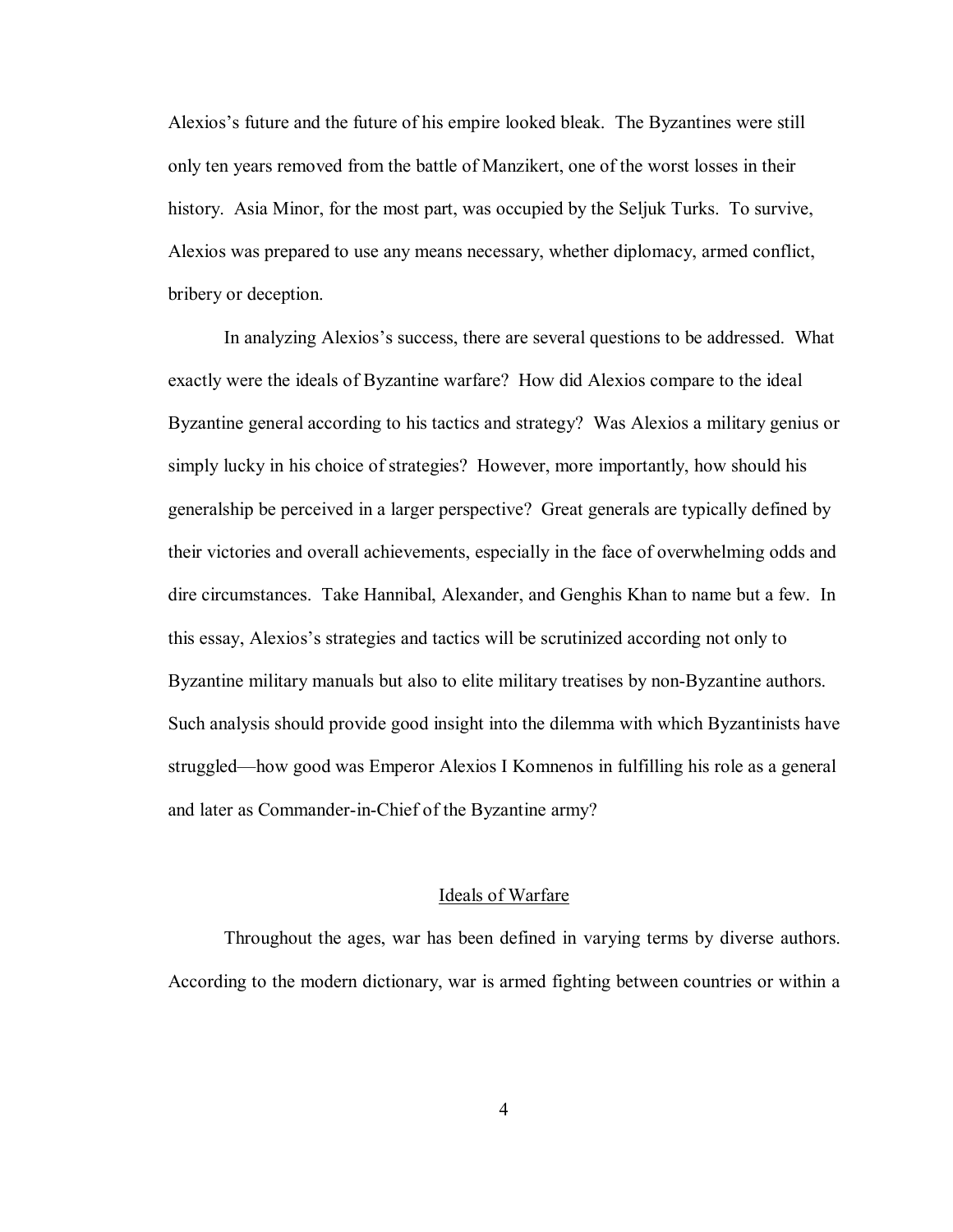country.14 War has both created and destroyed nations. It has brought glory to some, disgrace to others. It has turned some men into heroes and others into cowards. Some of the greatest literary classics have been set during times of war. Weapons and armies are the first images brought to mind in any dialogue about war. However, any examination of war, by necessity, must include a discussion of strategy, logistics, and politics. Sun-Tzu (circa 500 B.C.E.), the famous Chinese general and military strategist, believed simply that "warfare is the art of deceit."<sup>15</sup> Flavius Vegetius Renatus (circa 390), the Roman soldier, believed that in regards to victory in warfare: "only skill and discipline will insure it.<sup> $16$ </sup> The Prussian general and military theorist, Carl von Clausewitz (1780-1831), viewed warfare as "*an act of force to compel our enemy to do our will*.<sup>"17</sup> From the Byzantine point of view, warfare was considered a necessary evil only to be fought if all other options had been exhausted. This was not to say that the Byzantines did not have their share of military philosophy and texts, including: Maurice's *Strategikon*, Leo's *Taktika*, and more than a dozen other strategic manuals. However, each placed an emphasis on the need to fight only unavoidable wars and wars that were considered just, those in defense of Byzantium and Christianity. The theories of war explained by these authors provide will be used in the analyses made in this essay.

<sup>&</sup>lt;sup>14</sup>*Webster's New World Dictionary and Thesaurus* (1996), s.v. "war."

<sup>15</sup>Sun Tzu, *Art of Warfare*, 104.

<sup>16</sup>Vegetius, *De Re Militari*, in *The Roots of Strategy,* ed T. R. Phillips (Harrisburg: Stackpole Books, 1985), 75.

<sup>&</sup>lt;sup>17</sup>Carl von Clausewitz, *On War*, trans. Michael Howard and Peter Paret ("Princeton: Princeton University Press, 1984), 75. All italicized quotations are the author's italics.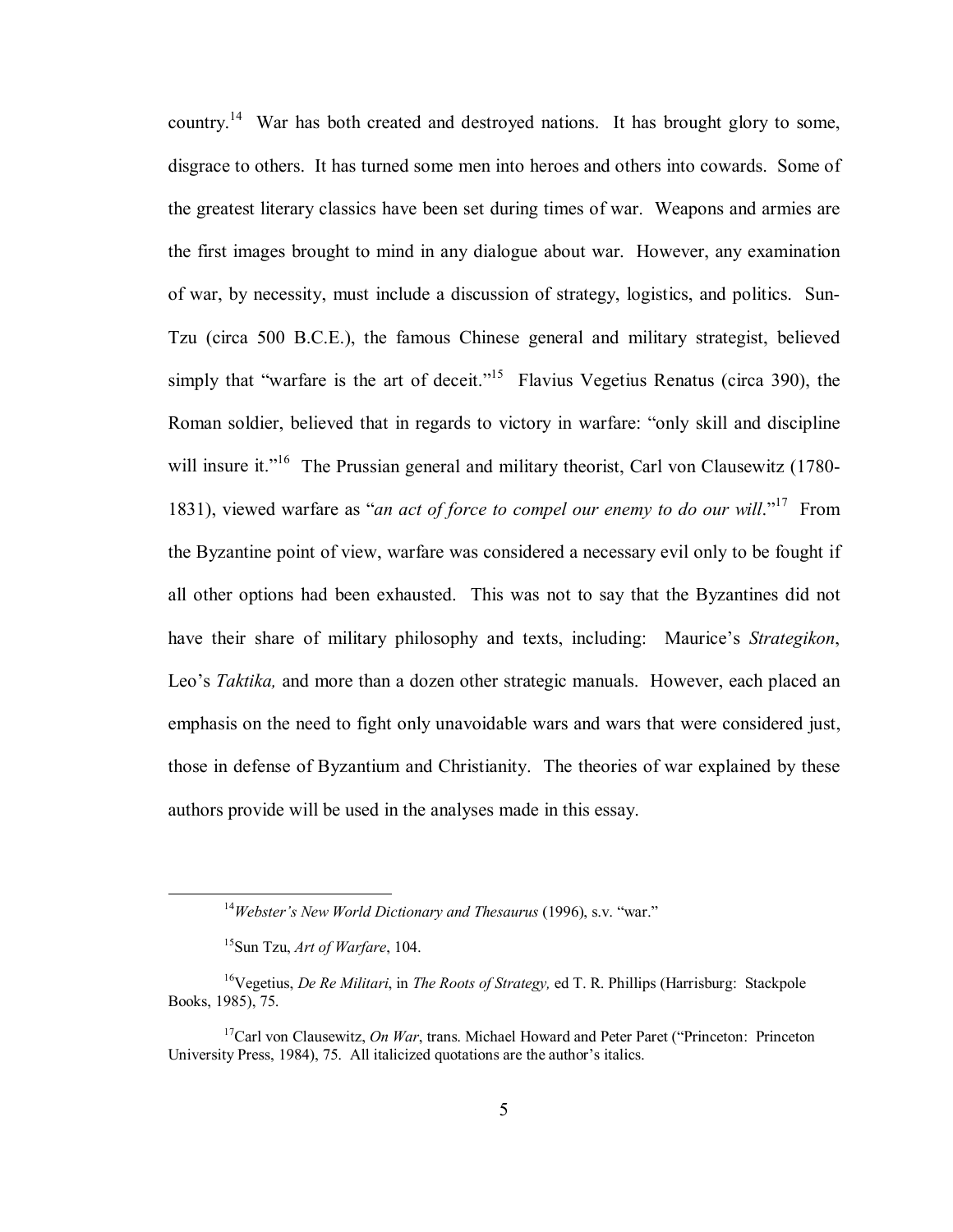Most military texts espouse some parallel philosophies. They advocate certain timeless principles, which provide direction to leaders facing common military situations. The grandfather of all military texts, *The Art of Warfare* by Sun-Tzu, would be a reasonable starting point for a basis of comparison. The most common of all military maxims is that of defeating the enemy by means other than open combat. This was mentioned numerous times by Sun-Tzu and is prevalent in many military manuals.<sup>18</sup> It should be noted that Clausewitz did not agree with this principle; however, he was a much more contemporary author and was certainly influenced by the invention and use of modern weapons, such as firearms, on the battlefields. Clausewitz claimed, "Of all the possible aims in war, the destruction of the enemy's armed forces always appears as the highest."<sup>19</sup> However, the Byzantines, Vegetius, and Sun-Tzu all believed that capturing or subduing the enemy without resorting to open battle was the apex of generalship. Such a strategy is referred to as indirect warfare. Speed was also of the essence in battle to Sun-Tzu; thus, one should seek the quick victory.<sup>20</sup> This was, perhaps, another of the most common and basic principles of war as a long, protracted campaign is hardly beneficial for any state.<sup>21</sup> The proper use of terrain was mentioned repeatedly in Sun-Tzu, Clausewitz, and Vegetius; however, Byzantine military theorists are less specific than any of the aforementioned strategists. With these minor exceptions, the Byzantines,

 <sup>18</sup>Sun-Tzu, *Art of Warfare*, 107, 111, 126, and 136. See also Maurice, *Strategikon*, 64-65, 80-81, 85, and 88 and Vegetius, *De Re Militari*, 128, 143, and 146.

 <sup>19</sup>Clausewitz, *On War*, 99.

 <sup>20</sup>Sun-Tzu, *Art of Warfare*, 107 and 109.

 <sup>21</sup>*Ibid*., 107. See also Maurice, *Strategikon*, 9 and Vegetius, *De Re Militari*, 144.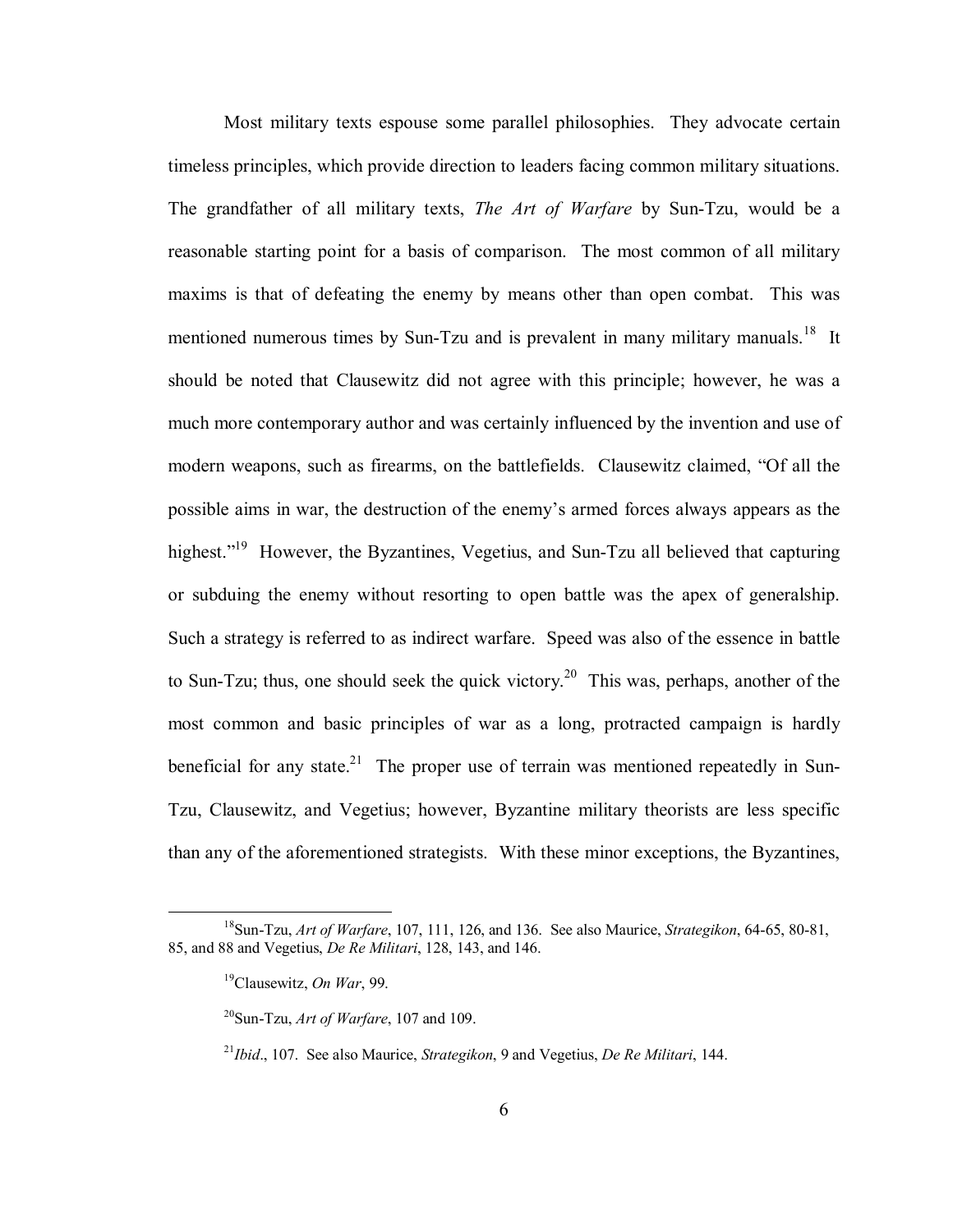Sun-Tzu, Clausewitz, and Vegetius share the same outlook on good generalship and principles of warfare.

 Alexios himself was a master of indirect warfare. With the one exception of 1081 when he met Robert Guiscard in open combat at Dyrrakhion, he aimed to end every threat with some form of indirect warfare. Whether through diplomacy, alliances, marriage proposals, bribery, deception, or skirmishing, Alexios sought to resolve the situation without resorting to open combat. This policy was based on both culture, considering the Byzantines' view of warfare, and common sense, the lack of manpower for the Byzantine army. Particularly early in Alexios's reign, this shortage of manpower made this policy a necessity.

#### Goals

One thing to be wary of in evaluating the strategies and tactics of Alexios is the fact that "the critic will, as a rule, have more information than the participant;" therefore, ìsituations giving rise to an event can never look the same to the analyst as it did to the participant.<sup>22</sup> Naturally, the historian or military analyst will never fully understand the situations that Alexios faced, and many of the nuances of eleventh and twelfth century warfare have been lost to modern historians.

 In addition to evaluating the abilities of Alexios, this paper will attempt to identify Alexios as the ideal Byzantine general and, in fact, the ideal general on a much broader scale. In attempting to do such, a myriad of sources will be examined. Given that the

 <sup>22</sup>Clausewitz, *On War*, 164.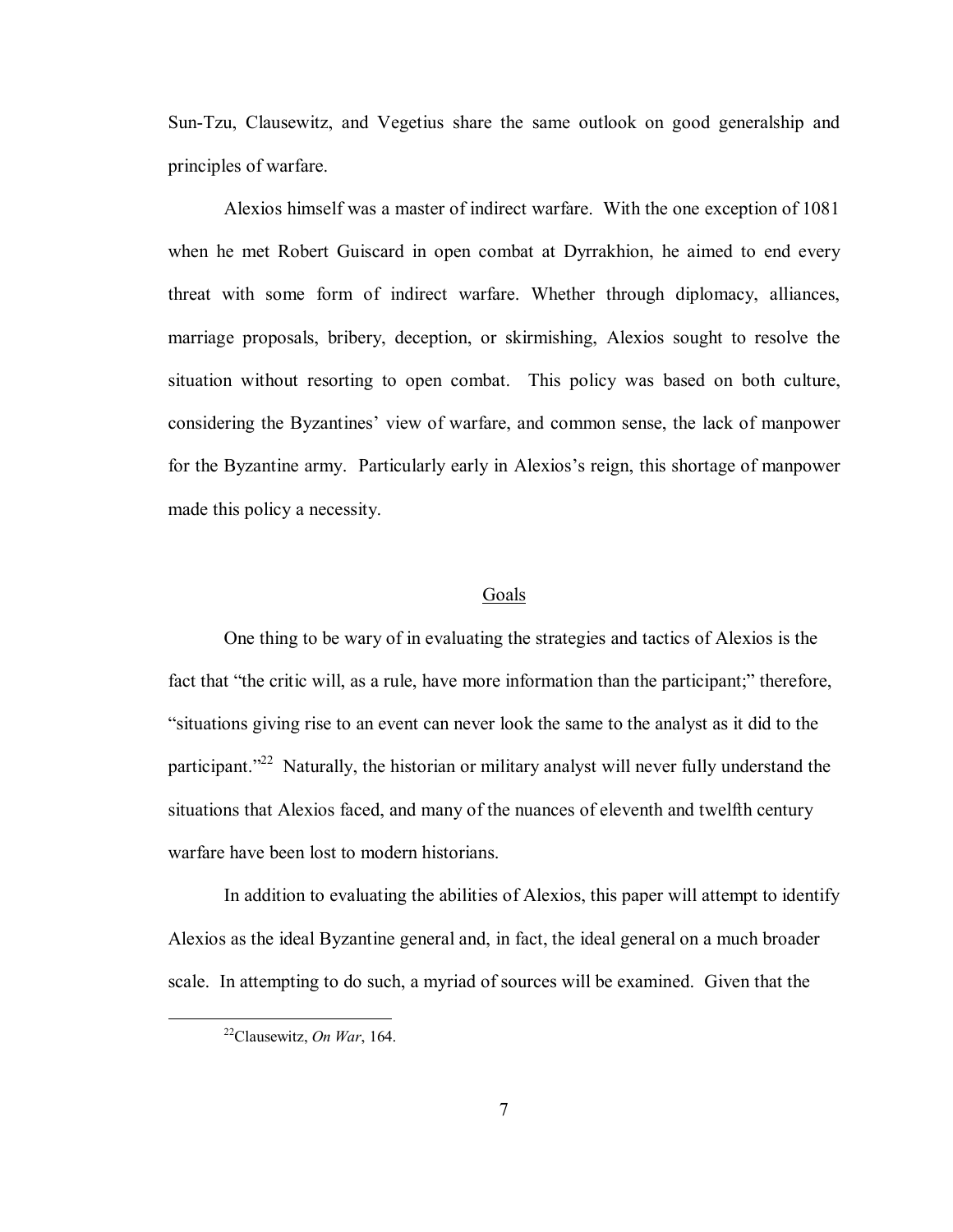military texts used will range from Sun-Tzu, the oldest in existence, to Clausewitz, written during the nineteenth century, a broad range of military thought will permeate the pages of this essay. Byzantine military manuals, particularly Mauriceís *Strategikon*, will provide the information needed to measure the strategies and tactics of Alexios against those possessed by the ideal Byzantine general. Other non-Byzantine military manuals will be assessed to present a full picture of the timeless generalship of Alexios. As Alexios's accomplishments reached past the borders of the Byzantine Empire, so too should he be viewed outside the narrow Byzantine scope of military ideals. There are many criteria to examine when evaluating the military prowess of Alexios: leadership ability, management of resources, defensive capability, tactical ability, strengths and weaknesses, and the ultimate success of Alexios as a military commander. In addition, it will be my argument throughout the essay that the Byzantine idea of warfare included diplomatic ruses, both on and off the field of battle, as shown through Byzantine texts, and they should be considered among Alexios's battle capabilities. We must remember  $\lq\ldots$  war is only a branch of political activity; that it is in no sense autonomous.<sup>23</sup> Although this policy, according to Clausewitz, may become one of battles and not "diplomatic notes,"<sup>24</sup> it is my argument that such "diplomatic notes" were considered critical and the most important part of warfare according to the Byzantines.

 <sup>23</sup>*Ibid*., 605.

<sup>24</sup>*Ibid*., 607.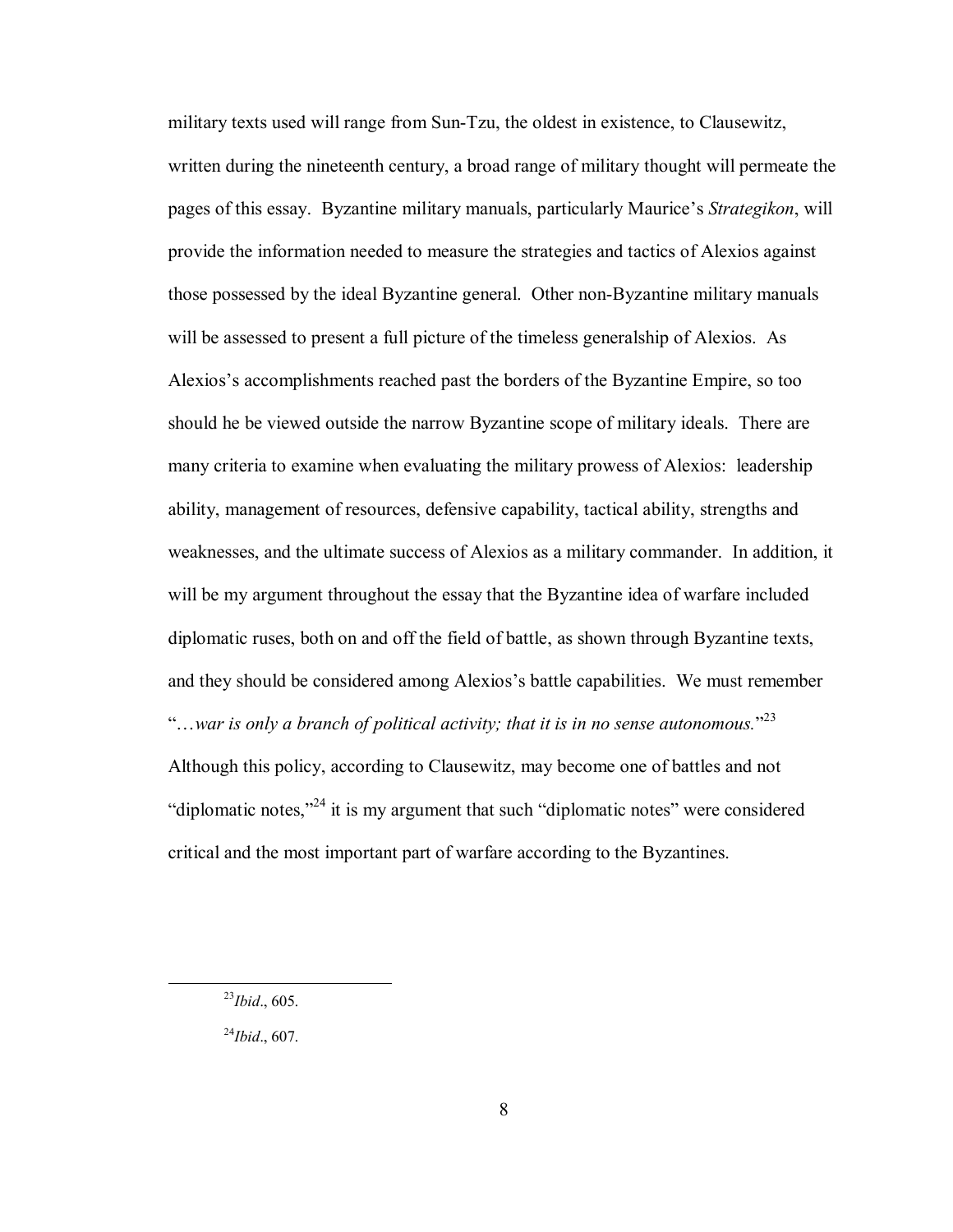# CHAPTER II

# ALEXIOS AND HIS WORLD

# Sources

# *The Alexiad*

The most valuable Byzantine source for the life and times of Emperor Alexios I Komnenos comes from his daughter Anna Komnena. The material covered in her *Alexiad* is extremely rich and illuminating in the study of all aspects of Byzantine life social, religious, political, and military. Anna began her account prior to Alexios's ascent to the throne, and she included information about the succession struggle and the deposing of both Michael VII Doukas and Botentaites. Prior to the rise of Alexios to the purple, the information provided was primarily a military account of his deeds and heroism in battle. When Alexios assumed the throne, the tone and content of Anna's work shifted slightly from a purely military account to a complex and sometimes-garbled combination of panegyric and military history.25

Certainly a few of the accounts of Alexios's deeds given in the *Alexiad* were at best slightly embellished, but, most likely, there were few fabrications. It is doubtful that Anna would alter major events that occurred in the course of a battle; however, the details were obviously filtered by her personal bias and love for her father. Although her father may have used her in his political dealings, such as her initial arranged marriages to Constantine Doukas and Nikephorus Bryennius, it is obvious that Anna was very close to

 <sup>25</sup>Anna, *Alexiad*, 124.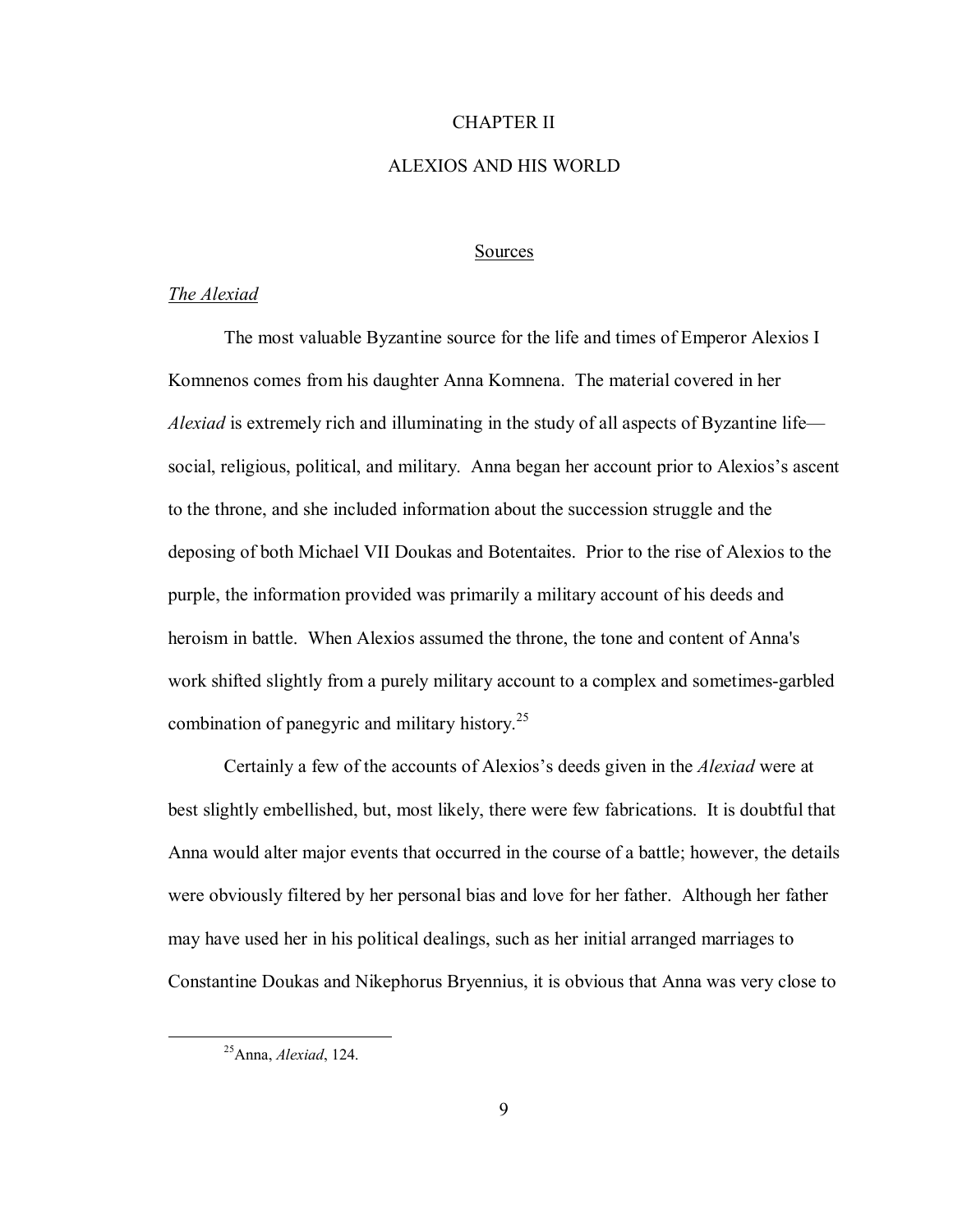Alexios and admired him greatly. Since she was born in 1083, she was not an eyewitness to some of these conflicts and events. Therefore, one must naturally consider the sources of the material she used for her account, prior to her maturation. It is possible; however, that Anna was present on certain occasions and was an eyewitness to later events; for instance, the skirmish between the Byzantines and the crusaders while the latter were camped outside of Constantinople.

It is likely that she used her husband Nikephorus Bryennius and his *Historia* as a main source for her early accounts. Bryenniusís *Historia* covered the events prior to the founding of the Komneni dynasty in 1081. However, James Howard-Johnston provides a radical new theory on the authorship of the *Alexiad*. He argues that it was Nikephorus who was given the duty of recounting the history of Alexios I Komnenos, and only after Nikephorus's death in 1138 did Anna inherit the task of finishing his work.<sup>26</sup>

Howard-Johnston's new hypothesis on the authorship of the *Alexiad* must be considered carefully: "Anna did not carry out the extensive archival research which seems to have gone into the *Alexiad*; this work was done by Nikephoros and was one of his main contributions.<sup>27</sup> If Nikephorus is the main author of the *Alexiad* as Howard-Johnston claims, then more weight should be given to the account than if Anna was the sole author. While Anna could have been responsible for the 'embellishment' of deeds

<sup>&</sup>lt;sup>26</sup> James Howard-Johnston, "Anna Komnena and the *Alexiad,"* in *Alexios I Komnenos*, ed. Margaret Mullet and Dion Smythe. Belfast Byzantine Texts and Translations 4 (1), (Belfast: Belfast Byzantine Enterprises, 1996), 268. For a heated rebuttal to this hypothesis, See R. J. Macrides, "The Pen and the Sword: Who Wrote the *Alexiad*?î in *Anna Komnene and Her Times*, ed. Thalia Gouma-Peterson (New York: Garland Publishing, 2000), 63-81, esp. 66. However, her argument seems dubious at best as she states that Howard-Johnston's theory is merely as an attempt to imply "that all that is good and all the makes the *Alexiad* a world-class history derives from Nikephoros Bryennios."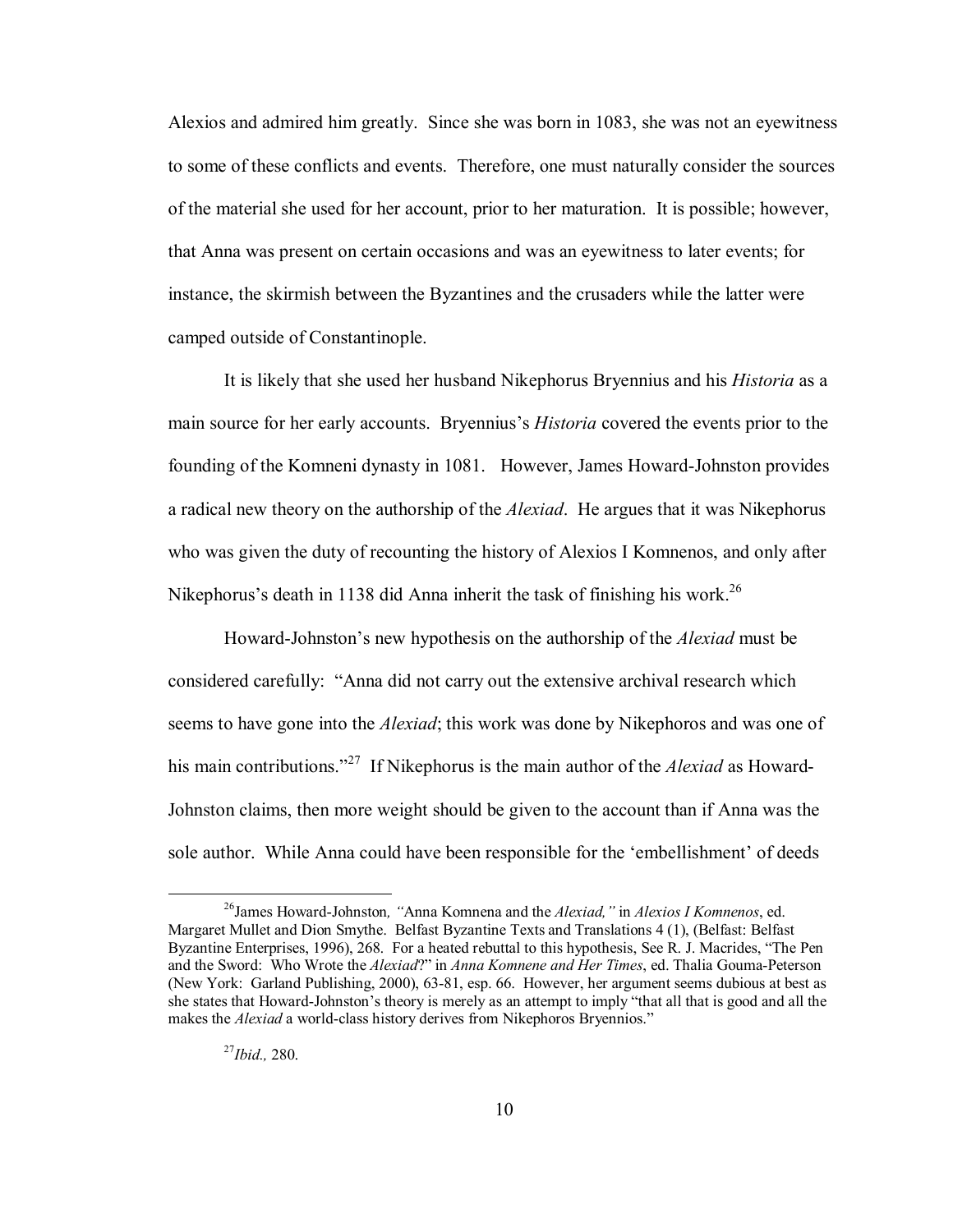and the 'Homerization' of the work, it is more likely that the majority of the text is factual, if not chronologically challenged. Bryennius would have had much less reason to flatter Alexios, given it was Bryennius's father that Alexios defeated and subdued in the rebellion of 1078. Although Bryennius would later marry Anna, it seems less likely that he would wish to flatter Alexios more than a particular situation warranted.

There is evidence to support Howard-Johnston's claim. For example, two

passages, which reflect a substantial knowledge of Byzantine warfare. Anna made the

claim:

 The general (I think) should not invariably seek victory by drawing the sword; there are times when he should be prepared to use finesse, if the opportunity occurs and events allow it, and so achieve a complete triumph. So far as we know, a general's supreme task is to win, not merely by force of arms, but also by relying on treaties; and there is another way sometimes, when the chance offers itself, and the enemy can be beaten by fraud  $^{28}$ 

She continued:

 For my part, I think that to win a victory by sound planning calls for courage; force of character and energy uninformed by thought are not enough—they end not in courage, but in foolhardiness. We are courageous in war against men whom we can beat; against men too strong for us we are foolhardy. Thus when danger hangs over us, being unable to make a frontal assault we change our tactics and seek to conquer without bloodshed. The prime virtue of a general is the ability to win without incurring danger...<sup>29</sup>

These opinions expressed by Anna show an impressive grasp of the true concept of

Byzantine warfare. There are two possible explanations for these views. Either they

verify the direct influence of Nikephorus on the work, or they are a result of Annaís own

29*Ibid.,* 77.

 <sup>28</sup>Anna, *Alexiad*, 405.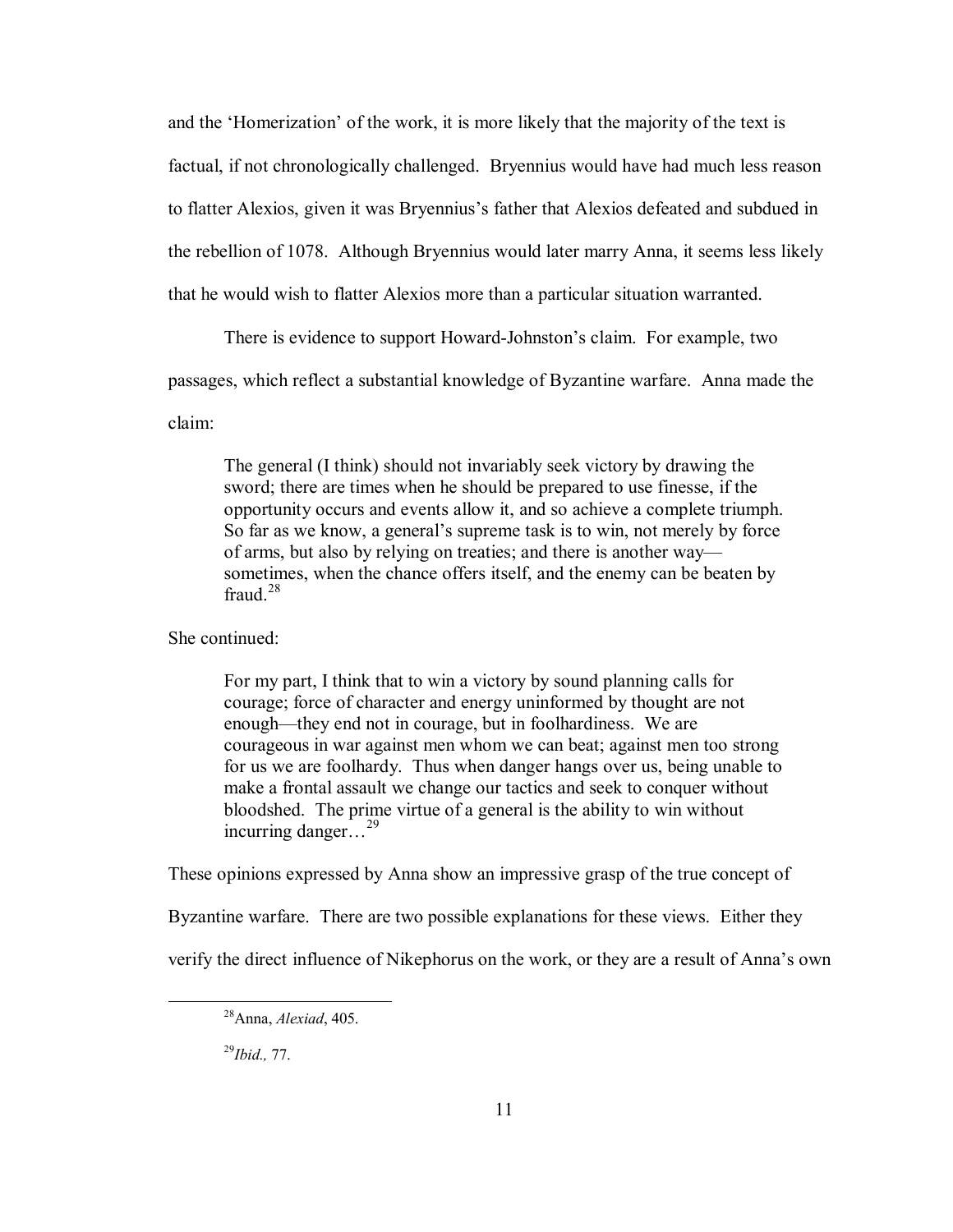recognition of military strategy, resulting from her association with her father and husband. I personally believe that the former is the case. These statements presuppose a significant understanding of warfare according to Byzantine military texts and, as Anna had a propensity for philosophy, it is doubtful that she would have been terribly intrigued with the conduct and study of warfare.<sup>30</sup> Regardless, the author seemed to have a firm grasp of Byzantine maxims, as "There is no one method of achieving victory, nor one form of it, but from ancient times up to the present success has been won in different ways." $31$ 

 The crusaders also kept records of their travels, and many of these accounts corroborate Anna's (or Nikephorus's) view. Every western European contemporary agreed that Alexios was a remarkable and charismatic man, if not always necessarily truthful in his dealings. In addition, Anna freely admitted that she also gathered writings from monks who had been soldiers under her father. She obtained information from these accounts that "...were written in simple language...they adhered closely to the truth..."<sup>32</sup> She also incorporated the stories told by her family and other contemporaries. Finally, she used her own memories and experiences. Anna declared, "From all these materials the whole fabric of my history—my true history—has been woven.<sup>33</sup>

31*Ibid*.

<sup>32</sup>*Ibid.*, 461.

<sup>33</sup>*Ibid*.

 <sup>30</sup>*Ibid*., 17.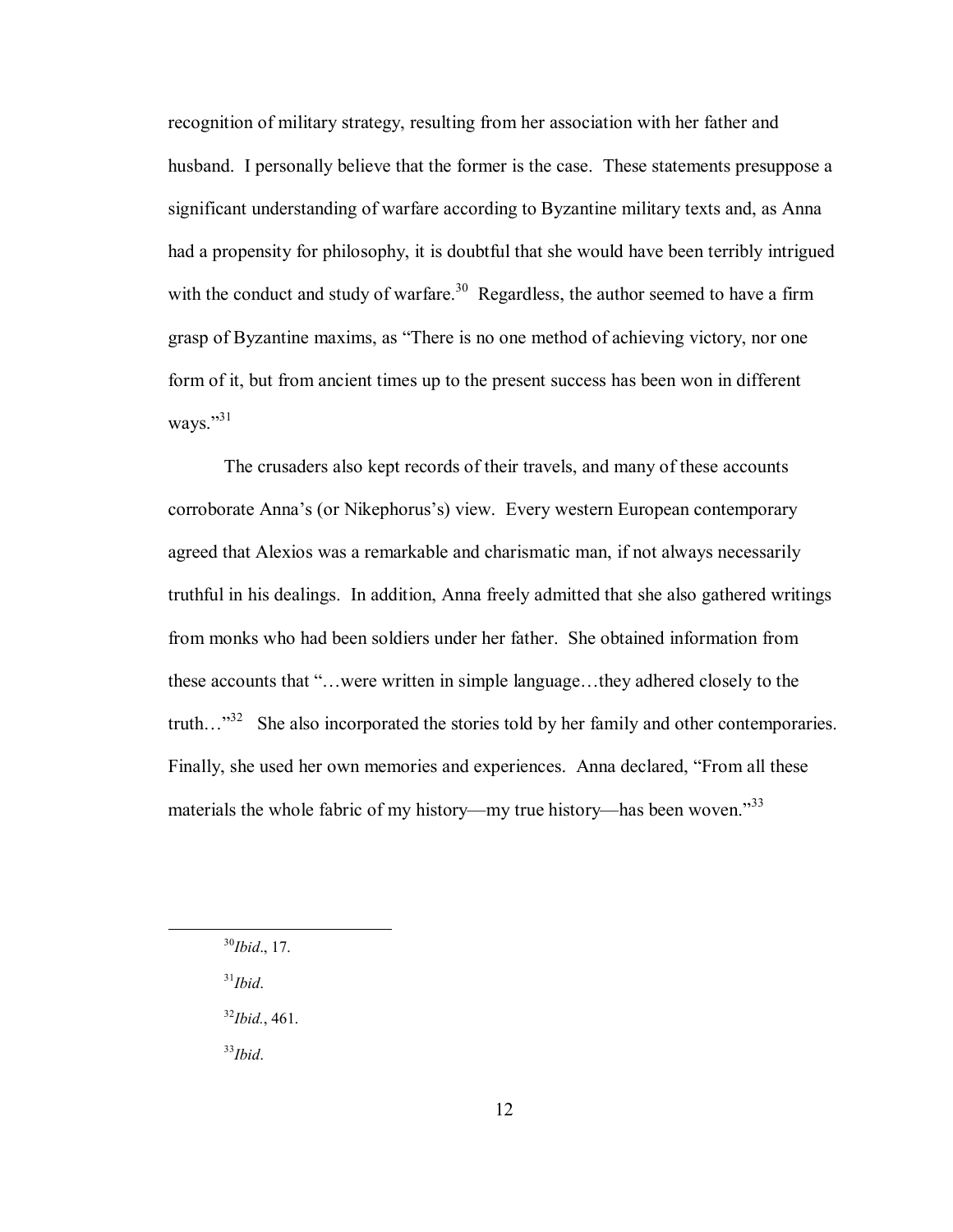#### Other Sources

 In addition to the *Alexiad*, I have also used bits and pieces of the works of John Zonaras and Niketas Choniates to paint a more complete picture of Alexios and his world. In addition, there are numerous anonymous military texts by Byzantine authors that will aid in the evaluation of Alexios as a commander. Emperor Leo VI also penned a *Taktika*, and it will be used indirectly as well. However, Leo's *Taktika* relies very heavily on Maurice, and much of the two texts overlap. There are also several accounts of non-Byzantine contemporaries that will help to balance Annaís account of Alexios and his dealings with the crusaders. Fulcher of Chartres, Albert of Aix, Stephen of Blois, Raymond of Toulouse, and the *Gesta Francorum* are appropriate sources to balance the scales. Fulcher was the chaplain of Baldwin I, who, after the success of the first crusade, became the first crusader King of Jerusalem. Albert of Aix never actually participated in the first crusade, nor did he ever visit Constantinople; however, he did base his history on eyewitness accounts of the crusade. Stephen of Blois, the son-in-law of William the Conqueror, was, perhaps, the most favorable towards Alexios. His account should help provide an alternative view of Alexios, unlike most of the Latin sources. Raymond of Toulouse was the eldest and the wealthiest of the crusader leaders. He participated at the sieges of both Nicaea and Antioch. The anonymous author of the *Gesta Francorum* was a disciple of Bohemond and, therefore, was naturally inclined to present Alexios in the worst possible light. These are the majority of primary sources I will call upon to piece together the generalship of Alexios.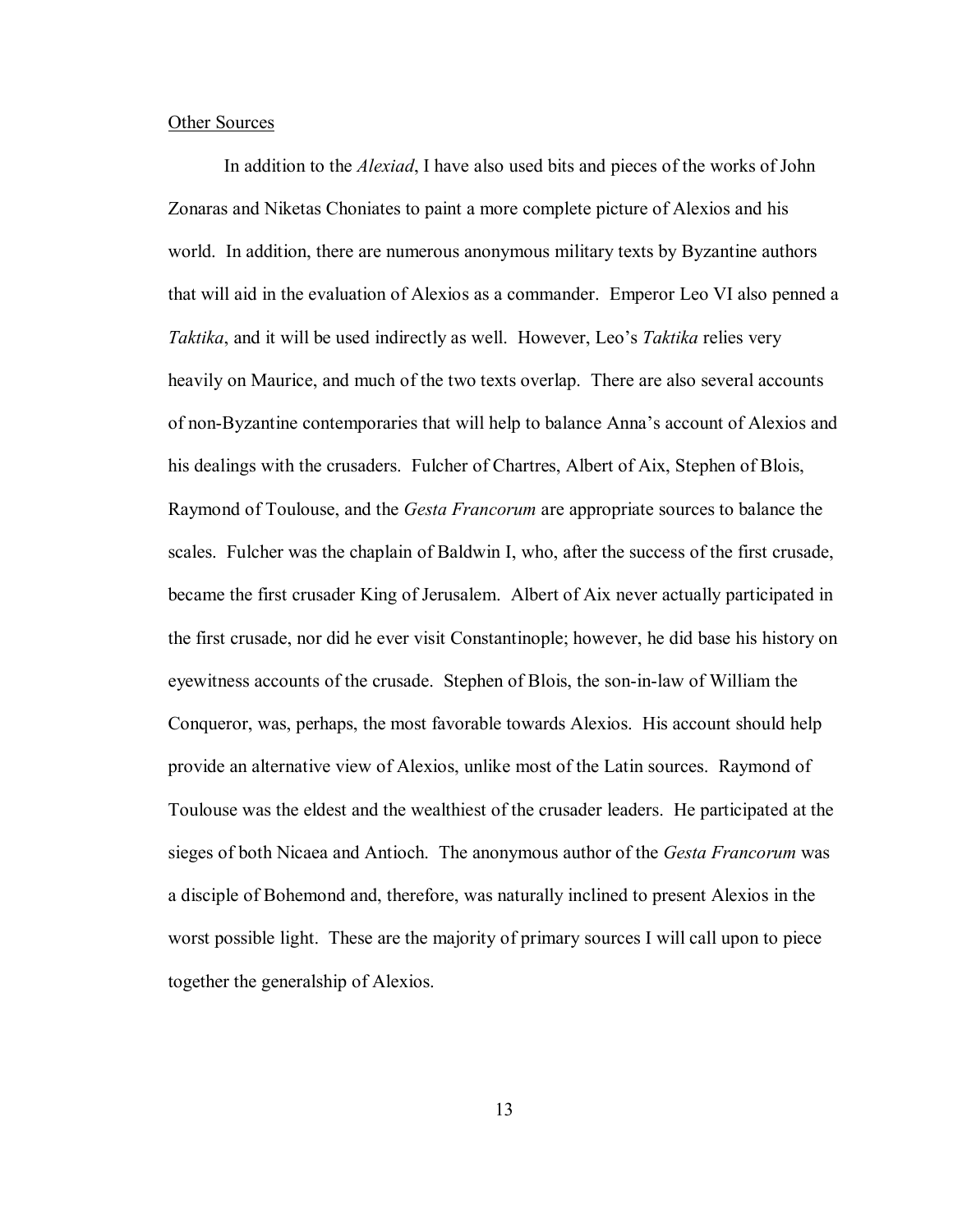Context

 The tenth and early eleventh centuries had been glorious for the Byzantine Empire, most notably with the destruction of the First Empire of the Bulgars at the hands of Basil II, the Bulgar-Slayer (976-1025). However, by the middle eleventh century, the military situation had become difficult for the Byzantine Empire and its rulers. The rule of strong emperors was followed by internal conflict among the Doukas, Komneni, and other families, which led to disorder in politics and struggles for succession. This internal chaos weakened the empire and left it vulnerable to invasions. The empire lacked not only money but also recruits for its army and navy. By mid-century, it faced assaults from all sides: the Slavs to the north, the Normans to the west, and the Turks to the east. At age fourteen Alexios was sent by his mother, the relentless Anna Dalassene, to enter the military service of Emperor Romanus IV (1068-1071); however, he was turned away due to his young age. $34$ 

After the young Alexios had been rejected for military service, the most disastrous blow to the prestige and future of the empire soon occurred at the battle of Manzikert where the Byzantine Army was decisively defeated. However, modern scholars are uncertain about the exact date or even the location of the battle. Norwich laments this truth: "It is a curious and somehow frustrating fact that neither the date nor the location of one of the most decisive battles of the world can be universally agreed.<sup>35</sup> What is not in question is that, in 1071 Byzantium armed itself with the intent of

 <sup>34</sup>Angold, *Byzantine Empire 1025-1204*, 116.

<sup>35</sup>John Julius Norwich, *Byzantium: The Apogee* (New York: Alfred A. Knopf, Inc., 1997), 350. There is disagreement on the exact place and the day of the week where the battle occurred between Byzantine and Turkish sources.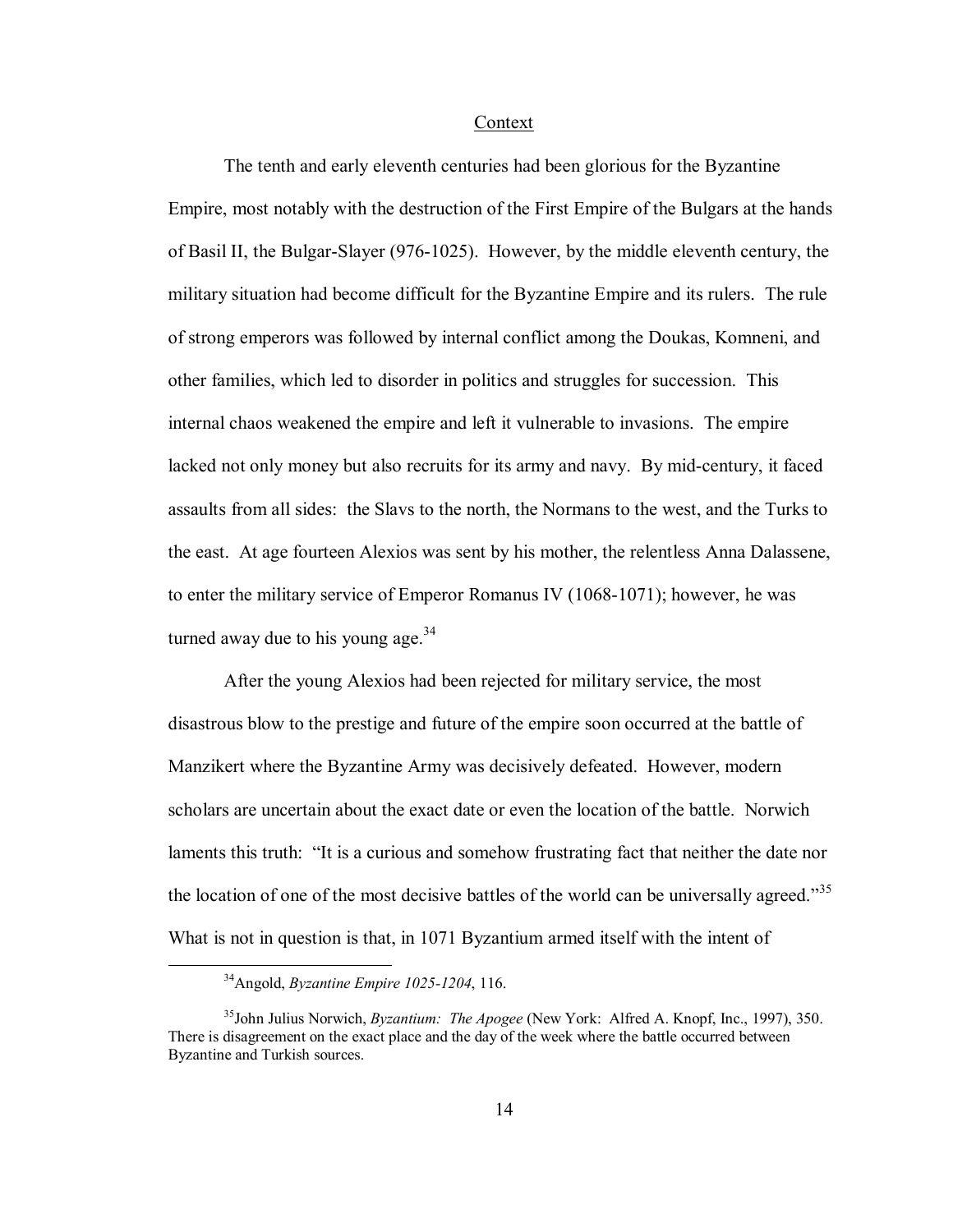recapturing Armenia and halting the Turkish Seljuk intrusion. The Byzantine Emperor, Romanus IV, raised a large army of "...a grand total of perhaps 40,000 may be reasonable, and would certainly explain the emperor's apparent confidence and the fact that the Turkish Sultan was clearly worried about the size of the threat.<sup>356</sup> Romanus, rather than waiting for the Turks and fortifying the army's position, displayed both impatience and imprudence by deciding to march into the field and confront the enemy. He felt this was his chance to rid the empire of the Turks once and for all.<sup>37</sup> However, the clever Sultan Alp-Arslan set a trap for the emperor and his men. He sent horsemen riding as fast as they could around the outskirts of the Byzantine camp. Romanus should have been aware of the steppe-tactics the Turks were using, given the fact they were mentioned in the *Strategikon*, usually attributed to the Emperor Maurice (582-602).<sup>38</sup> These attacks continued until the emperor's forces charged away from camp toward enemy lines. John Haldon, a leading Byzantine military historian, believes that the commander of the Byzantine right wing, a rival noble, lied to his men claiming that Romanus fell in battle. Haldon states, "These accounts all report the fact that Andronikos deliberately spread the rumor that the emperor had fallen in order to persuade the

<sup>&</sup>lt;sup>36</sup>Haldon, *Byzantine Wars*, 117. Previous historiography has suggested that Romanus' army was larger, somewhere from 60,000-100,000. See Norwich, *Byzantium: The Decline and Fall*, *346*. Islamic sources claim the army was 200,000-600,000 men. However, given the size of the Byzantine army after the conflict and the unreliability of medieval military numbers, it is doubtful that the Byzantines could have mustered such a force for one battle at any point in their history, much less in 1071

<sup>37</sup>Norwich, *Byzantium: The Apogee*, 350.

<sup>38</sup>Maurice, *Strategikon: Handbook of Byzantine Military Strategy*, trans by George T. Dennis (Philadelphia: University of Pennsylvania Press, 1984), 117.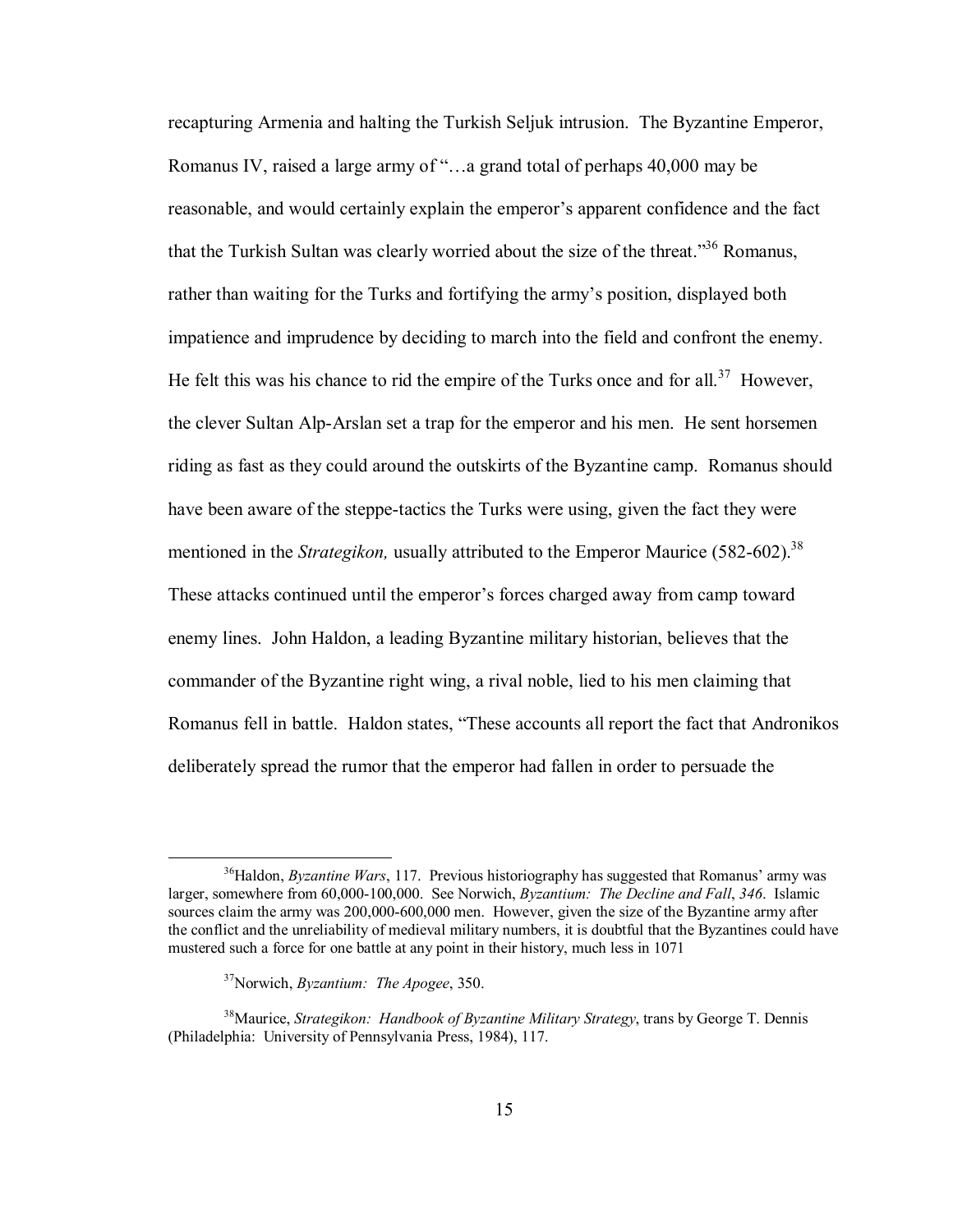remaining divisions to abandon the field.<sup>339</sup> Once the bulk of his army believed this rumor, they retired from the battle, leaving the emperor surrounded with only a contingent of his personal bodyguard. The loss at Manzikert was a catastrophic defeat for the Byzantine Empire. Although the common opinion of the battle contends the Byzantine army was virtually wiped out, Haldon disagrees. Thus Haldon declares, "In contrast to most popular judgements, therefore, the defeat at Manzikert was not a military disaster and did not entail the destruction of the eastern Roman army.<sup> $340$ </sup> Regardless, the Byzantine army was in disarray, and the empire descended into internal infighting.

In one horrible day, the empire had lost the region that it used for recruiting its army, for its grain production, and for its strategic trade position between Constantinople and the Far East. Norwich believes that it was the most devastating event in the history of the empire.<sup>41</sup> The battle of Manzikert was a crushing loss for the Byzantine Empire and, in many respects, should be viewed as groundwork for the empire's eventual demise. 1071 proved to be one of the most important, yet demoralizing, years in the distinguished history of the Byzantine Empire. The Slavs overran the frontier along the Danube, and the remainder of Italy would prove unrecoverable from the Normans after Bari fell in 1071. Soon, northern Syria and numerous Greek Islands disappeared from Byzantine

<sup>&</sup>lt;sup>39</sup>Haldon, *Byzantine Wars*, 125. Haldon mentions that the Byzantine accounts of the battle, although contradictory on the events of the battle, all point to the betrayal of Andronikos with the exception of only one, most likely an ally of Andronikos. There is no mention of such a betrayal in the *Alexiad*; not surprising since Andronikos was a relative of Anna.

<sup>&</sup>lt;sup>40</sup>*Ibid.*, 126. Haldon argues that most of the Byzantine army fled rather than engage the Turks. His estimate suggests that perhaps only 10 percent of those present at the beginning of the battle were wounded or killed. However, as much as 20 percent of the Byzantine force may have been captured.

<sup>41</sup>Norwich, *Byzantium: The Apogee*, 357.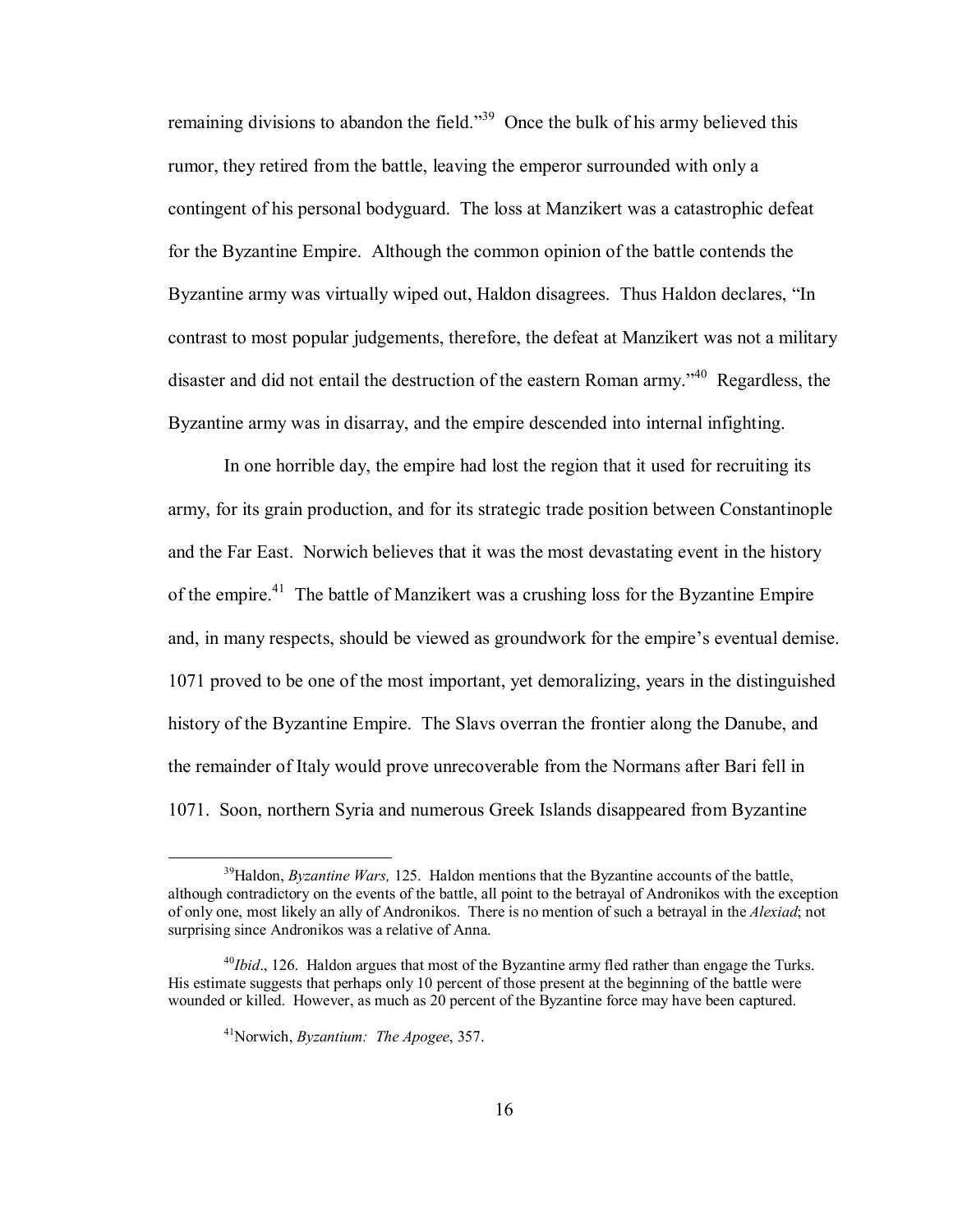control. With the loss of the aforementioned territory, the Byzantine Empire declined greatly in territory, prestige, and power.<sup>42</sup> Although Romanus was humiliated by the defeat at the hands of the Seljuk Turks, his life was spared, and he was eventually ransomed. On his return to Constantinople, however, he was blinded, forced off the throne, and replaced by Manuel VII Doukas (1071-1078). The political chaos that resulted was probably more destructive than the battle of Manzikert itself. It was during the reign of Manuel that Alexios would gain his first taste of battle.

In 1078 Botaneiates would rebel against Manuel VII and obtain the throne. Alexios did not originally support Botaneiates and remained loyal to Manuel during the rebellion. However, Alexios's mother, Anna Dalassene had positioned her family so strongly at Constantinople that Botaneiates lacked either the power, or more likely, the inclination to exact retribution. Because of Anna and the ability of Alexios, the Komnenian family actually gained power during the reign of Botaneiates. Equally important, Alexios had an opportunity to serve with able generals who later would remain loyal to him. Eventually, this would cost the Botaneiates the throne. In 1081, Alexios, with the aid of Caesar John Doukas, revolted against Botaneiates and successfully seized the purple.

As Alexios I Komnenos ascended to power, he attempted to repair the political, economic, and military damage to Byzantium. As another popular historian wrote, ìAlexius, who cherished Byzantium more than any woman was devoting his life to bring

 <sup>42</sup>A. A. Vasiliev, *History of the Byzantine Empire* (Madison: University of Wisconsin Press, 1952), 356-357.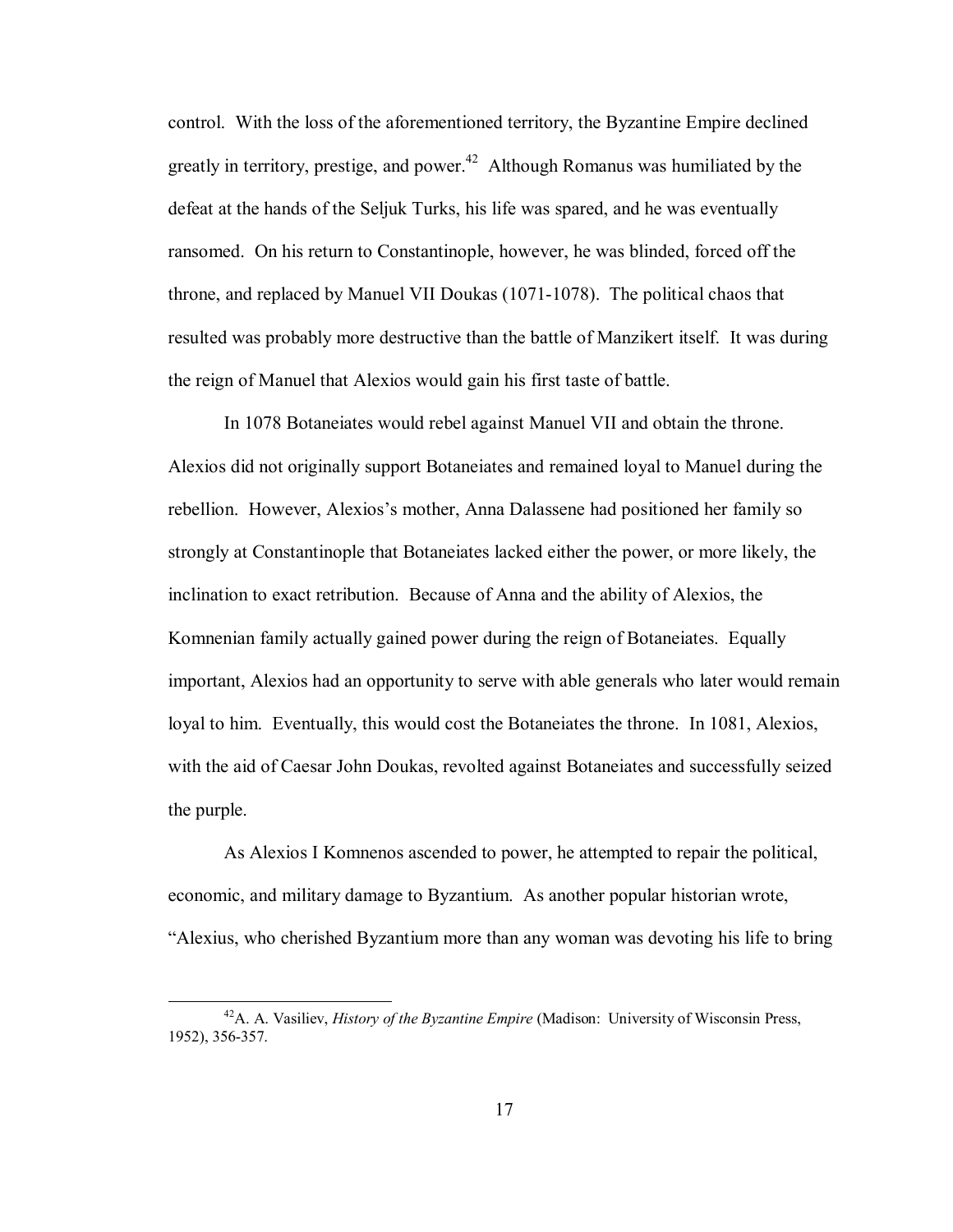about such a change after the chaos wrought by the ghost-emperors.<sup>43</sup> As Alexios donned the mantle, Warren Treadgold says, the emperor, although "still just twenty-four  $\ldots$  had led armies for six years with surprising success.<sup> $34$ </sup> Before Alexios gained control of the empire, he had entered military service, served as a general for two emperors, and fought in three campaigns against rebel factions. Unfortunately, for the youthful emperor, the empire had dwindled down to only parts of Asia Minor, Greece, and the Balkans. Yet, it still possessed Constantinople, which continued as its capital. In terms of wealth, population, and political powers, Constantinople remained the greatest Christian city. Additionally, Alexios had the power and respect that accompanied the rightful heir to the Caesars. He had influence over not only political and military matters but also religious ones. Nevertheless, the emperor could not rule alone, leading to a constant need for alliances and diplomacy. Alexios was particularly adept at using arranged marriages to solidify alliances and limit possible enemies. Over the long history of the Byzantine Empire, its emperors had relied on their military prowess and their tactful diplomatic skills to ensure survival. Alexios was no different; he combined an innate quality of diplomacy with the ability to use cunning and force to protect his empire.

 <sup>43</sup>Harold Lamb, *The Crusades: Iron Men and Saints* (Garden City: International Collectors Library, 1930), 79.

<sup>44</sup>Treadgold, *A History of the Byzantine State and Society*, 612. Treadgold believes that the prominence of such a young general was due to the lack of military ability within the empire. However, more likely, it was a sign of the limited loyalty of Byzantine military officers during such a period of internal political strife. Emperors had to be extremely selective in whom they chose to lead their armies, as a disloyal general, particularly a talented one, could easily lead a coup. Alexios would be a prime example. Treadgold also is using the birth date given by Anna for Alexios (1056) as opposed to that given by John Zonaras (1048 ).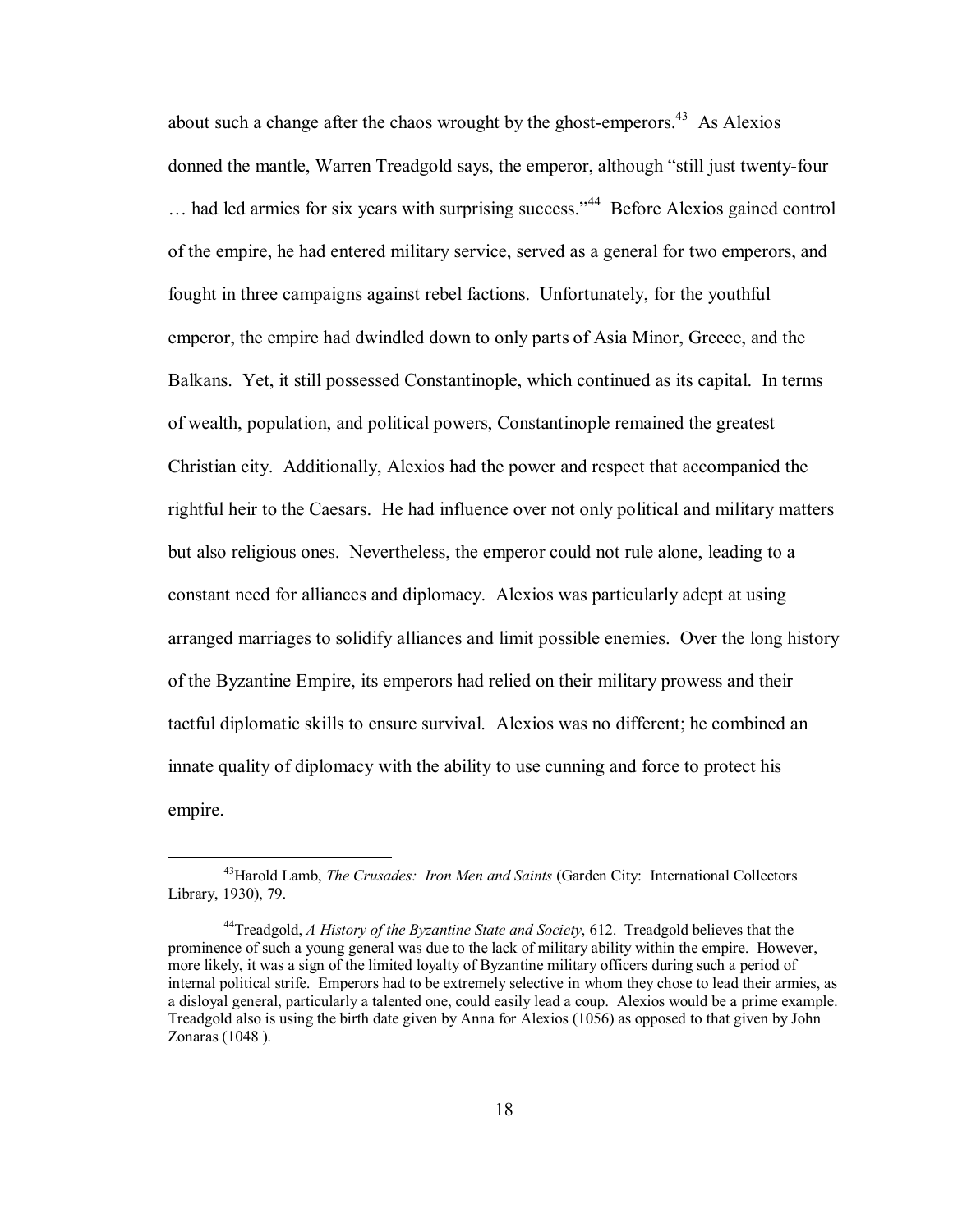At this time the Byzantine army, by necessity, included large numbers of foreign mercenaries—Varangians, Russians, Patzinaks, Cumans, Turks, Frenchmen, Germans, Englishmen, Bulgars, Abasgi, and Alans. Because of the weakened state of the army Alexios inherited, he found that it was much more efficient to use treasury funds or imperial titles to reward tribal and Turkish leaders for military aid than to use his own army. He replaced many soldier-farmers with mercenaries.<sup>45</sup> Birkenmeier recognizes the weakness of Alexios's army: "The soldiers available to Alexios constituted a meager force compared with the powerful armies Of Basil II.<sup> $,46$ </sup> Alexios's first army was a small one, composed of foreign mercenaries called Varangians, the emperor's personal bodyguards, who were primarily English soldiers; the *Exkosibitoi*, elite imperial guards; the *Athanatoi* or "Immortals," most of whom were lost during the Norman wars; some native troops from Thrace and Macedonia and some hired Franks and Turks.<sup>47</sup> However, this original army was reduced by the Normans in 1081 at Dyrrakhion and finally lost to the Patzinaks in  $1087<sup>48</sup>$  In order to raise money for his mercenaries. Alexios sold church property. Realizing the peril to his empire, Alexios also began negotiations on several fronts—with Pope Gregory VII, Henry IV, and the Doge of Venice. In 1090, he then gathered an army consisting of his guards, 500 Flemish knights from Robert of Flanders,

 <sup>45</sup>George Ostrogorsky, *History of the Byzantine State*, trans. Joan Hussey (New Jersey: Rutgers University Press, 1969), 359-361.

<sup>46</sup>Birkenmeier. *Development of the Komnenian Army*, 57

<sup>47</sup>*Ibid*., 240 and 242.

 <sup>48</sup>Haldon, *Byzantine Wars*, 137. Haldon argues that, at most, 25 percent of the Byzantine army was lost at Dyrrakhion.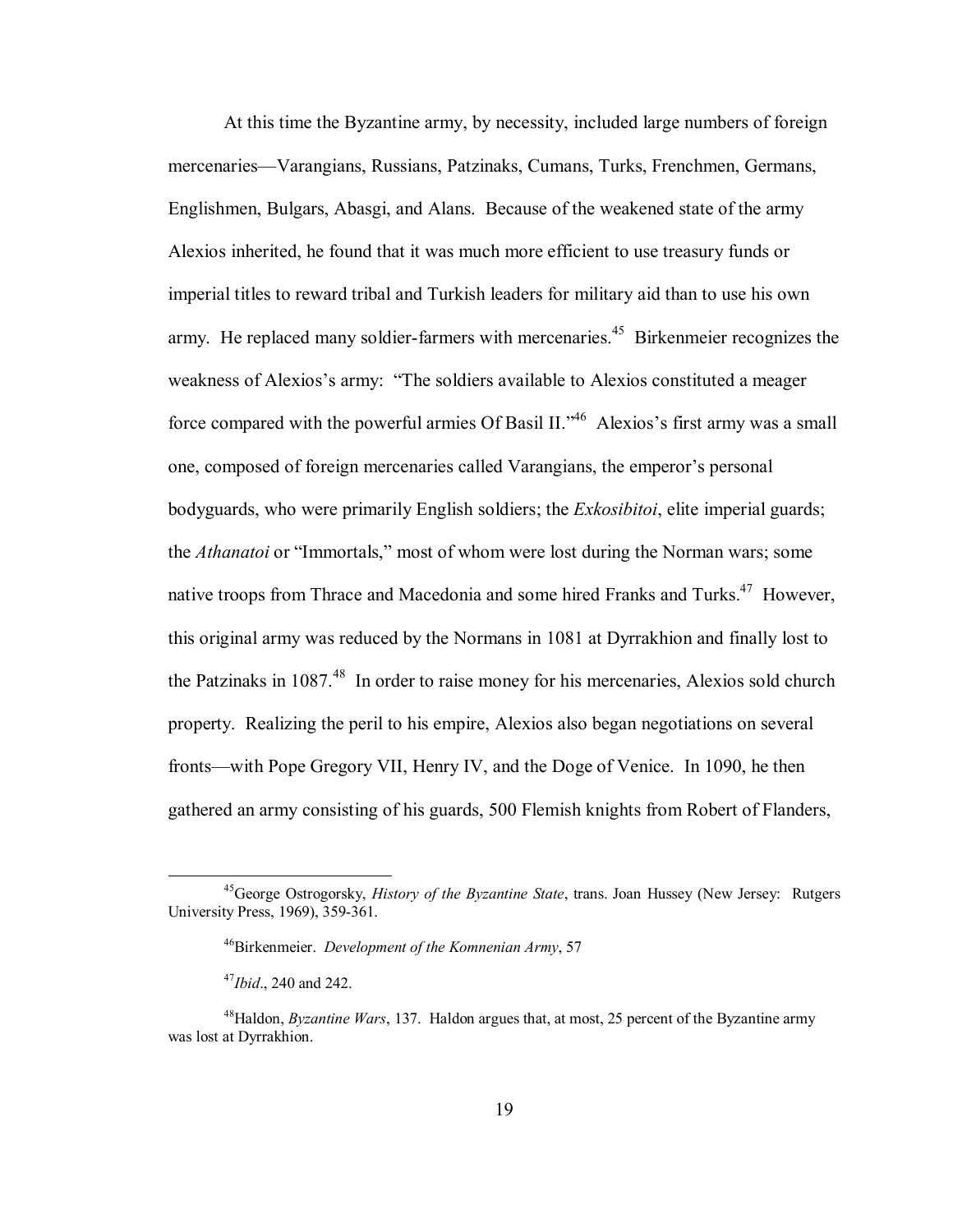some drafted peasants, and 2,000 men whose fathers were former soldiers, the Archontopuli.<sup>49</sup>

In these first few years of his rule, it was obvious that the Byzantine army, in fact the whole of the Byzantine defensive plan, was inadequate. There were virtually no defensive units at the local level. The imperial army faced the impossible task of defending the empire on all frontiers. However, by the end of the first decade of his reign, Alexios had stabilized the situation, and his strategy began to succeed. He arranged his army into three types of units: mercenaries, the Patzinaks, and troops drawn from the estates ruled by imperial relatives. The mercenaries consisted of both foreigners and natives. He also enforced the requirements involving military service and land ownership. Many of the Patzinaks, whom he had crushed with Cuman aid in 1091, joined his army. He required landed foreigners who had settled in the empire to provide soldiers as a condition for keeping their land.<sup>50</sup> Alexios's army relied extensively on mercenary units and units formed from retainers of the landed class.

After Manzikert, the Turks continued their attack on the empire, taking Antioch in 1085 without any bloodshed. Alexios recognized that the Turks had gained control of Asia Minor; however, in his concession, he gave rights to the Turks to colonize the territory so that the rights of the Byzantine Empire were preserved.<sup>51</sup> His contention was that the Turks were occupying the land by imperial indulgence. Alexios applied a similar

 <sup>49</sup>Anna, *Alexiad*, 222-223.

<sup>&</sup>lt;sup>50</sup>John Haldon, *Warfare, State, and Society in the Byzantine World 565-1204* (London: London University Press, 1999), 94.

<sup>51</sup>Rae Dalven, *Anna Comnena* (New York: Twayne Publishers, Inc., 1972), 113.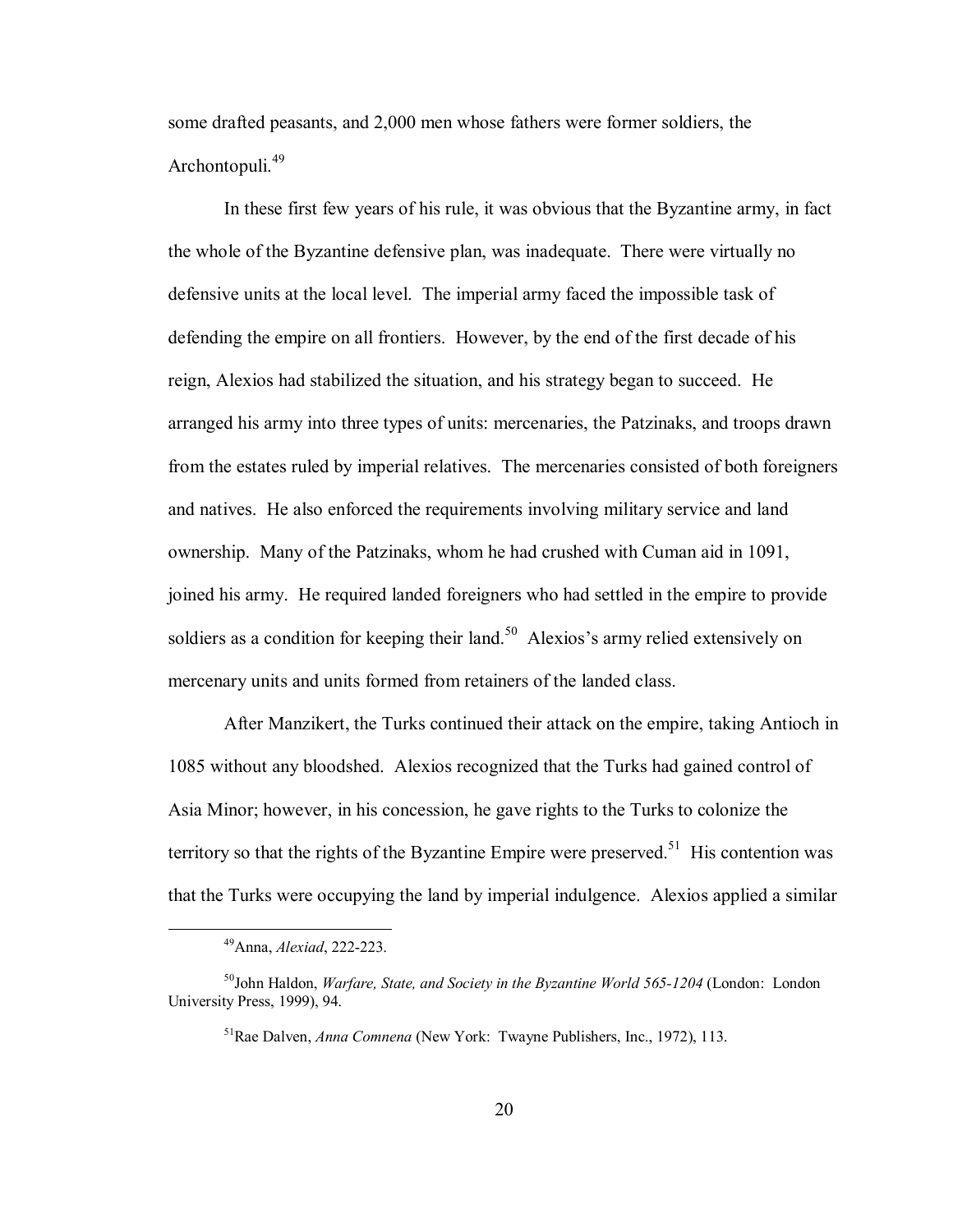strategy to the Patzinaks in the Balkans until he virtually eradicated them in, as mentioned above, 1091.

Persistent assaults on the empire motivated Alexios's appeal to Robert of Flanders. Alexios wrote to Robert:

I am writing to inform Your Prudence that the very saintly empire of Greek Christians is daily being persecuted by the Pechenegs and the Turks...Therefore in the name of God and because of the true piety of the generality of Greek Christians, we implore you to bring to this city all faithful soldiers of Christ... Come, then, with all your people and give battle with all your strength, so that all this treasure shall not fall into the hands of the Turks and Pechenegs...<sup>52</sup>

Since the emperor considered himself head of the Church, his role was that of the true defender of the Christian faith. Robert had already given aid to the Byzantine Empire in 1089—500 Flemish knights, a significant gesture.<sup>53</sup> Alexios managed to keep the Turks in check until 1095 by pitting one faction against another, exploiting their mutual jealousies and rivalries. As the war against the Turks escalated, momentum gradually began to swing in Alexios's favor. Seljuk power was slowly declining, largely thanks to numerous deaths among the dynasty; however, some was the result of Alexios's diplomacy and manipulation. Tutush, after killing an ally of Alexios, Sulayman, was a serious threat to the security of the eastern border.<sup>54</sup> The death of Tutush, at the hands of Pouzanas's cousin was a victory for Alexios as Tutush was the most powerful Turkish sultan prior to the crusade. Later, in 1091/1092, Alexios prevented a siege of

 <sup>52</sup>Robert Payne, *The Dream and The Tomb: A History of the Crusades* (New York: Stein and Day Publishers, 1984), 28-29.

<sup>&</sup>lt;sup>53</sup>Anna, *Alexiad*, 232. 1089 is Anna's date for the arrival of the Flemish knights.

<sup>54</sup>*Ibid*, 208.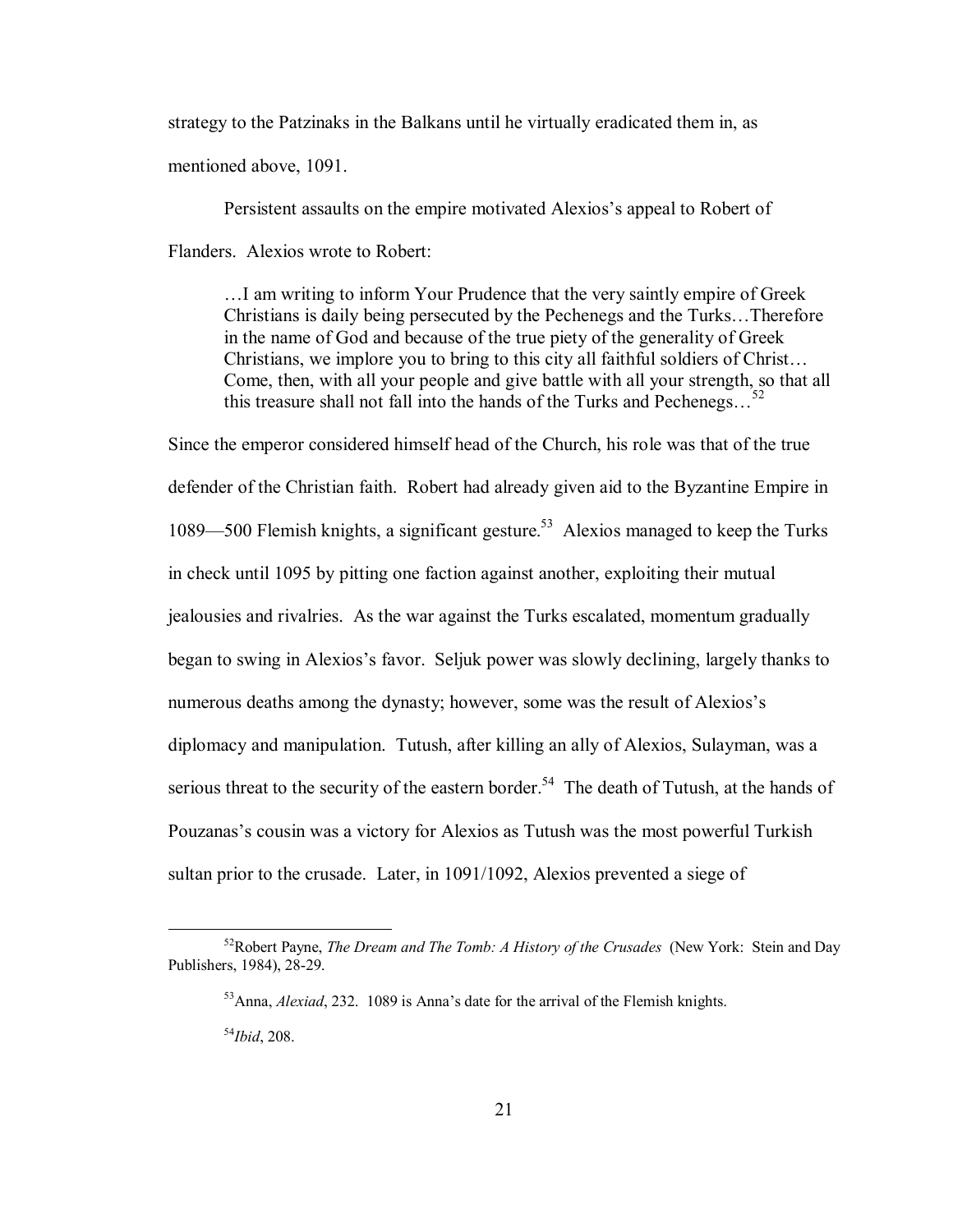Constantinople by having Kilij Arslan kill Tzachas, a fellow kinsman.<sup>55</sup> Despite his successes against the Turks, Alexios still had a major problem. The Byzantine army was short of soldiers. To remedy this shortage, Alexios realized that help must be found elsewhere. Therefore, he looked toward the Western Church.

Byzantium's relationship with the Papacy had been anything but friendly when Alexios was crowned. The battle for supremacy between Pope Gregory VII and King Henry IV of Germany had further deteriorated relations between Alexios and the west. John Julius Norwich stated, "The Pope...had been similarly appalled to learn that Henry IV was in the pay of Alexius $\ldots$ <sup>56</sup> In 1085 the discord between the Papacy and the Byzantine Empire was as bad as it had ever been. However, two years after the death of Gregory in 1085, Urban II took control of the Papacy, and, eventually, the gap between the east and west was mended. Urban was a highly skilled diplomat; in 1089, he lifted the excommunication on Alexios, allowing all Latin Churches in Constantinople to be reopened. Because of this healing process, Alexios received an invitation to the Council of Piacenza, and he accepted at once. Norwich states, "The council might also provide him [Alexius] with the opportunity he had long sought, to appeal for western aid against the Turks.<sup>557</sup> Alexios realized that the Church could be a powerful force to motivate western kingdoms to send any mercenaries they could spare. This diplomacy would have a

<sup>57</sup>*Ibid*., 30.

 <sup>55</sup>*Ibid*, 274-275.

 <sup>56</sup>Norwich, *Byzantium: The Decline and Fall,* 29.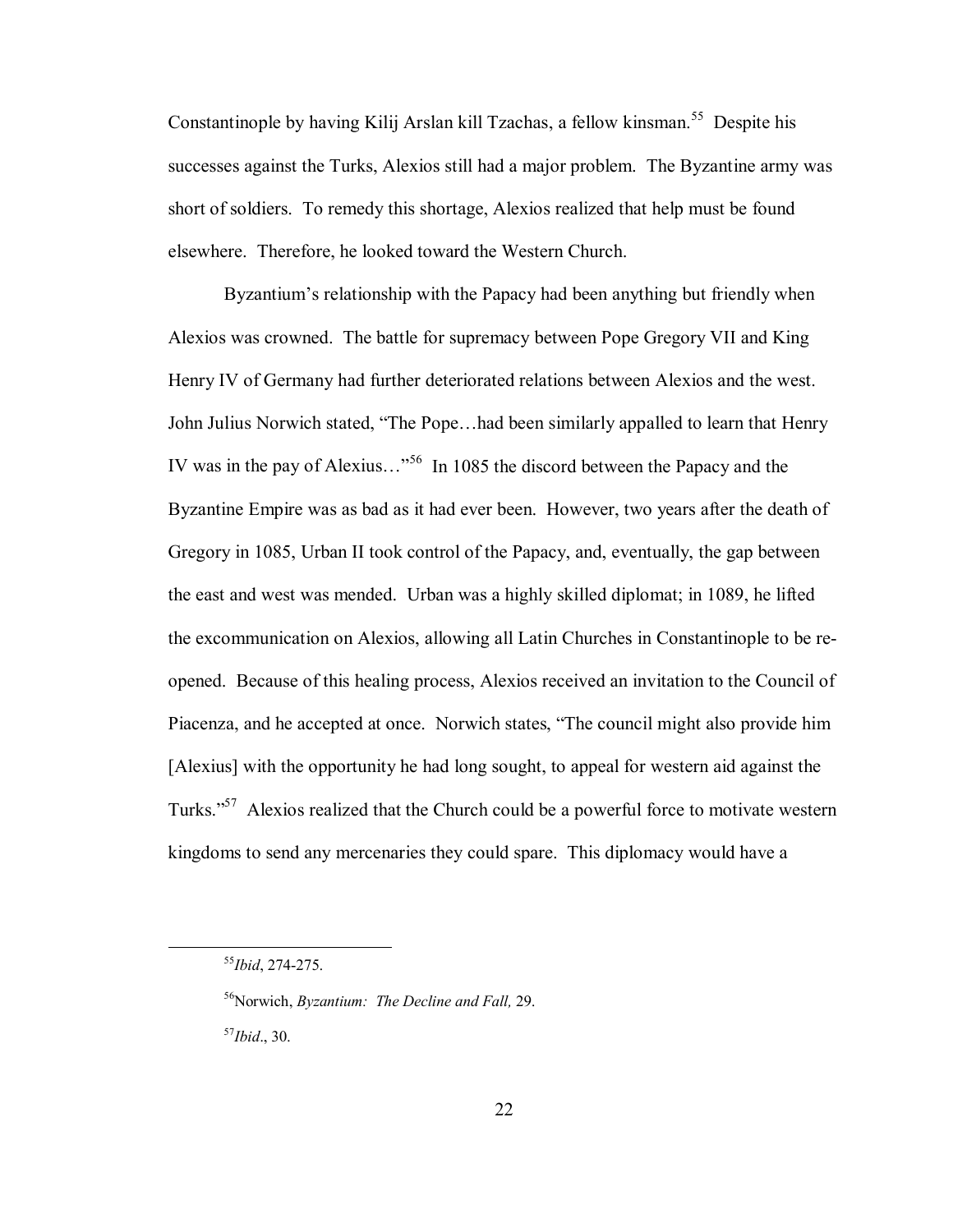long-lasting, far-reaching effect on the world since Alexios, while trying to defend his empire, would be responsible for inciting the first crusade.

Alexios was without question a shrewd and skilled diplomat, adept at manipulating alliances and formulating treaties. Since support of the Church was extremely crucial, his ambassadors emphasized the hardships that the Christians suffered at the hands of the Turks. Alexios worded his plea to appeal to a sense of Christian duty. Although Urban was impressed at the piety of the Byzantine representatives, he was simultaneously appalled at the description of the horrors committed by the Turks, which the Byzantines exaggerated. Later that year, Urban was to attend a council at Clermont, France. Although that council lasted ten days, it was hardly significant until Urban made his famous speech on the second to last day. Although his exact words are unknown, in his speech he called for a crusade against the infidels who currently occupied the Holy Lands. He emphasized (and probably embellished) the persecution of Christians at the hands of the Turks. In addition, he promised to grant both spiritual indulgences and earthly exemptions from taxes to those who were willing to embark on the armed pilgrimage to Jerusalem.

Alexiosís daughter, Anna, documented his greatest call for aid, the first crusade in detail. After pleading his case to Pope Urban II, Alexius was shocked, and somewhat unsettled, when perhaps some 80,000 crusaders appeared on the outskirts of Constantinople.<sup>58</sup> Anna gave a brilliant account of these "Franks" and their behavior at

 <sup>58</sup>Anna, *Alexiad*, 318. Anna has probably overestimated the number of men; however, many estimates do range between 30,000 and 80,000. See Lilie, *Byzantium and the Crusader States: 1096-1204,*  3.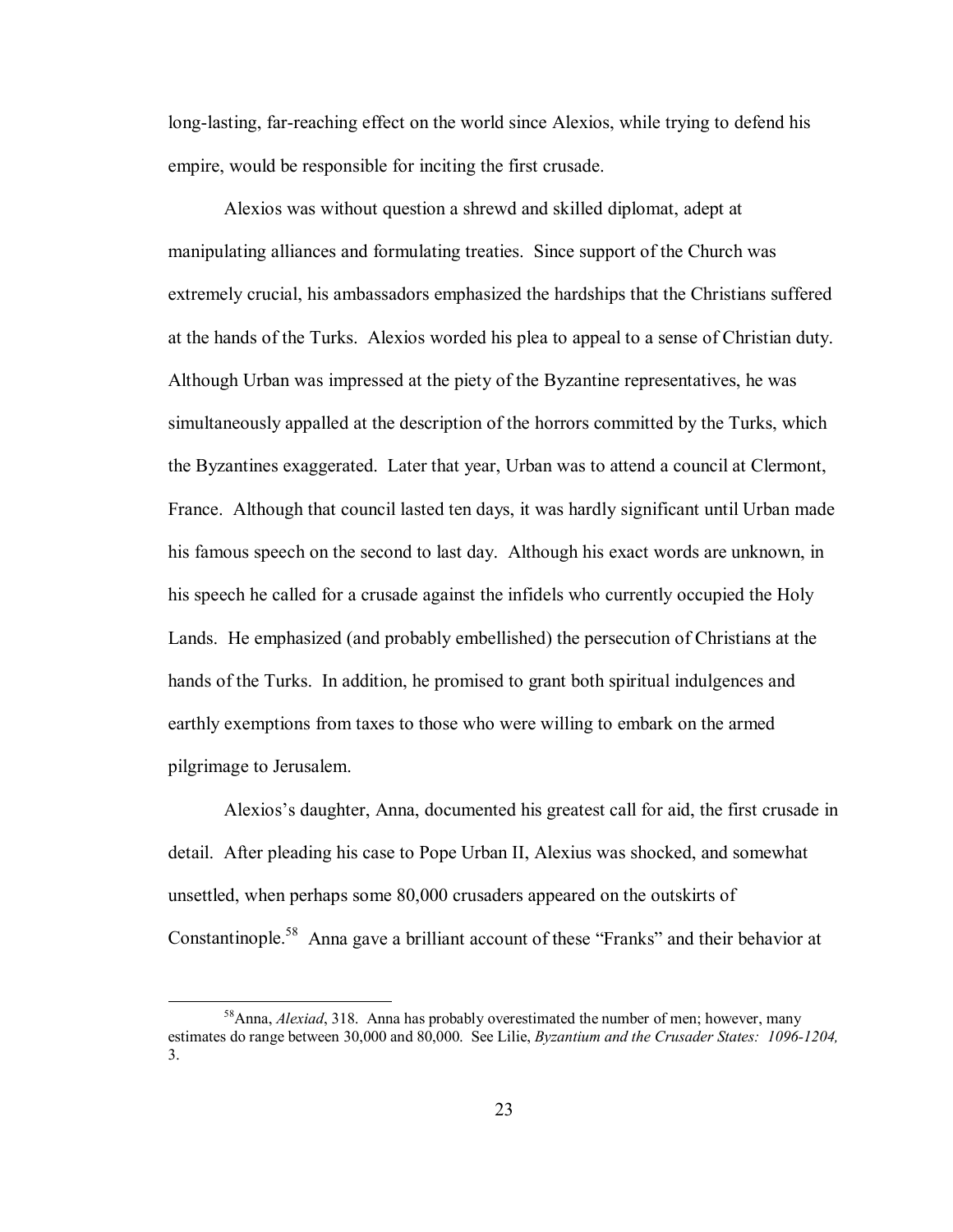Constantinople. Amazingly, after several minor conflicts between the crusaders and the Byzantines, Alexios was able to convince the leaders of the crusade, including his Norman arch-nemesis Bohemond, to take an oath to return to the empire all previously owned Byzantine lands. Although Alexios now had help, it was not exactly the type of western aid he had hoped to gain.<sup>59</sup> He had indeed requested help from the westerners. However, he did not ask them to go straight to Jerusalem—as was the goal of the crusaders. He had more important issues closer to home. Alexios did not envision such a grand religious movement as the "first crusade." However, we cannot ignore that fact that it was Alexios who incited it. Munro supports this claim, "Further corroboration for the connection of the Greek emperor with the inception of the crusade is to be found in the fact that Constantinople was made the official rendezvous for all the bands, and in relations between the emperor and the Western leaders, especially Bohemond.<sup>60</sup> The largely successful manipulation of the western army would play a significant role in the restoration of much of Byzantine prestige and some of its previous territory in Asia Minor $61$ 

After the crusades, Alexios spent the remainder of his life battling to restore both the territory and grandeur of the Byzantine Empire. In all fairness, though the threats to his throne would eventually subside, the position of the empire would constantly be in

 <sup>59</sup>Steven Runciman, *A History of the Crusade, Volume I: The First Crusades and the Foundation of the Kingdom in Jerusalem* (London: The Folio Society, 1994), 95. See also Ralph-Johannes Lilie, *Byzantium and the Crusader States: 1096-1204*, 2.

<sup>&</sup>lt;sup>60</sup>D.C. Munro, "Did the Emperor Alexius I Ask for Aid at the Council of Piacenza?" *The American Historical Review*, 27 (1921-1922), 733.

<sup>61</sup>Haldon, *Warfare, State and Society in the Byzantine World 565-1204*, 95-96.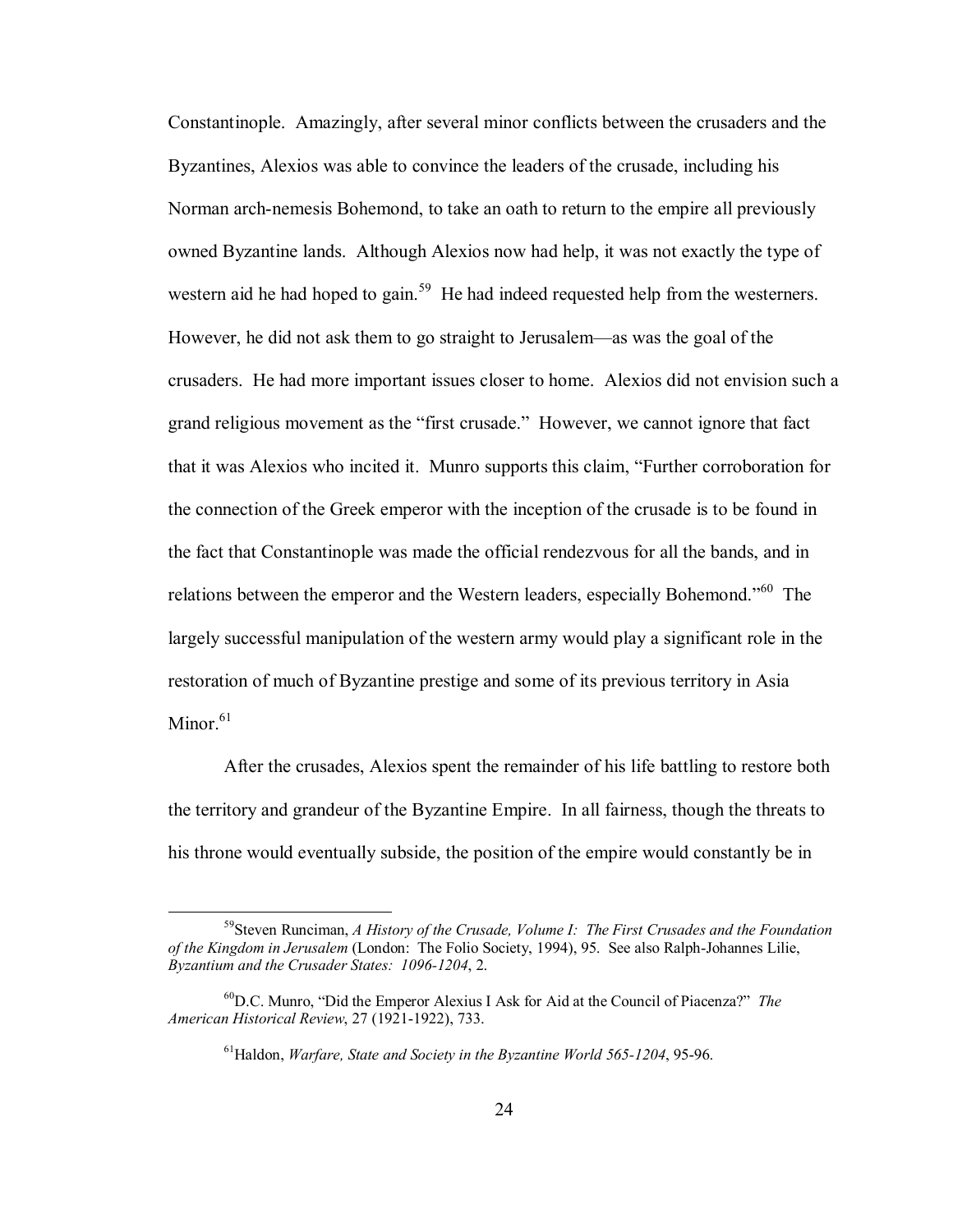jeopardy. The greatest threat to both his reign and the empire was Robert Guiscard and his son Bohemond. After the death of Guiscard in 1085, Alexios and Bohemond would be enemies for nearly three decades, with a slight break in overt aggression during the first crusade, until Bohemond's defeat at Dyrrakhion in 1107 and ultimately his death in 1108. Alexios would fight another ten years with his final campaign in 1117-1118 against the Turks.

In 1081, it seemed that when Alexios assumed the throne he would not survive the year. Through his military and political adaptability, he reigned for thirty-seven years. However, perhaps the most impressive accomplishment was both the expansion and increased security of the empire's borders. The advantage of having a general as emperor is apparent not only in the numerous wars Alexios was able to win but also in others he was able to prevent defeat by using an amalgamation of military and diplomatic strategy. He accomplished all of this despite a weakened army, damaged Byzantine prestige and a depleted treasury. Finally, in 1118 Alexios died of illness. Even John Zonaras, who was, more often than not, unkind to Alexios, described the emperor favorably:

He was a man... neither disdainful and arrogant nor quick to anger. Nor was he particularly avaricious nor a slave to money. [He was not the kind of person who] likes to hoard it, so that he possesses hidden treasure and caches of money. When he died, not much was to be found in the treasury. He was inclined to mercy and was not vindictive; in manner modest and easily approachable. He ate in moderation and did not over imbibe. He paid attention to men of virtue (i.e. monks) and gave them due honour. He did not appreciate learning as much as he should have, but he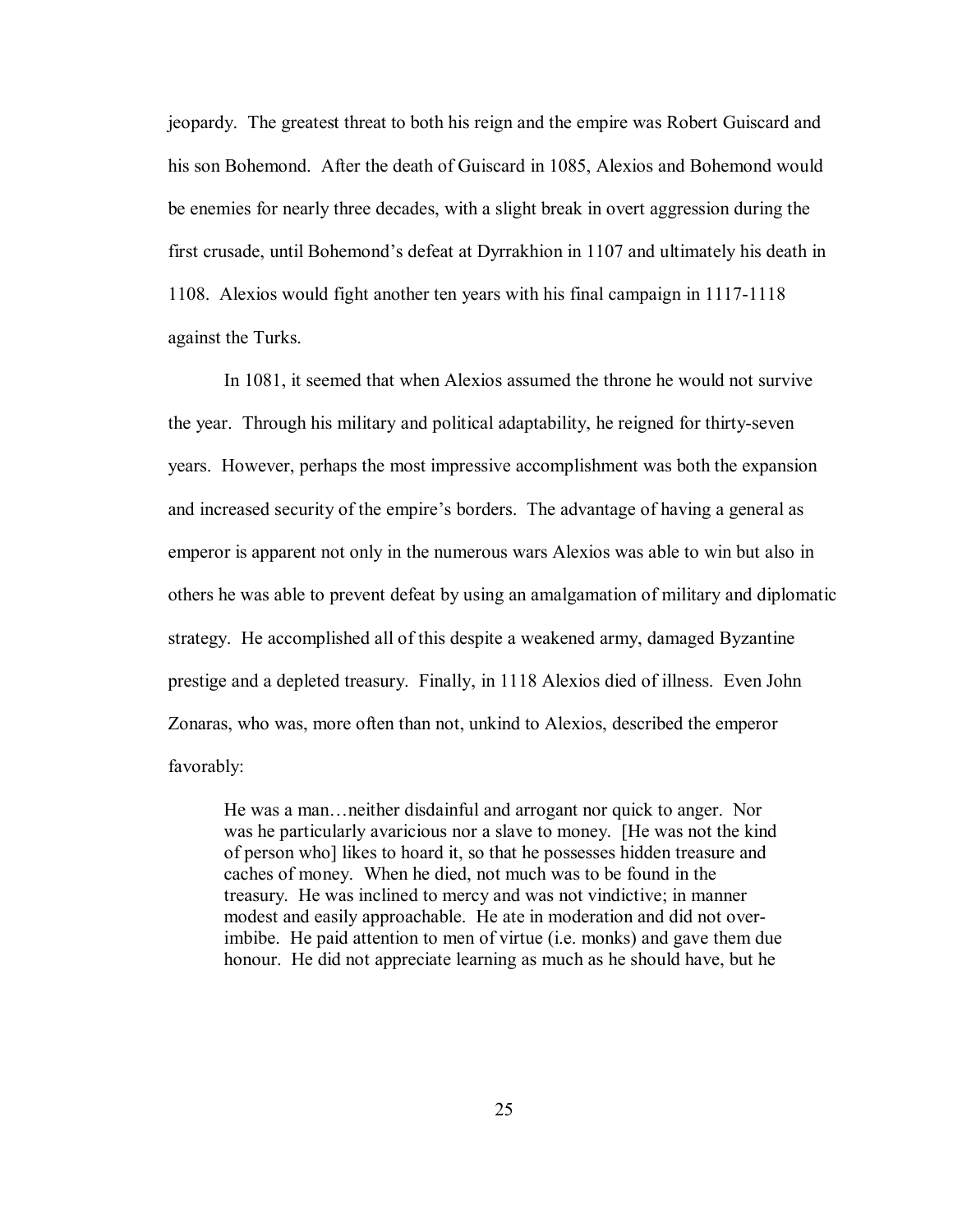did appreciate it. He was fair-minded and well disposed to those around him, often treating them almost as equals. $62$ 

This description of Alexios depicts the perfect disposition for a Byzantine general according to Maurice.<sup>63</sup> For example, in the *Strategikon* "The general's way of life should be plain and simple like that of his soldiers; he should display a fatherly affection toward them; he should give orders in a mild manner $\ldots$ <sup>64</sup> In addition, "He should be temperate in his way of life and vigilant."<sup>65</sup>

64I*bid*.,79.

<sup>65</sup>*Ibid.*

<sup>&</sup>lt;sup>62</sup>John Zonaras, as quoted by Michael Angold, "Alexios I Komnenos: an Afterword," in *Alexios I Komnenos,* 414.

<sup>63</sup>Maurice, *Strategikon*, 79, 87, 88, and 91.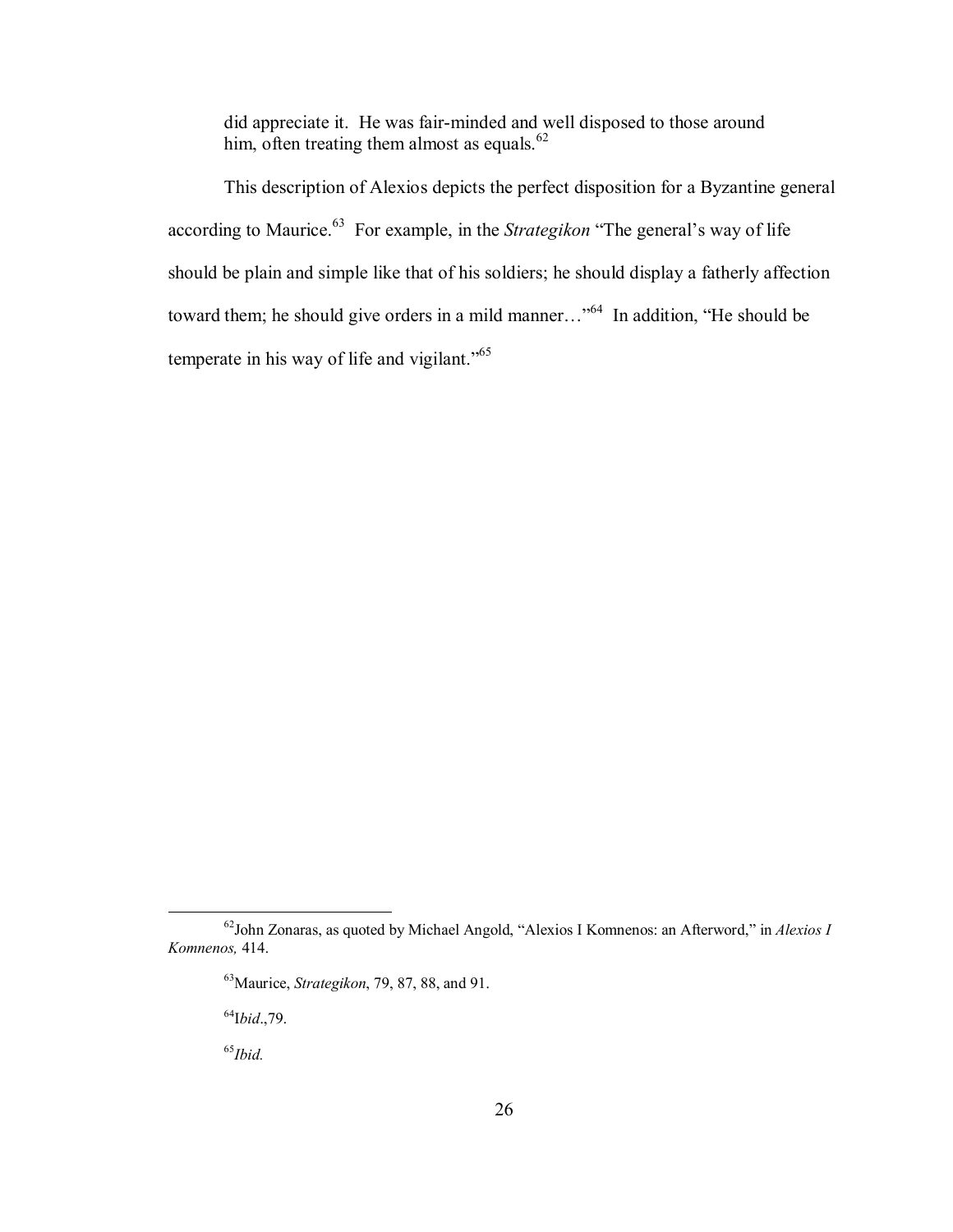## CHAPTER III

# GOOD GENERALSHIP EXEMPLIFIED IN CLASSICAL WORKS OF MILITARY STRATEGY

As briefly mentioned above, there are numerous definitions of what constitutes a good general. Given the continuous change in warfare over time, we must seek out timeless principles that can help to indicate how a successful general should act. Although weapons have changed greatly from the time of Sun-Tzu to the present, the following sources are an appropriate cross-section to use in measuring what strategies and tactics should be employed. While there are minor differences among these sources, for the most part, they generally agree on the traits of an effective and successful general. While various strategies are placed differently and emphasized by Byzantine and non-Byzantine military strategists, the core elements of a general remain clear throughout this brief survey of military texts.

# *The Strategikon*

After the fall of Rome (476), the Byzantine Empire struggled to retain the power and strength necessary for its continued existence. Recognizing the pitfalls that led to the demise of the Western Roman Empire, its emperors realized that the military must be reorganized to secure its very survival. However, not until the Emperor Maurice attained power in 582 did the late Roman Empire begin to evolve into the new dynamic medieval Byzantine Empire. While reorganizing both civil and military authorities in the western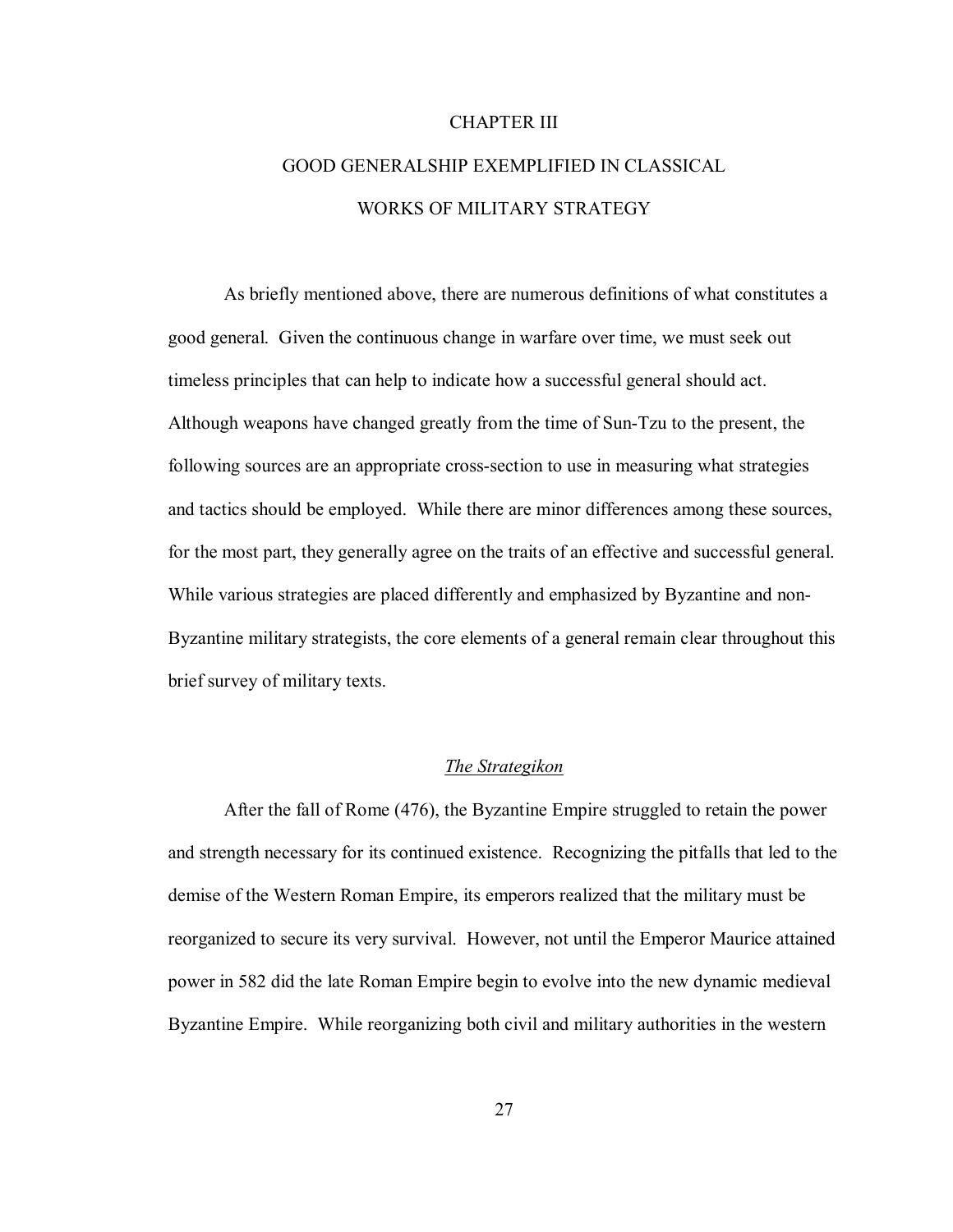territories, his most noteworthy accomplishment was the restructuring of the army. To accomplish this feat Maurice is said to have written a handbook, the *Strategikon,* which outlined specific guidelines for the organization of the Byzantine military.Maurice is usually given credit for the authorship although there is some question about this attribution.66 The *Strategikon* was used in the field by Byzantine generals for centuries and, along with Leo VI's *Taktika*, was among the most important Byzantine military texts. Leo's *Taktika*, closer to the reign of Alexios, changed little from Maurice's original text.<sup>67</sup> Although the military changes proposed by Maurice were not popular with the soldiers, his revisions led to a uniformity that created greater cohesiveness within the Byzantine army.<sup>68</sup> The army was transformed from one of fragmented parts, serving individual warlords, to a single unified command answering to the state and the emperor. By the middle of the eleventh century, the army had once again become fragmented; however, this time it would be Alexios I who would unify it using the principles authored by Maurice.

To understand the necessity that impelled Maurice to write the *Strategikon*, a brief examination of the events leading up to the sixth century is necessary. In the fourth through the sixth centuries, drastic changes occurred in the Roman world. Previously guarded and expanded under the protection of the Roman legion, the empire found the

 <sup>66</sup>Alexander P. Kazhdan, ed., *The Oxford Dictionary of Byzantium, Volume 3* (New York: Oxford University Press, 1991), 1962. The actual authorship is less important than the snapshot it gives the Byzantinist into Byzantine military theory in the late sixth century.

 <sup>67</sup>Maurice, *Strategikon*, xiii.

<sup>68</sup>*Ibid*, xii.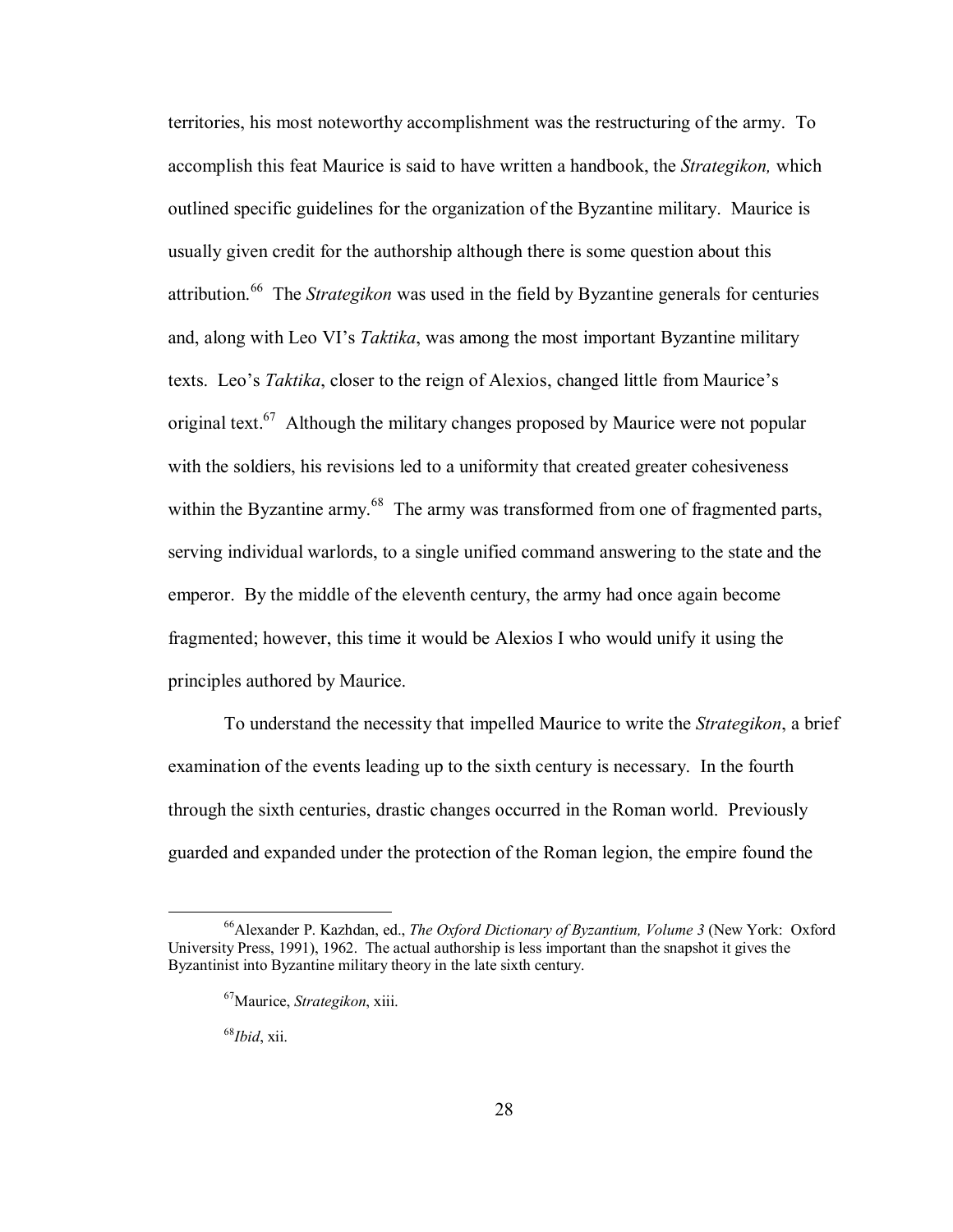legions reduced in size, and it relied on a smaller, disorganized military. The face of war also changed; the famous Roman legion, armed with sword and shield, was no longer a match for the mounted German or Kelt. To meet the challenge, the legion transformed into mounted cavalry, armed with lances and bows. Mobility became an important asset. However, the Roman army suffered a crippling defeat at Adrianople in 378 and lost over 40,000 men, including the emperor Valens.<sup>69</sup> This loss of life provided the motivation to search for new ways to supply the needed manpower to the army. Foreign soldiers were hired as mercenaries, and treaties were signed with various warlords and chieftains to enlist their service. Eventually in the western part of the empire, Germanic warlords raised their own private armies. These new methods of recruitment led to a disorganized and fragmented military.

The Emperor Justinian I (527-565) made a gallant effort to restore the empire during the mid-sixth century. His victories included the Vandals, the Ostrogoths, and a section of Spain. However, these conquests were costly in both lives and coin. The piecemeal composition of the military represented a huge problem. There was virtually no loyalty to the empire itself; loyalty was directed towards individual generals or warlords. While Justinian fought in the west, the frontiers on the east and north were vulnerable. Slavs and Avars first raided and then settled in those areas.<sup>70</sup>

 <sup>69</sup>*Ibid*, viii.

<sup>70</sup>*Ibid.,* viii-xii.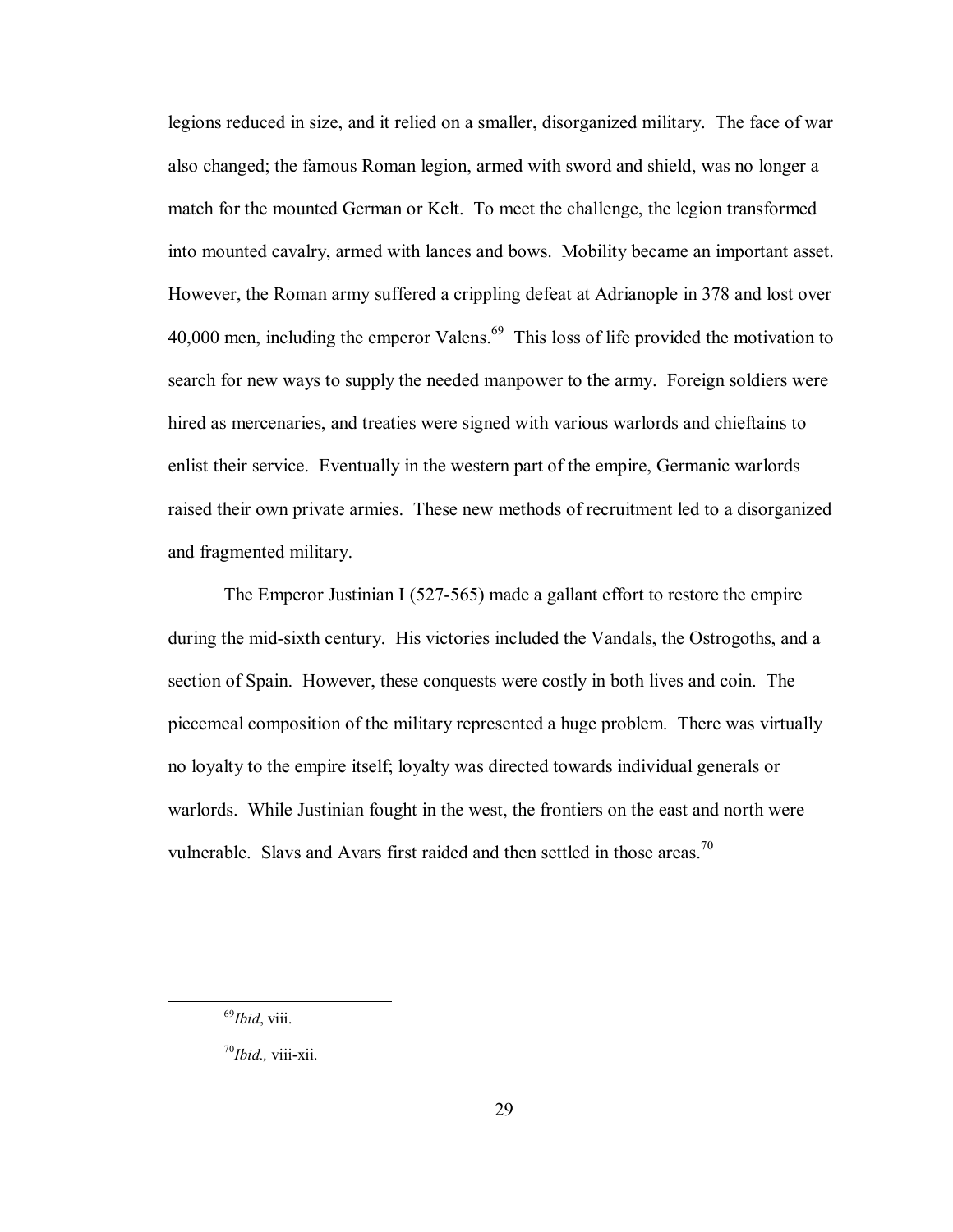Maurice recognized the disorder and discord of the army he inherited:

The state of the armed forces has been neglected for a long time and has fallen so completely into oblivion, so to speak, that those who assume the command of troops do not understand even the most obvious matters and run into all sorts of difficulties $^{71}$ 

With this in mind he wrote his military handbook; in it he outlined guidelines for every aspect of military life—types and sizes of units, building and placement of camps, weapons, training, strategies, and tactics.

Maurice reorganized the entire structure of the Byzantine army. The basic unit was the *tagma*—a type of mounted cavalry. The size of these *tagmata* varied from 200 to 400 men; Maurice warned that they should not be the same size because the enemy could estimate the size of the force by counting *tagmata.* A brigade consisted of three or more *tagmata;* a division was three brigades. Since the *tagmata* were of varying size, the brigades and divisions were also of varying size. Byzantine enemies feared the *tagmata*  because they employed a combination of archers and lancers, a deadly combination. Changing earlier strategies, Maurice had the mounted archers take a position behind the lancers. A continuous volley of arrows was needed to keep the enemy distracted while the lancers charged ahead. Both horses and men were trained on all terrains and in all conditions.72 Maurice emphasized training and skill at all levels; a good soldier was prepared for every situation in every terrain for every enemy.

According to Maurice, a Byzantine general should never be surprised and with the proper training and skill, he was prepared for every possible scenario. Maurice believed,

 $^{71}$ *Ibid.*, 8.

<sup>72</sup>*Ibid.,* 10-15.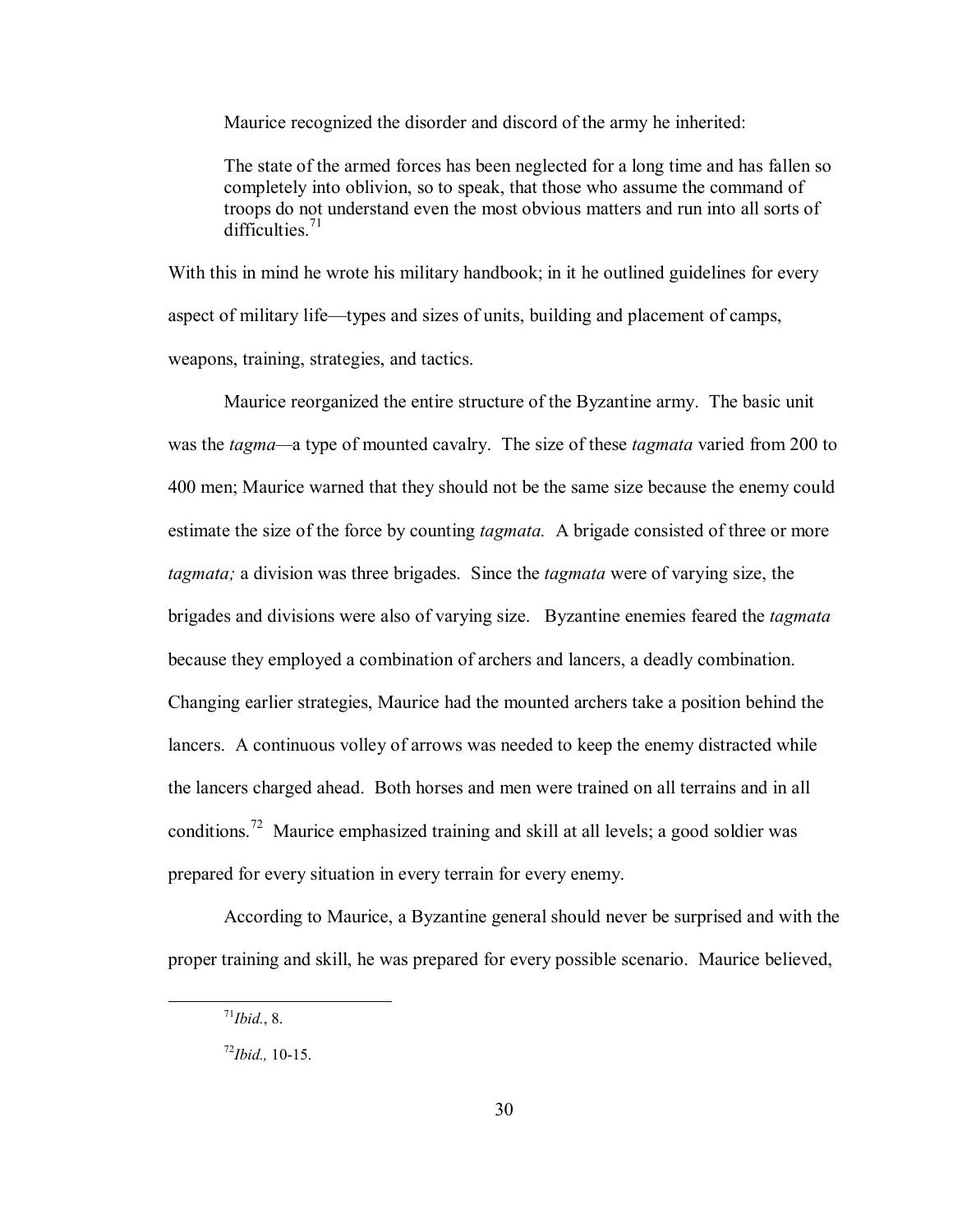"A general who takes nothing for granted is secure in war."<sup>73</sup> However, the successful battle plan was not rigid but flexible; it should be able to adjust to any circumstance. He warned that these plans should not be shared with the soldiers—only with a few close comrades. In addition, fake drills and formations should be performed to keep the enemy off guard and confused. While insuring the confidence and ability of his own troops, it was the duty of a general to increase the uncertainty while decreasing the confidence of his opponents. Deception was encouraged through the spreading of rumors and the creation of fake battle plans. Ambushes were especially effective—both in daylight and in darkness. The author urged action, but only after careful planning. Once these plans and strategies were in place, a general was expected to seize victory at precisely the right moment. Enemies must also be followed if they retreat, and they should be completely defeated so they do not return to fight again. However, Maurice urged the general to be exceptionally vigilant against false retreats. For example, "If the fleeing enemy should turn upon the pursuers as the Scythians frequently do, or if some other force should suddenly appear out of ambush, then the pursuers will certainly be forced to take to flight since, as mentioned above, there is nobody to ward off this unexpected attack.<sup>774</sup>

 Maurice urged generals not only to prepare the troops but also to analyze opponents. His view of war was not rushing into battle with the most troops and biggest weapons. He advocated the study of all aspects of the war—supplies, troops, weapons, food, deceit, bribery—in short, strategy. His philosophy was simple: carefully study the

 <sup>73</sup>*Ibid.,* 87.

<sup>74</sup>*Ibid.*, 24.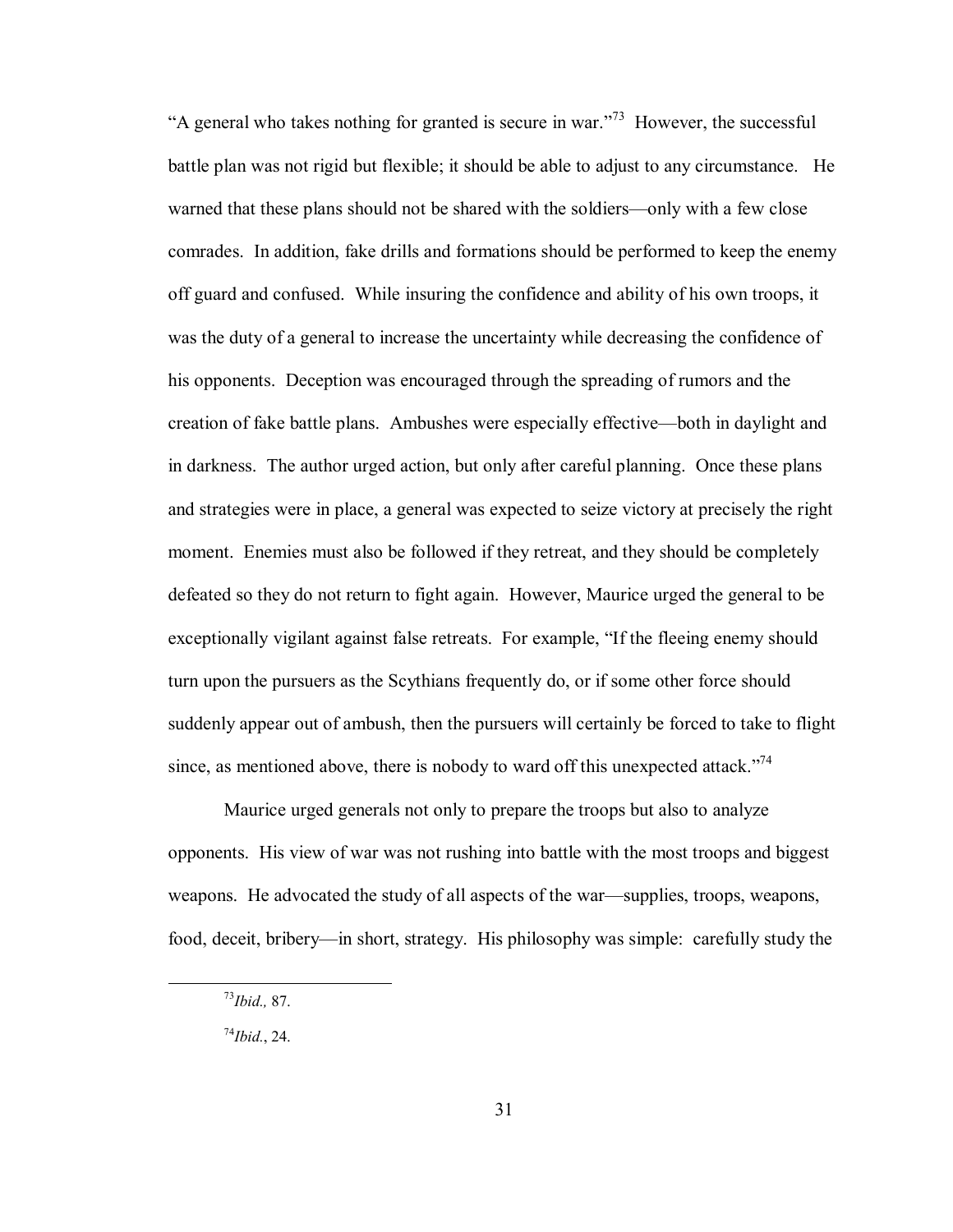enemy to determine his strengths and weaknesses then avoid the strengths and attack the weak points. He was very specific in telling exactly what to do in certain situations.<sup>75</sup> Ultimately, Maurice believed that the ideal Byzantine general "realizes that victory could be attained 'even without actually fighting' and thus Byzantine strategy represents a wide range of tactical options for the general, which might include ploys, diplomacy, bribery and treachery in addition to traditional battlefield strategies.<sup> $7\%$ </sup>

#### *The Art of Warfare*

Sun-Tzuís, *The Art of Warfare,* is the oldest known military treatise in the world. Although the exact date of its origin is still in dispute, many historians claim it was written around 500 B.C.E. while others believe it was written later, during the Early Warring period in China, 453 B.C.E. to 221 B.C.E. Even though it was written over two thousand years ago, Sun Tzuís *The Art of Warfare* is considered, with little argument, the greatest work of military strategy in history. Unlike many other works in military thought, *The Art of Warfare* not only focused on the military aspect of war but also the burden war placed upon the state and civilians. Actually, Sun-Tzu spent more time focusing upon how to wage war with a minimum loss of manpower and resources. On numerous occasions, Sun-Tzu stated that the only way to win in warfare is to prevent defeat. Perhaps the greatest reason Sun-Tzuís *The Art of Warfare* has been considered so crucial to warfare is his emphasis on the effect war has on civilian life; he shows the

 <sup>75</sup>*Ibid*., 59.

<sup>&</sup>lt;sup>76</sup>Woodrow, "Byzantine Military Technology and Strategy as observed in the *Strategikon* of Maurice" (Master's thesis, University of New England, Australia, 1995), 1.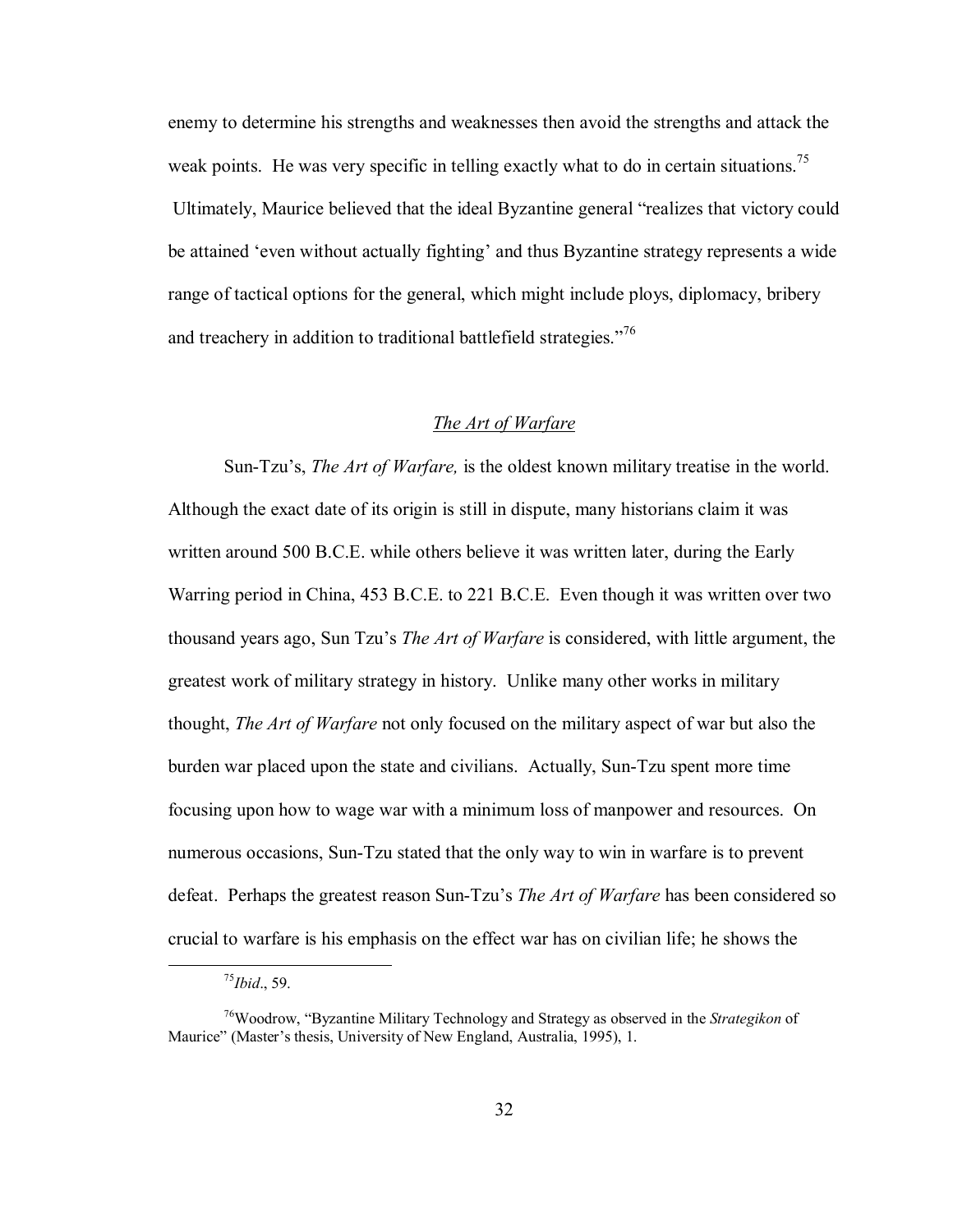devastating results of war that affect not only soldiers in the field and governments but also the common everyday citizens.

Attributed to the Chinese general and military strategist, Sun-Tzu, the original work was thought to contain thirteen chapters, addressing different areas of military strategy. The focus of the work stated that war does not primarily rely on battles and physical strength but can be fought with politics, negotiations, and even deception. In fact, the work showed a real aversion for war. In 1972 an older copy of Sun Tzu's work, including a previously undiscovered five chapters, was unearthed in Ch'ing Province. This was an important discovery because today the new translations are from a copy one thousand years older than the one previously used.<sup>77</sup>

Weapons have changed in the past twenty-five hundred years, but the principles and fundamentals that he expounded are still as relevant today as they were when they were written.<sup>78</sup> Although a military treatise, its concepts have been adapted to other areas of conflict besides military warfare, including politics, personal and business.

In supplementing Sun-Tzuís primary concern, the goal in waging a war was not only to win but also, more importantly, not to lose. In this, a country must be concerned with both the affairs of the military and state. In order not to lose, not only must you minimize your losses on the battlefield but also prevent financial and emotional stress on the common people. To prevent the losses on the battlefield, Sun-Tzu outlined certain precautions that should be taken. The most obvious was to keep the soldiers well fed and

 <sup>77</sup>Sun-Tzu, *Art of Warfare*, 4.

<sup>78</sup>*Ibid*.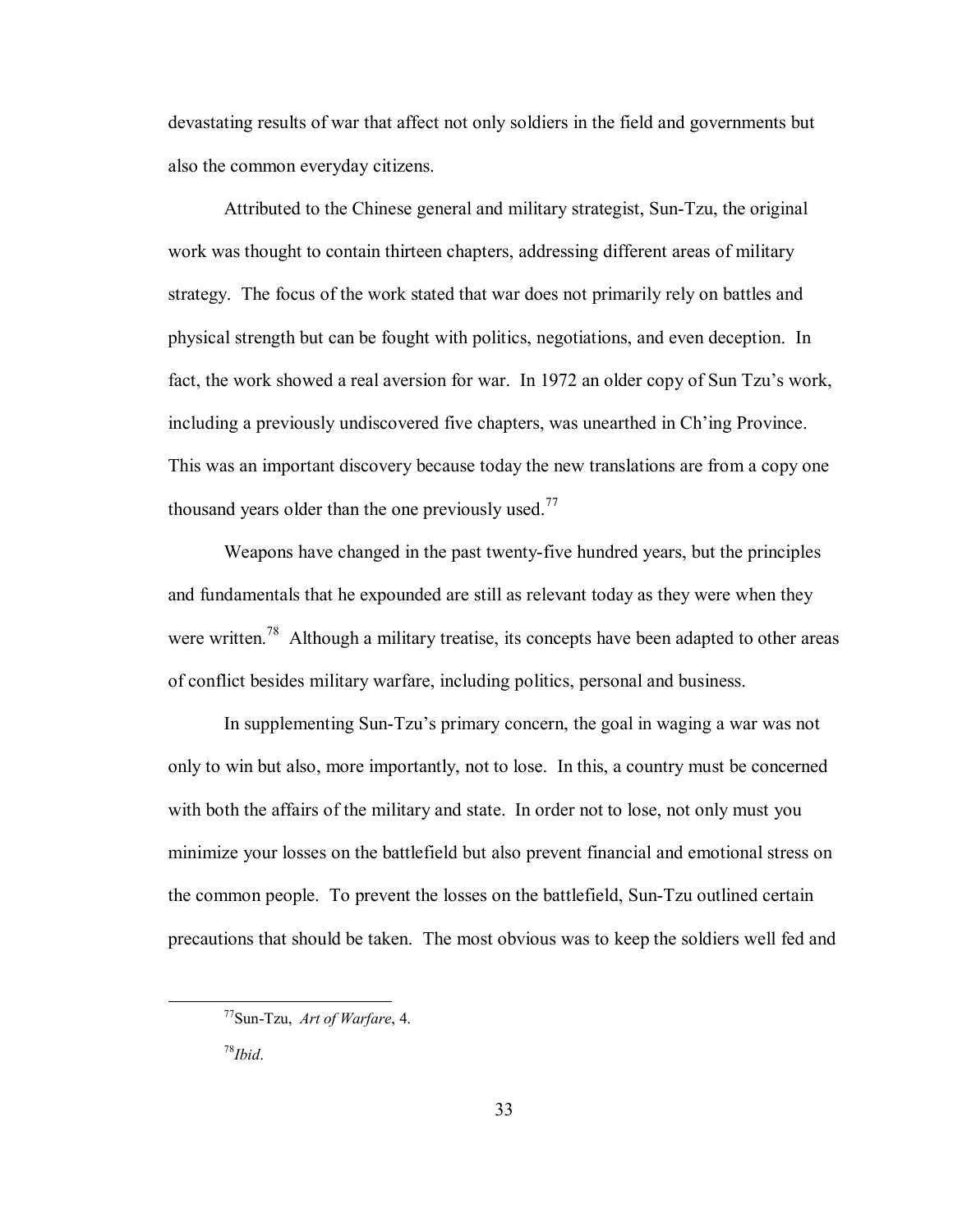well equipped. The loss of men was acceptable on the battlefield because it was expected, but it was a sign of incompetence by a commander to lose men to hunger and desertion.79

Those who were most affected by the waging of a distant and drawn-out war were the soldiers. The further an army traveled from its base of operation, the more dangerous the war became for the traveling army. The supply lines became longer, more dangerous, and less efficient. Alexios would discover this against the Patzinaks in  $1087$ <sup>80</sup> With an efficient supply line, morale of the troops can be maintained. Health will remain at a respectable level, and desertion can be kept at a minimum with a steady supply of food and payments for the officers and soldiers. If waging a distant war became necessary, one way to minimize the negative effects of such a war was to forage and sustain your army off the enemy's land. $81$  This was perhaps the most critical tactic in successfully waging a long distance war. Not only will this supply one's own army, but it also will prevent the enemy from sustaining its forces. Employing this tactic eliminates the risks of forcing suppliers to travel over dangerous and unfamiliar terrain. If an army chooses not to use suppliers but to carry its own supplies, the army travels more slowly and becomes more susceptible to ambush.

 <sup>79</sup>Sun-Tzu, *Art of Warfare*, 108.

<sup>80</sup>Anna, *Alexiad*, 223-225.

<sup>81</sup>Sun-Tzu, *Art of Warfare,* 108.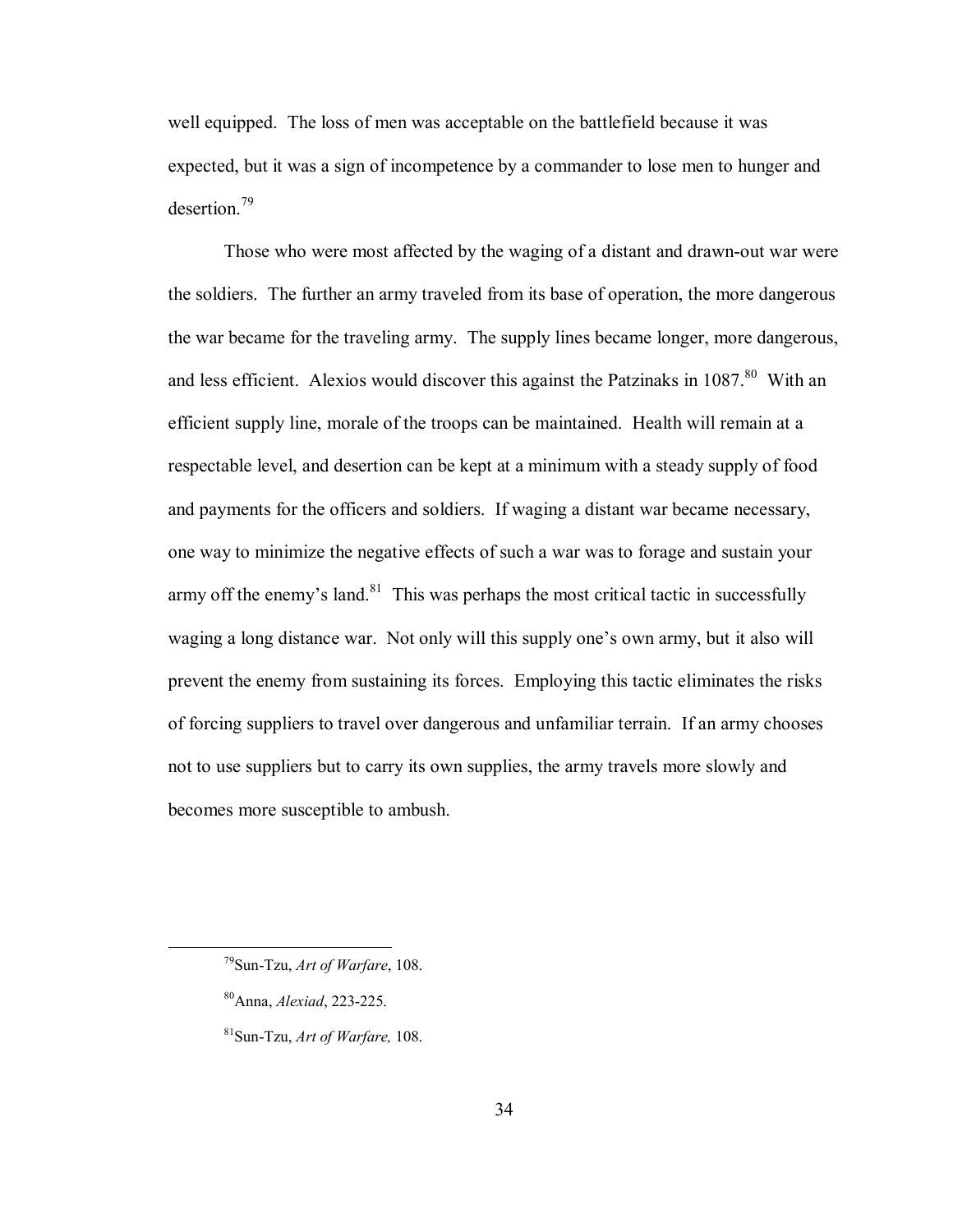### *De Re Militari*

*De Re Militari* by Flavius Vegetius Renatus is the only Latin military treatise that survives. This work was written during the last century of the Western Roman Empire, circa 390. As a high-ranking official in the court of Emperor Valentinian II, Vegetius was commissioned to write the treatise for the emperor. Written during the declining years of the Roman Empire, *De Re Militari* had little opportunity to influence the Roman army. However, in later years it became "a military bible for innumerable generations of European soldiers.<sup> $382$ </sup> Because Vegetius wrote specifically for the Roman legion, some of his work did not apply to Byzantine military history. However, much of his strategic thinking, particularly Book III, certainly was applicable.

In the three books of his work, Vegetius covered a wide variety of military areas. In Book I, he outlined the process for selecting, training and disciplining the troops. He emphasized training and discipline; asserting that constant drill instills both skill and discipline into military forces. He stated, "Victory in war does not depend entirely upon numbers or mere courage; only skill and discipline will insure it.<sup> $83$ </sup> In Book II, he addressed the actual organization of the military into three branches: cavalry, infantry and marine. He continued by delineating the responsibilities of each branch and their further division into smaller units. Responsibilities of officers were listed and procedures

 <sup>82</sup>Vegetius, *De Re Militari*, 69.

<sup>83</sup>*Ibid*., 75.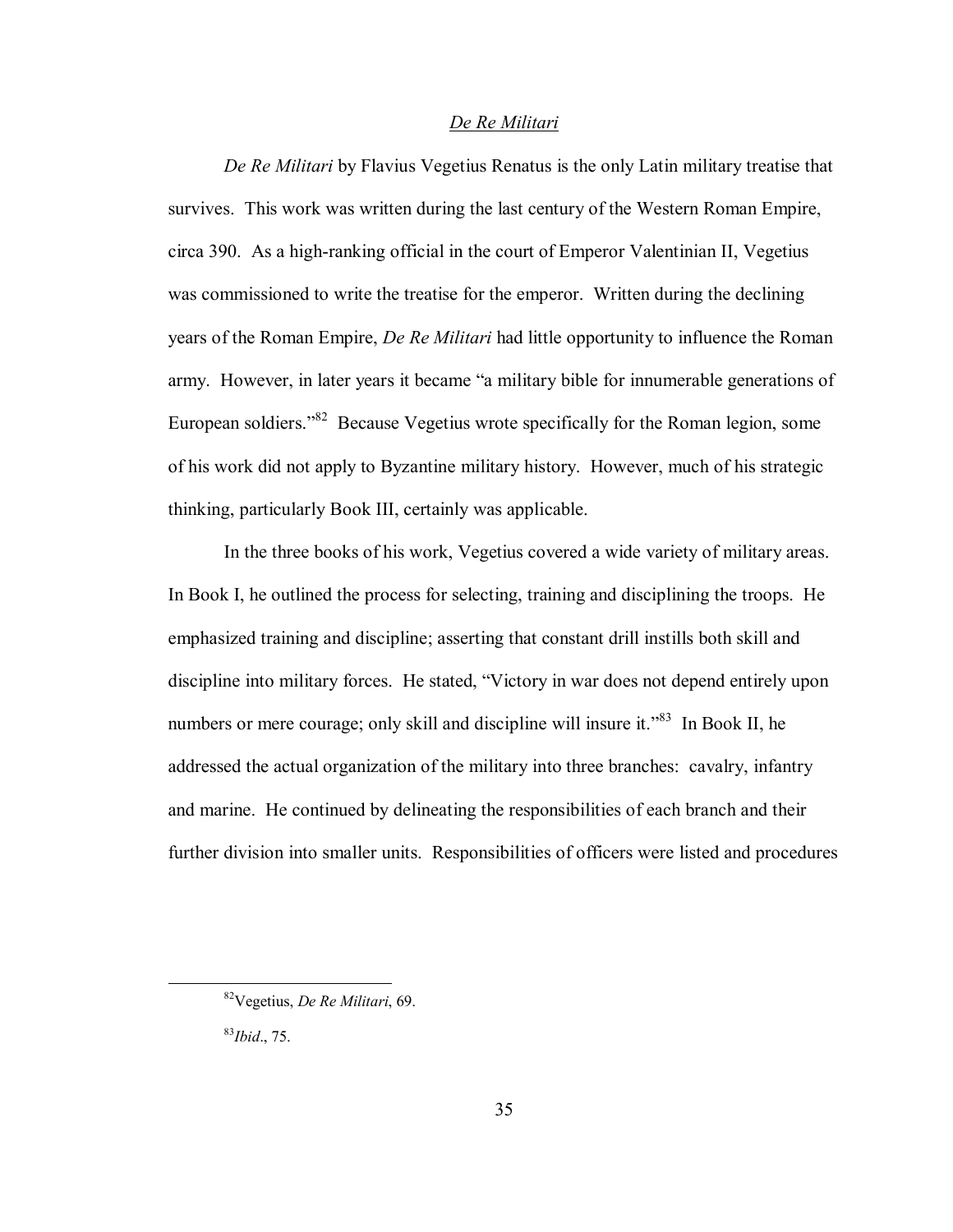for promotion were given. He also described other aspects of the military organization: music, soldier's pay, tools, machines, and battle alignments.<sup>84</sup>

Vegetius advocated maintaining a large army as a deterrent to attack. Do not invite attack by presenting a weak defense. Book III gave insights into strategies and tactics to be used by the military. He described seven different troop formations to be used in various scenarios. Vegetius had a variety of strategies to keep the enemy off guard. His advice was to leave a trapped enemy an escape route; his reasoning was that if trapped they would fight to the death and many Roman soldiers would be lost. If allowed a line of retreat, the cavalry would decimate them easily with far fewer Roman casualties. He encouraged the destroying of homes, land, crops, and animals. This was a precursor to the ideal of total war, in which the attacking of both military and civilian targets was warranted to end fighting at all costs. These raids actually had two purposes: they struck terror into people who might aid the enemy, and they prevented a sustained siege because the enemy would be denied needed supplies. Vegetius encouraged the use of surprise attacks. He urged avoiding face-to-face combat if possible since soldiers were valuable and not easily replaced. He felt, "It is better to overcome the enemy by famine, surprise or terror than by general action; for in the latter instance fortune has often a greater share than valor. $185$ 

<sup>85</sup>*Ibid*., 172.

 <sup>84</sup>*Ibid.,* 99.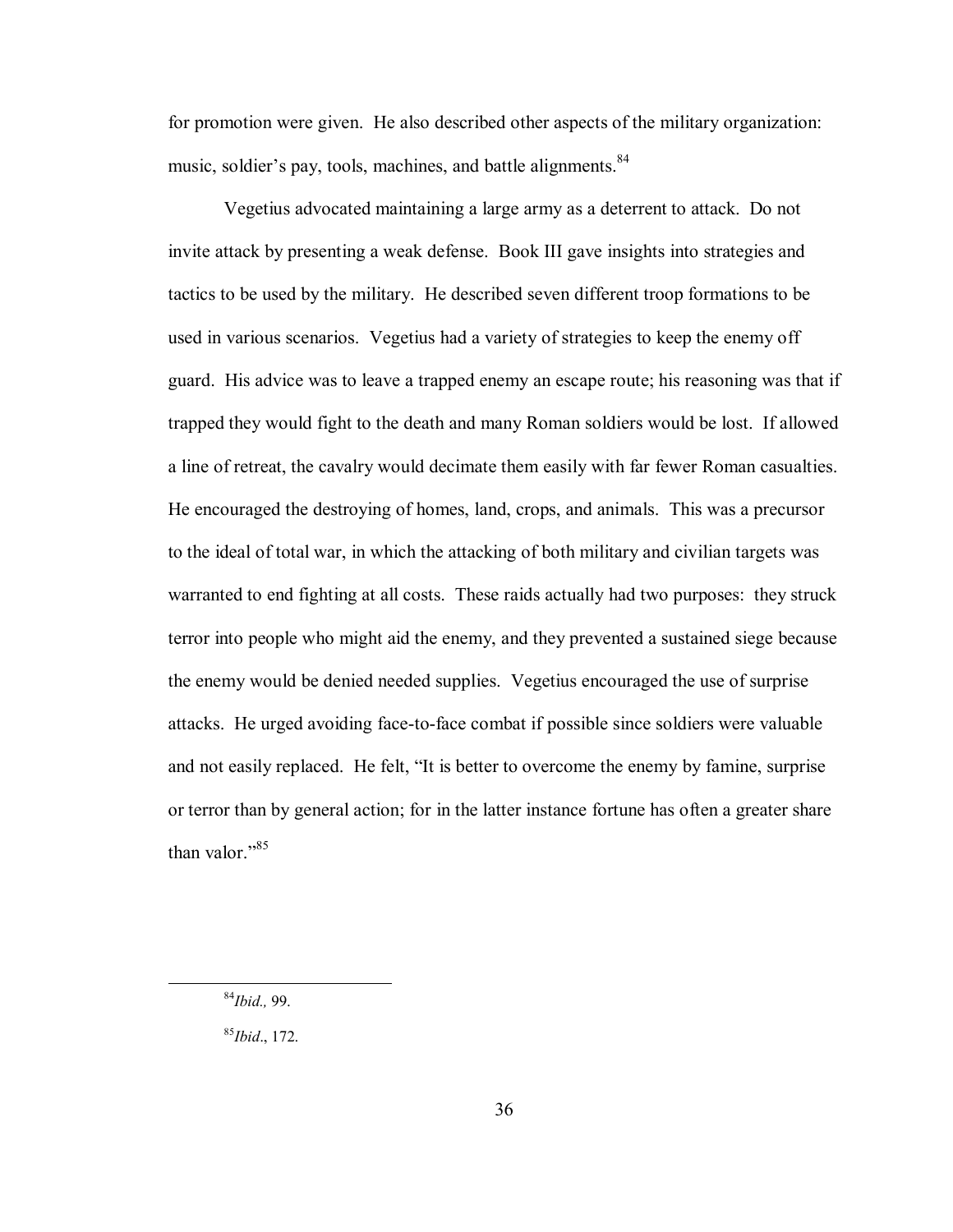### *On War and Principles of War*

Carl von Clausewitz wrote his books on military strategy and tactics in the Romantic Era of the eighteenth and nineteenth centuries. *On War* is one of the most influential books on military philosophy written in the western world. He was convinced that, in order to define both the art of warfare and successful theories of war, it was necessary to define war itself. He argued that prior to the War of Austrian Succession (1740-1748) there was no pattern to allow for categorizing past wars. Because of the dynamic nature of history, each era had its own unique circumstances and situations. He did not accept the oft-used premise that history repeats itself; however, examples from the past could be used to detect very limited trends in military theory. Unlike the other authors discussed here, Clausewitz did not write *On War* as a manual that commanders in the field should carry. His work was to expound a theory that could be studied, learned, and finally put into practice by the soldier.

Clausewitz saw war as merely the means to an extended political end. He declared, "The political object—the original motive for the war—will thus determine both the military objective to be reached and the amount of effort it requires.<sup>86</sup> Battle may be necessary to fulfill such an end. Within every individual battle, there is a differing set of goals, which only the commanding general fully comprehends. Furthermore, each battle has a unique set of circumstances that the commander can never fully grasp, regardless of how much intelligence he has received. This point is especially crucial to keep in mind when evaluating Alexios, especially given the speed of military

 <sup>86</sup>Clausewitz, *On War*, 81.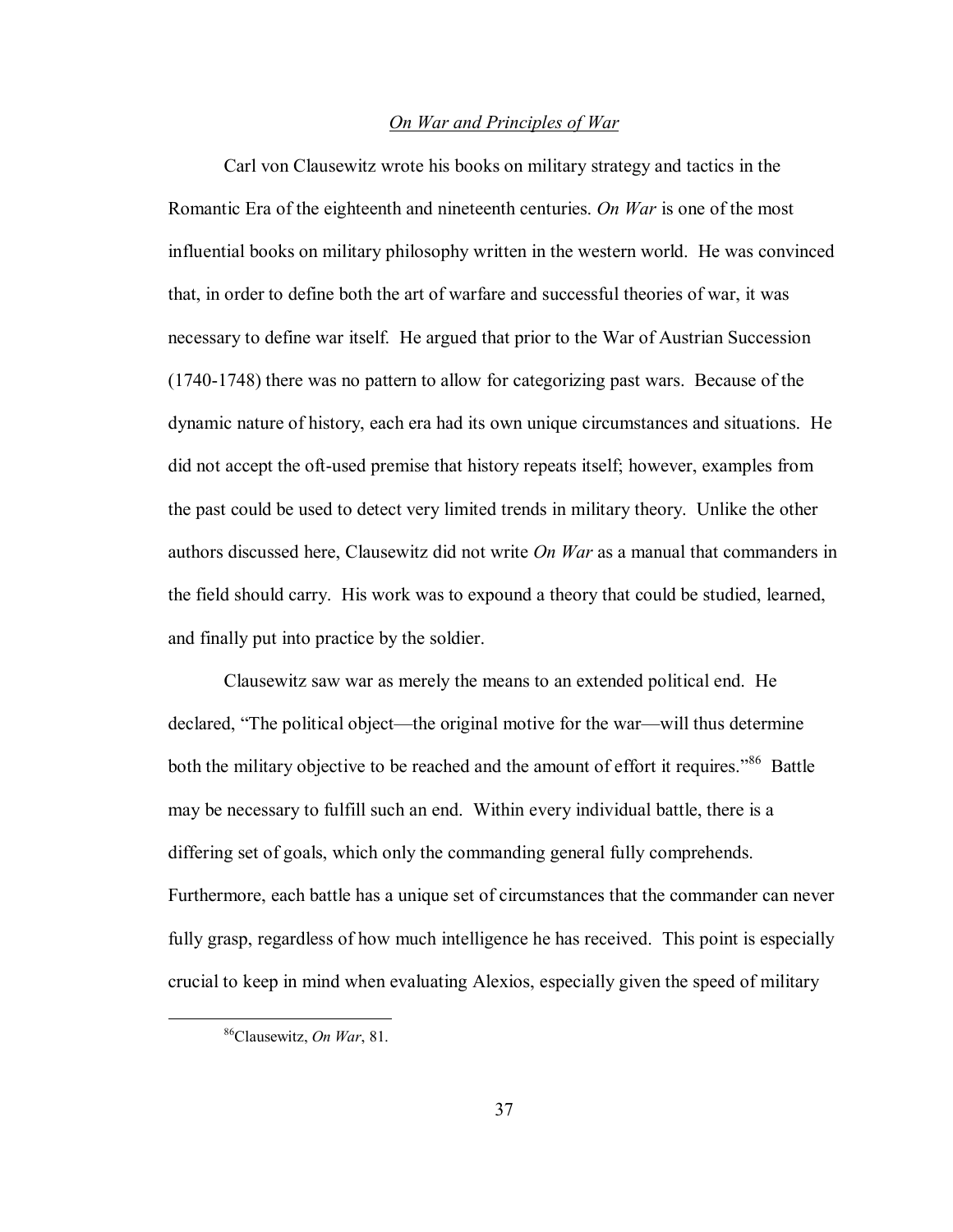intelligence in the eleventh and twelfth century. Clausewitz believed it was the responsibility of the commanding officer to adjust to each issue that arose, both before and during the battle. With this in mind, Clausewitz discouraged historians and military theorists from evaluating historical generals solely based on their tactical decisions. Neither historian nor theorist could know the specific issues in historical battles, given the intricacies of past warfare. Clausewitz was also convinced that luck played a significant role in the outcome of both battles and wars. For him, "In the whole range of human activities, war most closely resembles a card game.<sup>87</sup>

Although many of his Clausewitz's musings on war referred to war in his era and do not apply to the Byzantines, numerous principles are timeless, and these remain relevant when applied to Alexios's campaigns. For example, in Clausewitz's *Principles of War*, he argued, "Even when the likelihood of success is against us, we must not think of our undertaking as unreasonable or impossible; for it is always reasonable, if we do not know of anything better to do, and if we make the best use of the few means at our disposal."<sup>88</sup> Clausewitz understood that no general, however great, would be able to win all of his battles because of the constant change of warfare, the gambling factor in war, and the restrictions placed on him, in some situations, by political leaders. It is also interesting to note that Clausewitz agreed with the Byzantines in that one should not

 <sup>87</sup>*Ibid*, 86.

<sup>88</sup>Carl von Clausewitz, *Principles of War*, trans. and ed. Hans W. Gatzke. (Mineola: Dover Publications, Inc., 2003), 13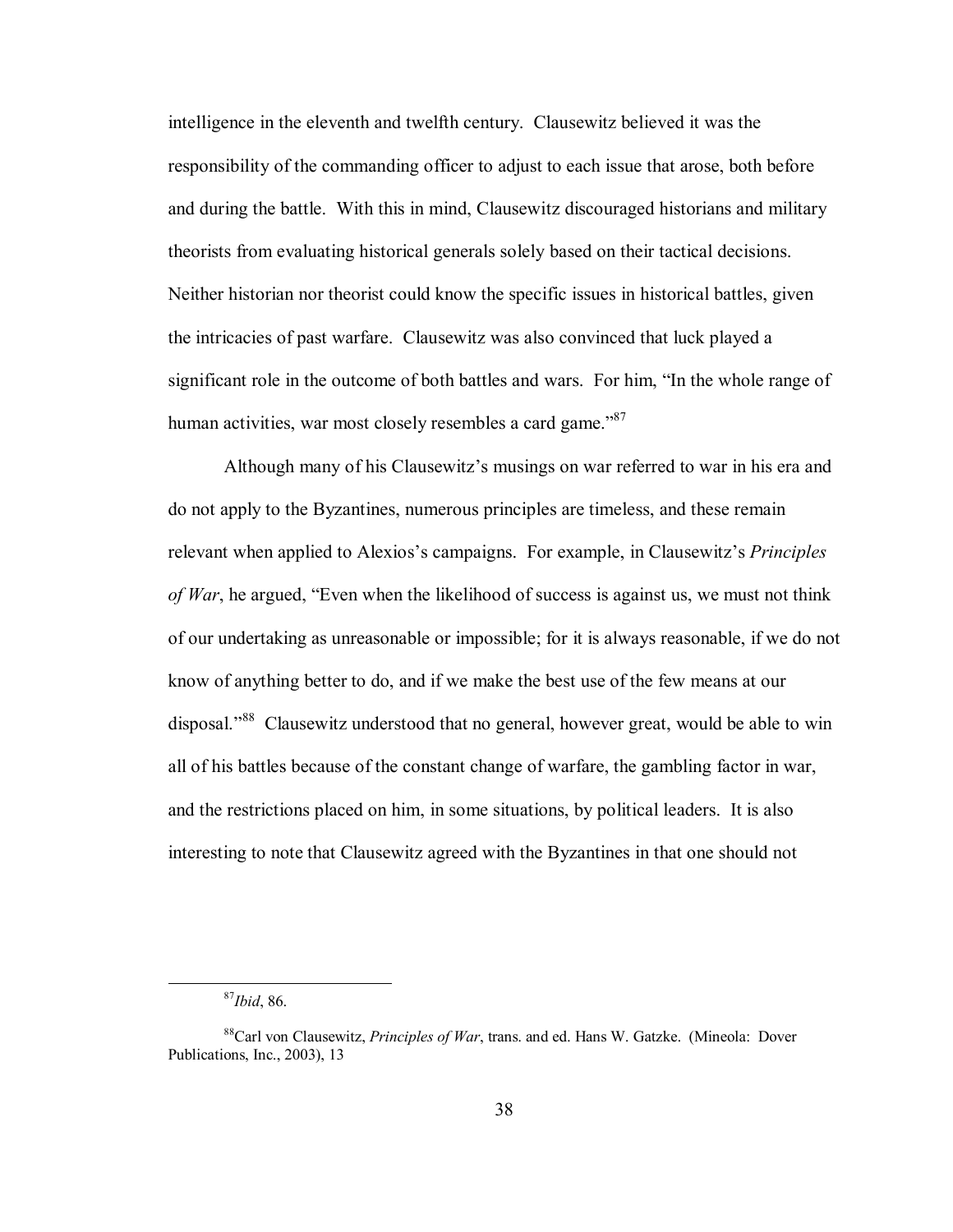"bring all our troops into combat immediately."<sup>89</sup> Keeping troops in reserve is a timehonored tradition among military strategists.

Clausewitz believed that this maxim was the most important: "Pursue one great" decisive aim with force and determination," but "to increase caution at the expense of the final goal is no military art.<sup> $90$ </sup> Certainly, Alexios would have agreed with him on this subject, as Alexios was not afraid to confront formidable foes when no other choice was present. While addressing the topic of defensive battles, Clausewitz was voicing praise in the abilities of Alexios: "The few defensive battles that have ever been won, you will find that the best of them have been conducted in the spirit of the principles voiced here.<sup> $291$ </sup> Clausewitz, like the Byzantines, also believed in the power of the surprise attack as a crucial tool for the smaller army. Much like Sun-Tzu, and unlike the Byzantines, Clausewitz outlined extensive tactics for using terrain in campaigns in *Principles of War*.

As far as the abstract ideas of strategy, Clausewitz outlines three main objectives of war:  $\degree$ (a) To conquer and destroy the armed power of the enemy; (b) To take possession of his material and other sources of strength, and (c) To gain public opinion.<sup> $292$ </sup> Clausewitz argued that the most effective way to obtain an objective (a) is through a large show and concentration of force to crush enemy troops. In a sense, Alexios was unlike most of the emperors before him as he only had one large force and,

 $91$ *Ibid*.

<sup>92</sup>*Ibid*., 45.

 <sup>89</sup>*Ibid*., 15.

<sup>90</sup>*Ibid.,* 19.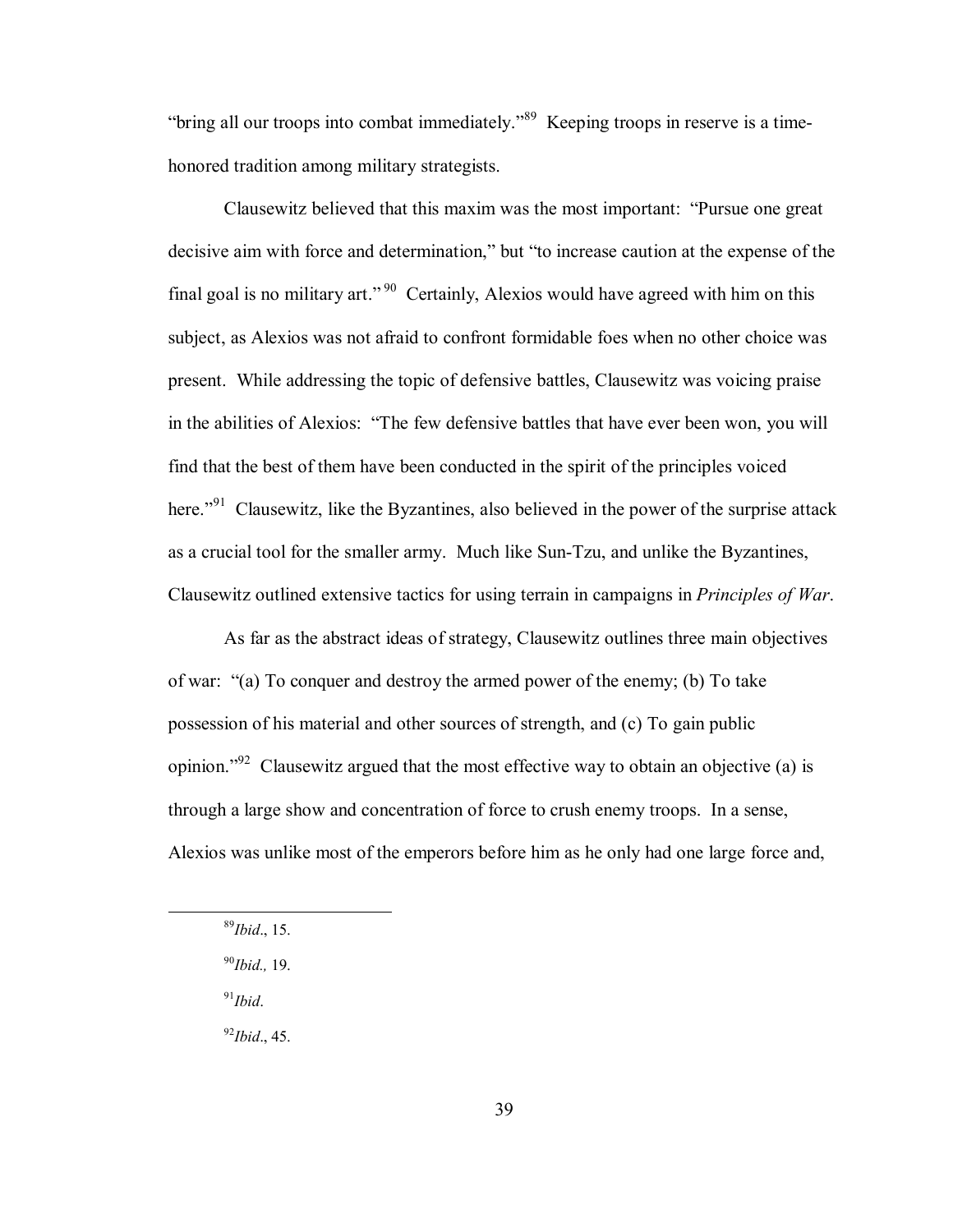therefore, he was forced to use it to halt the advances of numerous enemies. It is remarkable that the empire did not fall, given that a couple of his armies were nearly destroyed. Clausewitz made note of a reason for fighting a defensive war, which explains the situation of Alexios in 1081 exceptionally well. He stated, "When lack of trust in our troops and generals forces us to wage defensive war, we often like to combine tactical with strategic defense.<sup> $93$ </sup> However, Clausewitz continued by warning of the dangers of continuing a defensive campaign: "For if we remain continually on the defensive, we run the great risk of always waging war at our own expense. This no state can endure indefinitely.<sup>794</sup> According to Clausewitz, all that is required to learn or understand and use these principles were "cunning or shrewdness."<sup>95</sup> He did argue, however, that to be successful with these principles it is necessary to be consistent in their application. Perhaps, Clausewitz created an appropriate motto for Alexios when he stated that a true disciple of war "cannot be readily ruined by a single error."<sup>96</sup> Consequently, Clausewitz suggested that a general should be judged on his military acumen by definite and concrete results, such as whether or not he won his wars.

- 93*Ibid*., 54.
- <sup>94</sup>*Ibid*., 57.
- <sup>95</sup>*Ibid*., 60.
- <sup>96</sup>*Ibid*., 63.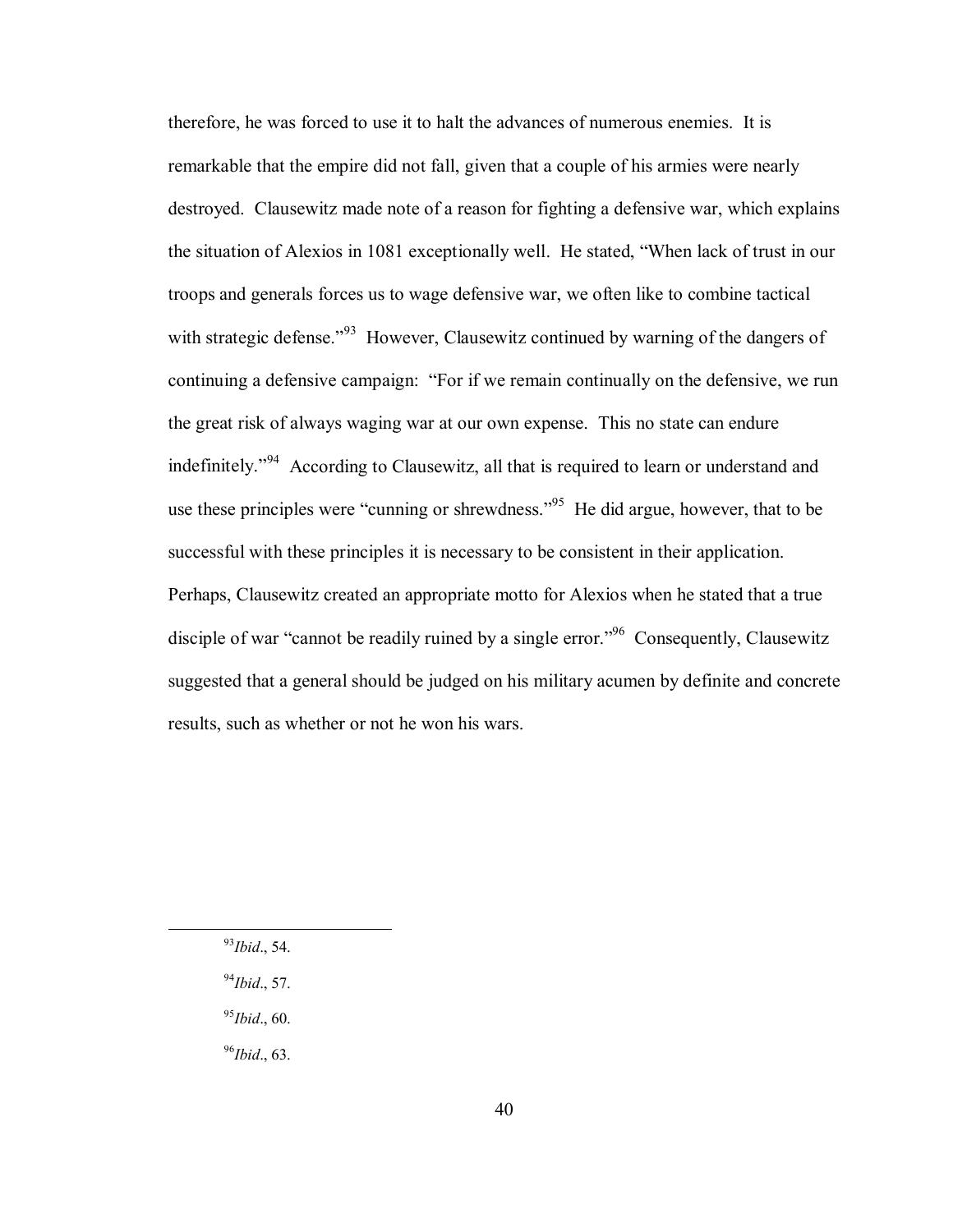#### Conclusion

 Although spanning the course of over two millennia, the aforementioned military works suffice to present an ideal image of a general and of the aims of warfare. The following chapter will contrast these ideals with Alexios and his strategy. It is clear that Alexios was exceptionally well versed in Byzantine military manuals, particularly Maurice. Not only did he follow Maurice's suggestion for the size and construction of his military units, but he also followed many of his other strategies. The heavier emphasis will be upon Alexios's use of Byzantine strategy and tactics, but I will also attempt to note instances where he followed non-Byzantine maneuvers. There were certain principles, whether by coincidence or through sheer knowledge and ability, used by Alexios which were non-Byzantine. He faced many problems and situations that were universal to generals and, regardless of the outcomes, his solutions tended to have precedents, whether in Byzantine or non-Byzantine military thought. In addition, regarding Byzantine military texts, called *Strategika*, "...soldiers, often great bibliophiles such as the  $11<sup>th</sup>$ -C. warrior John Doukas avidly collected and read them.<sup>997</sup> Given the close relation between Alexios and John, it would not be surprising to discover that Alexios was an exceptional Byzantine general.<sup>98</sup> By evaluating the more detailed accounts of Alexios's battles, not only will a clearer picture of Alexios as a Byzantine general surface but also insight into his abilities outside the limits of Byzantine military theory will emerge.

 <sup>97</sup>Kazhdan, *The Oxford Dictionary of Byzantium*, *Vol 3*, 1962.

<sup>98</sup>Anna, *Alexiad*, 87-88. John Doukas aided Alexios in his revolt.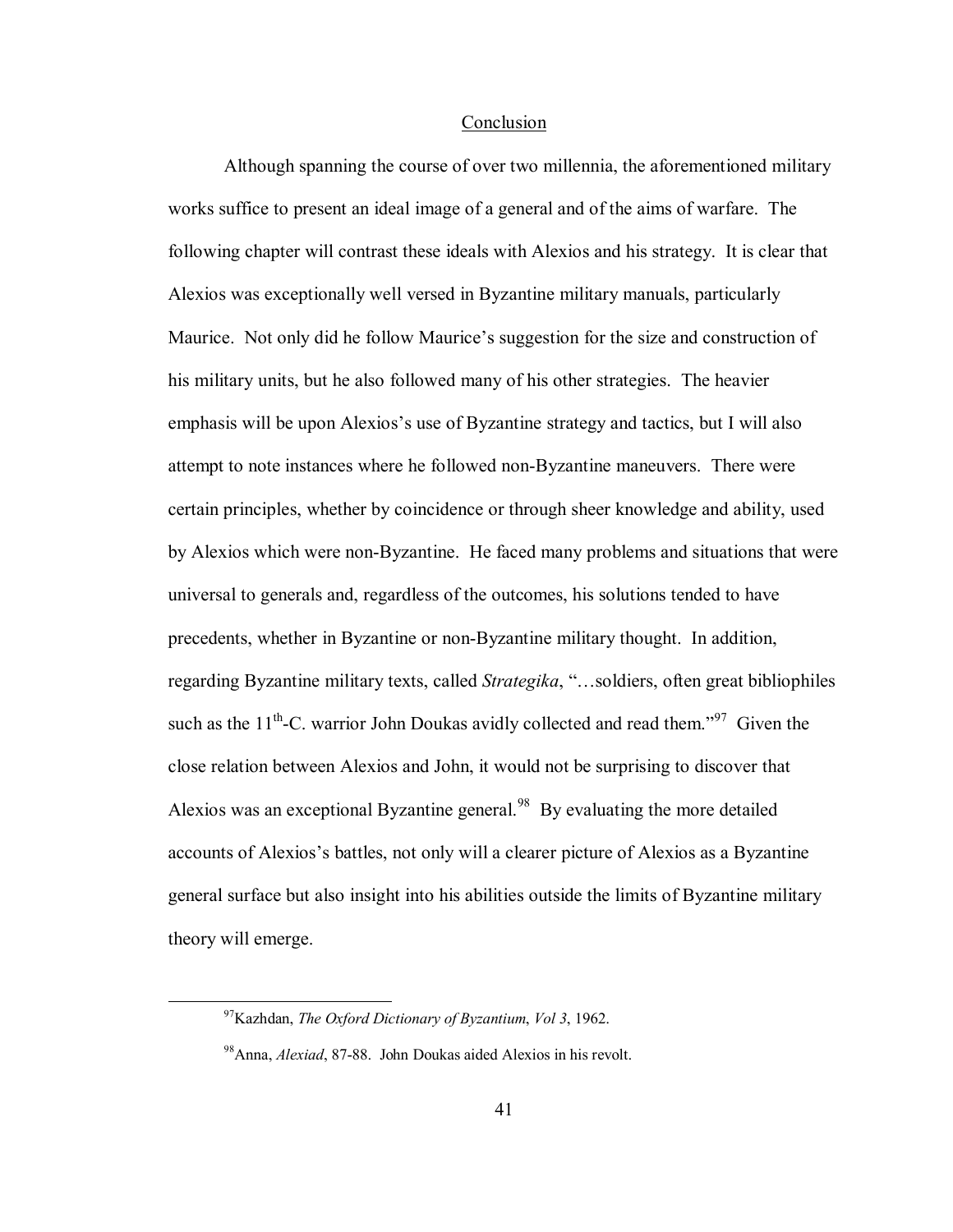#### CHAPTER IV

# MILITARY CAMPAIGNS OF ALEXIOS

# Byzantine Warfare

After the days of the Emperor Justinian, the Byzantine army seldom attempted to expand the empire. When the army took to the field, it was typically to either defend or reclaim its own lands, particularly those that had fallen to the Turks. Thus, in essence, Byzantine 'warfare,' was the act of obtaining the goals of the empire by any means available without necessarily having to resort to armed conflict. This purpose accounts for much of the strategy used by the Byzantine military. However, Walter Kaegi is careful to remind the Byzantinist that, "it is always necessary to remember that primary sources rarely permit the Byzantinist to have any detailed and accurate understanding of Byzantium's battles."<sup>99</sup>

The common Byzantine soldier has usually been portrayed as having courage, skill, pride, and religious motivation.<sup>100</sup> In contrast to this perception, Jonathan Shepard argues, "the works of his daughter and his son-in-law, in so far as they reflect Alexios' outlook, suggest that he early formed certain contempt for the lack of military expertise, indiscipline and cowardice of Byzantine soldiery.<sup> $101$ </sup> If Shepard's theory is correct, it

 <sup>99</sup>Walter E. Kaegi, *Some Thoughts on Byzantine Warfare* (Brookline: Hellenic College Press, 1983), 3.

 <sup>100</sup>Oman, *The Art of War in the Middle* Ages, 32-33.

<sup>&</sup>lt;sup>101</sup>Jonathan Shepard, "Father' or 'Scorpion'? Style and Substance in Alexios's Diplomacy," in *Alexios I Komnenos*, 102.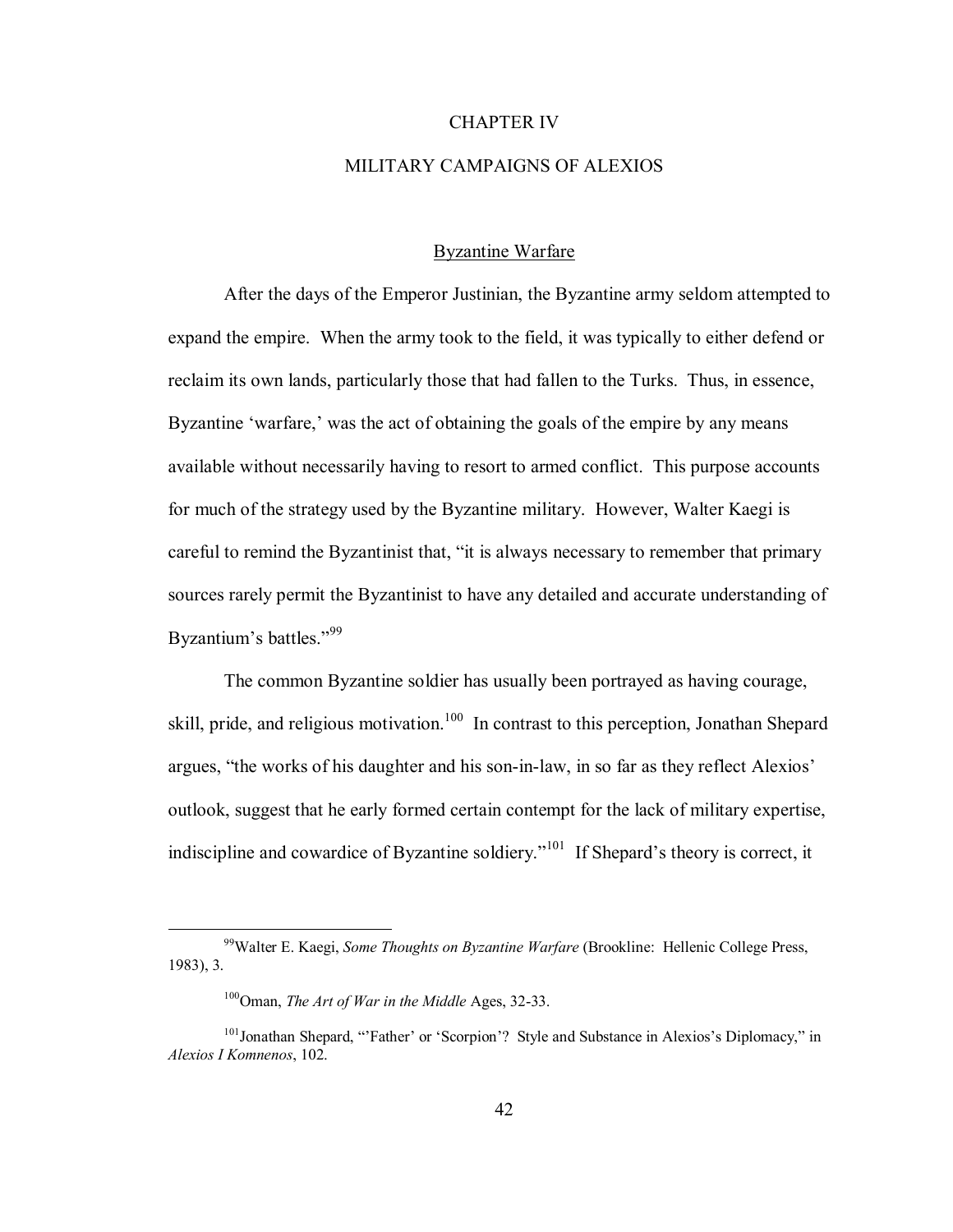would certainly explain Alexios's heavy reliance on mercenaries and various tribes as the staple of the Byzantine army rather than on native Greeks.

Byzantine leaders based their military campaigns on strategy, guerilla warfare, and planned retreats. Their view was that skill could make up for an inferior number of soldiers. The Byzantines did not use war as an excuse to seek personal fame and glory. Battle was only one of many ways to achieve the goals of the empire. They much preferred to use diplomacy, trickery, and inducements—with battle only as a last resort. In fact, Byzantine military theory considered eagerness to enter a battle a reckless act, a ludicrous trait of the barbarians. As Leo's *Taktika* mentioned, echoing Maurice, "We must always prefer peace above all else and refrain from war.<sup> $102$ </sup> As an anonymous author wrote to Justinian, "I know well that war is a great evil, even the greatest of evils.<sup> $103$ </sup> The Byzantines were notorious, even in their own day, for playing their enemies against one another, and Alexios was especially effective at this strategy. Most likely this view was not simply molded around morals or other religious convictions—it was formed by common sense and economics. It was cheaper to pay mercenaries to fight or to pay off would-be invaders; this practice was better than losing highly trained military forces in needless battles. Charles Oman summarizes this philosophy:

The generals of the East considered a campaign brought to a successful issue without a great battle as the cheapest and most satisfactory consummation in war. They considered it absurd to expend stores, money, and the valuable lives of

<sup>&</sup>lt;sup>102</sup>Leo VI, *Taktika*, as quoted in George Dennis, "The Byzantines in Battle," in *Byzantium at* War, edited by K. Tsiknakis (Athens: Idryma Goulandr,1997), 165. See also Maurice, *Strategikon,* 84.

<sup>103</sup>Anonymous, as quoted in Walter E. Kaegi, *Some Thoughts on Byzantine Warfare*, 3.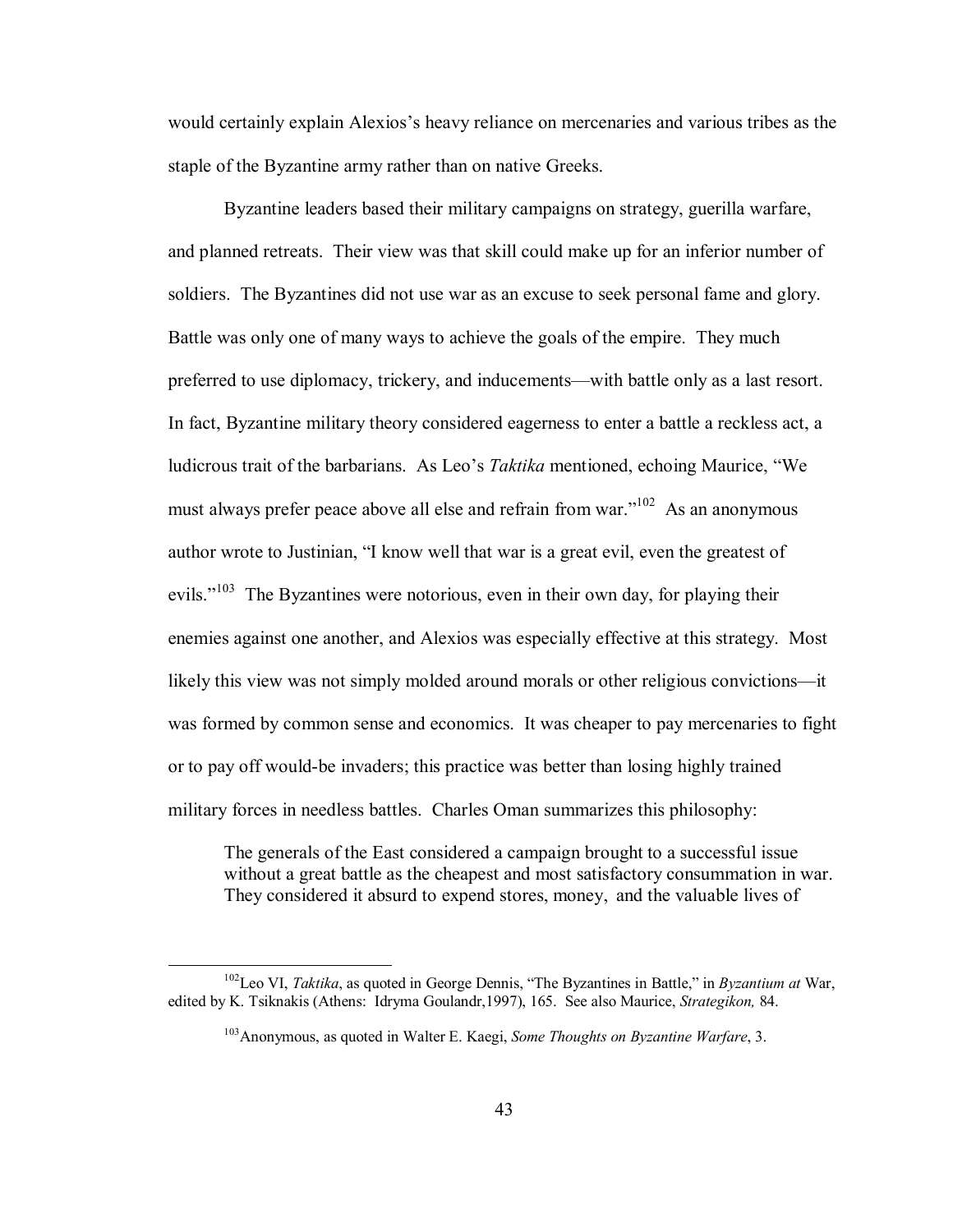veteran soldiers in achieving by force an end that could equally well be obtained by skill. $104$ 

The Byzantine military historian George T. Dennis believes that two broad statements can be made of Byzantine generals:

The first such observation is that the Byzantines fought their wars, especially their battles, in accord with the instructions laid down in the military manuals. The second observation, making due allowance for all sorts of unexpected and extraneous circumstances, is that when they followed the rules in the manuals, they usually won their battles.<sup>105</sup>

When Alexios did have to fight, the basic formation of the army was the ordered

line, which consisted of three parts: left, center, and right. Second and third lines reinforced each of these parts. There was a reserve attached to the emperor; these units could be used to reinforce the ordered line. With the position of these second and third lines, they protected the front line from ambush and could attack from the flank. These units could also skirt the enemy and attack them from the rear.<sup>106</sup> The main attack force was the cavalry, otherwise known as the "Immortals."<sup>107</sup> However, this unit would be either disbanded or wiped out during Alexios's battles with the Normans.<sup>108</sup> The Varangian Guard, an imperial bodyguard, also participated in open battle during Alexios's reign. His army also contained archers and slingers. The infantry used heavy armor and breastplates. Alexios arranged his troops so that the best infantrymen and

<sup>107</sup>*Ibid*, 38-39.

 <sup>104</sup>Charles Oman, *A History of the Art of War in the Middle Ages; Volume I: AD 378-1278* (New York: Burt Franklin, 1924), 201.

 $105G$ eorge T. Dennis, "The Byzantines in Battle", in *Byzantium at War*, ed. K. Tsiknakis (Athens: Idryma Goulandr), 14.

<sup>106</sup>Anna, *Alexiad,* 205.

<sup>108</sup>Birkenmeier, *Development of the Komnenian Army*, 58.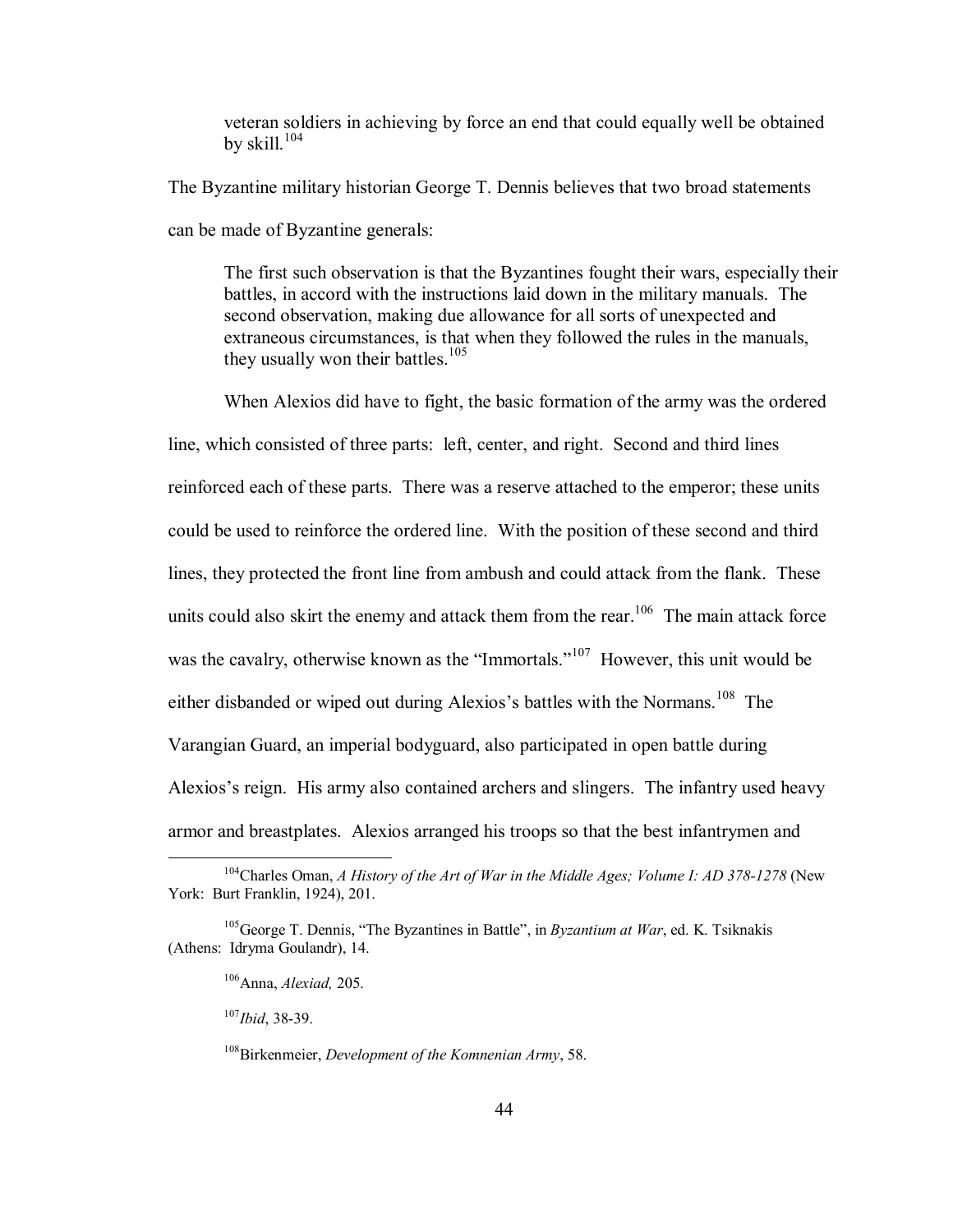cavalry were protected in the center of the formation surrounded by the rest of the troops.<sup>109</sup> It is not surprising that the formations used by Alexios adhered closely to those called for by Maurice. $110$ 

Although Alexios was skilled in warfare, he certainly was not above resorting to deception, chicanery, bribery, and paying tributes in order to avoid battle. Alexios had several favorite tactics and strategies he used in battle throughout his military career. Most of these tactics had clear precedents in the military manuals discussed above. While Byzantine generals in the time of Maurice were obviously familiar with the *Strategikon*, it is also probable, according to Woodrow, that "Romano-Byzantine generals" of this time were widely versed in the strategic handbooks of Vegetius, Frontius or the other anonymous military writers of the fourth, fifth and sixth centuries.<sup> $111$ </sup> Whether these works had any impact on the contents of the *Strategikon* is uncertain. However, it will be shown that Alexios was extremely familiar with the *Strategikon* of Maurice.

Numerous Byzantine ruses were outlined in the *Strategikon*, which should give the reader a good idea of the cunning involved Byzantine warfare. The first ruse was the practice of writing false letters that speak of treason between the lieutenants of the enemy. These letters were allowed to fall into the possession of the commander of opposing armies. This tactic was used brilliantly by Alexios against Bohemond at

 <sup>109</sup>*Ibid*, 59.

<sup>110</sup>Maurice, *Strategikon,* 25-26.

 $111$ Woodrow, "Byzantine Military Technology and Strategy," 4.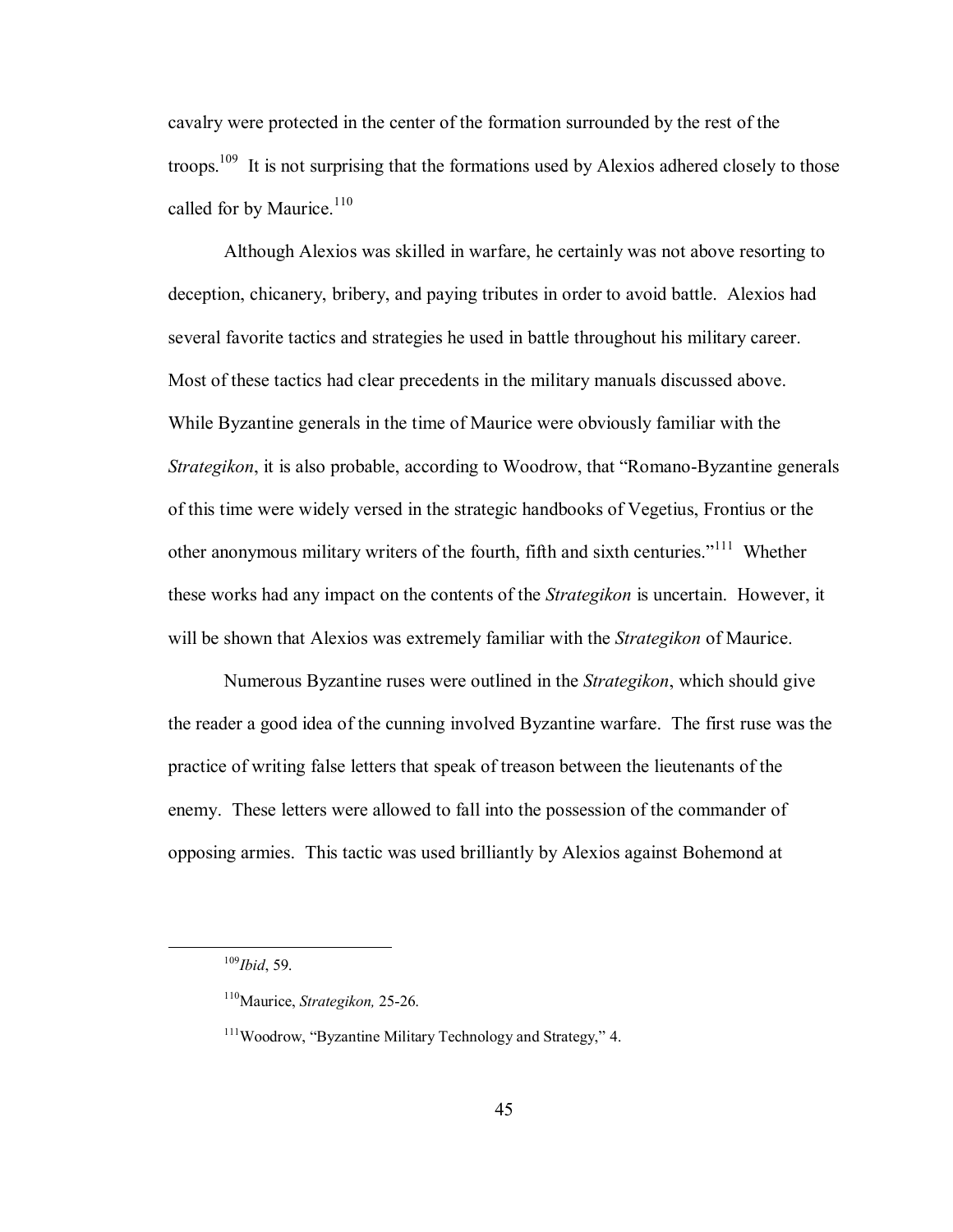Dyrrakhion in  $1107$ . <sup>112</sup> The second ruse was to circulate a rumor that a high-ranking official in the enemy country was a traitor and to give credence to this rumor by having Byzantine troops bypass his estate when raiding neighboring estates. The Byzantines often proclaimed false victories on the front before battle to bolster the troops' courage and morale. This tactic was used by Alexios during battle against Nikephorus Bryennius in  $1078<sup>113</sup>$  In addition, emissaries were often sent into enemy camps with messages for the opposing commanders, but the true purpose was to spy and assess the enemy's strength.

Specific strategies were also used to combat certain armies. The Byzantines considered the "Franks" and various tribes daring and reckless, lacking discipline and organization.114 Because of their disunity, these troops were easily defeated by simultaneous attacks from flank and rear. As Alexios learned, this approach would not work well against the Normans. However, the Byzantines still believed that victory would be easy to accomplish because the Latins and other barbarian tribes neither reconnoitered the countryside nor fortified their camps.<sup>115</sup> Alexios would exploit this at Larissa in  $1083$ <sup>116</sup>. These are just a few examples of the tactics and strategies that Byzantine generals employed in an effort to avoid open battle. Anna claimed that

 <sup>112</sup>Anna, *Alexiad*, 405-407.

 $113$ *Ibid*<sub>.</sub>42.

 <sup>114</sup>Maurice, *Strategikon*, 119.

 $115$ Woodrow, "Byzantine Military Technology and Strategy," 203.

<sup>116</sup>Anna, *Alexiad*, 169-171.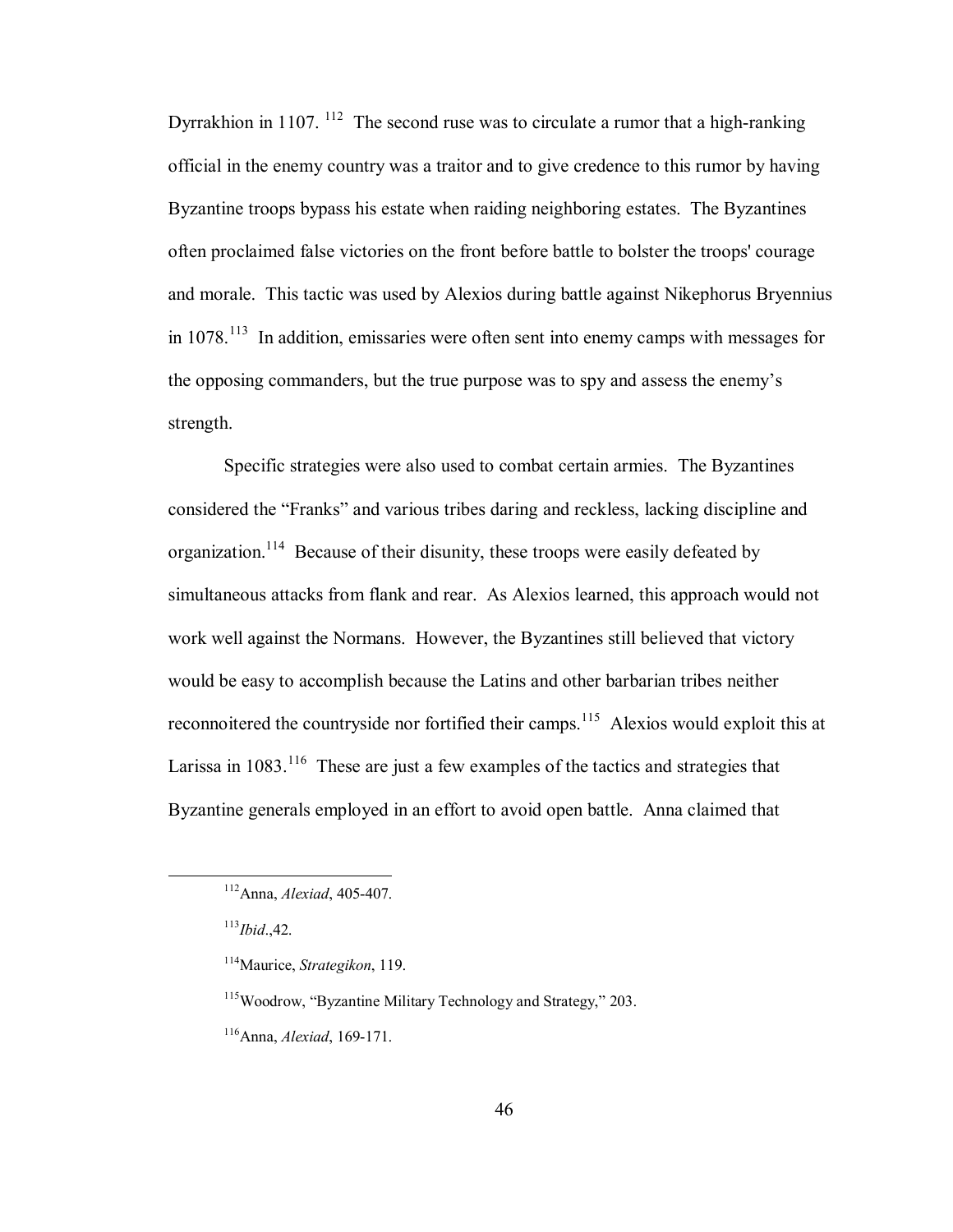Alexios always encouraged and desired battle, but overwhelming evidence suggests otherwise $117$ 

Although not all of Alexios's battles in the field were totally successful, the Byzantines were able to survive—thanks to the shrewd diplomacy and overall military strategy of the emperor. There are numerous ways to measure victory, and victory on the battlefield was only one of many. During his reign, Alexios fought enemies from all sides. They had their own unique equipment, troops, and tactics—all of which Alexios needed to understand in order to devise an effective strategy. To get a fair estimate of Alexios as a commander, a view of his campaigns and abilities over the passage of time is necessary. Given their number, it is necessary to examine only some of the most important ones to analyze his actions (where the sources permit), to determine his adherence to military texts and, ultimately, to evaluate his overall military ability.

#### Crushing Rebellions

Prior to Alexios's coup, he was in the service of the two emperors: Emperor Michael VII Doukas (1071-1078) and Emperor Botaneiates (1078-1081). While in the service of Michael, he would put down the threat of Roussel of Bailleul. During his service to Botaneiates, he put down two rebellions, those of Nikephorus Bryennius and Basilacius. Sadly, there is far less information regarding the revolts of Roussel and Basilacius than that of Nikephorus Bryennius.

 <sup>117</sup>*Ibid.*, 223.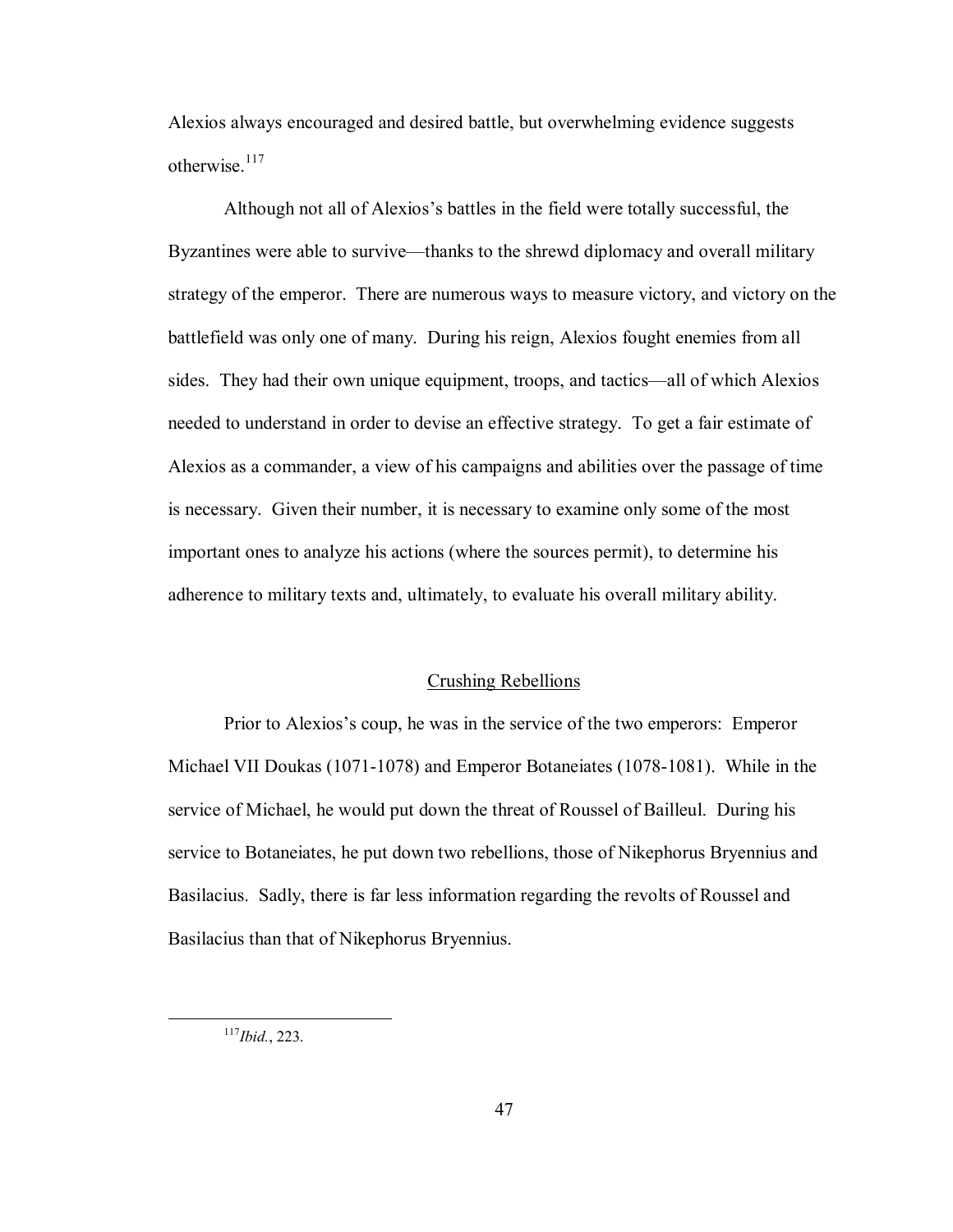## Roussel of Bailleul

As early as 1073, Alexios was given the task of capturing a menace to the empire, Roussel of Bailleul, a Norman. Roussel had allied himself with Tutush, a Turk, against the empire. By playing Roussel and Tutush against one another in a true stroke of genius, Alexios was able to easily capture Roussel and return to the capital in triumph. Alexios was able to convince Tutush that Roussel was a danger to both Byzantium and the Turks. According to Anna, Alexios was able to collect the money to pay-off Tutush, even though the Emperor Michael would not provide it. $118$  Tutush betrayed and captured Roussel. Anna claimed that as a captive Roussel was not blinded and that Alexios, "... devised a plan worthy of Palamedes himself," to avoid committing such cruelty.<sup>119</sup> As Jonathan Shepard states, "Alexios was operating against a formidable commander who had just inflicted a crushing defeat on caesar John Doukas at the head of a full-scale Byzantine army.<sup> $120$ </sup> This not only enhanced the reputation of Alexios at Constantinople but also gave the young commander his first chance to display both his military and diplomatic prowess.

 <sup>118</sup>*Ibid*., 36-37. See also Maurice, *Strategikon*, 83 and 116. Maurice believed deception was a proper way to avoid pitched battle. He is also clear about dealing with "Turks."

 <sup>119</sup>*Ibid.*, 36. It was common practice among the Byzantines to blind a possible threat to the empire, particularly, if the individual was a military commander or had rebelled.

 $120$ Shepard, "Father' or 'Scorpion'?," 98-99.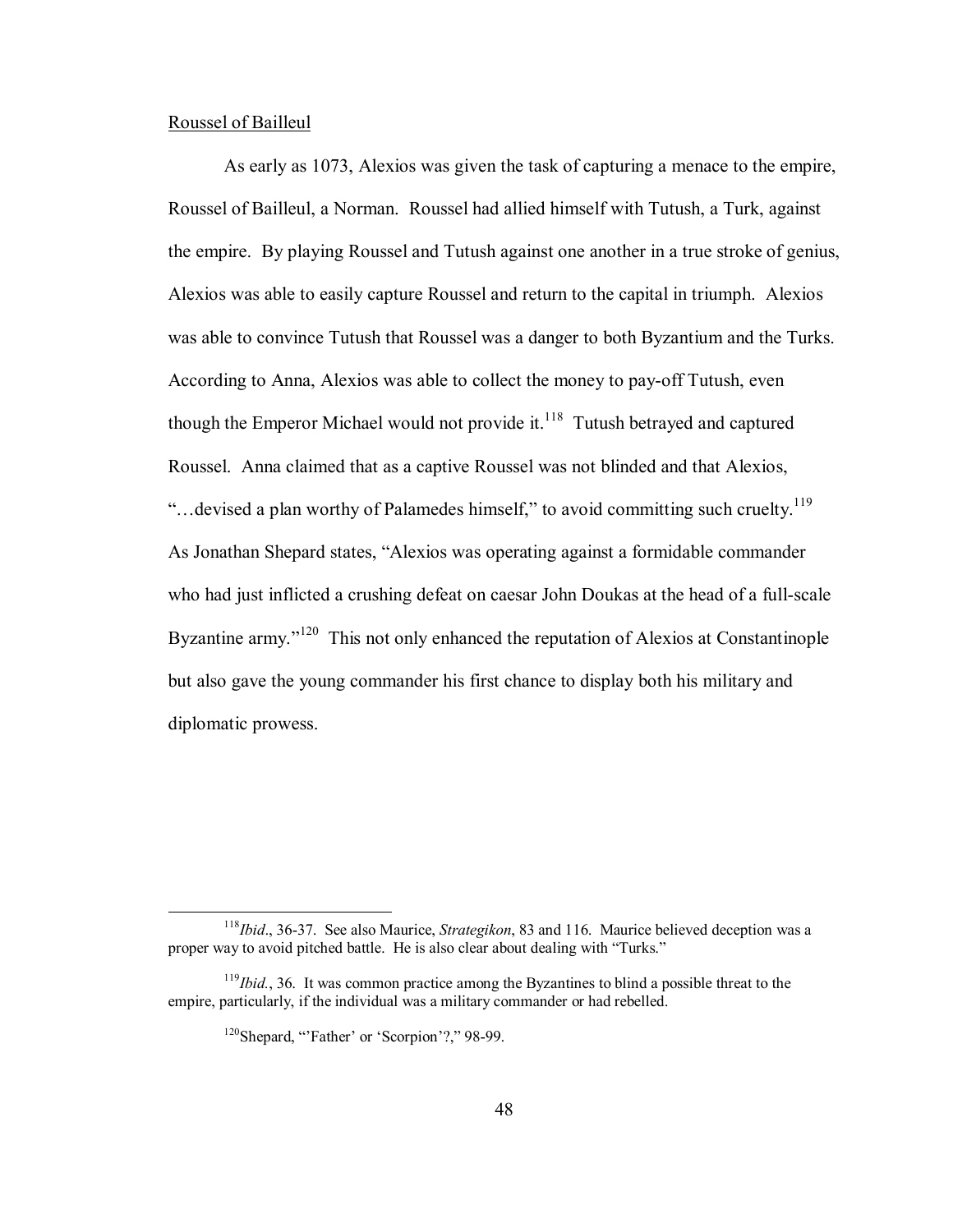# Nikephorus Bryennius

The second rebellion, led by Alexios's future son-in-law's father, Nikephorus Bryennius, was skillfully stamped out by Alexios at Calavrytae in 1078. Once Bryennius made his intentions known, the Emperor Botaneiates responded by appointing Alexios Domestic of the Schools, essentially the head of the Imperial army.<sup>121</sup> The emperor also sought to delay the conflict, but at the same time, he needed to keep Bryennius away from Constantinople. As Norman Tobias mentions, "The avoidance of battle was always a cardinal principle of Byzantine strategy, which found an early proponent in Belasarius and which is repeated in the *Strategikon* of Maurice, the *Taktika* of Leo and the *Taktika*  of Nicephorus Phocas.<sup> $122$ </sup> Nevertheless, considering the dire nature of the Byzantine army, Botaneiates realized what the effects of a siege on the capital would mean. Delaying combat was, therefore, unacceptable, and given the gravity of the situation, Alexios was ordered to intercept Bryennius before he could reach Constantinople.

Alexios sped to the battle site. Speed was of the essence, and in his *Taktika* Leo mentioned an anecdote concerning Alexander the Great: "When he was asked how he was able to accomplish so much in so short a time, he said, 'By not putting off for tomorrow what I could do today.<sup> $123$ </sup> Sun-Tzu also recognized the need for speed, ìGenerally he who first occupies the field of battle to await the enemy will be rested; he

 <sup>121</sup>Anna, *Alexiad*, 38.

<sup>&</sup>lt;sup>122</sup>Norman Tobias, "The Tactics and Strategy of Alexius I Comnenus at Calavrytae, 1078," *Etudes Byzantines* 6 (1979): 196-197.

<sup>&</sup>lt;sup>123</sup>Leo VI, *Taktika*, as quoted in Tobias, "The Tactics and Strategy of Alexius I Comnenus at Calavrytae," 198-199.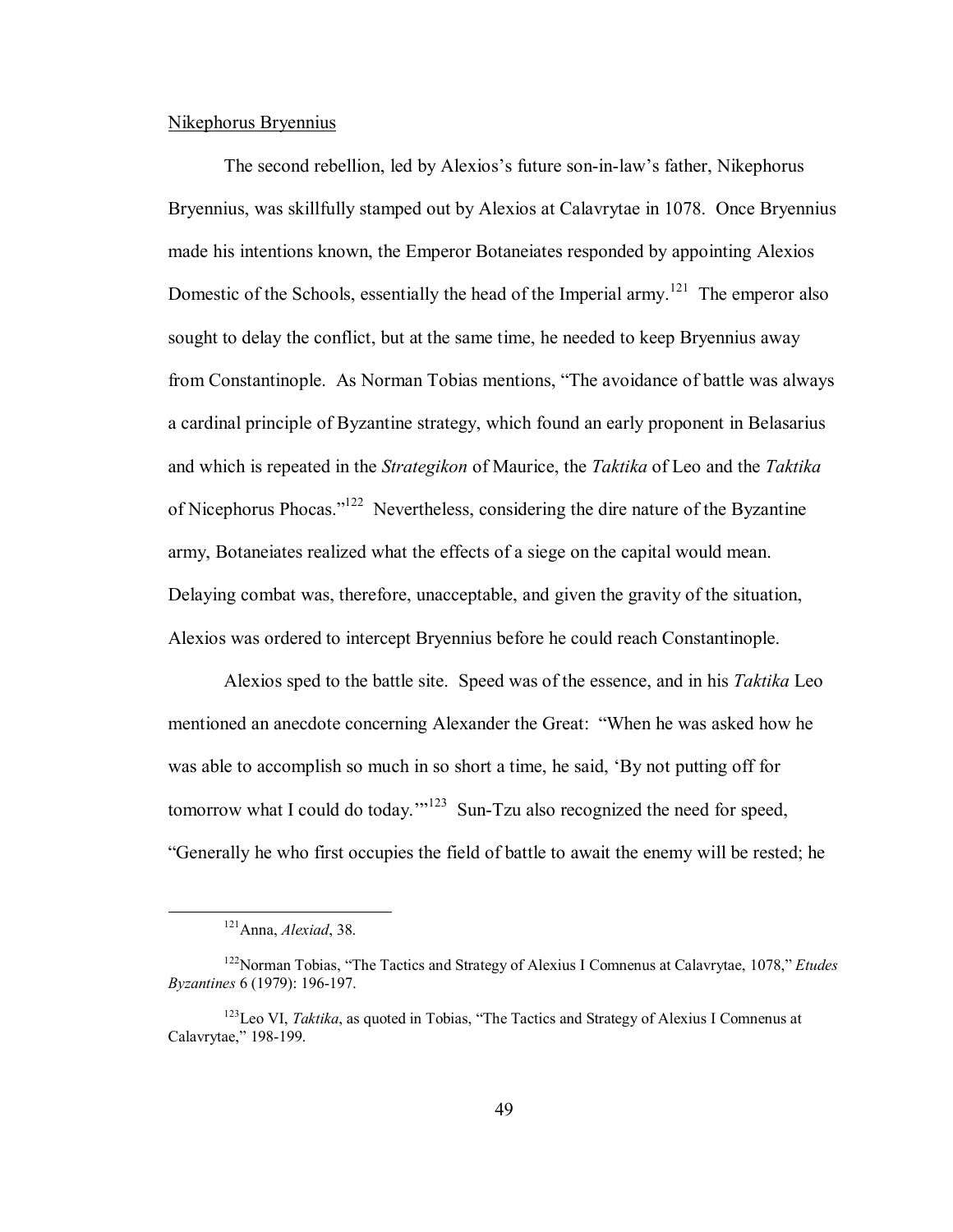who comes later and hastens into battle will be exhausted.<sup> $124$ </sup> He also claimed: "War is such that the supreme consideration is speed.<sup> $125$ </sup> Norman Tobias mentions that when Alexios arrived, he did not fortify camp, a serious breach of protocol according to Leo's *Taktika*. However, Tobias allows for this, stating "perhaps he (Alexios) did not want to fatigue his men with the enemy so dangerously near or to reduce their morale. Leo's Taktika allowed for this in his XIVth Constitution.<sup> $126$ </sup> Vegetius, agreeing with Leo, stated, "Troops must never be engaged in a general action immediately after a long march, when the men are fatigued and the horses tired.<sup> $127$ </sup> Therefore, it would be expected that Alexios would not wish to force his men to exhaustion. Alexios also personally surveyed the lay of the land, a tactic called for by Leo and Maurice.<sup>128</sup>

John Birkenmeier believes that "if Bryennios had about twelve thousand men it is reasonable to assume somewhat fewer for Alexios, perhaps eight to ten thousand.<sup>"129</sup> Military historian John Haldon disagrees with Birkenmeier's assessment of Alexios's troop count, believing that, including his Turkish allies, which were late in arriving, he had 5,500 to 6,500 troops.<sup>130</sup> Anna made no mention of the number of troops Alexios had at his disposal. Because he was undoubtedly outnumbered, Alexios chose to keep his

129Birkenmeier, *Development of the Komnenian Army,* 58.

 <sup>124</sup>Sun Tzu, *Art of Warfare*, 123.

<sup>125</sup>*Ibid*., 157.

 $126$ Tobias, "The Tactics and Strategy of Alexius I Comnenus at Calavrytae," 199.

<sup>127</sup>Vegetius, *De Re Militari,* 151.

<sup>&</sup>lt;sup>128</sup>Anna, *Alexiad*, 40. See also Tobias, "The Tactics and Strategy of Alexius I Comnenus at Calavrytae," 201. See also Maurice, *Strategikon*, 85.

<sup>130</sup>Haldon, *Byzantine Wars*, 128.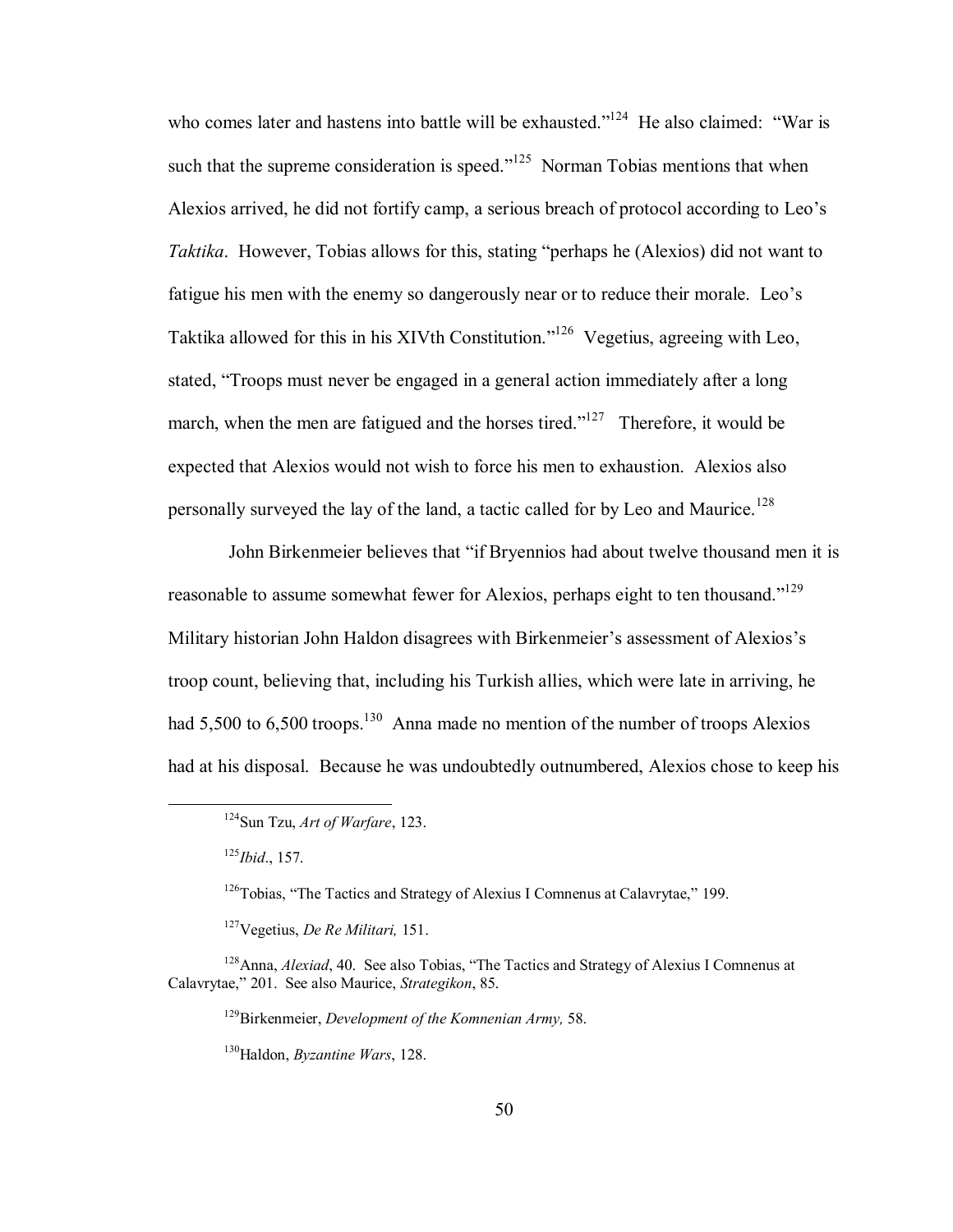men out of view from Bryennius's forces.<sup>131</sup> Maurice and Leo were both clear about the purpose of this tactic; if Alexios's men had seen how outnumbered they were, it certainly would have disheartened them.<sup>132</sup> However, Vegetius contradicted Maurice, believing the sight of the enemy will accustom the men to the enemy.<sup>133</sup> It is important to note that Alexios followed Maurice's suggestion.

It also did not help that Alexios had a force of mostly foreign mercenaries, which were unaccustomed to Byzantine tactics and were inexperienced in warfare. Because he was heavily outnumbered, Alexios needed to rely on some type of indirect warfare.<sup>134</sup> In addition, he used the proper topography called for by Leo in selecting the spot for an ambush.<sup>135</sup> Sun-Tzu mentioned the usefulness of ambushes: "Move the troops under a cloak of silence into their battle formation, and lay detachments in ambush. $i<sup>136</sup>$  Obviously, Alexios was familiar with Maurice, who stated, "These assaults" can be shown to be very effective not only against forces of equal strength, but also against vastly superior ones.<sup> $137$ </sup> Maurice thought it better to try to secure victory through

133Vegetius, *De Re Militari*, 152.

136Sun-Tzu, *Art of Warfare*, 247.

137Maurice, *Strategikon,* 93.

 <sup>131</sup>Anna, *Alexiad*, 39.

<sup>&</sup>lt;sup>132</sup>Maurice, *Strategikon*, 70-71. See also Tobias, "The Tactics and Strategy of Alexius I Comnenus at Calavrytae," 201.

 $134$ Tobias, "The Tactics and Strategy of Alexius I Comnenus at Calavrytae," 211. Tobias compares Alexios's strategy to those of Belasarius, with which the indirect strategy has its origins in Byzantine warfare.

<sup>135</sup>*Ibid*, 202.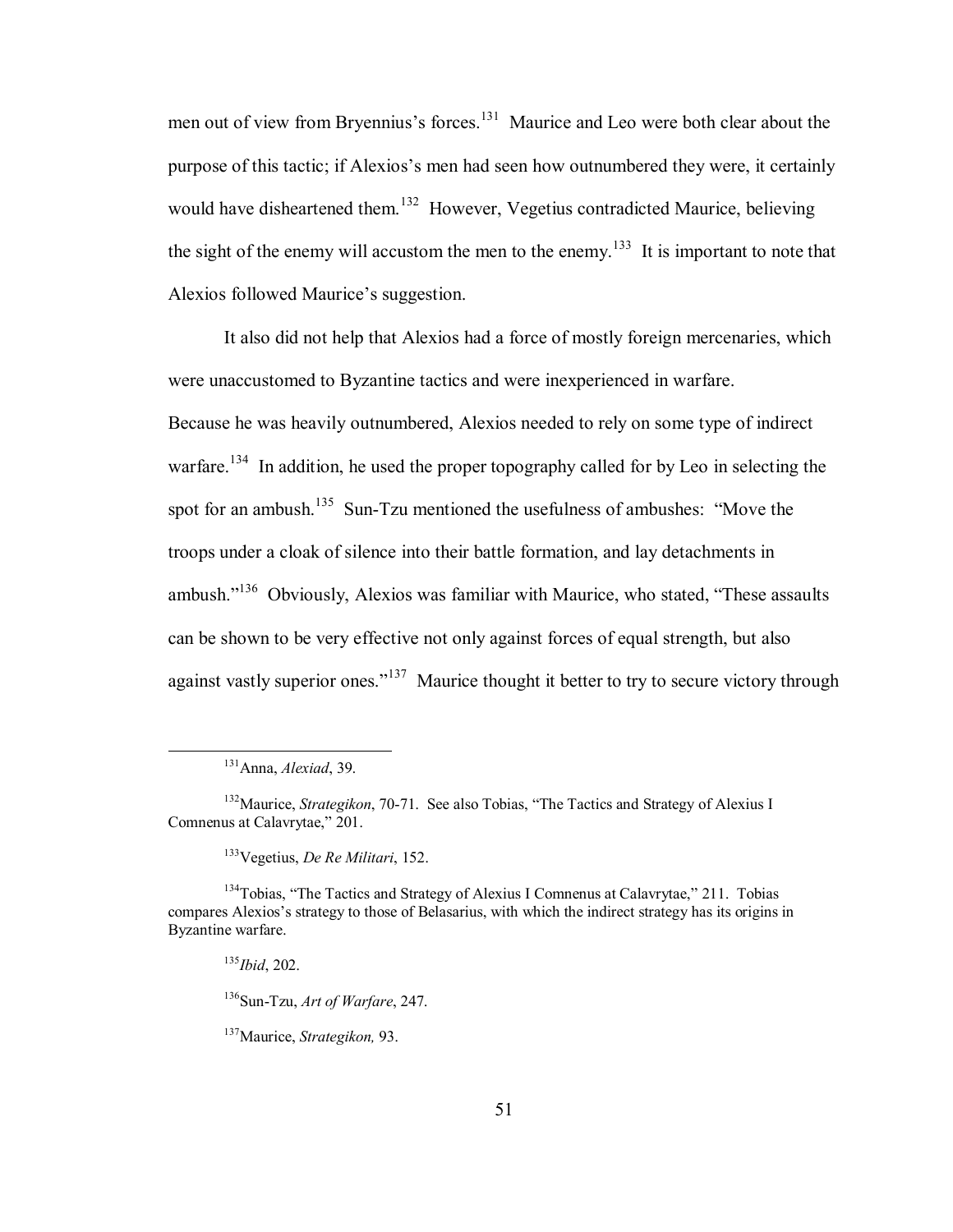ruses and deception, especially when heavily outnumbered.<sup>138</sup> This is a clear strategy addressed in the works of both Sun-Tzu and Vegetius.<sup>139</sup> Facing such circumstances, Alexios realized his best chance of success was to avoid direct contact with the enemy forces and lure them into an ambush. Haldon agrees with this opinion: "In such a context, Alexios's only option was to attempt to draw the enemy into terrain prepared in advance and use ambush and feigned withdrawal to even the balance.<sup> $140$ </sup> Vegetius declared, "A rash and inconsiderate pursuit exposes an army to the greatest danger possible...<sup>"141</sup> As Tobias mentions, "Note the words of Leo the Wise: "To master the enemy, wisdom and generalship  $[i.e., strategy]$  are preferable to open attack.<sup> $142$ </sup>

Bryennius's men consisted of Italians, Thessalians, Macedonians and Thracians. Forced to fight by command of the emperor, Alexios divided his forces, mainly Kelts, Turks, Chomatenians and the Immortals, into two groups and blocked Nikephorus's path to Constantinople.<sup>143</sup> Alexios placed his left flank against a hill, following Vegetius's tactical protocol. Considering Alexios was outnumbered as much as two to one, it would follow that he would be concerned about being outflanked. In battle, "Your first care is to secure your left wing from being surrounded by the enemy's numbers or attacked in

 <sup>138</sup>*Ibid*.

 <sup>139</sup>Sun-Tzu, *Art of Warfare*, 111. See also Vegetius, *De Re Militari*, 159 and 172.

<sup>140</sup>Haldon, *Byzantine Wars*, 128.

<sup>141</sup>Vegetius, *De Re Militari,* 166.

 $142$ Tobias, "The Tactics and Strategy of Alexius I Comnenus at Calavrytae," 200.

<sup>143</sup>Anna, *Alexiad,* 40-41.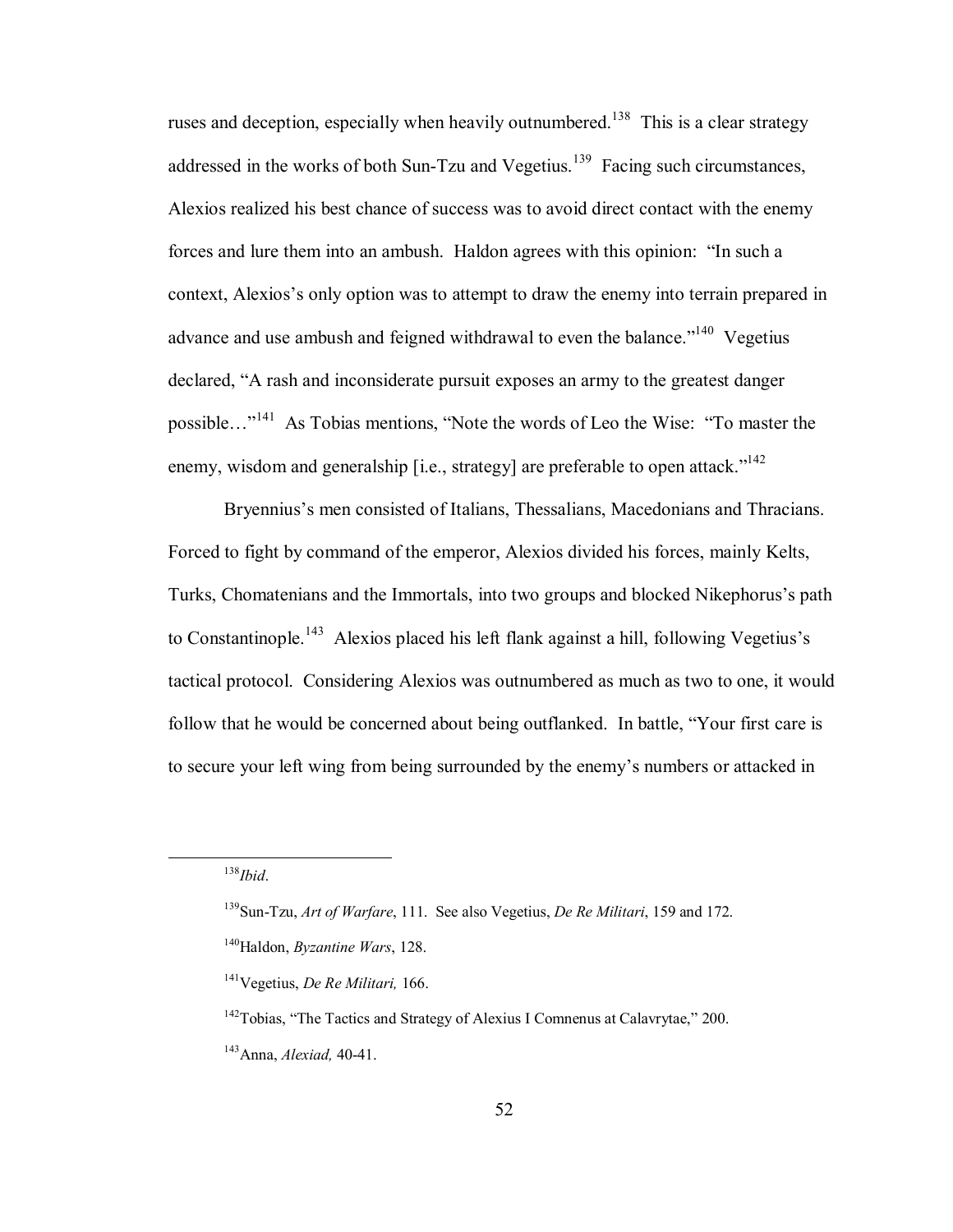flank or rear by flying platoons.<sup> $144$ </sup> It is also clear that if your numbers are inferior you need to protect at least one of your flanks with some sort of natural or manmade obstacle.<sup>145</sup> Despite this wise precaution. Alexios's left broke after a few minutes of successfully ambushing the enemy. Alexios, realizing the potential for a rout, sought to kill the enemy commander. Although this ploy has often been considered reckless, Tobias correctly states, "In ancient and medieval warfare the general was the army's moral dynamo and also its brain--its general staff. That is why it was imperative to kill him. Leo's *Taktika* noted the dramatic effect this can have on an army."<sup>146</sup> However, Alexios would eventually be dissuaded. The tactics used by each commander were roughly the same, excepting Alexios's ambush, but Bryennios had the advantage in both manpower and discipline, accounting for the initial defeat of Alexios's forces. Alexios had attempted to use the terrain to his advantage.

Birkenmeier believes that Alexios remained on the field as long as he could because he dreaded his return to Constantinople because he had been defeated.<sup>147</sup> I disagree with this conclusion. I must concur with Maurice's view: "When a battle ends in defeat there must be no indecision or delay, unless of course there is reason to hope for the arrival of allies or some other form of support."<sup>148</sup> Sun-Tzu also agreed with that idea: "to order a retreat, not realizing the army is in no position to withdraw—this is

<sup>146</sup>Tobias, "The Tactics and Strategy of Alexius I Comnenus at Calavrytae," 206.

147Birkenmeier, *Development of the Komnenian Army,* 95.

 <sup>144</sup>Vegetius, *De Re Militari,* 159.

 <sup>145</sup>*Ibid*., 173.

<sup>148</sup>Maurice, *Strategikon,* 73.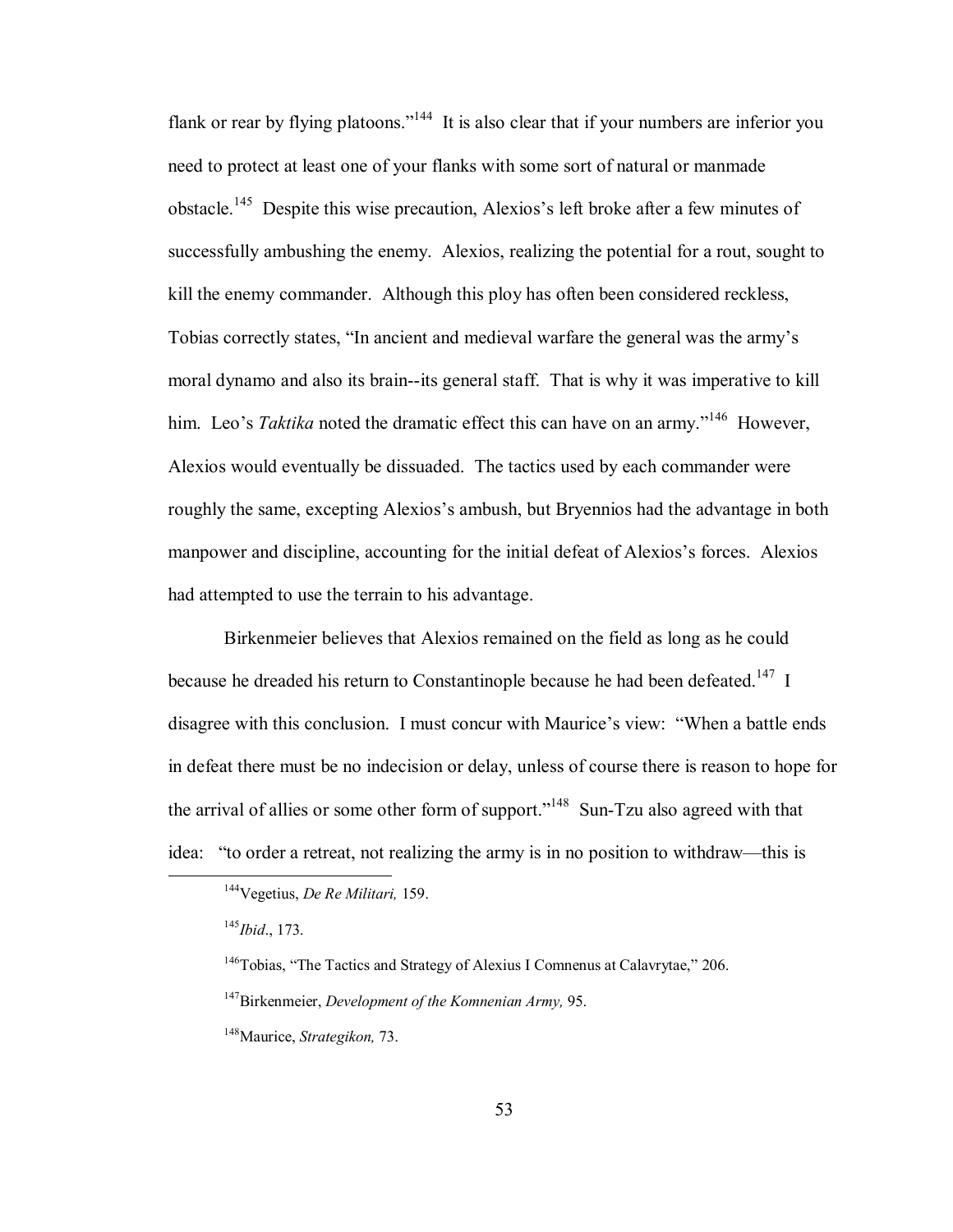called "hobbling the army."<sup>149</sup> Incentive for remaining on the battlefield was obvious— Alexios had been ordered by the emperor to prevent Nikephorus from reaching Constantinople, and he was still counting on his Turkish allies to arrive. Clausewitz believed that one of the aims to a defensive battle is simply to gain time; therefore, waiting for the tide to turn in the defender's favor is a good strategy.<sup>150</sup> The longer he remained on the field, the better the odds became that Alexios could rally his troops. In addition, during the retreat of Alexios's men, the Scyths of Nikephorus began to loot Nikephorus's camp.<sup>151</sup> Alexios could clearly see this from the hill to which he retreated.<sup>152</sup> Sun-Tzu warned generals about this potential problem: "if you abandon your base camp to contend for advantage, your equipment and stores will be lost.<sup>[153]</sup> However, I doubt that Sun-Tzu anticipated base camp being lost to one's own forces. Anna recalled this event: "...before they (the Scyths) are absolutely sure of the enemy's defeat and before consolidating their own advantage, they ruin their victories by carrying off the loot."<sup>154</sup>

Alexios waited for his opportunity. While the Scyths were looting, Alexios's Turkish reinforcements arrived. He knew exactly how to handle the situation.

 <sup>149</sup>Sun-Tzu, *Art of Warfare*, 112.

<sup>150</sup>Clausewitz, *On War*, 613-614.

<sup>&</sup>lt;sup>151</sup>Haldon, *Byzantine Wars*, 129. There is no mention of the Scyths looting Nikephorus's camp in the *Alexiad*. There is mention of looting however. See also John Birkenmeier's *Development of the Komnenian Army*, 95. Either way, Alexios took advantage of this with both patience and daring..

<sup>152</sup>Anna, *Alexiad*, 43.

<sup>153</sup>Sun-Tzu, *Art of Warfare*, 129.

 <sup>154</sup>Anna, *Alexiad,* 42.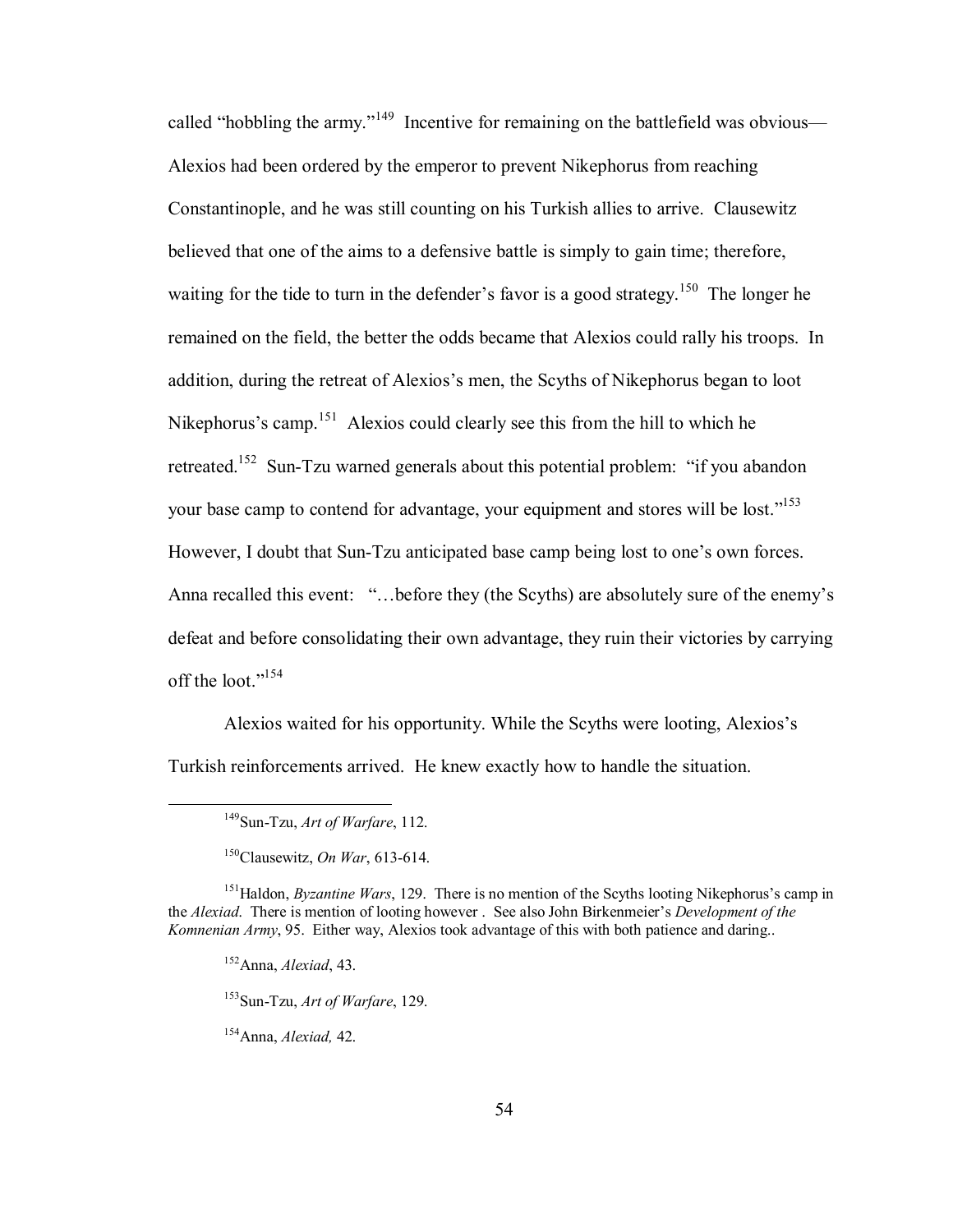Clausewitz contended: "Tactical successes, those attained *in the course* of the engagement, *usually occur during the phase of disarray and weakness*.<sup>7155</sup> Sun-Tzu believed anytime the enemy is in disarray, one must go on the offensive. That is exactly what occurred. Sun-Tzu declared, "So it is the expert at battle that his strategic advantage *(shih)* is channeled and his timing is precise.<sup>7156</sup> Alexios knew exactly what the situation required. A direct example of this strategy can be found in Maurice: "If the fleeing enemy should turn upon the pursuers as the Scythians frequently do, or if some other force should suddenly appear out of ambush, then the pursuers will certainly be forced to take to flight." $157$  The Scyths had made a mistake that Alexios could capitalize on: "To plunder the dead or to attack the baggage train or camp of the enemy before the battle is entirely over is very dangerous and can be disasterous.<sup>7158</sup>

Alexios remained on the field, provided a false report of Nikephorus's death, divided his army into three divisions, laid an ambush, and crushed the remainder of Breynnios's army.<sup>159</sup> Anna recalled the ambush: "The Turks, however, and my father, after holding their ground for a little while against the enemy, pretended to make an orderly withdrawal, gradually luring them and cunningly drawing them into the ambush.<sup> $160$ </sup> A description of the use of this kind of ploy can be found in Maurice's

157Maurice, *Strategikon*, 24.

<sup>158</sup>*Ibid*., 68.

159Anna, *Alexiad,* 44.

<sup>160</sup>*Ibid.*

 <sup>155</sup>Clausewitz, *On War*, 206.

<sup>156</sup>Sun-Tzu, *Art of Warfare*, 120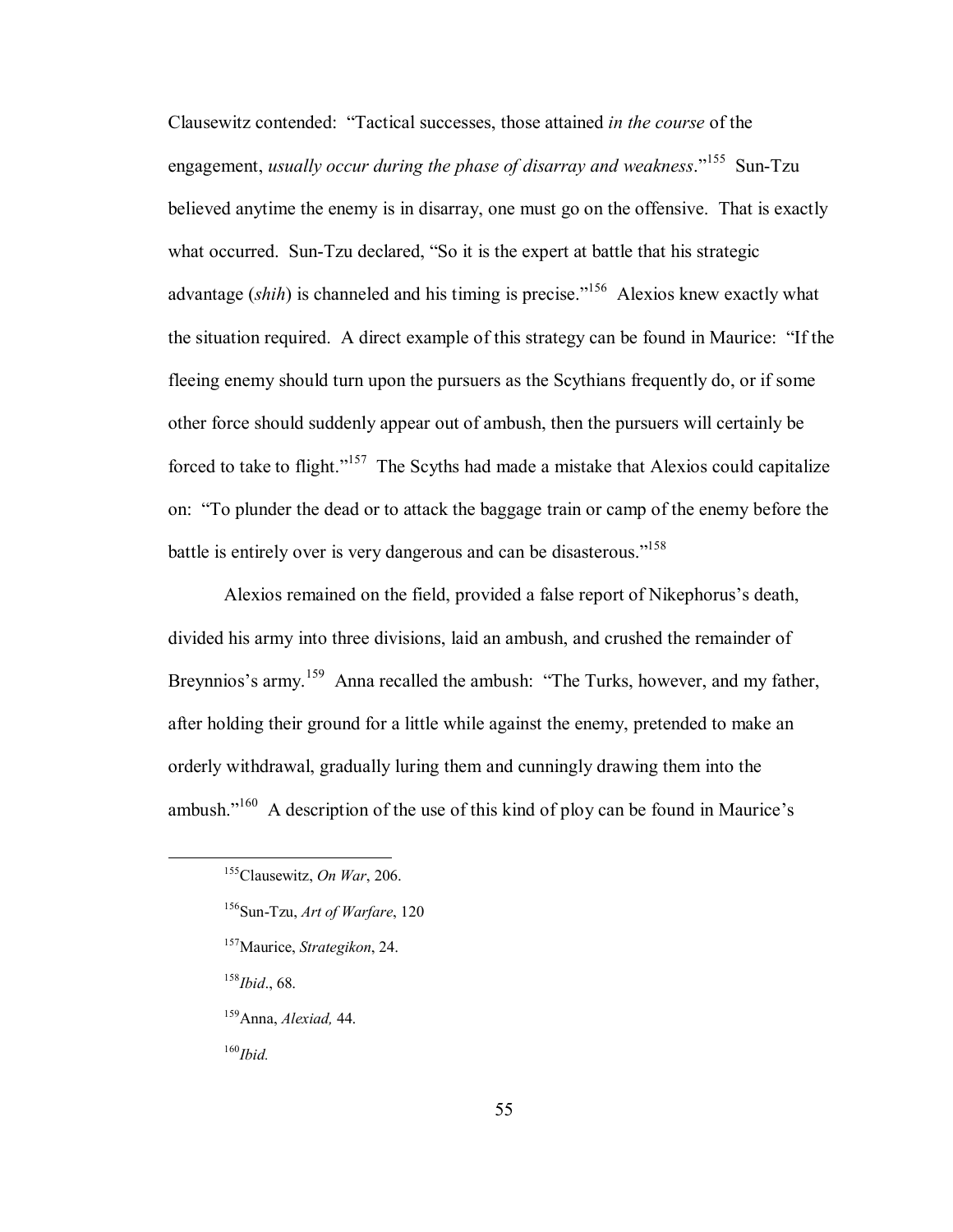*Strategikon*.<sup>161</sup> In addition, Tobias makes an astute observation: "...an identical

description to Alexius' tactics can be seen in Chapter 42 of the XIVth Constitution of

Leo's *Taktika*<sup>"162</sup>

Haldon also gives a remarkable description of the ambush:

Alexios's opening assault took Bryennios's troops by surprise, but after a while they re-established order and began to push him back. His men alternately resisted and then fell back, the Turkish mounted troops wheeling about and dashing through the gaps between his other units to keep the pursuers at a reasonable distance, all the while drawing the enemy force towards the location of the concealed troops. Bryennios's force, as Alexios had surmised, grew less and less disciplined as the pursuit wore on.163

What Haldon fails to mention is that this tactic was related in Vegetius's *De Re Militari*:

 When the enemy pursues a retreating foe, the following snare is usually laid. A small body of cavalry is ordered to pursue them on the direct road. At the same time a strong detachment is secretly sent another way to conceal itself on their route. When the cavalry have overtaken the enemy, they make some feint attacks and retire. The enemy, imagining the danger past, and that they have escaped the snare, neglect their order and march without regularity. Then the detachment sent to intercept them, seizing the opportunity, falls upon them unexpectedly and destroys them with ease.164

Alexios frequently employed ambushes, primarily, I would argue, because he was

outnumbered in many of his battles. A false report of victory was also outlined in

Maurice: "Courage should be roused in our troops by fabricating a report of a victory

 <sup>161</sup>Maurice, *Strategikon,* 55-56.

 $162$ Tobias, "The Tactics and Strategy of Alexius I Comnenus at Calavrytae," 211.

<sup>163</sup>Haldon, *Byzantine Wars*, 130.

<sup>164</sup>Vegetius, *De ReMilitari,* 166-167.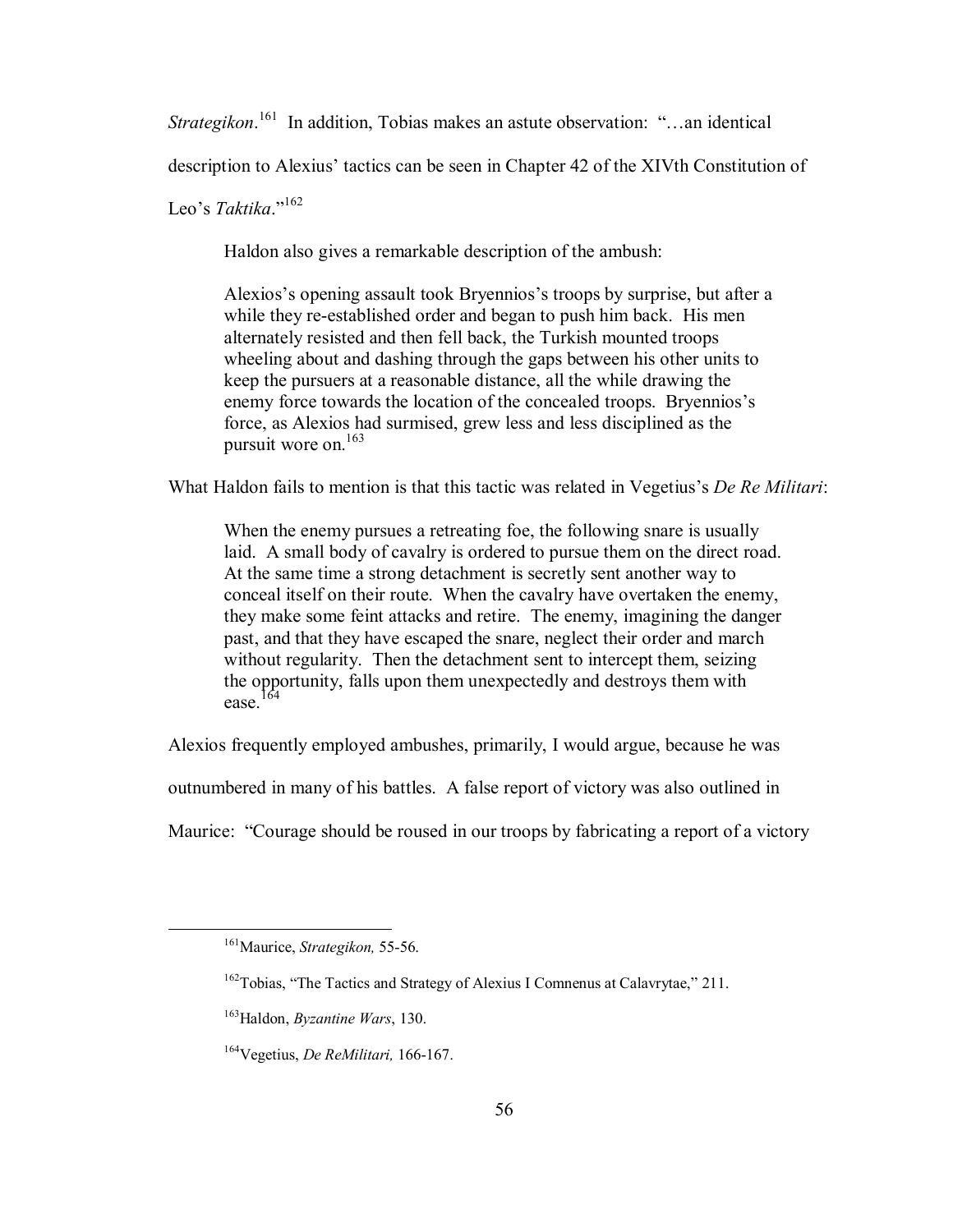over the enemy won by our men someplace else.<sup>"165</sup> Thus, with the added Turkish reinforcements and increased morale of the troops, Nikephorus Bryennios and his brother John were surrounded and captured. As Maurice's wisdom once again declared, "Often enough this sort of thing has caused troops who have already won a battle to be defeated and even annihilated."<sup>166</sup>

 Although outnumbered and fighting with inexperienced and undisciplined soldiers, Alexios was able to emerge victorious using strict Byzantine protocol for a general.<sup>167</sup> Birkenmeier believes that the victory of Alexios was more luck than skill. Certainly, the arrival of his Turkish allies was fortuitous. However, I disagree that the victory was more luck than skill. Birkenmeier is correct when he mentions  $\cdot \cdot \cdot$  in this case, Alexios fought because he needed to keep Bryennios away from Constantinople."<sup>168</sup> However, the decision to fight was not that of Alexios but of his commander, the Emperor Botaneiates. Clausewitz would remind us that sometimes political restraints hamstring a general's options. As the anonymous author of a military strategy handbook translated by George Dennis stated, "If our territory is unprotected and great danger would result from our refusal to join in battle, we must choose to fight.<sup> $169$ </sup> If

<sup>&</sup>lt;sup>165</sup>Maurice, *Strategikon*, 80. In the battle, Alexios had captured Nikephorus's swords; thus claiming he was defeated.

<sup>166</sup>*Ibid*., 68.

<sup>&</sup>lt;sup>167</sup>Norman Tobias disagrees with my assessment of the lack of discipline of this army. See Tobias, "The Tactics and Strategy of Alexius I Comnenus at Calavrytae," 209. See also Haldon, *Byzantine Wars*, 128.

<sup>168</sup>Birkenmeier, *Development of the Komnenian Army,* 60.

<sup>169</sup>George Dennis, trans. *Three Byzantine Military Treatises* (Washington D.C.: Dumbarton Oaks, 1985), 103.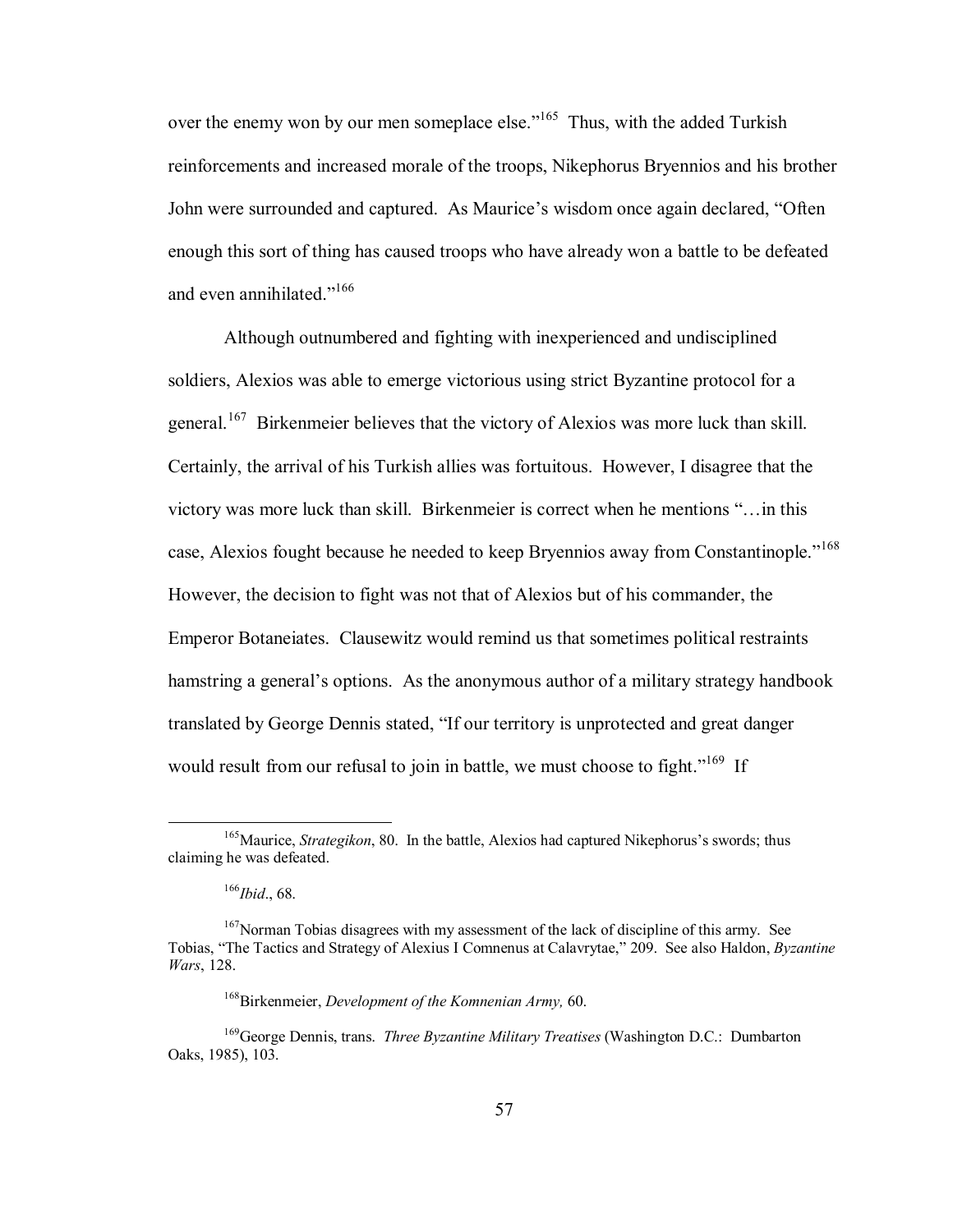Birkenmeier is to be believed and Alexios's goal was to keep Bryennios from reaching Constantinople, which it was, Alexios had no choice but to remain on the field of battle for as long as possible.<sup>170</sup> Remember, "notwithstanding an entire defeat, all possible remedies must be attempted, since many generals have been fortunate enough to repair such a loss." $171$  Obviously, Alexios was able to find the solution to a potential rout.

Haldon also believes that, "In this second phase of the encounter, Alexios had used, to outstanding effect, classic steppe tactics against a far superior force, not only in terms of numbers but also in terms of battle experience – Manzikert on a much smaller scale.<sup> $172$ </sup> In this "second phase," Alexios also placed his units with their back to a hill. As Sun-Tzu stated, "...do not go against an enemy that has his back to a hill..."<sup>173</sup> Either Bryennius did not believe Alexios's forces could withstand a second assault, or he was unaware of such a maxim. Thus, the battle against Nikephorus Bryennius at Calavrytae demonstrated that, even early in his military career, Alexios was very familiar with the principles articulated by Leo, Maurice and other Byzantine maxims of indirect warfare. He was able to successfully apply his knowledge of time-honored Byzantine tactics to emerge victorious, despite being outnumbered roughly two to one. Many of his actions also paralleled those expounded by Vegetius and Clausewitz. In many ways, it almost

 <sup>170</sup>Birkenmeier, *Development of the Komnenian Army,* 59. Birkenmeier believes that Alexios was hesitant to return to Constantinople after a defeat; however, if his goal was to keep Bryennios from the capital, as Birkenmeier suggests, it would make sense that he would remain on the field until the last possible moment.

<sup>171</sup>Vegetius, *De Re Militari,* 170.

<sup>172</sup>Haldon, *Byzantine Wars*, 130.

<sup>173</sup>Sun-Tzu, *Art of Warfare*, 131.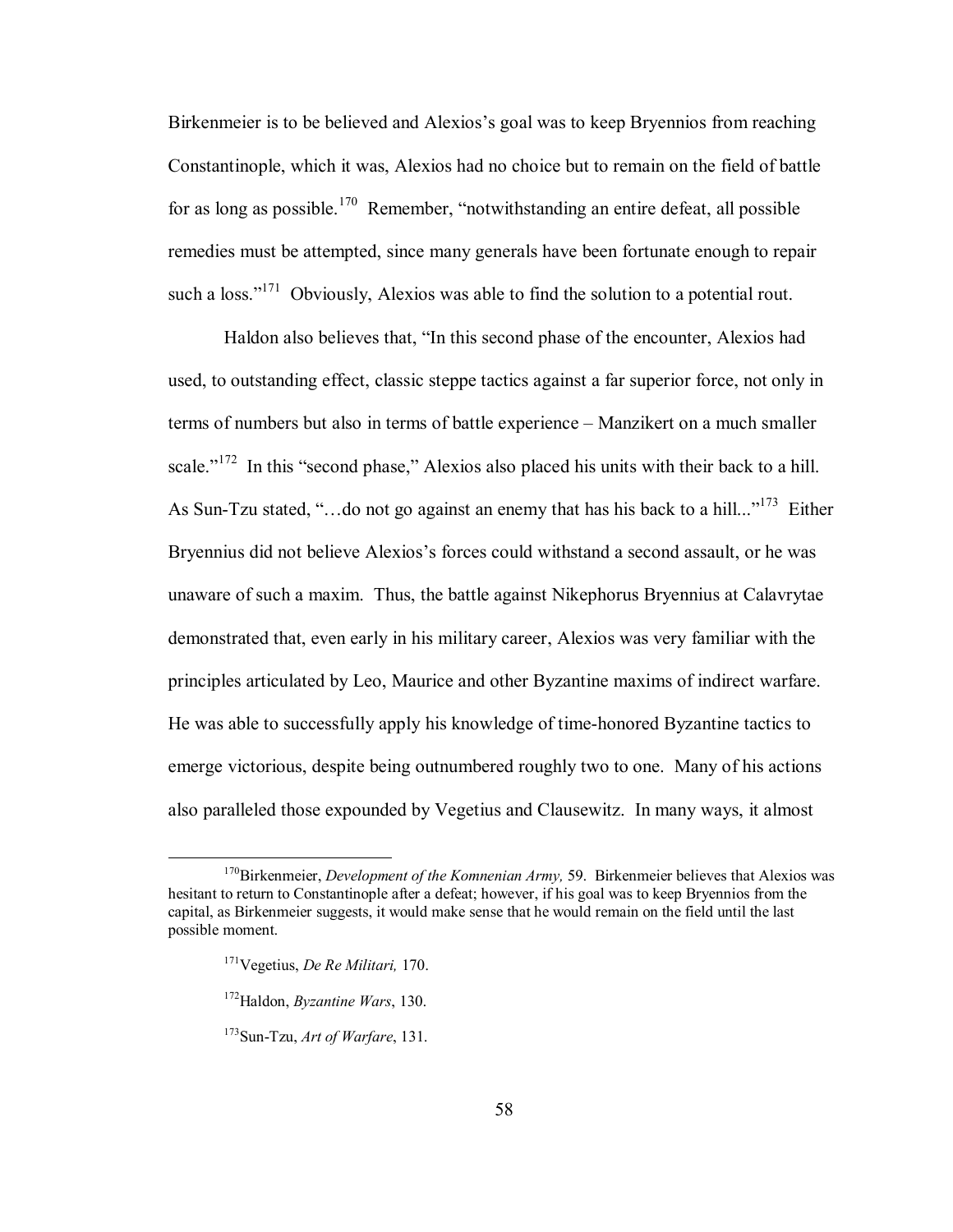seems as if Alexios was familiar with Sun-Tzuís principles although it is extremely doubtful that he had any exposure to *The Art of Warfare*. Most likely, this was a result of the timelessness of many strategies and tactics in warfare. Although the discipline of his army was suspect at best, his correct and timely appraisal of the situation allowed the rebel Nikephorus to be captured. Thankfully for Alexios, his allies arrived at the optimal time, and he was able to recall his knowledge of Leo, Vegetius, and Maurice. As Clausewitz proclaimed, "If a losing battle can be caught before its conclusion and turned into a success, the initial loss not only disappears from the record, but becomes the basis for a greater victory."<sup>174</sup>

# Basilacius

 Immediately after the quashing of Nikephorus Bryennius, Alexios was ordered by the emperor to subdue Bryenniusís successor, Basilacius. Alexios pitched camp near the River Vardar at a prime location, in tune with the guidelines of Maurice.<sup>175</sup> Once camp was established, Alexios ordered the men to prepare to march out of camp in full battle gear. Taking a cautious stance, Alexios ordered that the campfires be left burning, believing Basilacius was going to attack the camp that night.<sup>176</sup> As an anonymous Byzantine text on campaign organization states, "If our holy emperor should find out that the enemy plan to attack at night, let him organize ambushes not very far from the

 <sup>174</sup>Clausewitz, *On War*, 243.

<sup>175</sup>Anna, *Alexiad*, 48. See also Maurice, *Strategikon*, 160-161.

 <sup>176</sup>*Ibid.* See also Maurice, *Strategikon*, 81 and 89. While these two tactics outlined by Maurice are not exactly the same as the tactic Alexios used, it is not difficult to see the relation and the improvisation that Alexios made.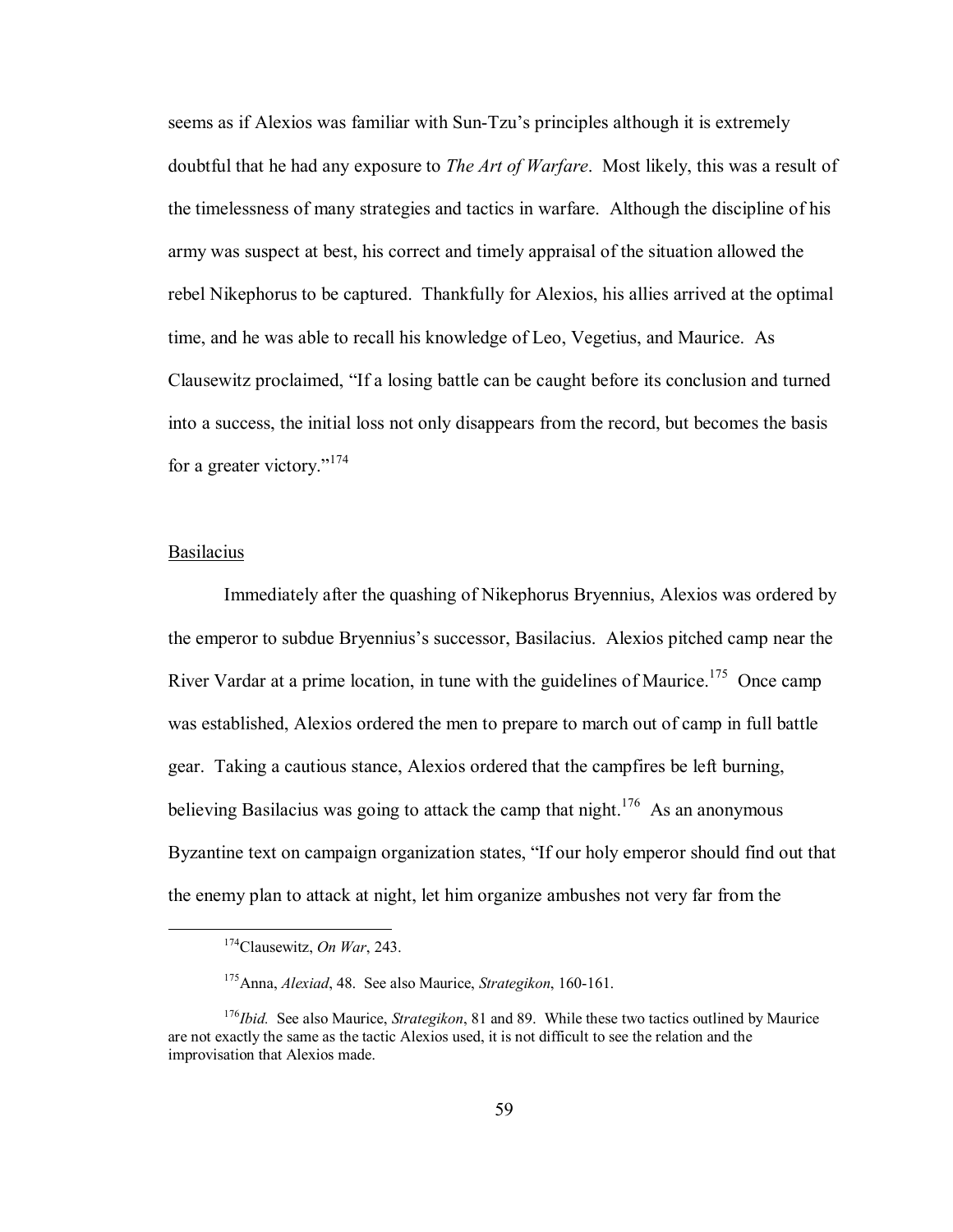camp. $i<sup>177</sup>$  Although not the emperor yet, Alexios's hunch proved correct, and he followed Byzantine procedure. Anna claimed Basilacius led 10,000 men into the camp.<sup>178</sup> Once Basilacius's army was inside the camp, Alexios immediately sprang his trap. After intense fighting, Basilacius fled the battle and sought refuge in Thessalonica. His asylum was short-lived because Alexios pursued Basilacius and threatened to besiege the city to retrieve his prey. With little resistance, the townspeople allowed Alexios to enter the city, and Basilacius was captured.<sup>179</sup> Once again, Alexios emerged victorious using tactics outlined in Maurice's *Strategikon*. He did not have to resort to a siege to capture his foe.

# The Siege and Battle of Dyrrakhion

In 1081, the year of Alexios's revolt, the Normans, under the leadership of Robert Guiscard, began the siege of Dyrrakhion. The Norman strategy was to use Dyrrakhion as a base of operation for an invasion of both the Balkans and Constantinople herself. As Alexios assumed the throne, he realized the significance of Dyrrakhion and sent one of his most trusted relatives, George Palaiologos, to defend the city. Anna claimed that "the battlements were constructed according to the emperor's advice, catapults were set up everywhere on the walls, the demoralized soldiers were encouraged and scouts posted all

 <sup>177</sup>Dennis, trans., *Three Byzantine Military Treatises*, 283.

<sup>&</sup>lt;sup>178</sup>Anna, *Alexiad*, 48. Anna's numbers are probably high; however, if Alexios did not receive reinforcements (Anna does not mention any) after the battle at Calavrytae, it would stand to reason that Alexios was probably outnumbered again.

<sup>179</sup>*Ibid*, 51-52.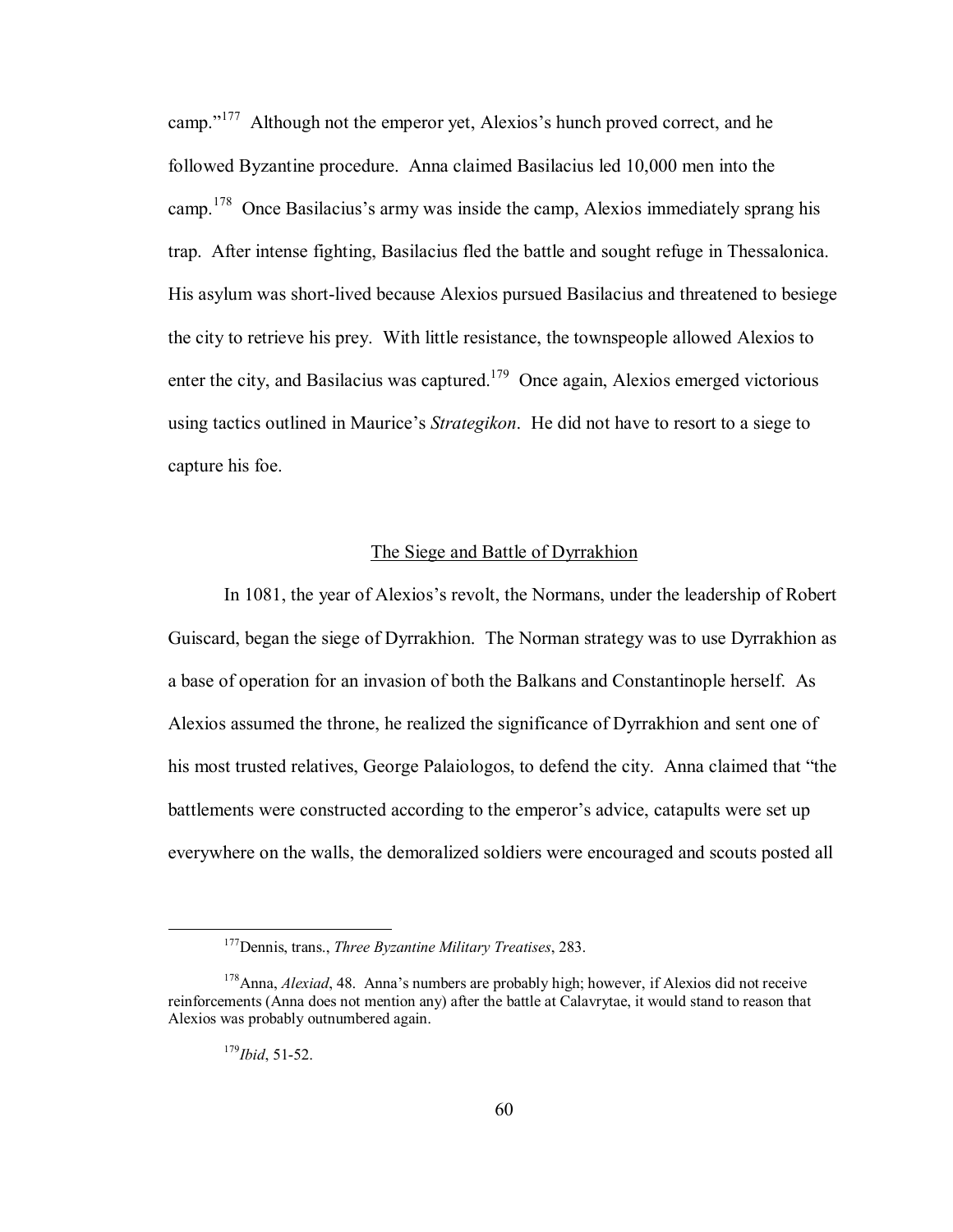along the ramparts.<sup> $180$ </sup> Alexios's strategy was to repel the Norman attack by any means necessary because it was the primary threat to the security of the empire. Birkenmeier correctly assesses the situation Alexios faced:

A strategy of indirect warfare presupposes considerable experience and a high level of discipline among the ordinary soldiers. At Dyrrachion it also required a large fleet such as only the Venetians possessed. Indirect warfare also required a stable political situation in the capital, for it risked creating the impression of cowardice.<sup>181</sup>

However, I must disagree with Birkenmeier on the following: he believes that Alexios was unfamiliar with the ideal of skirmishing with the Normans, methodically wearing them down.<sup>182</sup> Given Alexios's strict adherence to Roman and Byzantine tactics at Calavrytae, it seems highly unlikely that such a prime doctrine of Byzantine warfare would have eluded him at such an important battle. More likely, Alexios chose to ignore it—perhaps, for the reasons Birkenmeier mentioned above, or, perhaps, for the reasons I will mention below.

Robert Guiscard had planned, under the pretense of backing the son of a former deposed emperor, to claim the right to the Byzantine throne. Once word of the siege reached Alexios, he immediately recognized Robert's plan and the importance of Dyrrakhion. With the situation of the Byzantine military fragile at best, he resorted to requesting aid from his Turkish allies. As Anna described it: "He (Alexios) knew that

 <sup>180</sup>*Ibid*.*,* 135.

<sup>181</sup>Birkenmeier, *Development of the Komnenian Army,* 61.

<sup>&</sup>lt;sup>182</sup>*Ibid.*, 91. Birkenmeier believes that Alexios was completely unfamiliar with this concept. I disagree, given his adherence to Maurice, Leo, other anonymous Byzantine military treatise and even Vegetius, probably coincidentally, during the battle of Calavrytae. For further support on my opinion, see Haldon, *Byzantine Wars*, 130. For Alexios's brilliant and appropriate use of steppe-tactics, see Haldon, *Byzantine Wars,* 136 and Anna, *Alexiad,* 44.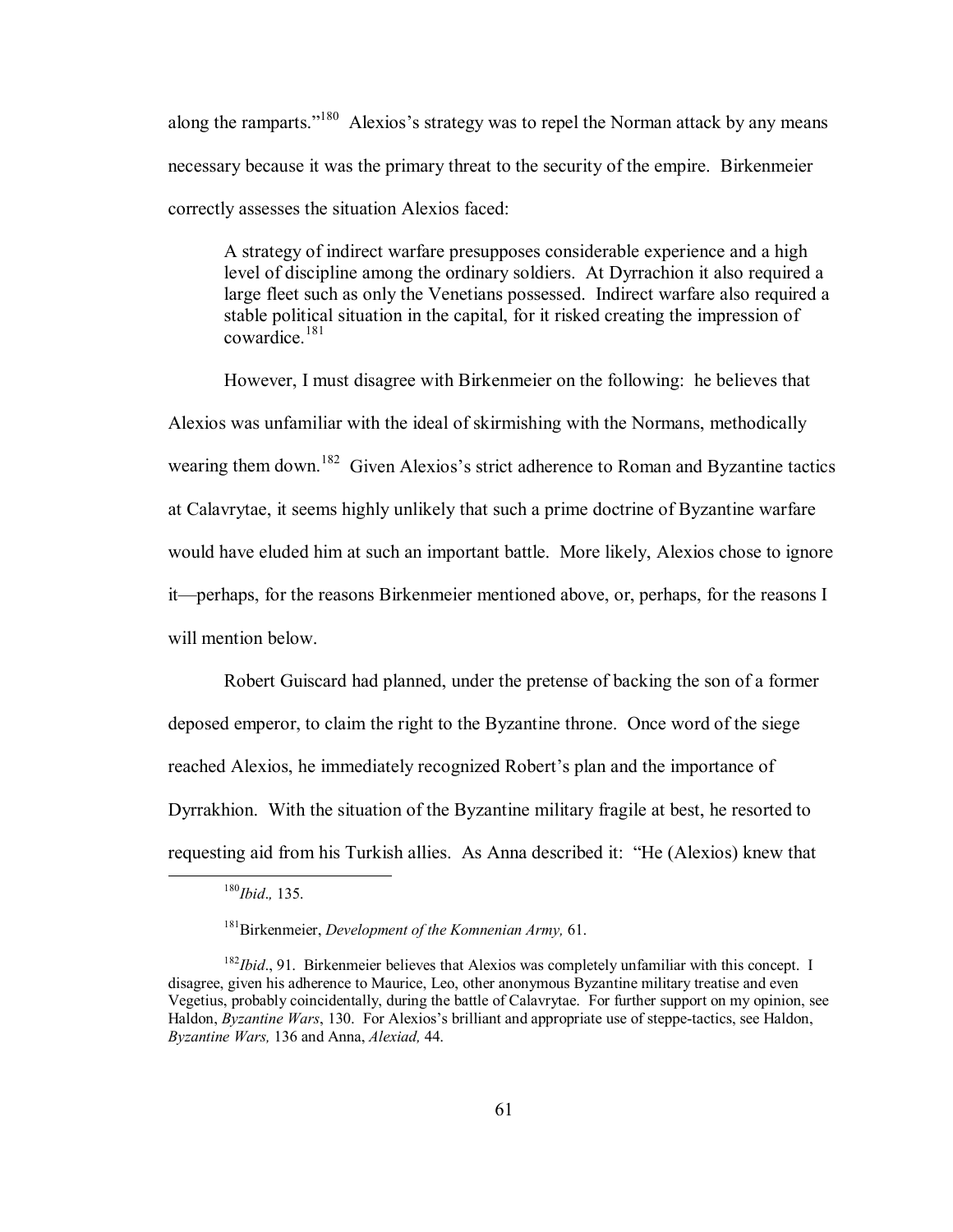his own forces were vastly outnumbered by the Latins and decided that he must call on the Turks from the east.<sup> $183$ </sup> After negotiations, which must have been favorable to the Turks, they agreed to aid the Byzantines. In addition, Alexios contacted the Venetians, the most formidable naval power in the Mediterranean. Alexios recognized the importance of an alliance with them. They possessed a good geographic location on the coast and a valuable naval fleet. In 1082, a treaty was signed with Venice. Titles were bestowed on Venetian leaders, but, more importantly, exemptions from custom duties were given to Venetian traders. This was a significant concession because it even included Constantinople where Venetians were permitted to have warehouses. After Alexios agreed to dismiss all taxation on Venetian trade, the Doge granted the emperor's request.<sup>184</sup> After several battles, the Venetian and Byzantine navies destroyed Robert's fleet and blockaded the Normans camp outside of Dyrrakhion.

Gathering all available troops, Alexios set out for Dyrrakhion. His army was beset with a myriad of problems; it was inexperienced, poorly trained, and outnumbered.<sup>185</sup> Alexios recognized the necessity of extensive training of recruits as described in the *Strategikon* and in accordance with Vegetius. In fact, Anna related her father's attempt to rectify the weaknesses in his army: Alexios "put them through a course of intensive training in archery, lance-fighting, riding on horseback, and practicing

 <sup>183</sup>Anna, *Alexiad,* 137.

<sup>184</sup>*Ibid.*

<sup>185</sup>Birkenmeier, *Development of the Komnenian Army,* 231. Although Birkenmeier claims this, he will also blame Alexios, rather than the undisciplined troops, for failing to support the Varangians who charged after the broken Norman right. See Birkenmeier, 66. Most likely, Alexios was the one who was in the right.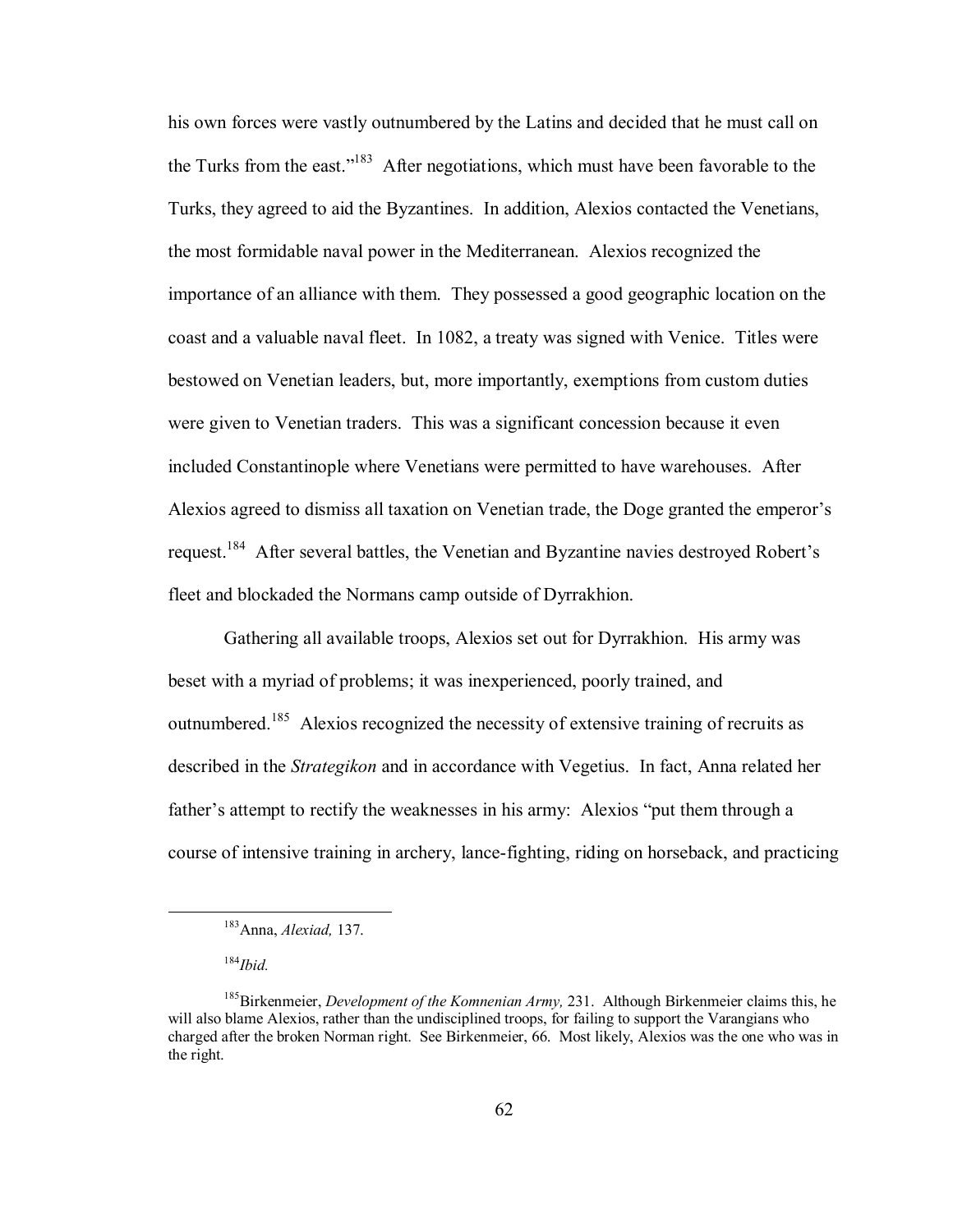the various manoeuvres.<sup>[186]</sup> However, he had little time to instill the necessary skill and discipline into his troops. Therefore, Alexios devised a simple plan; he would trap the Normans between his forces and the coastline, thus surrounding Robert's forces and severing both their supply lines and all routes of escape. Several of Alexios's military advisors recommended that he delay the initial assault on the Norman forces. Such wisdom can be seen in the *Strategikon*: "If we find ourselves at war with a powerful people and one whose ways are strange to us, and the army, not knowing what to expect becomes nervous, then we must be very careful to avoid getting into an open battle with them right away.<sup> $187$ </sup> Although Maurice outlined a plan of action for dealing with Franks, the Normans would prove to be somewhat different from the Franks of Maurice's time, particularly with the advent of the Norman heavy cavalry charge. In addition, Maurice believed, "the general achieves the most who tries to destroy the enemy's army more by hunger than by force of arms."<sup>188</sup> The idea of starving an enemy rather than engaging in open combat is certainly not an uncommon theme among military strategists.<sup>189</sup>

It is curious that Alexios, being familiar with Maurice and Byzantine strategy and tactics, would disregard what seemed like solid advice. Birkenmeier offers several possibilities: If Robert was defeated, his army would be destroyed, and if Dyrrakhion fell, Robert had a base to continue operations against the empire. The city could also be a

 <sup>186</sup>Anna, *Alexiad*, 478.

<sup>187</sup>Maurice, *Strategikon*, 67.

<sup>188</sup>*Ibid*., 85.

<sup>189</sup>Vegetius, D*e Re Militari*, 172. Also see Sun-Tzu, *Art of Warfare*, 111.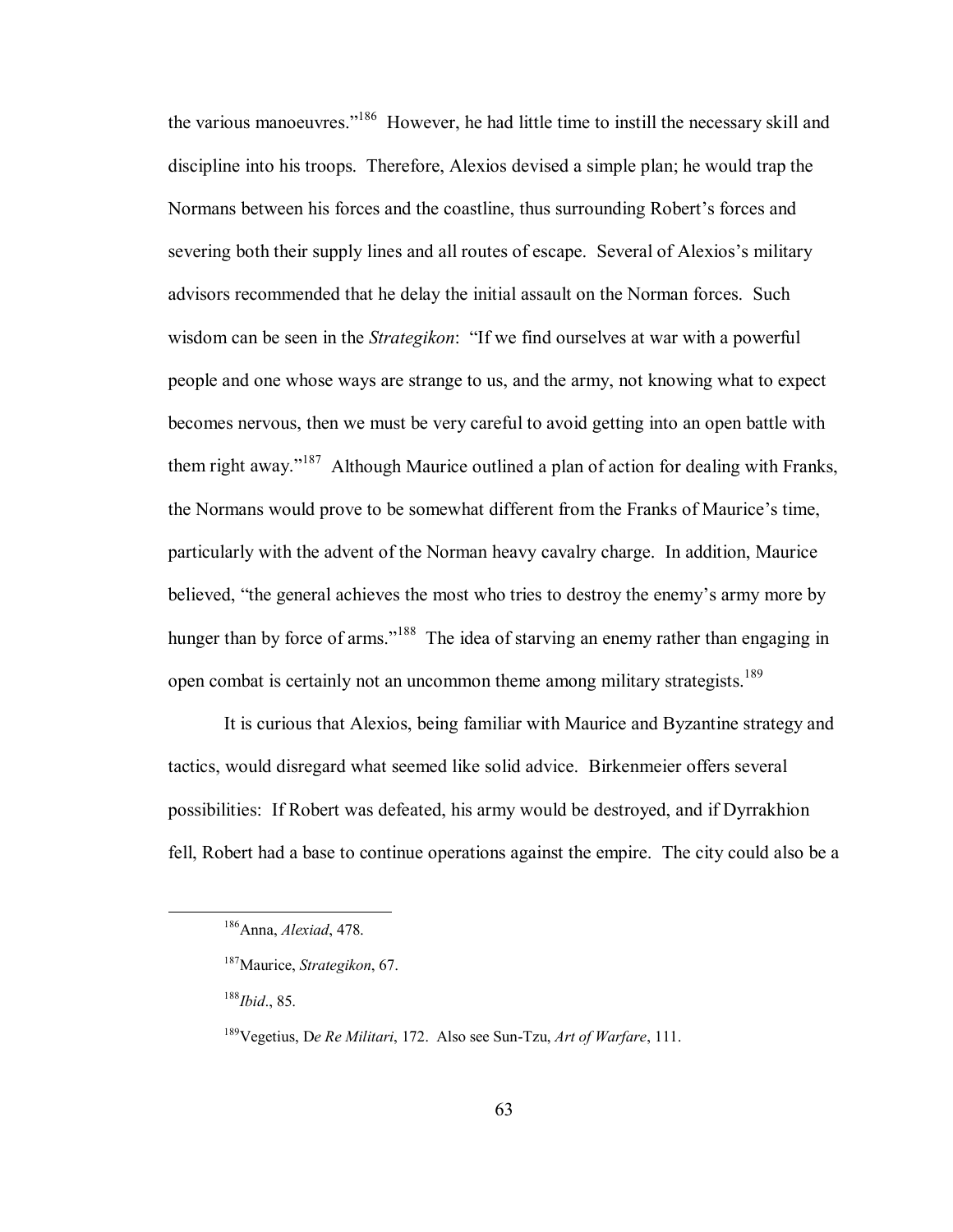refuge for Robert in defeat.<sup>190</sup> My conclusion is that Alexios was considerably worried that Dyrrakhion was in imminent danger of falling, despite the destruction of the first siege-tower built by the Normans. In addition, George Palaiologos was seriously injured in a sally from Dyrrakhion, and Alexios must have been concerned.<sup>191</sup> Most likely, I believe, he was extremely desperate to end this threat and return to Constantinople because he had recently ascended the throne, and prior emperors had not succeeded in retaining power for long. He certainly did not want to use any form of indirect warfare that would prevent him from returning to Constantinople quickly. Like Sun-Tzu, Alexios also realized that "there has never been a state that has benefited from an extended war.<sup> $192$ </sup> He may have also believed that having the Normans apparently boxed-in and suffering a brutal winter where one-third of Robert's troops had died would be enough to ensure victory.<sup>193</sup> In addition, a general "should take the fight to the enemy on terrain from which there is no way out.<sup> $194$ </sup> Parallels to Alexios's reasoning are also be found in Sun-Tzu, " $\ldots$  in war prize the quick victory, not the protracted engagement.<sup> $195$ </sup> Perhaps, the most obvious reason for engaging Guiscard is that *"the probable character and general shape of any war should mainly be assessed in the light of political factors and* 

<sup>195</sup>*Ibid*., 109.

 <sup>190</sup>Birkenmeier, *Development of the Komnenian Army,* 102.

<sup>191</sup>Anna, *Alexiad*, 141-143

<sup>192</sup>Sun-Tzu, *Art of Warfare*, 107.

<sup>&</sup>lt;sup>193</sup>Anna, *Alexiad*, 139. Anna gives the number of deaths at 10,000 men over a three month period. 194Sun-Tzu, *Art of Warfare*, 135.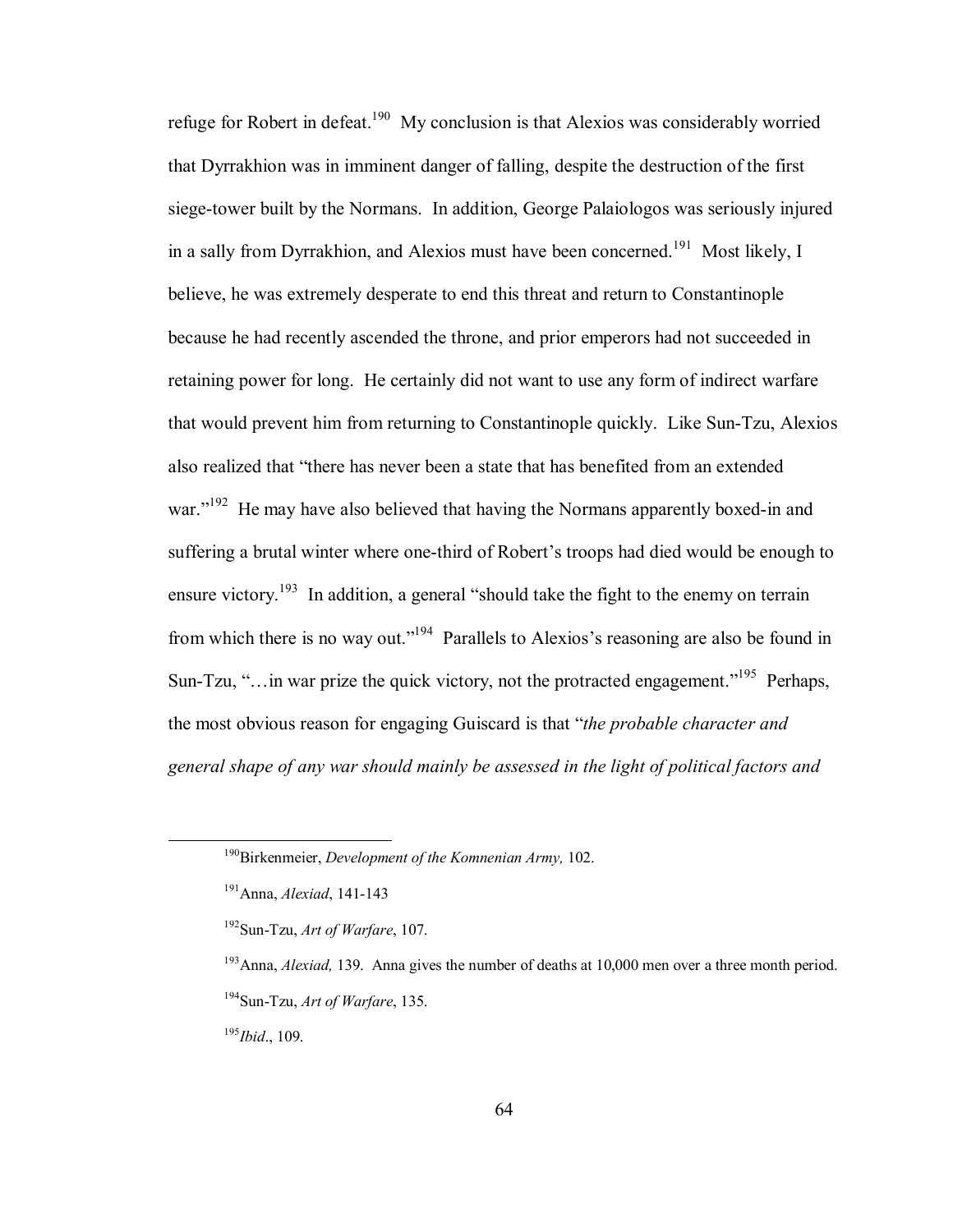conditions.<sup>"196</sup> Given the political condition, Alexios may have felt that he had to fight. This type of political climate was addressed by Clausewitz: "Situations can thus exist in which the political object will almost be the sole determinant.<sup> $197$ </sup> As Rogers mentions, ìMany of the great battles of the Middle Ages were fought, on the strategically defending side, by rulers who had recently claimed, reclaimed, or usurped their thrones...and so did not have the political capital necessary to mount a Vegetian defense.<sup>7198</sup> There is little doubt that Alexios felt pressure to resolve the conflict as quickly and judiciously as possible so he could return to his throne.

Regardless, John Haldon believes that the Normans were "a very substantial force, and the emperor almost certainly had a smaller army with which to engage the Normans.<sup>"199</sup> Birkenmeier puts the number of the Byzantine forces between twenty and twenty-five thousand.<sup>200</sup> Alexios, selecting to attack, decided to use a night attack from two sides. When he moved, Dyrrakhion would then open its gates and join the battle.<sup>201</sup> This seemed to be a solid plan, as enemy morale is lowest in the evening and at night. Therefore, "the expert in using the military avoids the enemy when his morale is high,

 <sup>196</sup>Clausewitz, *On War*, 607.

<sup>197</sup>*Ibid*., 81.

<sup>&</sup>lt;sup>198</sup>Clifford J. Rogers, "The Vegetian 'Science of Warfare' in the Middle Ages," *Journal of Medieval Military History,* I (2002) : 18. Rogers mentions Alexios at Dyrrakhion specifically.

<sup>199</sup>Haldon, *Byzantine Wars*, 134.

<sup>200</sup>Birkenmeier, *Development of the Komnenian Army,* 100. Anna gives no mention of the size of Alexios's army.

<sup>201</sup>Anna, *Alexiad,* 146-147.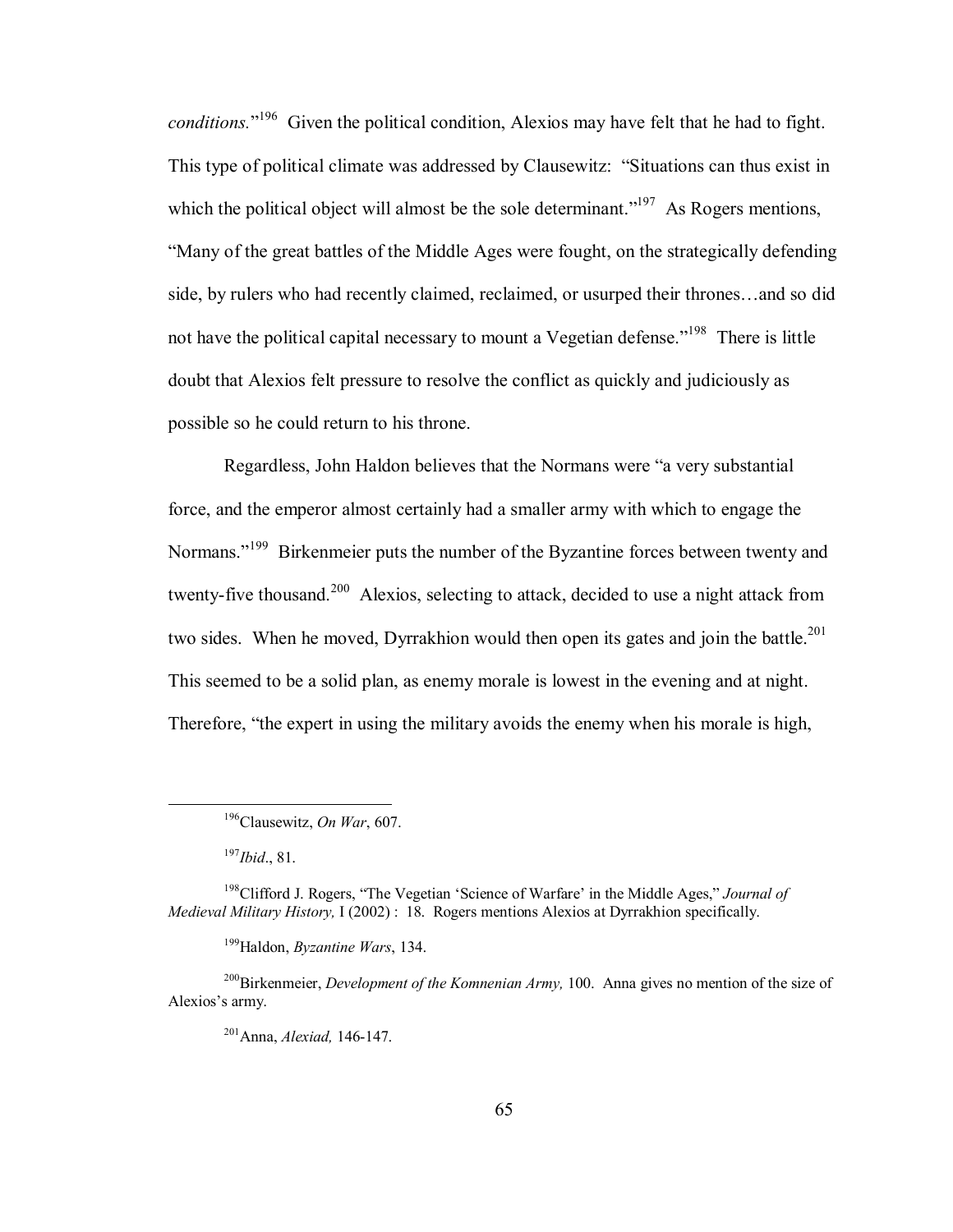and strikes when his morale has flagged and drained away.<sup> $202$ </sup> As anonymous author of a Byzantine text on strategy stated, "At night, though, attack them when they are resting and sleeping.<sup> $203$ </sup> Vegetius also advocated such a stratagem.<sup>204</sup> Unfortunately, for Alexios, the night attack was never carried out; according to Maurice, it would have been successful.<sup>205</sup> Whether Robert was warned or whether his tactical prowess saved him is pure speculation.<sup>206</sup> The anonymous author of a treatise on campaign organization stated that Alexios's plan of a night attack on the enemy camp was possible: "If it is not far from our own camp, say, less than a day's journey, so that it is possible to begin the march in the evening and to reach the enemy camp by early dawn, the emperor should set apart a force of horsemen larger than that which the enemy has.<sup> $207$ </sup> However, it is uncertain whether Alexios had more horsemen than Robert. More than likely, Alexios's cavalry was outnumbered considering that he intermingled them with light infantry.<sup>208</sup> Once again this tactic is in accordance with Vegetius who advocated this method as the best way to deal with a superior cavalry force.<sup>209</sup>

205Maurice, *Strategikon*, 119.

102.

206See Haldon, *Byzantine Wars*, 134. Also Birkenmeier, *Development of the Komnenian Army*,

207Dennis, trans., *Three Byzantine Military Treatises*, 313.

208Anna, *Alexiad*, 146-147. See also Birkenmeier, *Development of the Komnenian Army*, 73. 209Vegetius, *De Re Militari,* 155.

 <sup>202</sup>Sun-Tzu, *Art of Warfare*, 131.

<sup>203</sup>Dennis, trans., *Three Byzantine Military Treatises*, 103.

 <sup>204</sup>Vegetius, *De Re Militari,* 158.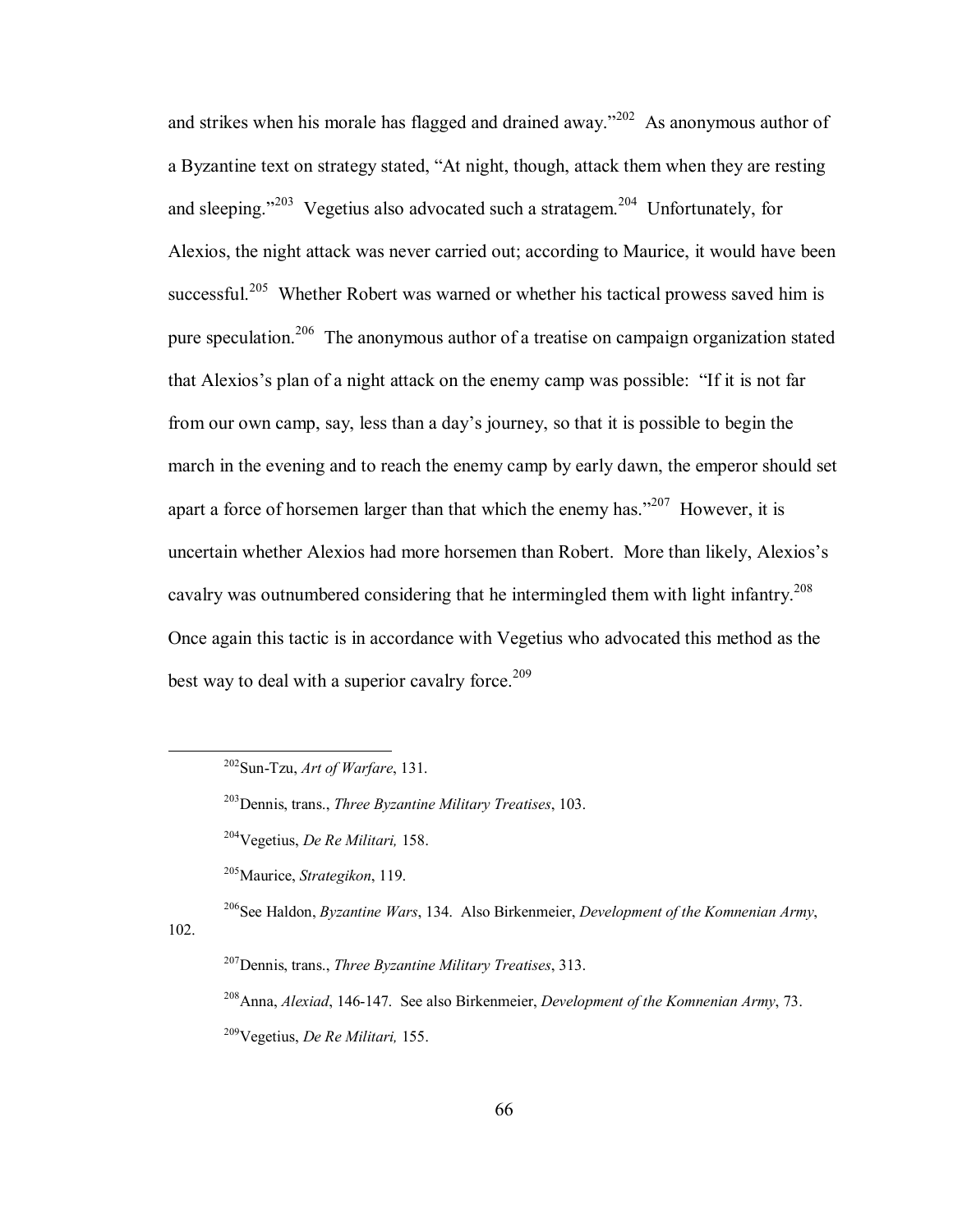As the battle began, the Normans were divided into three parts with Robert commanding the center troops, Bohemond commanding the right, and Count Amehitas the left. To counter this strategy, Alexios aligned his troops opposite Robert. He commanded the center; Nikephorus commanded the right, and Pakourianios the left. In advance of the imperial army was a force of barbarians armed with axes.<sup>210</sup> Early in the battle, the Norman wings broke; however, the Varangians chased after it. Haldon mentions, "Alexios was undoubtedly a good tactician, but he was badly let down by the undisciplined rush to pursue the beaten enemy wings, a cardinal sin in the Byzantine tactical manuals. $i^{211}$  Norwich also believes it was the lack of discipline among the troops that Alexios commanded which was responsible for the defeat.<sup>212</sup> In addition, Alexios was always careful to keep troops in reserve as the *Strategikon* suggested.<sup>213</sup> As Birkenmeier mentions, "She (Anna) is also quite specific about the difference between archers, *peltasts*, and *psiloi*, and it appears that Alexios retained a reserve of these men to deal with emergencies.<sup> $214$ </sup> However, Alexios's troops broke under the Norman charge, and he was forced to retreat.<sup>215</sup> After this defeat, as Anna described it:  $\cdot\cdot\cdot$ ... he had two objects in view: first, to summon allies from all quarters, cleverly luring them with

 <sup>210</sup>Birkenmeier*, Development of the Komnenian Army,* 64.

 $^{211}$ Haldon, *Byzantine Wars*, 136-137. I agree with Haldon's assessment that it was the Varangians that over-pursued the fleeing Normans. However, Birkenmeier believes that it was Alexios who failed to properly support the Varangian flank. See Birkenmeier, *Development of the Komnenian Army,* 66.

<sup>212</sup>Norwich, *Byzantium: Decline and Fall*, 18-19.

 <sup>213</sup>Maurice, *Strategikon,* 26-27 and 92.

<sup>214</sup>Birkenmeier, *Development of the Komnenian Army* , 64.

<sup>215</sup>Anna, *Alexiad,* 151.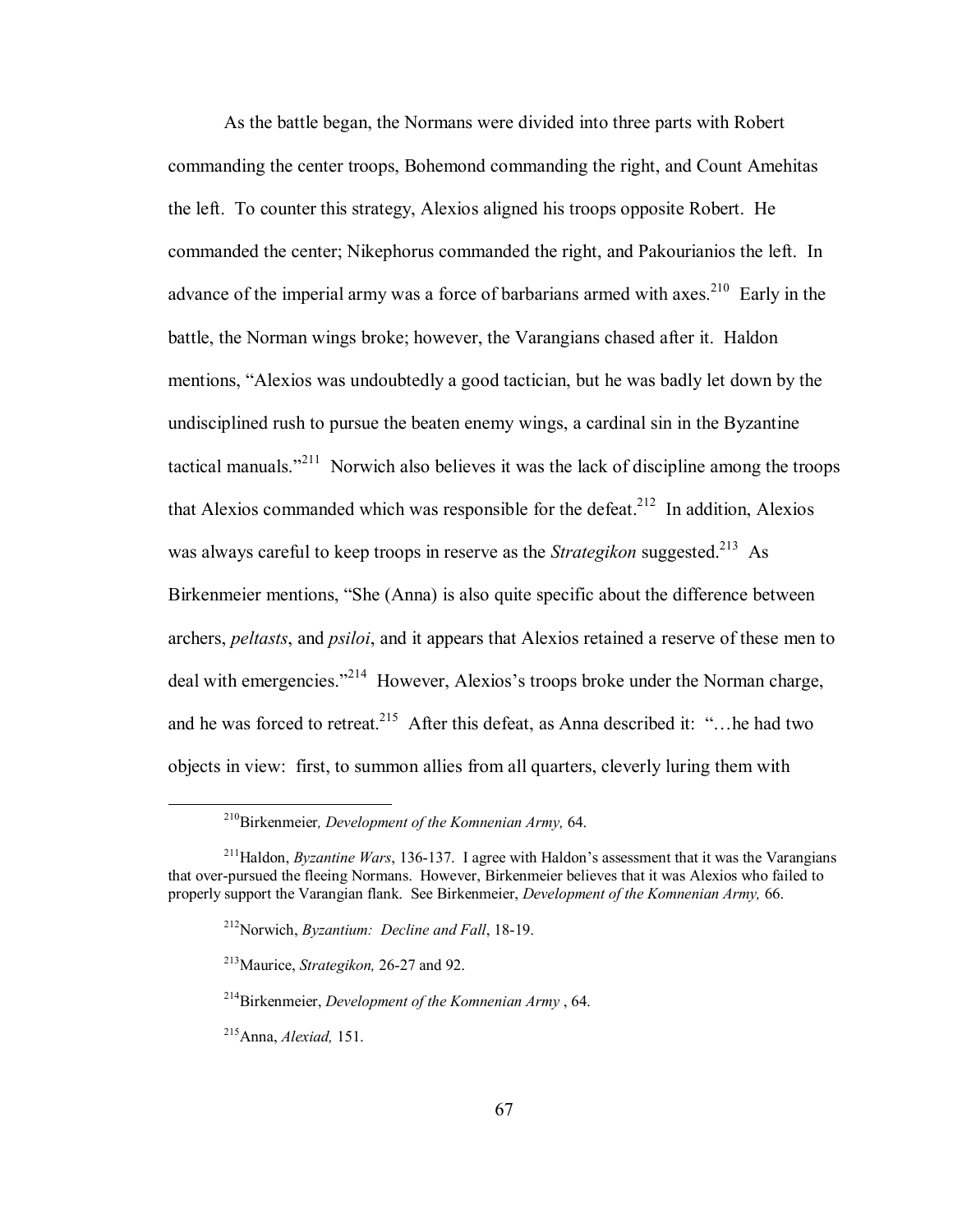expectations of liberal gifts; and, second, to demand from his mother and brother the provision of money – from any source whatever.<sup> $216$ </sup> Such is a primary means of defense according to Clausewitz. He believed, "...a defender's *allies* can be cited as his ultimate source of support.<sup> $217$ </sup> Clausewitz continued, "The defender's purpose... is to keep his territory inviolate, and to hold it for as long as possible. That will gain him time, and gaining time is the only way he can achieve his aim.<sup> $218$ </sup>

Even with this setback, Haldon puts the number of casualties of the battle at a maximum of twenty-five percent of the Byzantine force.<sup>219</sup> While this percentage may seem high, Haldon also admits of the Norman forces: "...there must have been substantial casualties among the troops on the two wings that broke and fled back towards the sea or the lagoon.<sup> $220$ </sup> Angold, who is more astute in Byzantine political matters than military ones, argues that, "In military terms it (Dyrrakhion) was a more severe defeat than Manzikert.<sup> $221$ </sup> However, if Haldon's figures are anywhere close to correct, that would put the lost lives at Manzikert at roughly two thousand dead and four thousand captured or wounded and the losses at Dyrrakhion at roughly five thousand lost.<sup>222</sup> Once we factor in the capture of Romanus IV at Manzikert, the ransom paid for

218*Ibid*, 614.

219Haldon, *Byzantine Wars*, 137.

220*Ibid*.

 <sup>216</sup>*Ibid*., 157.

<sup>217</sup>Clausewitz, *On War*, 373.

<sup>221</sup>Angold, *Byzantine Empire, 1025-1204: A Political History*, 130.

<sup>222</sup>Haldon, *Byzantine Wars*, 126, 137.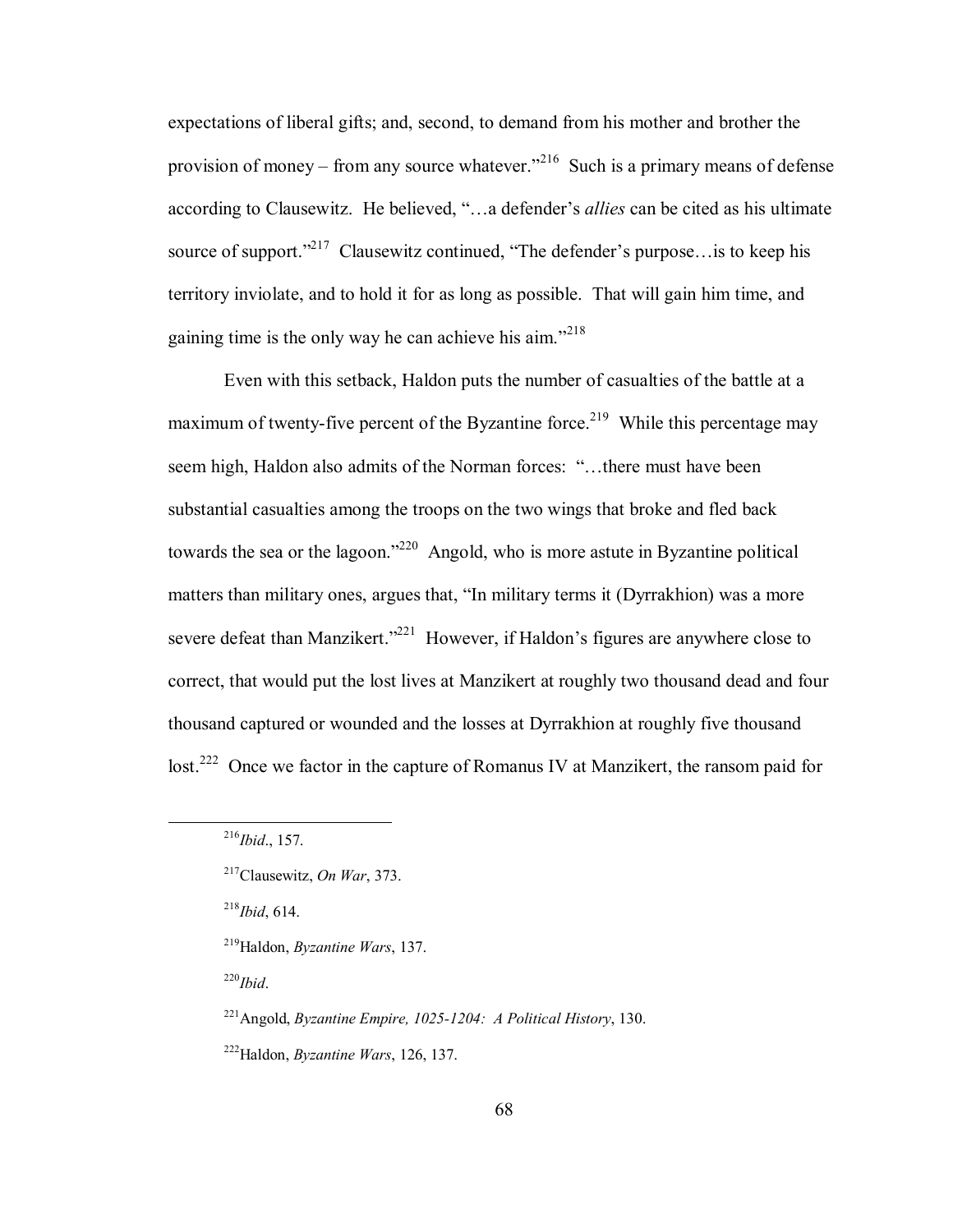his release, the loss of prestige and the collapse of almost all of Asia Minor, Dyrrakhion looks much better from a military standpoint than Manzikert. Consider further that Romanus IV was immediately deposed while Alexios managed to keep his throne and eventually drove out the Normans. It seems impossible to believe that Dyrrakhion could have been as catastrophic as Angold claims. Certainly, considering these facts, Dyrrakhion cannot be considered a military disaster. Birkenmeier freely admits that a decisive defeat could have caused the end of the empire and the crowning of Guiscard as emperor.<sup>223</sup> It would be hard to consider this a decisive defeat considering that Alexios would eventually defeat the Normans. However, Alexios would continue to suffer losses on the battlefield at the hands of Bohemond. Although it was severely crippled, the Byzantine army was not destroyed. As the enemy advanced deeper into the empire, Guiscard was called to Italy to help quell an uprising resulting from Alexios's diplomacy with Henry IV of Germany. However, once Henry learned of Alexios's defeat at Dyrrakhion, he promptly returned to his lands. Thankfully for Alexios, Guiscard had already returned to Italy, and this ploy bought the Byzantines precious time.

After Guiscard's departure, Byzantine forces fought back and gradually forced a Norman retreat. It was at Larissa that Alexios used his imperial standards to draw Bohemond away from his camp, and Alexios himself then attacked the unprotected camp.224 Alexios had learned his lesson in regards to meeting the Normans in open

 <sup>223</sup>Birkenmeier, *Development of the Komnenian Army*, 70.

<sup>224</sup>Anna, *Alexiad,* 168-170.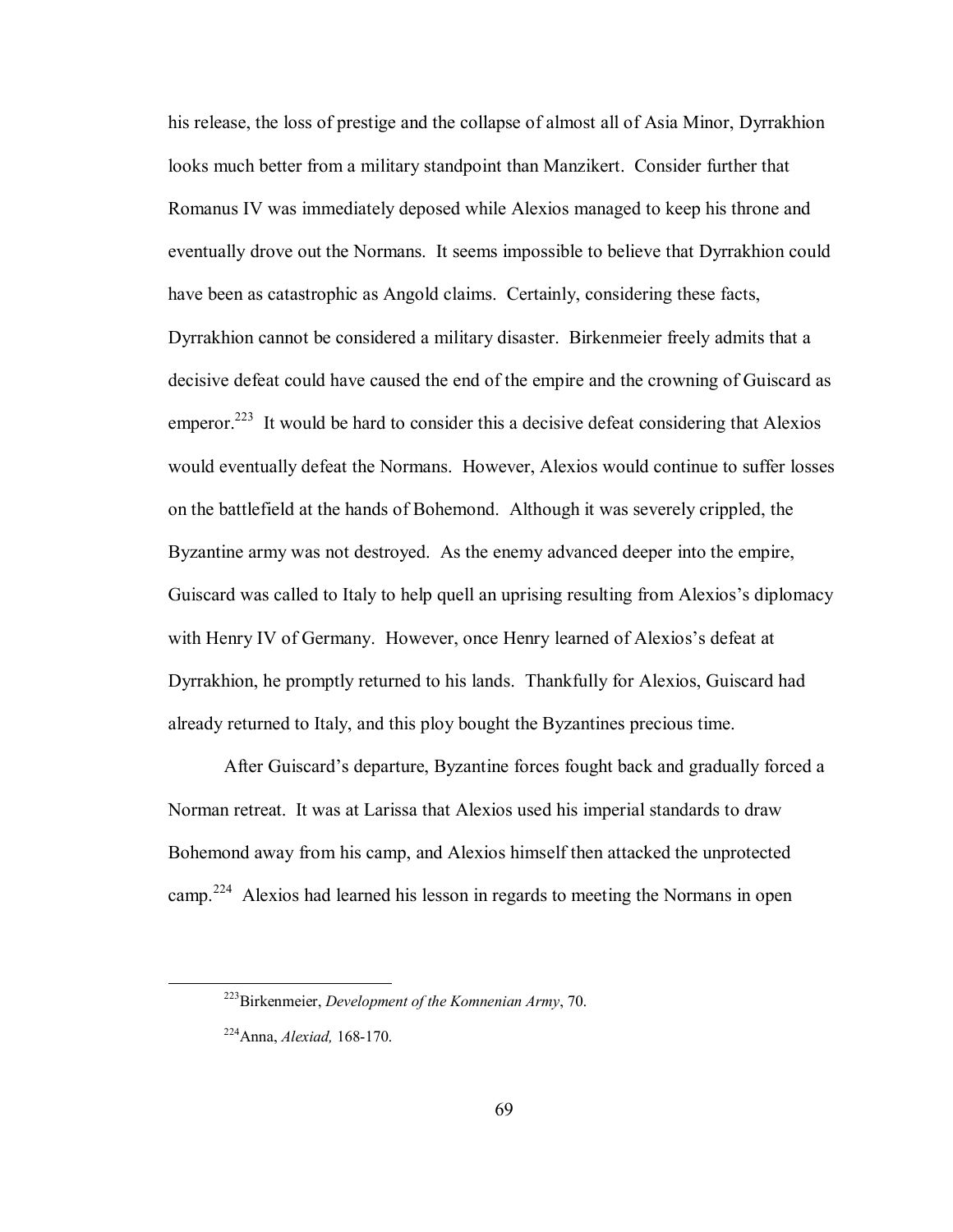combat.<sup>225</sup> The main reason for the retreat of Norman forces, however, was Alexios's negotiations with Bohemond's counts. He bribed them to demand their wages from Bohemond, who was unable to produce them; thus, Bohemond was forced to return with them to Italy.<sup>226</sup> This type of stratagem is outlined in numerous military texts.<sup>227</sup> This first Norman attack on the empire would end in 1085 with the death of Robert Guiscard.

I believe, as the anonymous author of a Byzantine military manual claimed: "If our territory is unprotected and great danger would result from our refusal to join in battle, we must choose to fight.<sup> $228$ </sup> Alexios had no reasonable alternative but to attempt to stop Robert Guiscard and the Normans at Dyrrakhion. He had just obtained the throne, and Guiscard was the most serious threat to both Alexios and the empire. Had the Varangians not chased after the broken Norman right, it is possible that Alexios could have ended the Norman threat once and for all.<sup>229</sup> Because Alexios had obtained the Venetians to cut off supply lines, Robert seemed completely surrounded by the coastline, Alexios's army, and the Venetians. Although the battle was lost, Alexios was not defeated. In fact, he eventually ended the threat by military negotiation with Henry IV

 <sup>225</sup>Angold, *Byzantine Empire, 1025-1204: A Political History*, 131. I believe Alexios had actually learned his lesson prior to Larissa; however, his attempt to use caltrops and "chariots" to prevent the Norman heavy charge had failed and he was outflanked on both occasion. See Anna, *Alexiad*, 163-165. Finally, he fell back on the steppe-tactics used against Nikephorus Bryennius at Calavrytae and pure deception from Larissa onwards.

 <sup>226</sup>Anna, *Alexiad*, 173.

<sup>227</sup>Vegetius, *De Re Militari*, 148. See also Maurice, *Strategikon*, 80 and Sun-Tzu, *Art of Warfare*, 104 and 111.

<sup>228</sup>Dennis, trans., *Three Byzantine Military Treatises*, 103.

<sup>229</sup>Haldon, *Byzantine Wars*, 133.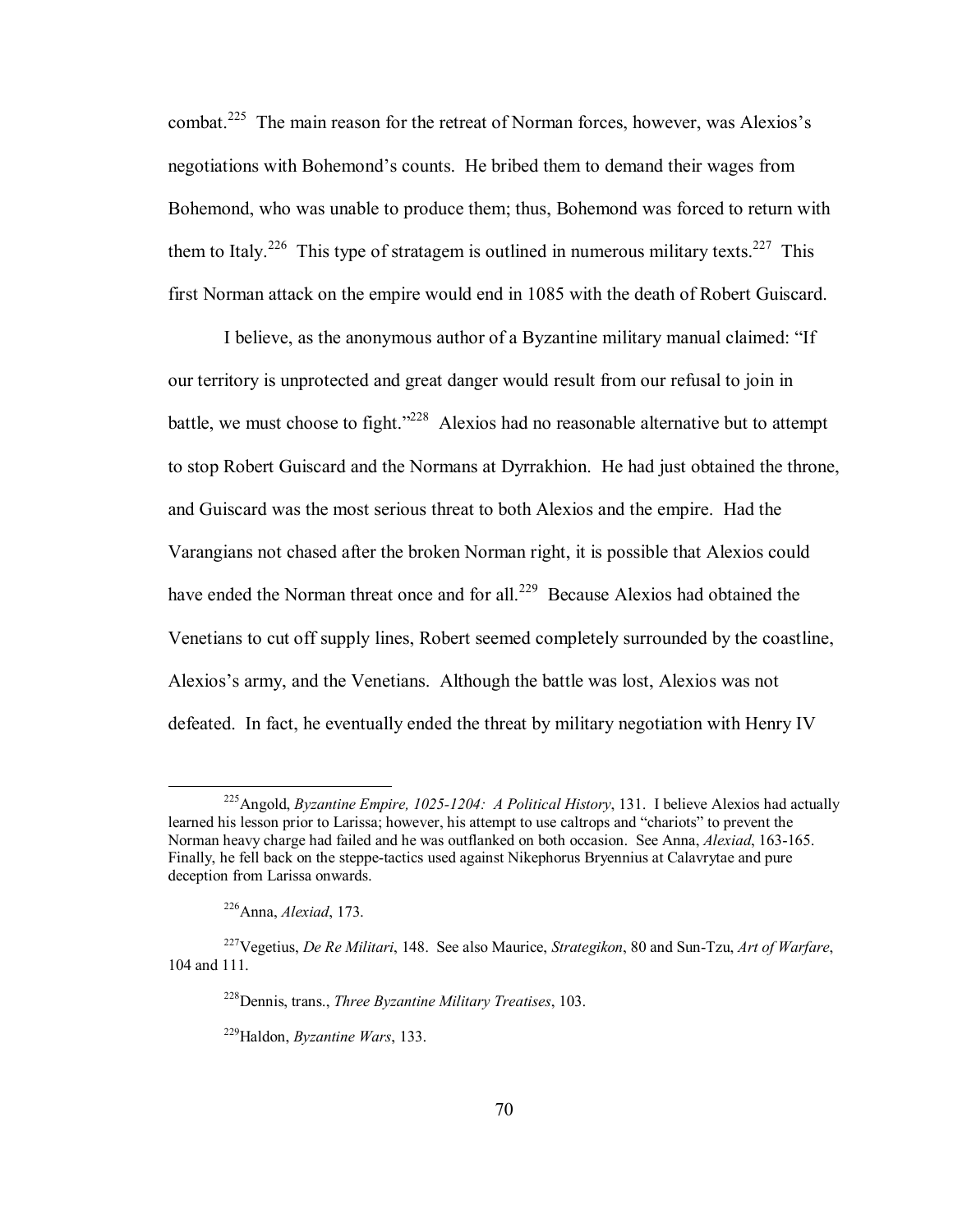and by other diplomatic tactics, such as bribing Guiscard's counts to demand their pay.<sup>230</sup> According to Maurice, "The general is at fault if most of the army is destroyed in a single battle.<sup> $231$ </sup> Thankfully to Alexios, and more importantly to the empire, that did not occur.<sup>232</sup> If it had, Alexios would not have been able to slow the Norman advance. Furthermore, Alexios made the correct decision, calling upon Henry IV for aid. Clausewitz confirmed, "The outcome of a lost battle must not be taken as an argument for deciding on a new one; rather, any such decision must be based on the rest of the circumstances $\frac{1233}{2}$ 

Even more remarkably, after Guiscard and Bohemond returned to Italy, Alexios was able to negotiate the surrender of Dyrrakhion and other Norman occupied cities, thus retaking vital strongholds without shedding any further blood.<sup>234</sup> By explaining the importance this type of strategy, Sun-Tzu supports the policy followed in Alexios's retaking of Dyrrakhion and his handling of the Normans: "Therefore, the best military policy is to attack strategies; the next to attack alliances; the next to attack soldiers; and the worst to assault walled cities.<sup> $235$ </sup> Thus, Alexios was able to attack the strategy of Guiscard and Bohemond by disrupting their plans through negotiation, and he crippled

 <sup>230</sup>Anna, *Alexiad,* 126.

<sup>231</sup>Maurice, *Strategikon*, 87.

<sup>&</sup>lt;sup>232</sup>Haldon, *Byzantine Wars*, 137. Haldon suggests only 25 percent of the Byzantine troops were lost and that Norman casualties must have been fairly significant, given both wings initially broke.

<sup>233</sup>Clausewitz, *On War*, 243.

<sup>234</sup>Anna, *Alexiad,* 192-193.

<sup>235</sup>Sun-Tzu, *Art of Warfare*, 111.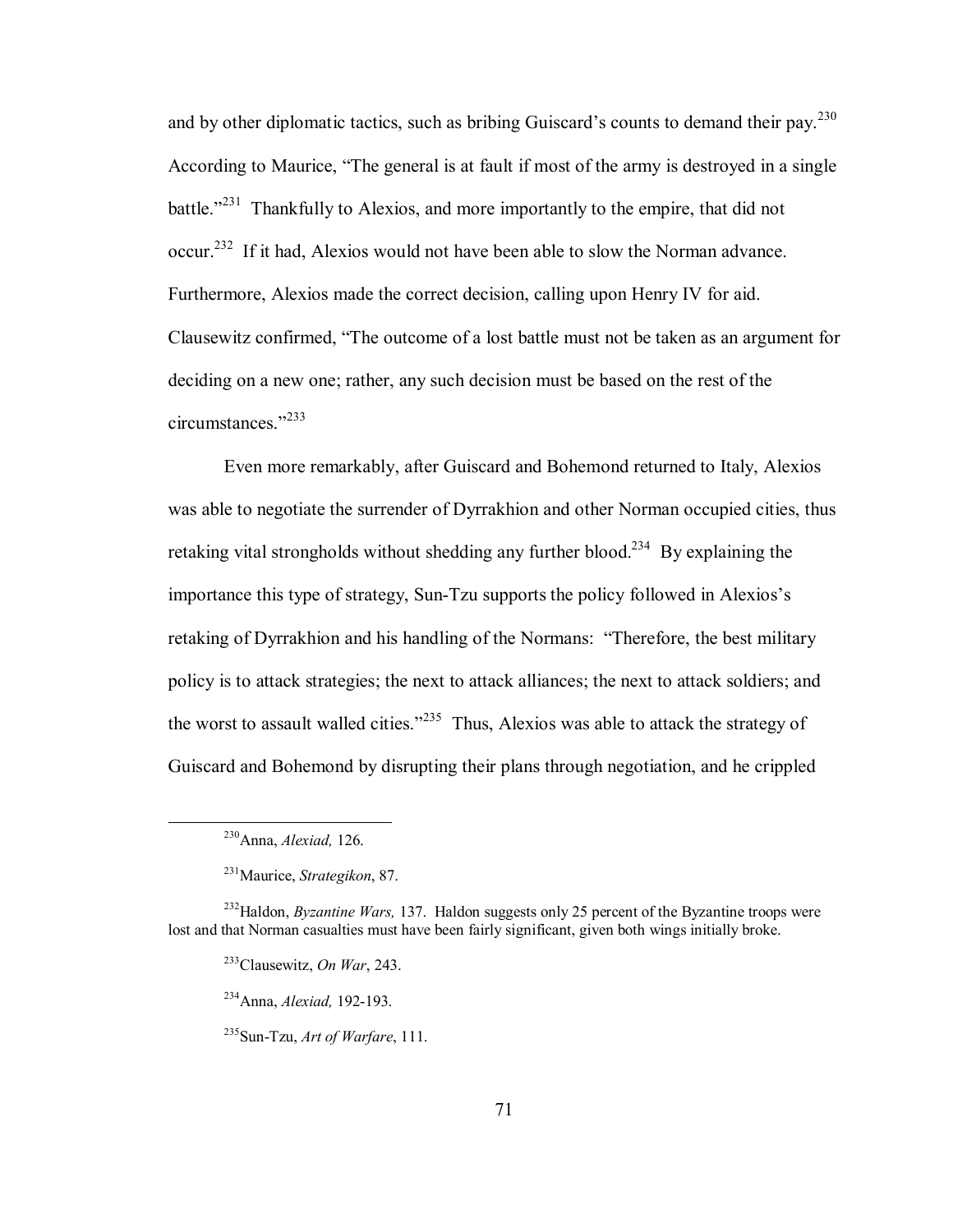the feudal alliance Guiscard had with his counts, ultimately, causing their withdrawal back to Italy. Unfortunately, for many in the Byzantine army, he had chosen to engage the Normans; however, the lessons learned at Dyrrakhion would not soon be forgotten. In the future Alexios would use skirmishing tactics to wear-down the Norman heavy cavalry, attempting to avoid their headlong charge.<sup>236</sup> Lastly, Alexios managed to re-take Dyrrakhion without losing additional soldiers and preventing Bohemond from staging future assaults from such a strategic location. Angold ultimately exonerates Alexios: "It was a fortunate outcome, but it seemed to justify Alexius's strategy... $^{3237}$ As Haldon muses, "It is remarkable that, within a few years, he had succeeded so far as to be able to throw the Normans out of the Balkans and defeat the Pechenegs and the

Seljuks—although in the case of the last enemy the arrival of the first crusade was undoubtedly an important factor in the recovery of Byzantine fortunes in Anatolia.<sup>7238</sup>

Alexios's ability to think as a general, even in his political dealings, would be crucial to the Byzantines and an ability that his successors lacked, especially in regards to the Latins. Of course, it is argued by some, me included, that it was Alexios's plan to recruit westerners to help regain parts of Anatolia—not, however, on the huge scale of the first crusade. Regardless, thanks to Alexios's diplomatic skill, he was able to buy time for the empire and to allow himself to raise another army.

<sup>&</sup>lt;sup>236</sup>In fact, Alexios would begin to use indirect warfare on the Normans as opposed to open battle as early as 1083 during his victory at Larissa. See Anna, *Alexiad,* 169-171.

 <sup>237</sup>Angold, *Byzantine Empire, 1025-1204*, 131.

 <sup>238</sup>Haldon, *Byzantine Wars*, 137.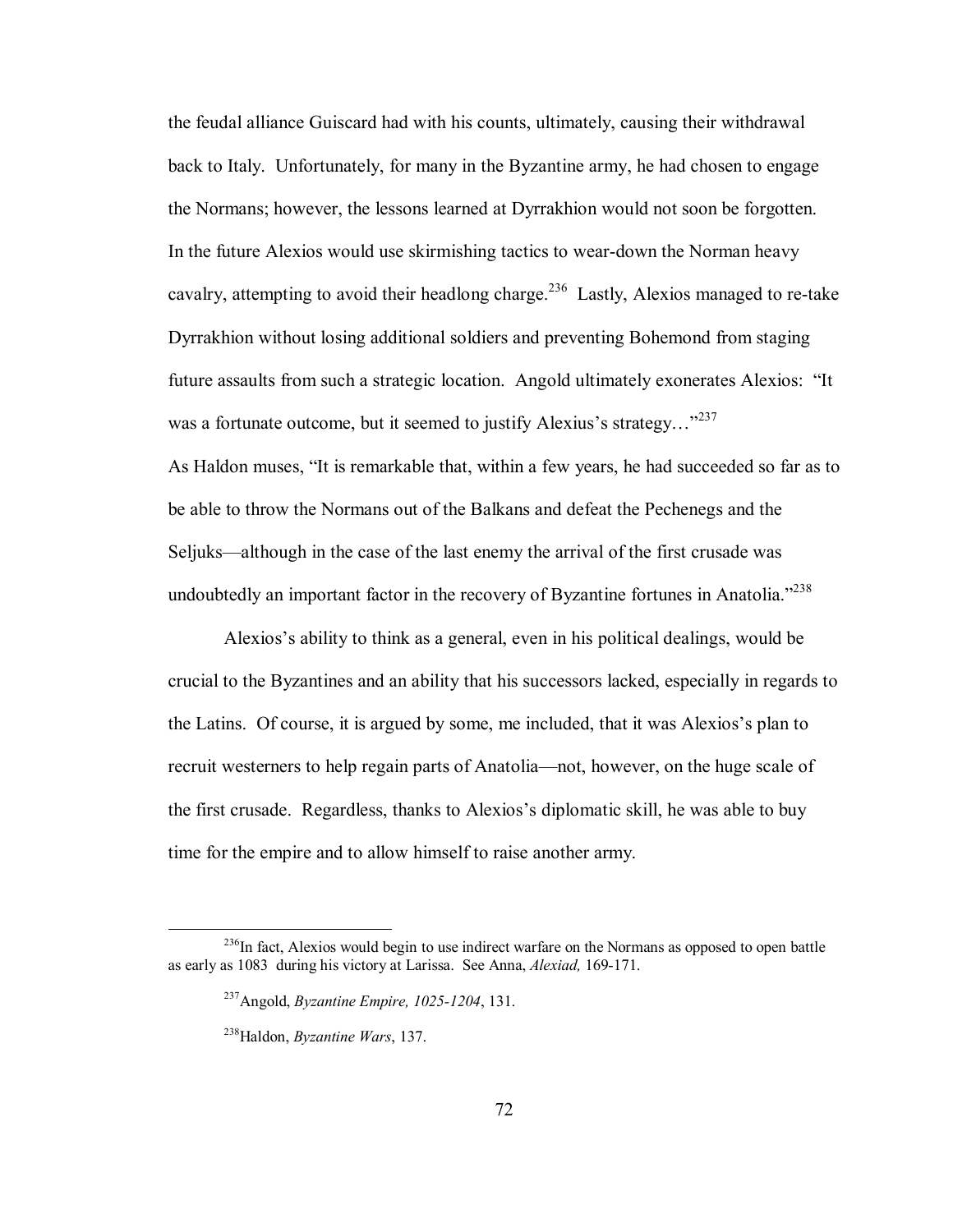Alexios's dealings with the Normans would not end here; in addition to the first crusade, Bohemond would attempt another assault on Dyrrakhion in 1107. Once again, Alexios was able to surround Bohemond, sever his supply lines, and guard essential passes. This time Alexios had been in power for a substantial period and could respond beforehand—unlike 1081, when the Normans were preparing to take Dyrrakhion, even before Alexios's ascension. Thankfully, for Alexios, Maurice was exact in his description of "...the Light-Haired Peoples, such as the Franks..."<sup>239</sup> Maurice believed that the best way to deal with such foes was to sever supply lines and to avoid all-out battle.<sup>240</sup> Alexios had learned that lesson against the Normans. He immediately guarded all the mountain passes, a tactic called for by Maurice.<sup>241</sup> To weaken the Norman cavalry Alexios disrupted Bohemond's foraging; another tactic endorsed by Maurice.<sup>242</sup> Alexios also used false letters to alienate Bohemond from some of his captains.<sup>243</sup> Alexios followed Maurice's manual exactly this time, and he was able to force Bohemond into a humiliating treaty, the Treaty of Devol  $(1108)$ <sup>244</sup> This campaign was one of Alexios's best examples of indirect warfare. He was also politically secure enough to engage in this type of warfare, as compared to his situation in 1081. In addition, the Treaty of

242*Ibid.*, 64.

 <sup>239</sup>Maurice, *Strategikon*, 119. See above for an explanation as to why Alexios did not adhere to Maurice's suggestions of indirect warfare initially against the Normans.

<sup>240</sup>*Ibid*., 119-120.

<sup>241</sup>I*bid.*, 89.

 <sup>243</sup>Birkenmeier, *Development of the Komnenian Army,* 70.

 <sup>244</sup>Dalven, *Anna Comnena,* 142.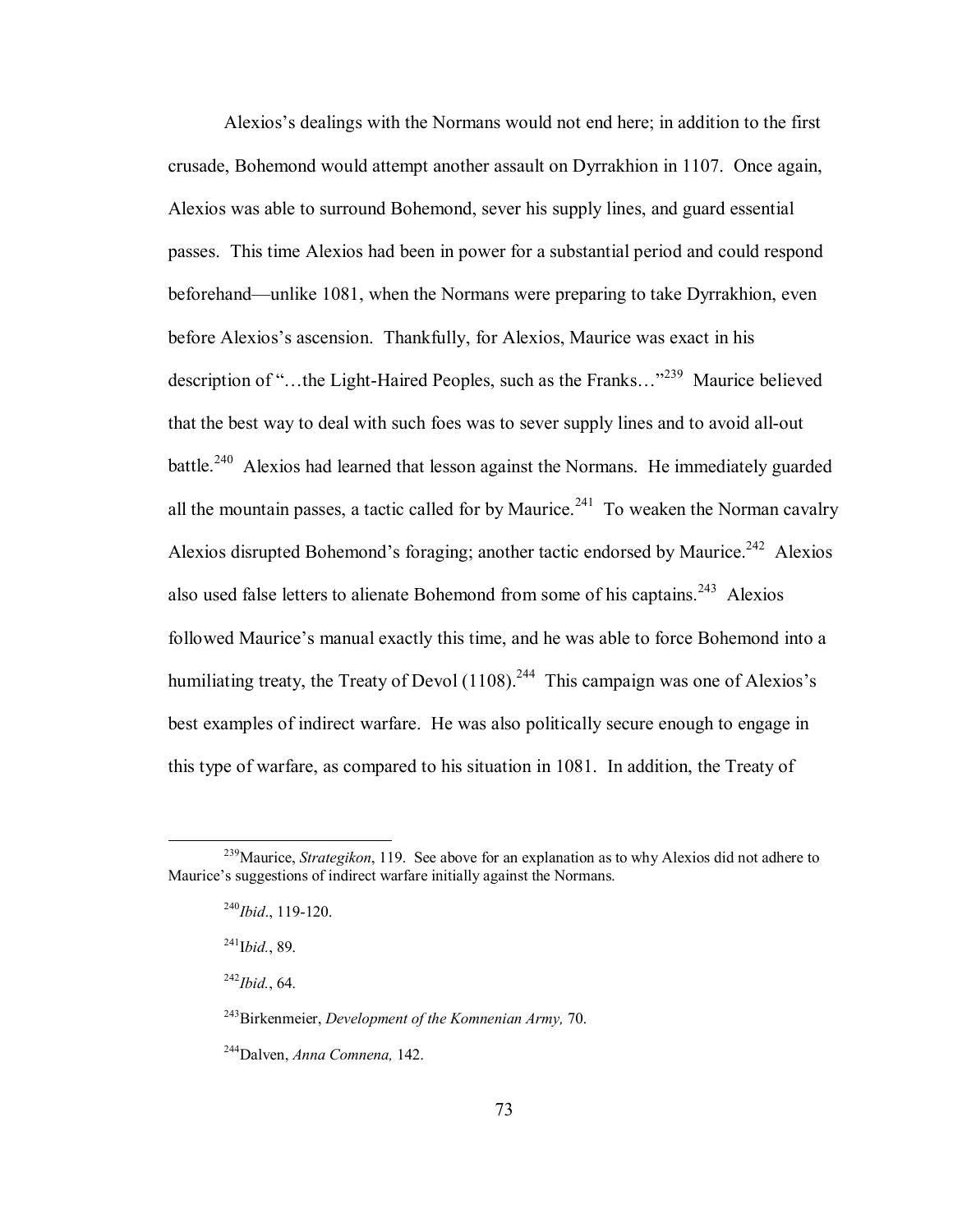Devol was very specific and exceptionally demanding on Bohemond.<sup>245</sup> The treaty, had it been honored fully, would have been a brilliant piece of negotiating by Alexios.<sup>246</sup> Regardless, discouraged by this defeat, Bohemond returned home where he died in 1108.247 With the death of Bohemond, Alexios was now free from the Norman threat in the west and could concentrate solely on the east.

# Coordination with Crusade Armies

By 1095, both the Norman and tribal threats had been subdued, and Alexios turned his attention to the Turks and Asia Minor. The Byzantine Empire had been at war with the Turks for years; it waged war every day with these adversaries. In the past, as Alexios dealt with the Normans and Patzinaks, he had simply played the various Turkish sultans against one another in diplomatic ploy after ploy. Nonetheless, he needed manpower, and an answer to his plea to Pope Urban II finally came in 1096-1097. Alexios expected a manageable number of mercenaries to defend the empire.<sup>248</sup> However, he was not prepared for the massive numbers that descended on Constantinople. He found himself confronted by wave after wave of skilled and unskilled western warriors, all demanding shelter and provisions. According to Lilie, Alexios's goal, "was to use this great army to support Byzantine interests as far as

 <sup>245</sup>Ralph-Johannes Lilie, *Byzantium and the Crusader States: 1096-1204*, trans. J.C. Morris and Jean E Ridings (New York: Oxford University Press, 1993), 76-79.

<sup>246</sup>*Ibid*, 79-81.

<sup>&</sup>lt;sup>247</sup>Anna, *Alexiad*, 435. This is Anna's date; however, some historians believe Bohemond died in 1111 See Lilie, *Byzantium and the Crusader States: 1096-1204*, 81.

<sup>248</sup>Lilie, *Byzantium and the Crusader States: 1096-1204*, 2.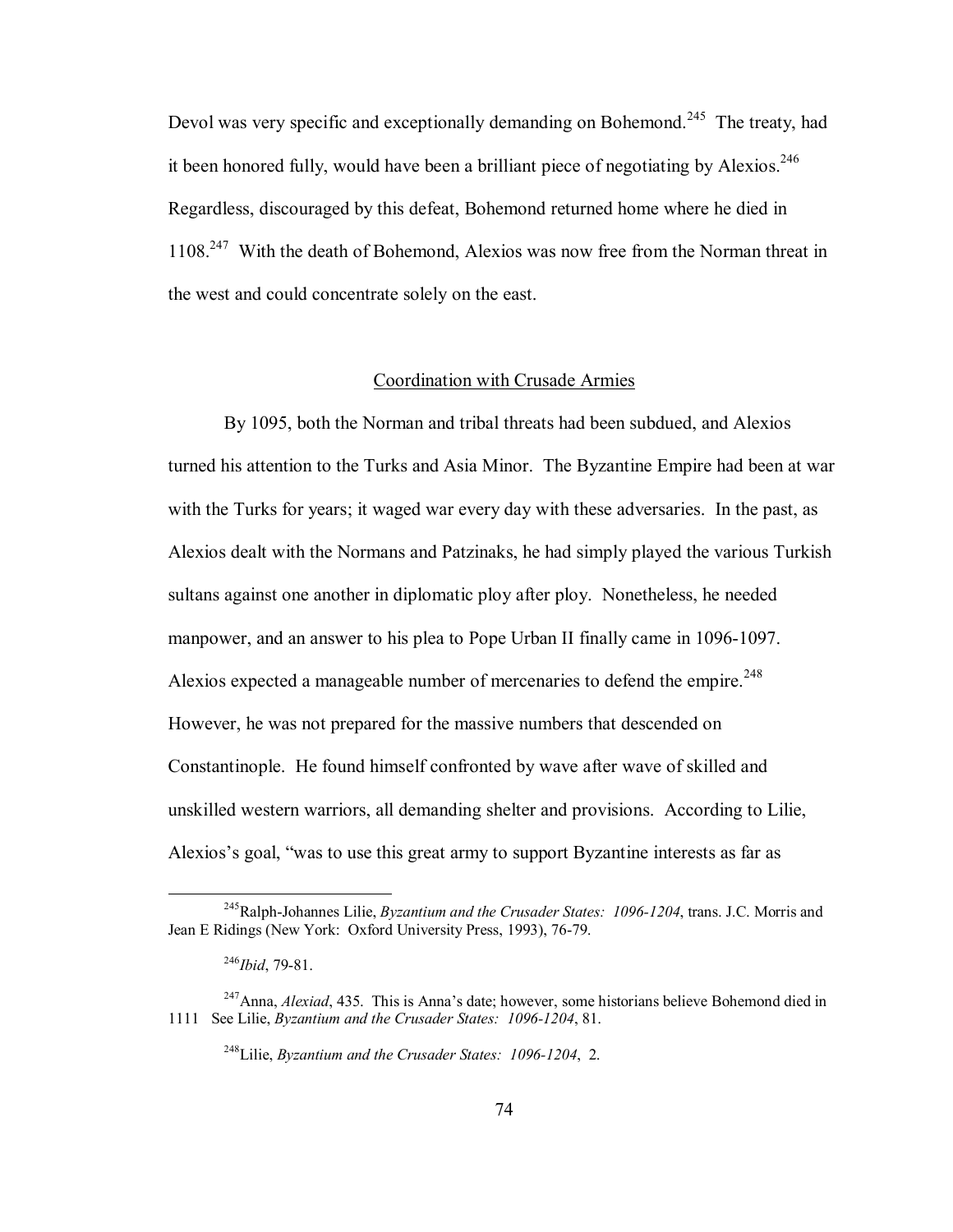possible without risking any direct confrontation and without neglecting or abandoning his own claims."<sup>249</sup>

Nevertheless, Alexios pledged his assistance and provided these necessities. This was confirmed in the *Gesta*: "The Emperor also pledged good faith and security for us all... would faithfully give us provisions, he would not cause or allow any pilgrims to be disturbed..."<sup>250</sup> However, Alexios found that the crusaders were unruly and often violent. As the Lombards moved toward Byzantium, they sent messages to the emperor requesting market privileges. Alexios agreed to this request, subject to the good behavior of the crusaders. Despite their promise to the emperor, the crusaders began to pillage first cattle and poultry, compounding this crime by eating the meat on Lent and on fast days. They also committed larger crimes—violating Greek shrines and committing various atrocities.

Alexios ordered them to Constantinople so he could watch them, but they continued to pillage and plunder. When he asked them to move across the Strait, they refused, and he had no recourse but to cut off their market privileges. They retaliated by attacking the palace at Blackernae, killing a young relative of the emperor. Alexios still did not resort to violence but again relied on diplomacy and generosity. He convinced the leaders to swear an oath of loyalty to him, and he insisted on ferrying them across the Strait, putting a safe distance between them and his people. The emperor was also a shrewd diplomat in his dealings with Hugh of Vermandois and Godfrey of Bouillon. He

 <sup>249</sup>*Ibid*, 3.

<sup>250</sup>*Gesta Francorum*, as quoted in, *Chronicles of the Crusades: Eye Witness Accounts of the Wars Between Christianity and Islam*, ed. Elizabeth Hallam (Surrey: CLB International, 1989), 72.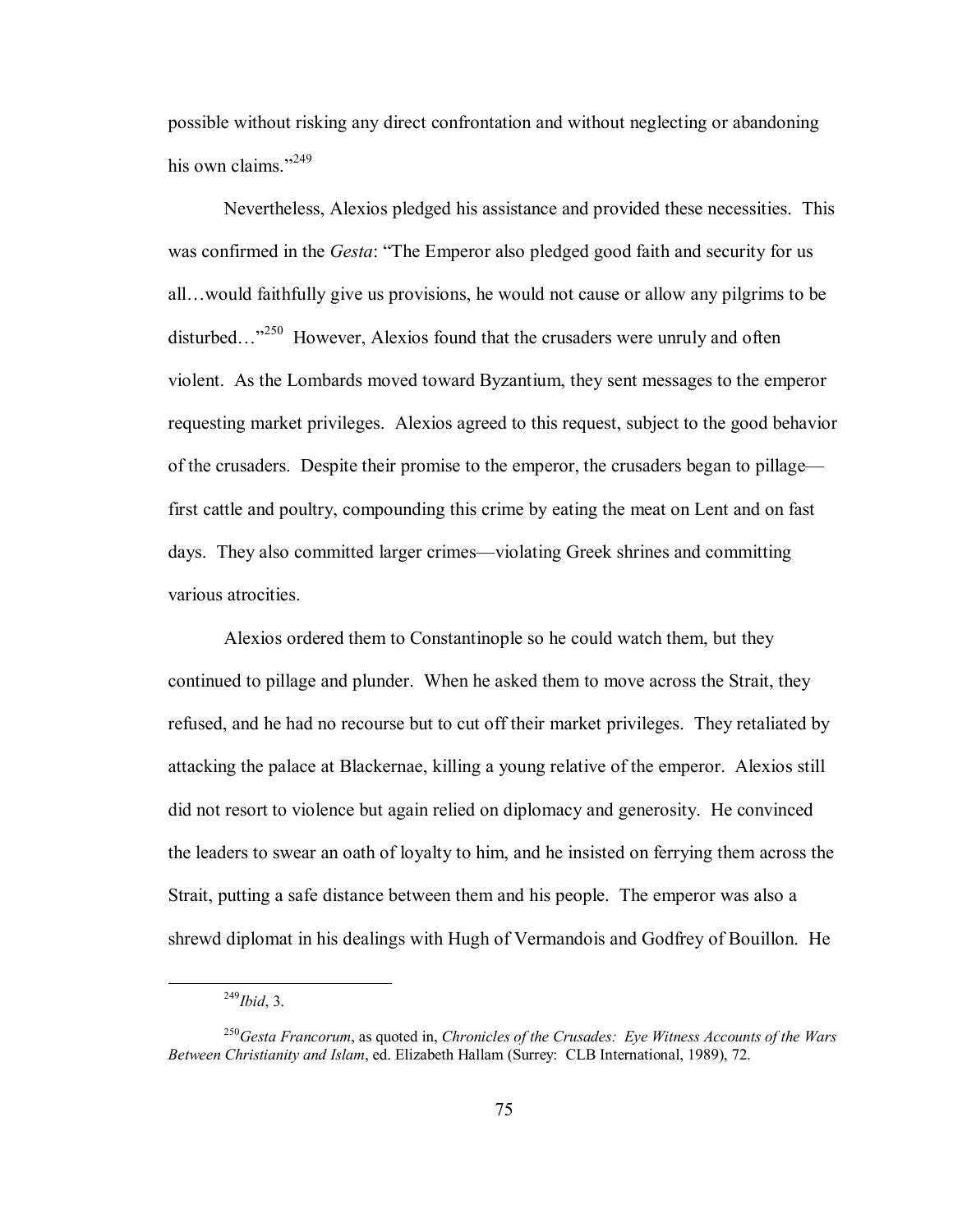received Hugh with great honor and lavish gifts, but in return he required a promise to restore imperial lands and an oath of allegiance to return future conquered lands. Hugh agreed, however Godfrey presented a problem. His troops had arrived before him and acted poorly, ravaging the land. Alexios sent Hugh to ask Godfrey to take an oath. When Godfrey refused, the emperor did not resort to violence but cut off his supplies in an attempt to control the crusaders and obtain Godfrey's loyalty. Godfrey raided the countryside and moved his army. Alexios, trying to negotiate a peaceful settlement, decided to provide supplies again.

More princes arrived; their troops acted poorly, and they refused to take the oath of loyalty. Alexios again cut off supplies. Godfrey attacked and pillaged. Alexios, still acting with restraint, ordered his army to fire arrows over the heads of Godfrey's men. He did not want to harm his "allies" or create more enemies. According to Anna, the Franks had attacked first, and the volley of arrows was only fired to frighten them into a truce.<sup>251</sup> The emperor once again asked Godfrey to meet him, but the members of the imperial embassy were attacked. Finally, Alexios had no choice but to send out his regular army against the unruly Franks.<sup>252</sup> He attacked his allies only to defend his people. When the princes finally agreed to the oath, Alexios transported their armies across the Bosphorus. Then Godfrey, Baldwin and the other leaders were entertained at a lavish banquet and rewarded with gifts of money as a reward for their loyalty to

<sup>252</sup>*Ibid*, 323.

 <sup>251</sup>Anna, *Alexiad,* 321.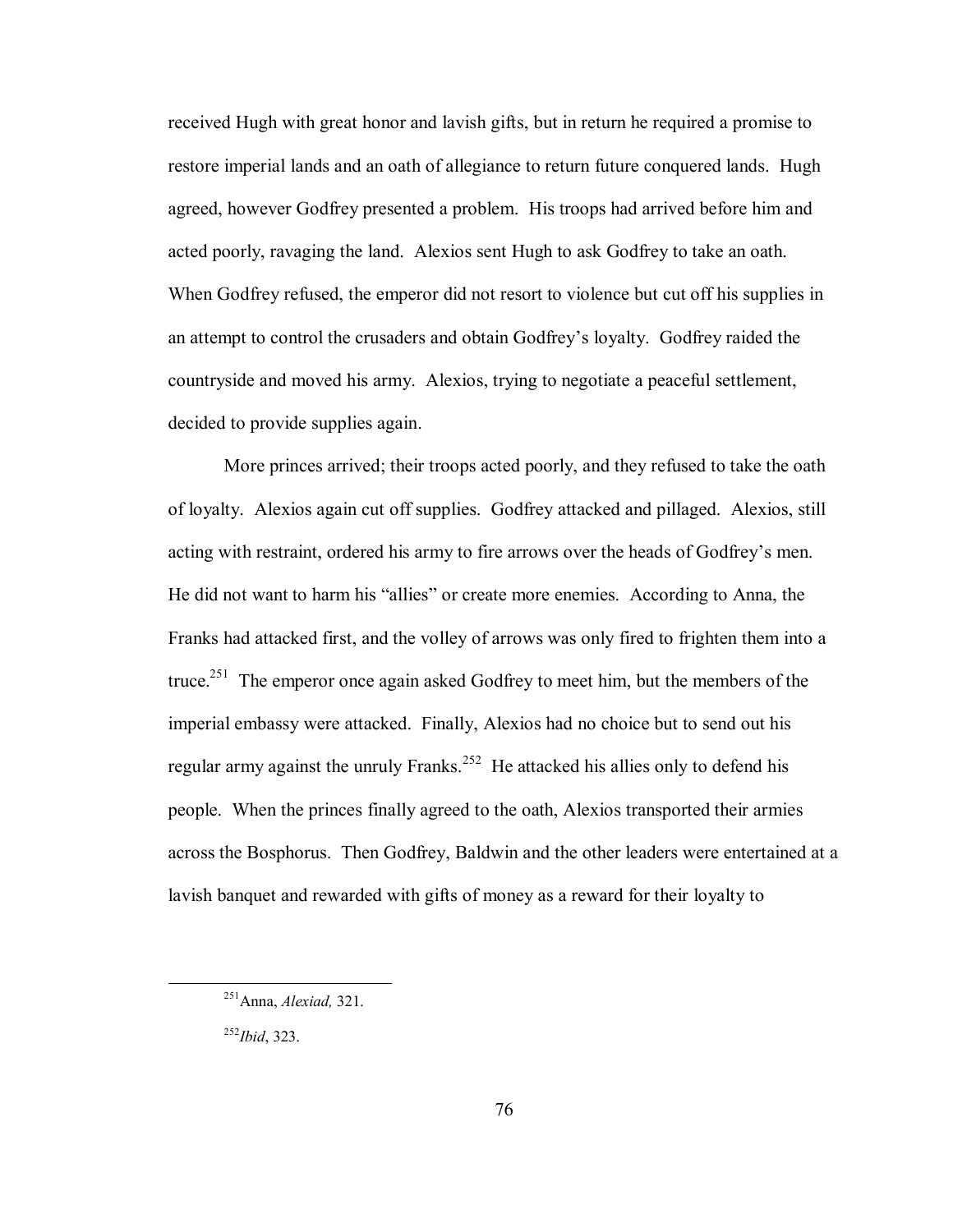Alexios.<sup>253</sup> This is verified by Fulcher of Chartres in his account, "To them [the princes] indeed the Emperor himself offered as many numisma and garments of silk as pleased them and the horses and money which they needed for such a journey.<sup> $254$ </sup> Alexios, even though besieged by supposed friends, had used common Byzantine tactics and strategy by employing minimal force in defense of his empire, by extracting an oath of loyalty, and by rewarding that "loyalty" generously.

The next event in this campaign, the siege of Nicaea in 1097, was a stroke of genius by Alexios. He was loyal to the crusaders by providing a flotilla to blockade the lake so the Turks could not receive messages and supplies. During the battle, Alexios moved himself to Pelecanum where he could communicate with both Nicaea and Constantinople. In addition, Alexios positioned his troops in such a manner that as any reinforcing Turkish force arrived, it would be the western army that would absorb the brunt of the Turkish assault. To the Byzantines, this was a common ploy—to allow barbarians, the Franks and Turks, to kill one another while the Byzantines watched.

While Alexios continued the ruse of helping the crusaders and their siege, he was secretly negotiating the surrender of the Turks. Anna claimed that, "it was wiser, they thought, to cede Nicaea voluntarily to Alexius and share in his gifts, with honourable treatment, than to become the victims of war to no purpose.<sup> $255$ </sup> The Turks, believing

 <sup>253</sup>Vasiliev, *History of the Byzantine Empire,* 285.

<sup>254</sup>Fulcher of Chartres, *Historia Hierosolymitana*, as presented in *A History of the Expedition to Jerusalem 1095-1127*, trans. Frances Rita Ryan, ed. Harold Fink (Knoxville: The University Of Tennessee Press, 1969), 80, Book I, Chapter IX.

<sup>255</sup>Anna, *Alexiad*, 334.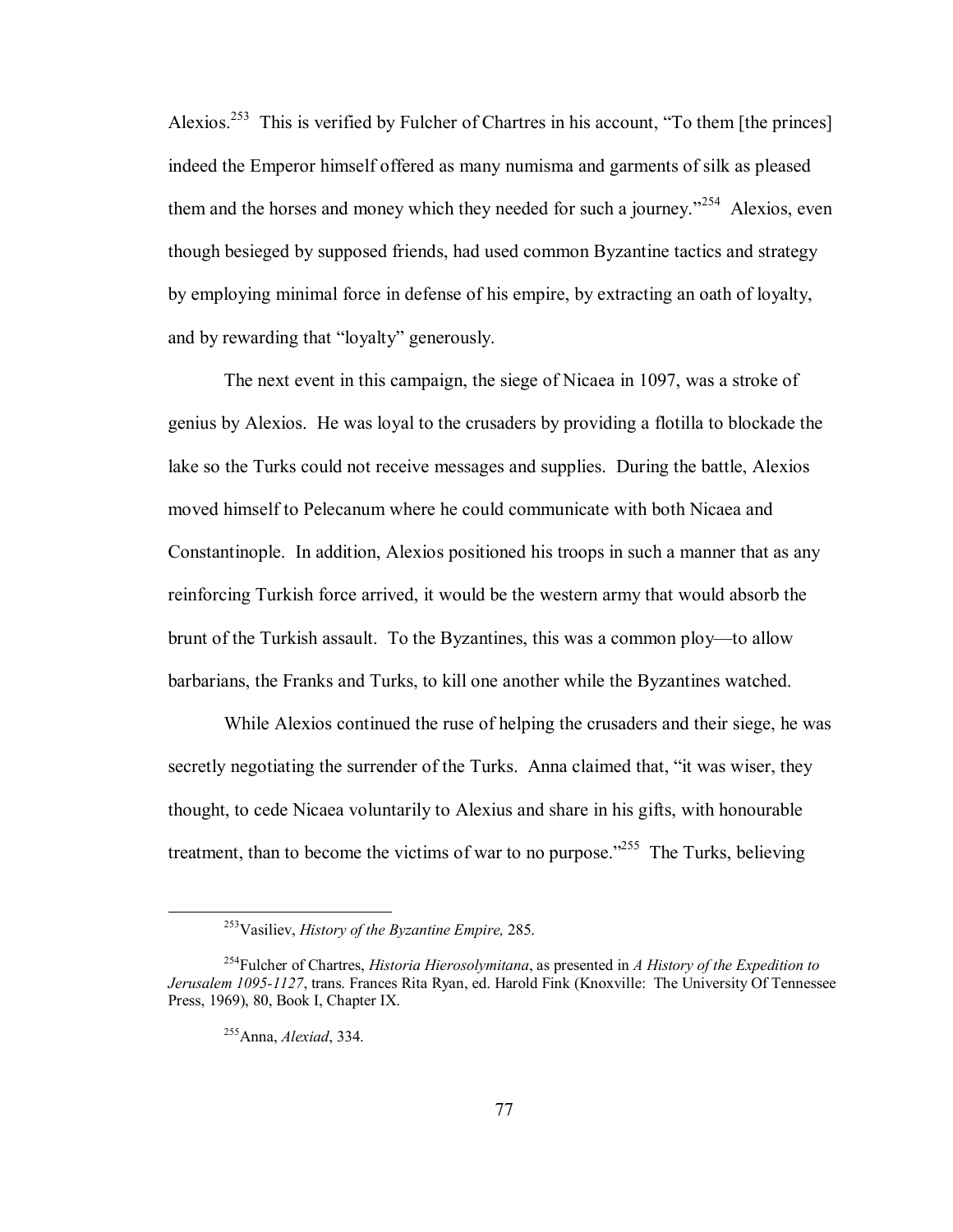Alexios's claims, handed the city over to Boutoumites.<sup>256</sup> While Boutoumites was inside the city, he let Taticius, whom Alexios ordered to aid the Franks in the siege, prepare a ruse that tricked the Franks into believing the city had been taken by force.<sup>257</sup> Therefore, Alexios was able to capture Nicaea with virtually no loss of Greek lives. Sun-Tzu praised such actions: "So to win a hundred victories in a hundred battles is not the highest excellence; the highest excellence is to subdue the enemy's army without fighting at all.<sup> $1258$ </sup> A further endorsement of Alexios's abilities was echoed in the following: ìTherefore the expert in using the military subdues the enemyís forces without going to battle, takes the enemy's walled cities without launching an attack, and crushes the enemy's state without a protracted war.<sup>7259</sup> As Jonathan Shepard correctly states: "The Byzantine role in the reduction of Nicaea had been far from insignificant, but if the crusaders had known its precise nature, their sense of Alexios's double-dealing would have been all the sharper. Alexios essentially used them as bogeymen... $^{3260}$  This simply reinforces the stroke of genius Alexios used to capture the city, especially since Anna claimed Alexios viewed it as an impenetrable fortress.<sup>261</sup>

After the surrender, he allowed only a few crusaders into the city because he feared they would pillage and plunder. The emperor refused to let his future subjects

<sup>259</sup>*Ibid*.

 $260$ Shepard, "Father or Scorpion?," 124.

261Anna, *Alexiad*, 336.

 <sup>256</sup>*Ibid*, 337.

 <sup>257</sup>*Ibid*, 337-338.

 <sup>258</sup>Sun-Tzu, *Art of Warfare*, 111.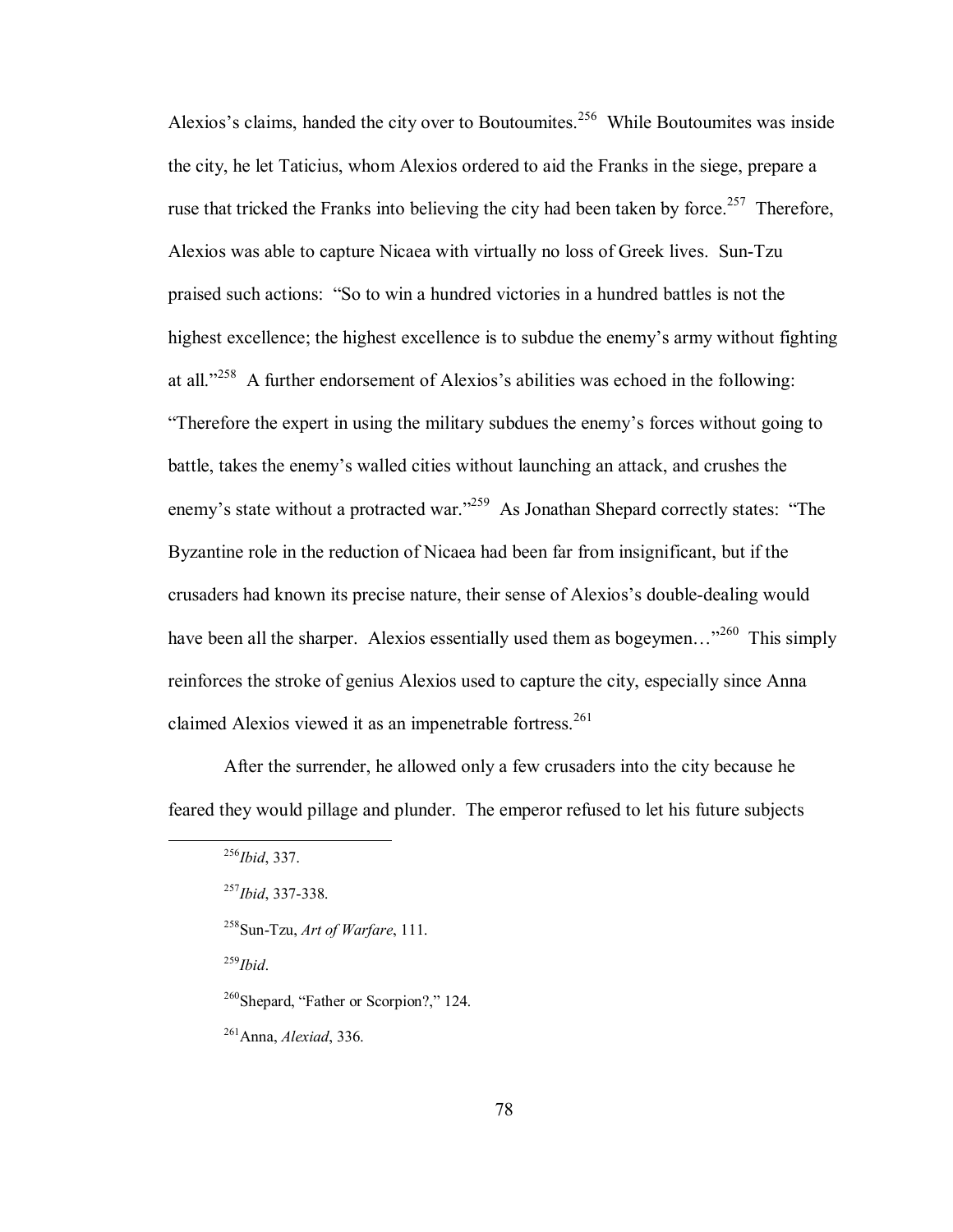undergo a sack or to allow his relations with the Turks to worsen. Other chroniclers of the period told stories of Alexios and his use of negotiation and tribute in order to avoid conflicts and to gain loyalty. In the capture of Niacea, Raymond related the rewards that Alexios proposed to the Franks to gain their approval of the surrender: "Alexius had promised...the Franks that he would give them all the gold, silver horses, and goods in the city...besides he would give the army so much of his own possessions that they would always want to fight for him.<sup>7262</sup> Fulcher gave the same account of this occurrence; Alexios ordered the wealth of the city to be dispersed among the army and its leaders. Stephen also praised the generosity of the emperor; he described Alexios as a great ruler who distributed the spoils of the city.<sup>263</sup>

However, the crusaders saw his compassion and kindness differently and were infuriated by the emperor's intervention. They felt robbed of riches, ransom, and glory. Many considered Alexios guilty of treason, which would lead to further claims by Bohemond and others as to Alexios's two-faced nature. Alexios, in another adept move, returned the captured Sultana to her husband without the common ransom demand. This was one of his more critical moves, which allowed Alexios to keep his agreement with the Turks secret. On the other hand, there is little controversy that Alexios was very generous to the crusaders at Nicaea. Every one of them was given a great gift of food, and their leaders were given gold and jewels from the sultan's treasury.<sup>264</sup> Stephen of

 <sup>262</sup>Raymond of Toulouse as presented in Krey, *The First Crusades: The Accounts of Eyewitness and Participants* (Gloucester: Peter Smith, 1958), 104.

<sup>263</sup>*Ibid.,* 106-108.

<sup>264</sup>Vasiliev, *History of the Byzantine Empire,* 291.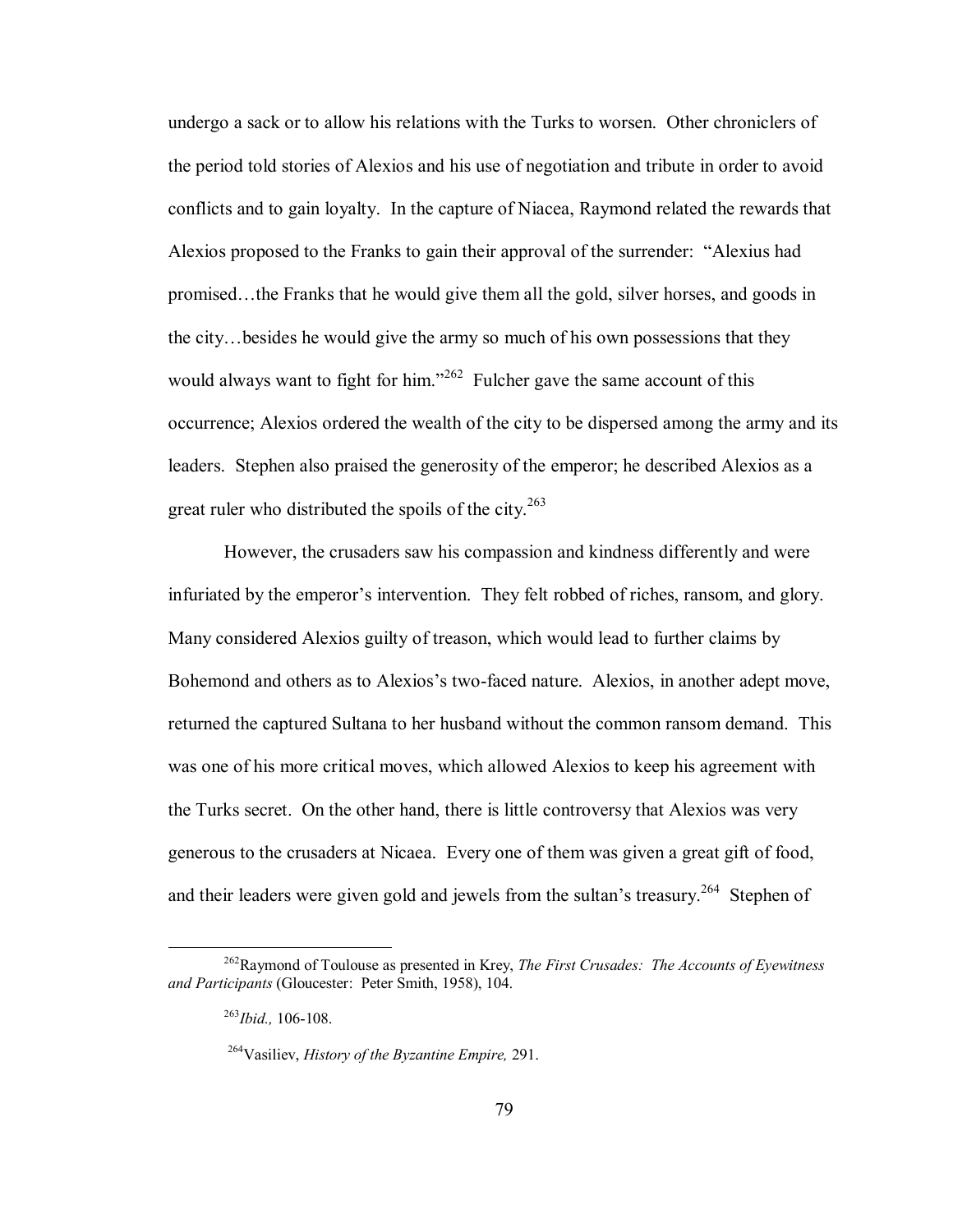Blois praised the emperor. He wrote to his wife that he was received with great affection and given precious gifts. Stephen confirmed that Alexios sent ships carrying food and supplies to Nicaea to feed the poor. He greatly admired Alexios I as shown in the following: "Truly I tell you, in our day there is not another such man living under heaven. For he is most generous to all leaders, he assists all knights with gifts and he refreshes all the poor with feasting.<sup> $265$ </sup>

Alexios, although he did not participate in the siege of Antioch, was very instrumental in its successful capture by the crusaders. Alexios desired to aid the Franks personally, but he discovered that his Turkish enemies were moving against him. He recognized the danger of venturing so far into the interior of Asia Minor leaving not only Nicaea but also, more importantly, Constantinople unguarded.<sup>266</sup> However, Bernard Bachrach argues that Byzantine naval support was crucial to the siege of Antioch.<sup>267</sup> In an exceptionally detailed logistical analysis, Bachrach declares that support by sea is the only viable option that the crusaders would have been able to sustain in the nine-month siege of Antioch.<sup>268</sup> He continues to support his claim by pointing out that the crusaders continued to use coastal paths on their conquest of the Holy Lands and further supports Byzantine involvement.<sup>269</sup> If Bachrach is correct, which I conclude he is, this would not

 <sup>265</sup>Stephen of Blois, as presented in Hallam, *Chronicles of the Crusades: Eye Witness Accounts of the Wars Between Christianity and Islam*, 72.

<sup>266</sup>Anna, *Alexiad*, 349-350.

 $^{267}$ Bernard S. Bachrach, "Some Observations on the Role of the Byzantine Navy in the Success of the First Crusade," *Journal of Medieval Military History I* (2002) : 85-86.

 <sup>268</sup>*Ibid.,* 89.

<sup>269</sup>*Ibid.*, 96.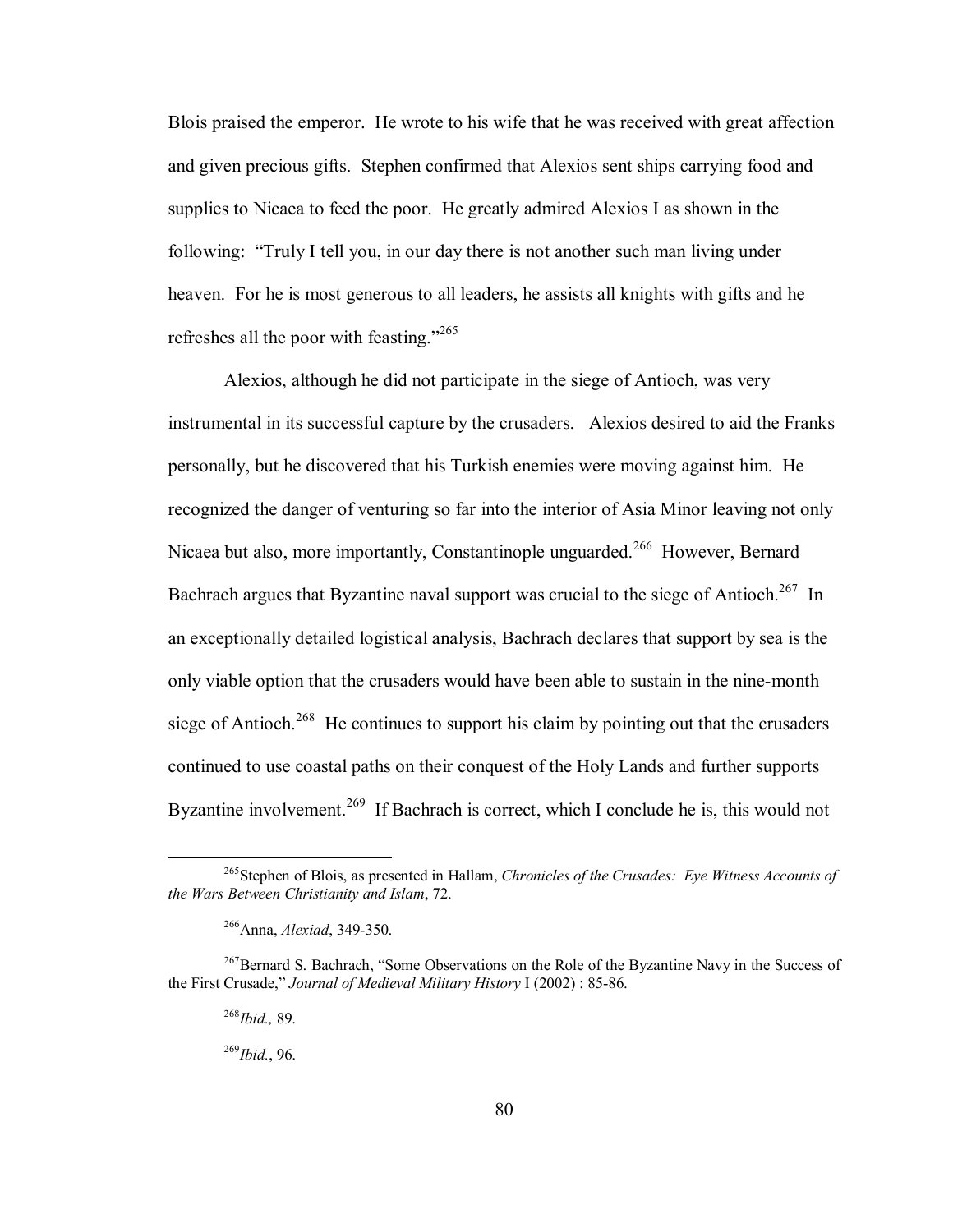be surprising. Alexios would have had numerous reasons to continue to aid the crusaders. First, he would have expected that Antioch would be returned to Byzantium. In addition, Maurice was also clear that "In no way should a sworn agreement made with the enemy be broken.<sup> $270$ </sup> Although in this case the crusaders were supposed to be allies, with Bohemond involved and the existing enmities between the east and west, Alexios, always thinking as a general, would, most likely, have honored his oath.

It is truly amazing that he was able to expedite the movement through his empire of tens of thousands of crusaders on their quest to reclaim Jerusalem. It is quite clear from any source, whether eastern or western, that one false move and the crusaders could have very well turned on Alexios and attacked Constantinople, as they would eventually do in 1203 and 1204. Diplomatic and strategic ploys, as outlined in the *Strategikon*, managed to avert the ultimate result of the Fourth Crusade for another century. As Jonathan Shepard so eloquently puts it, "Alexios's handling of the first crusade is an elaborate set-piece, illustrating his skill in protecting the empire—or at least the City from a huge onrush of Latins, who might easily have been manoeuvred by their leaders into seizing Constantinople.<sup> $271$ </sup>

Birkenmeier incorrectly states, "Before the arrival of the Crusaders, Alexios had no coherent eastern policy.<sup> $272$ </sup> Actually, the crusaders were the eastern policy of Alexios. To deal with the Turkish threat he had previously sought aid from westerners

 <sup>270</sup>Maurice, *Strategikon*, 82.

 $271$ Shepard, "Father' or 'Scorpion'?, "68.

<sup>272</sup>Birkenmeier, *Development of the Komnenian Army,* 72.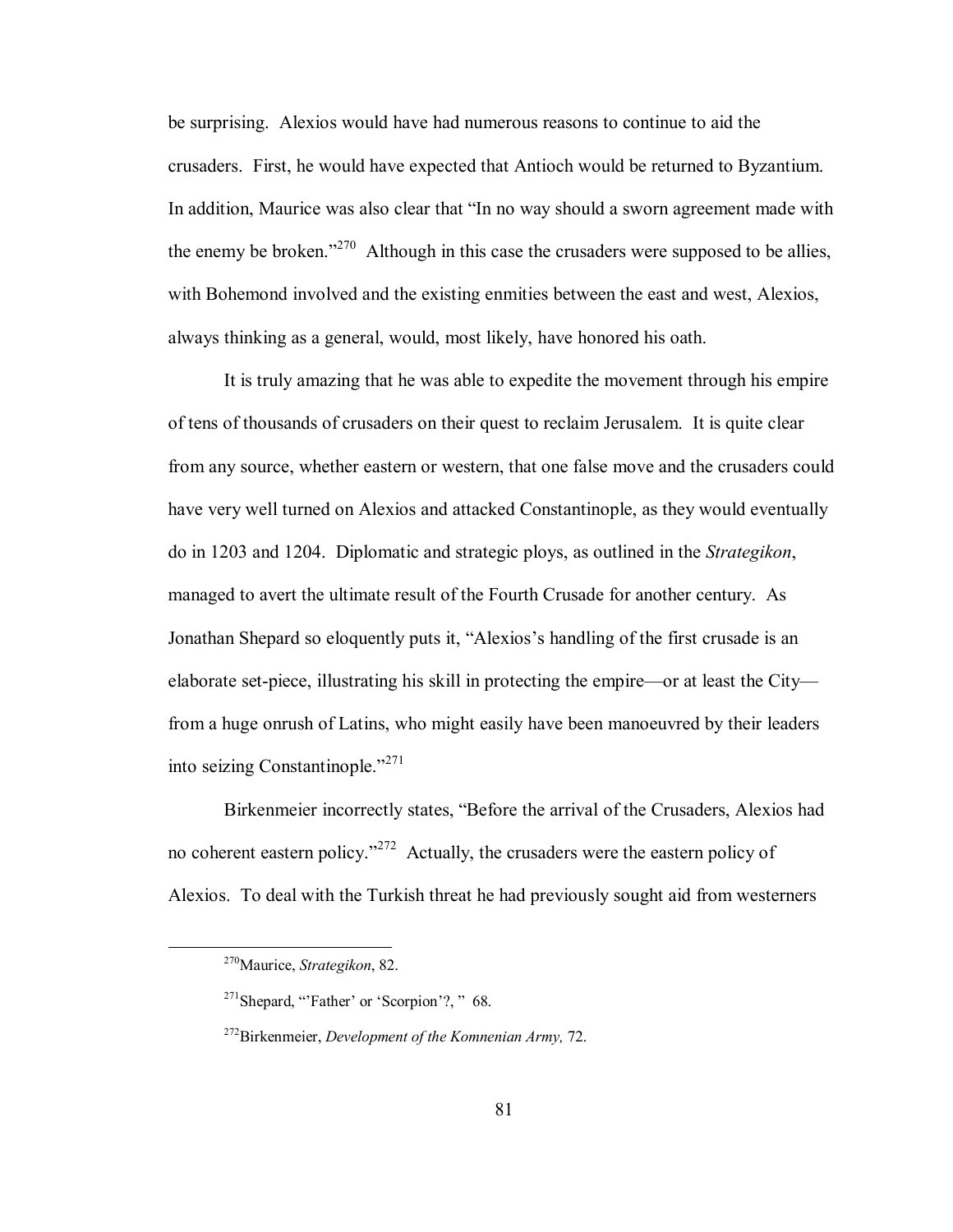prior to the crusade. As he was faced with many threats prior to 1095, he had been forced to deal first with the most immediate ones—the Normans, then the Patzinaks, and lastly the Cumans. Although the eastern frontier did not succeed as much as Alexios had hoped, it does not mean that he did not have a strategy for it. Clearly, the Latins were expected to return previous Byzantine holdings and act as type of a buffer or distraction for the Turks. Prior to the first crusade, the Turks were usually only interested in raiding before retreating into Turkish lands. Alexios correctly assumed that there was no threat to his throne or to the survival of the empire—at least, in the short term.

## Confronting Tribes and Turks

Not only were the Normans a threat but also the Patzinaks, Cumans and Turks. Early in his reign, Alexios chose simply to manipulate the various Turkish emirs into bickering amongst themselves; when necessary, however, Alexios would order raids into Turkish lands. It is not surprising that these tactics were outlined in Maurice.<sup>273</sup> Birkenmeier suggests that the Byzantine tactics were similar: "His (Alexios's) strategy was to attack and retreat, offer battle when expedient, flee and again skirmish as soon as the enemy had turned its back.<sup>2274</sup> However, by 1087 the Patzinaks were a significant threat to the northern borders of the empire. In 1087 at Dristra, Alexios crushed a large force of Patzinaks; however, he was defeated soundly when, according to Anna, he decided to press his advantage, and thirty-six thousand Patzinak reinforcements

 <sup>273</sup>Maurice, *Strategikon,* 96-100 and 116-120.

 <sup>274</sup>Birkenmeier, *Development of the Komnenian Army*, 70.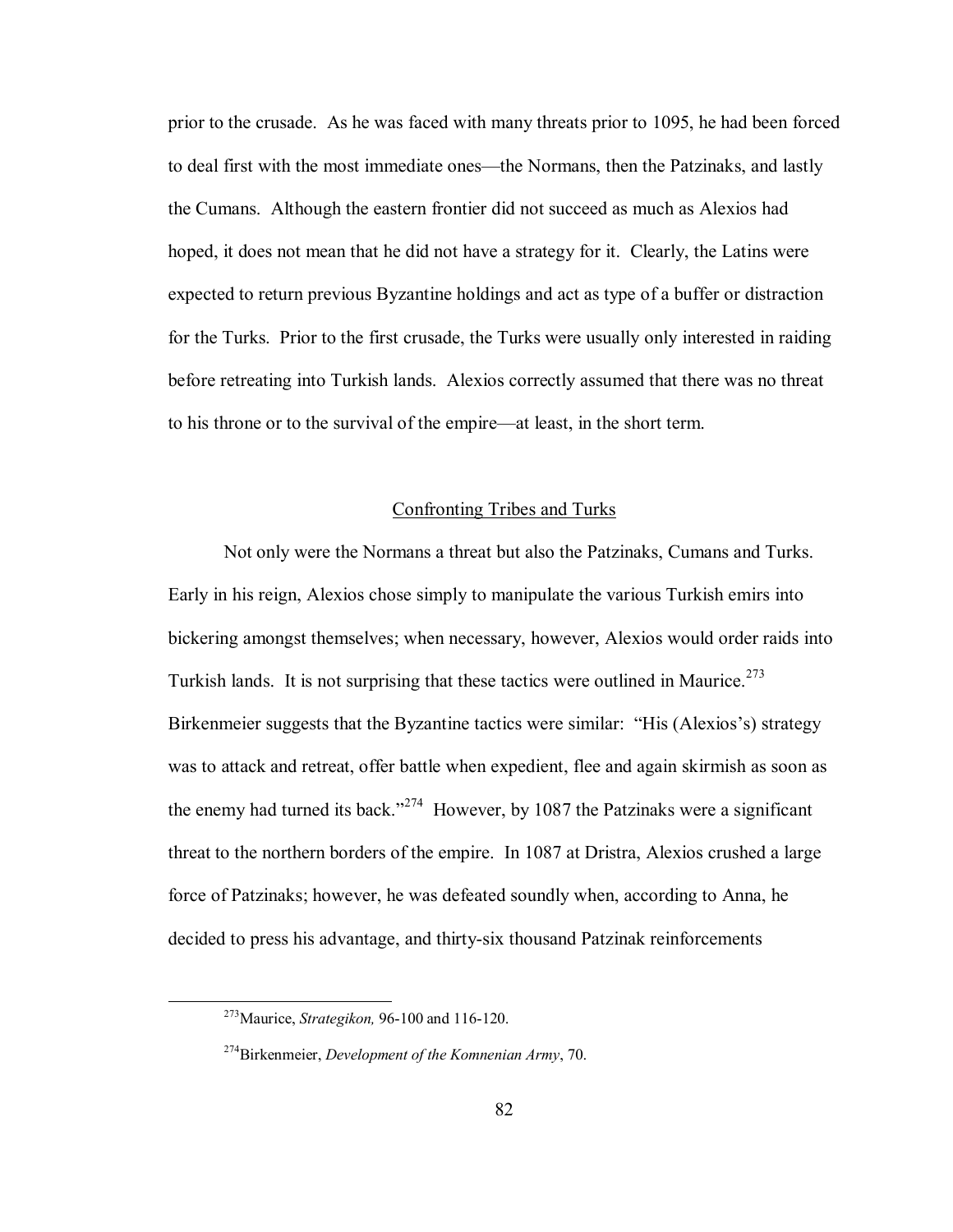arrived.<sup>275</sup> Alexios had made the mistake of venturing too far into enemy territory and away from his base of operations. He had over-extended his supply lines and was forced to fight rather than retreat, constantly being harassed by the more mobile Patzinaks. Thankfully, for Alexios, the Cumans, then allied with the Patzinaks, demanded pay for their services even though they were late arriving and had not participated in the battle. When the Patzinaks refused their demand, the Cumans attacked and drove away their former allies—buying Alexios time to regroup.<sup>276</sup>

Tzachas, the Emir of Smyrna, allied with the Patzinaks to attack the empire from all sides—land and sea. This assault began in the winter of  $1090-1091$ . The plan was that Tzachasís fleet would strike Constantinople from the sea while the Patzinaks assailed its walls. When the Cuman army arrived, it seemed the empire's enemies were unending. Although Alexios had met with some success against the tribes in the past, he thought it best to manipulate another tribe into defeating the Patzinaks. In a dangerous yet brilliant move, Alexios courted and gained the help of the Cumans in the struggle with the Patzinaks. As Norwich relates, "And so, just as Leo the Wise had called in the Magyars against Symeon of Bulgaria almost exactly two centuries before, Alexius Comnenus now appealed to the Cumans.<sup>277</sup> In 1091, Alexios's army with the help of the Cumans destroyed the Patzinaks at Lebunium. Thanks to this monumental victory, the Patzinaks

 <sup>275</sup>Anna, *Alexiad*, 224-225. It should also be noted that Alexios was undoubtedly outnumbered again, considering he linked his infantry and cavalry together.

<sup>276</sup>*Ibid*., 228-229.

<sup>&</sup>lt;sup>277</sup>Norwich, *Byzantium: Decline and Fall*, 26. According to Anna, there were 40,000 Cumans. See Anna, *Alexiad*, 253.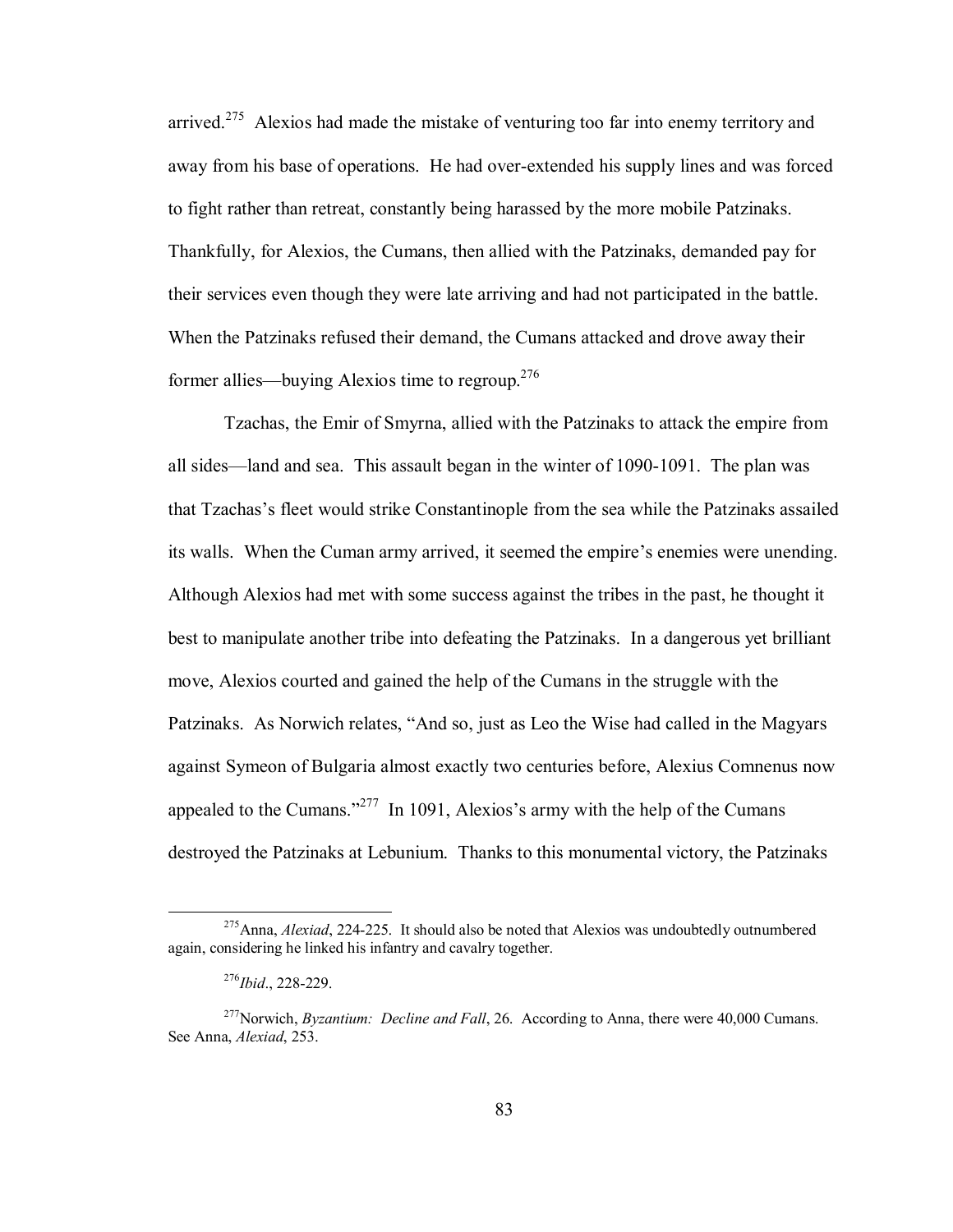would cease to be a threat to the empire. Norwich believes it to have been "... by far the most decisive victory to have been won by the Byzantine army in the field since the days of Basil II. Not only did it deliver the Empire for the next thirty years from the Pecheneg menace; it provided a healthy example for other tribes... $^{278}$ 

On the Turkish front, John Ducas eventually was able to defeat Tzachas thanks to the advice of Alexios. The emperor sent John, who had already been beaten twice, a message to fight in the evening when the enemy will be facing the sun.<sup>279</sup> Anna described this battle: "At the time a strong wind was blowing and when they came to close quarters a dust cloud rose high in the air. The barbarians had the sun glaring into their faces and the dust, blown into their eyes by the wind, partly blinded them...<sup>2280</sup> In Roman military lore, such a strategy was believed to be one reason Hannibal defeated the Roman army at Cannae (216 B.C.E.). That, of course, and the double envelopment of the Roman forces. Perhaps, at least in this case, Anna's claim that Alexios was another Hannibal can be substantiated.<sup>281</sup> Although Alexios was not participating in this particular engagement, his military knowledge played a factor. This exact maxim was delineated in Maurice: "It is a good idea to maneuver so that the sun, wind, and dust are behind our men and in the face of the enemy. By so obscuring his vision and making his

- 279Anna, *Alexiad,* 270-271.
- <sup>280</sup>*Ibid*., 271.

<sup>281</sup>*Ibid.*, 32-33.

 <sup>278</sup>*Ibid*., 27.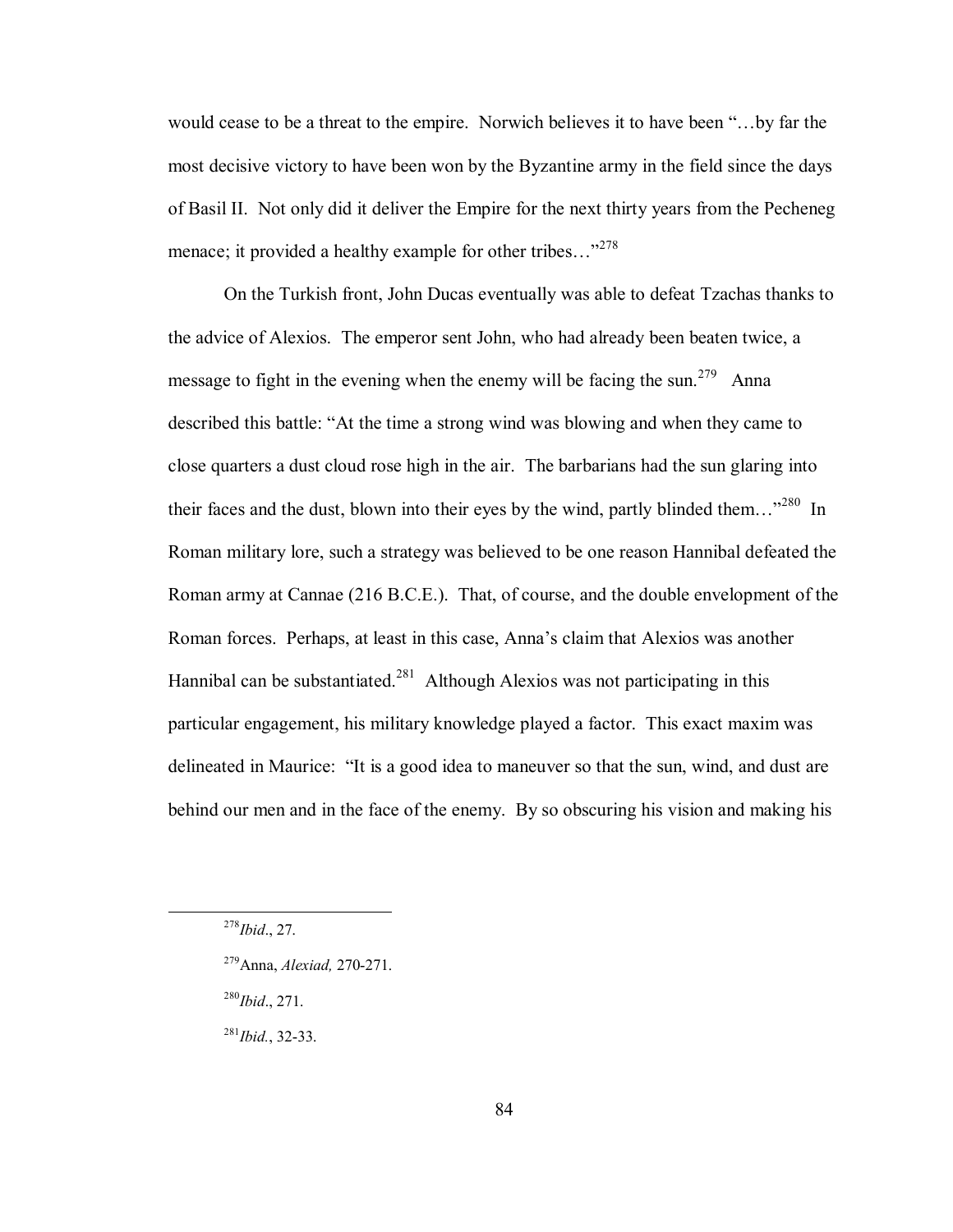breathing difficult, we should quickly be victorious.<sup> $282$ </sup> Vegetius also warned about the sun, the wind and the dust. He advised, "The sun in your face dazzles the sight: if the wind is against you, it turns aside and blunts the force of your weapons... $^{283}$  Although Tzachas was defeated, he would return. Rather than continue to confront Tzachas's forces and lose valuable soldiers in the process, Alexios caused dissension within the enemy, and convinced Tzachas's son-in-law, Kilij Arslan, to kill Tzachas and usurp the throne. Alexios then signed a treaty with the new sultan, ensuring the safety of his empire. Such a deceptive tactic had been advocated by Maurice, Vegetius, and Sun-Tzu alike<sup>284</sup>

With the Turks and Patzinaks contained, the Cumans certainly were not initially impressed. It was not until 1094 that Alexios would regain control over the Balkans and keep the Cumans in check.<sup>285</sup> Perhaps this victory, along with the near genocide of the Patzinaks, put the fear of Alexios into the Cumans. The Cumans tried to invade Phillippopolis in 1114. Once it was discovered that Alexios would lead the Byzantines into battle, the Cumans dispersed.<sup>286</sup> Whether this was fear of being eradicated, or whether Alexios simply bribed them to return home is unknown.

 <sup>282</sup>Maurice, *Strategikon*, 86.

<sup>283</sup>Vegetius, *De Re Militari,* 153.

<sup>284</sup>Maurice, *Strategikon,* 116. See also Vegetius, *De Re Militari,* 148 and Sun-Tzu, *The Art of Warfare,* 111.

<sup>285</sup>Angold, *Byzantine Empire, 1025-1204: A Political History*, 134.

 <sup>286</sup>Dalven, *Anna Comnena,* 120.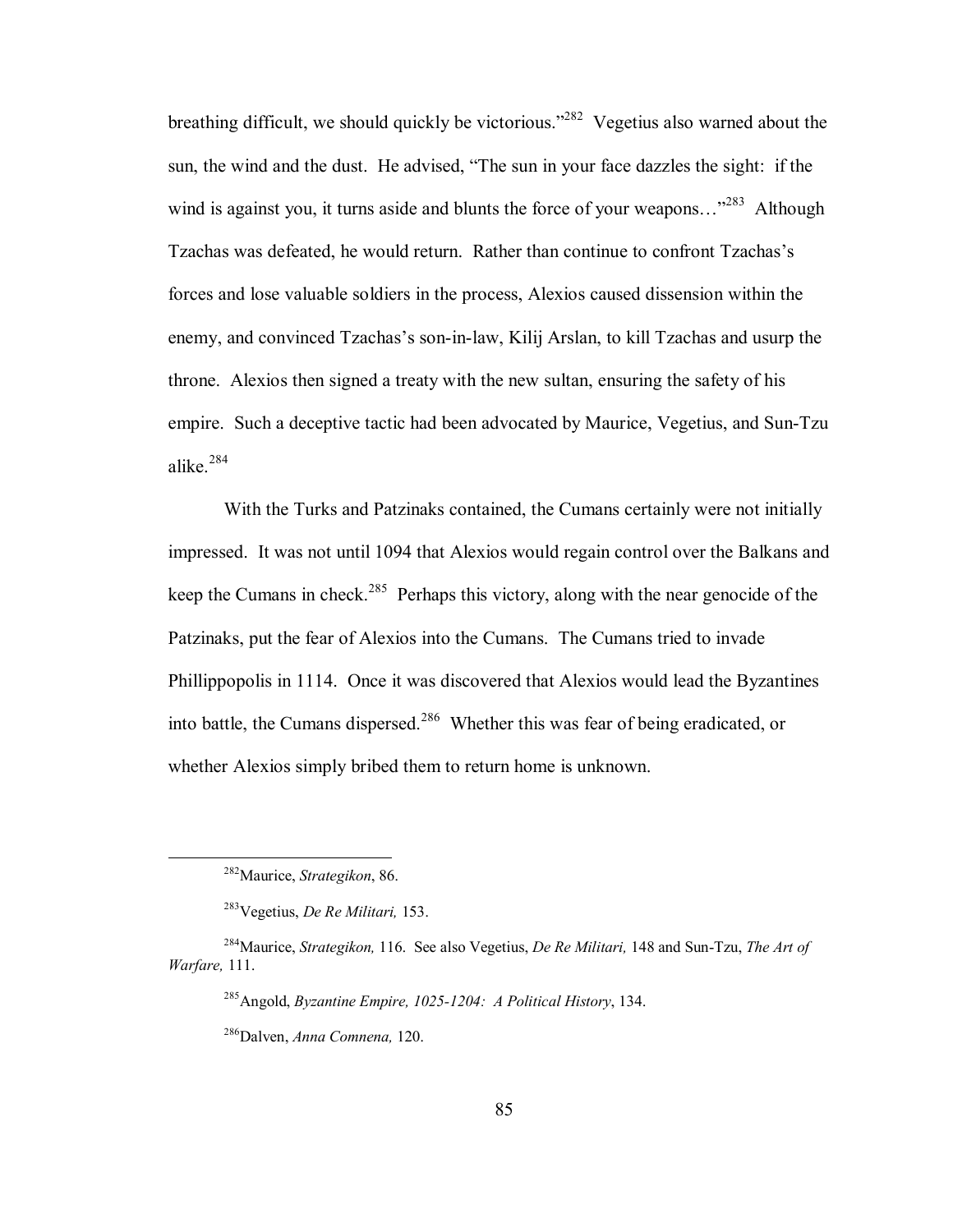# CHAPTER V

## ALEXIOS AS MILITARY STRATEGIST

## Establishing a Base of Operations

Birkenmeier claims that the internal politics of the empire were much less complex and more stable when Alexios ascended the throne in  $1081<sup>287</sup>$  I find it hard to believe such a claim given the tremendous internal upheaval in the decade prior. Birkenmeier contradicts himself by admitting that Alexios faced numerous coup attempts.288 Such a series of events is hardly conducive to a stable and unified political environment. Alexios was eventually able to establish unity and found a dynasty—if for no other reason than the hands-on approach he applied to everything. His style of leadership and rule kept most of the power within his immediate grasp. Alexios's intelligence-network and power base must have been exceptional to root out so many coup attempts.

Sun-Tzu believed that "It is best to keep one's own state intact."<sup>289</sup> I doubt we needed to be reminded by the greatest military strategist in history that one must have a strong base of operations to succeed in warfare or politics. However, to secure his reign, the first and most important move that Alexios made as emperor was to create new government offices for his immediate family. In addition, those noble families who supported him were also rewarded with high-ranking positions within the court. This

288*Ibid.*, 82.

 <sup>287</sup>Birkenmeier, *Development of the Komnenian Army,* 235.

 <sup>289</sup>Sun-Tzu, *Art of Warfare*, 111.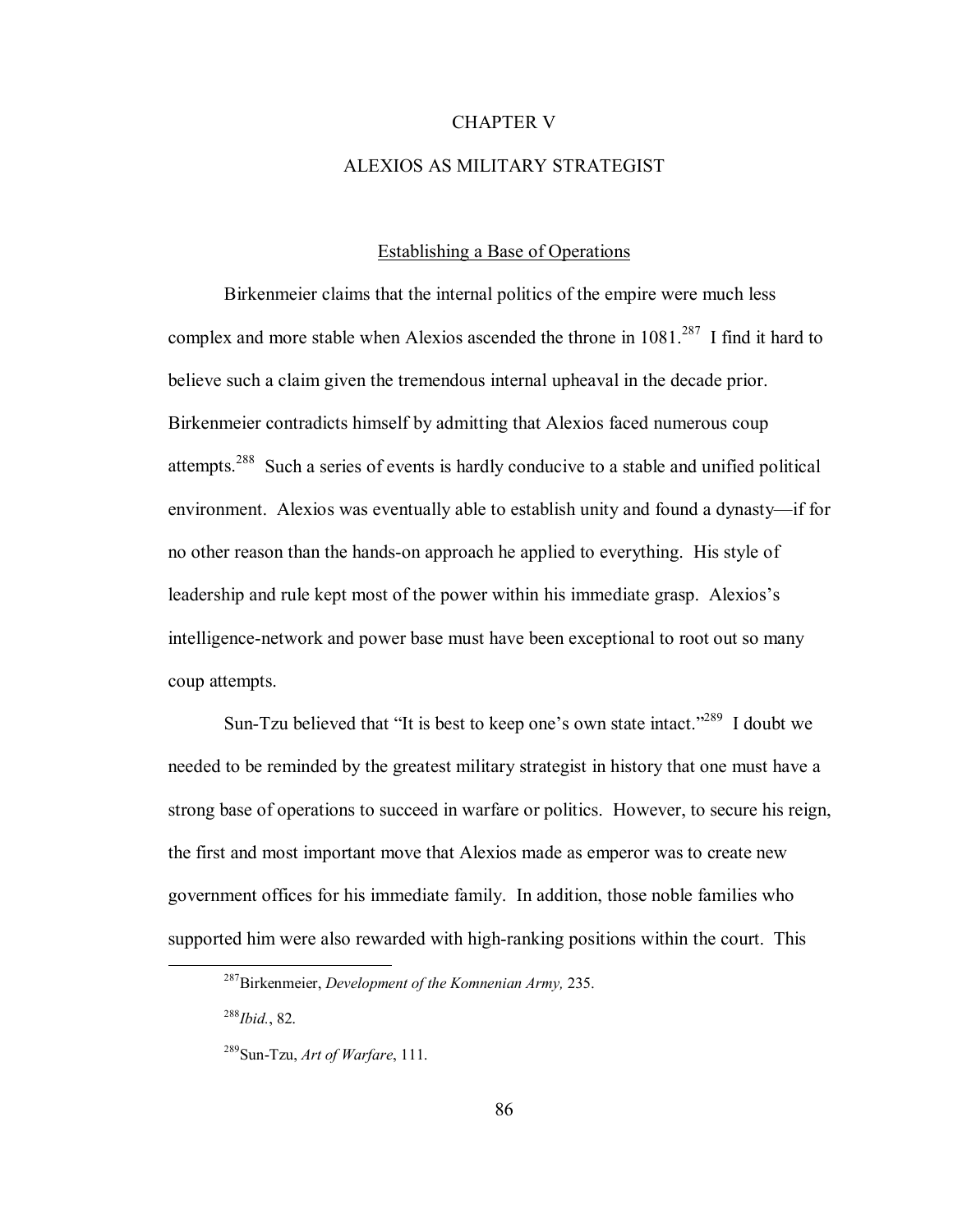would allow him to solidify his position on the throne, while also having those he could control in key positions of the government and military.<sup>290</sup> Using these deft governmental reforms and key political alliances, he was able to halt the disintegration of the Byzantine state and re-solidify the empire. Having loyal, military commanders in strategic strongholds would allow Alexios to keep his army prepared to move at his will and in his delegated control.

Although blatant nepotism is not necessarily the most effective governmental system, Alexios had few other options. During the decade of rebellions prior to Alexios's coup, the lack of loyal generals was clear. While numerous titles were created and given generously, Alexios was still hesitant to delegate too much authority as that had greatly contributed to the rebellions prior to his ascension. Any distant relation of the emperor or even that of a deposed emperor could gain access to an imperial army and stake a claim to the throne. In the later years of his reign, Alexios would begin to delegate more responsibility, particularly in the east.

 This sort of governmental organization would certainly have had the feel of a military occupation rather than of a civil state. However, given the ten years of civil war and the condition of the empire prior to his ascension, personal and family security were initially his primary concerns. Once he was firmly entrenched, perhaps then he could give the entire scope of the problem its due attention. That attitude should be the expected strategy of a military mindset. In order to advance, whether on the battlefield or in the political arena, a leader must first have a solid base with which to operate. This

 <sup>290</sup>Birkenmeier, *Development of the Komnenian Army*, 128.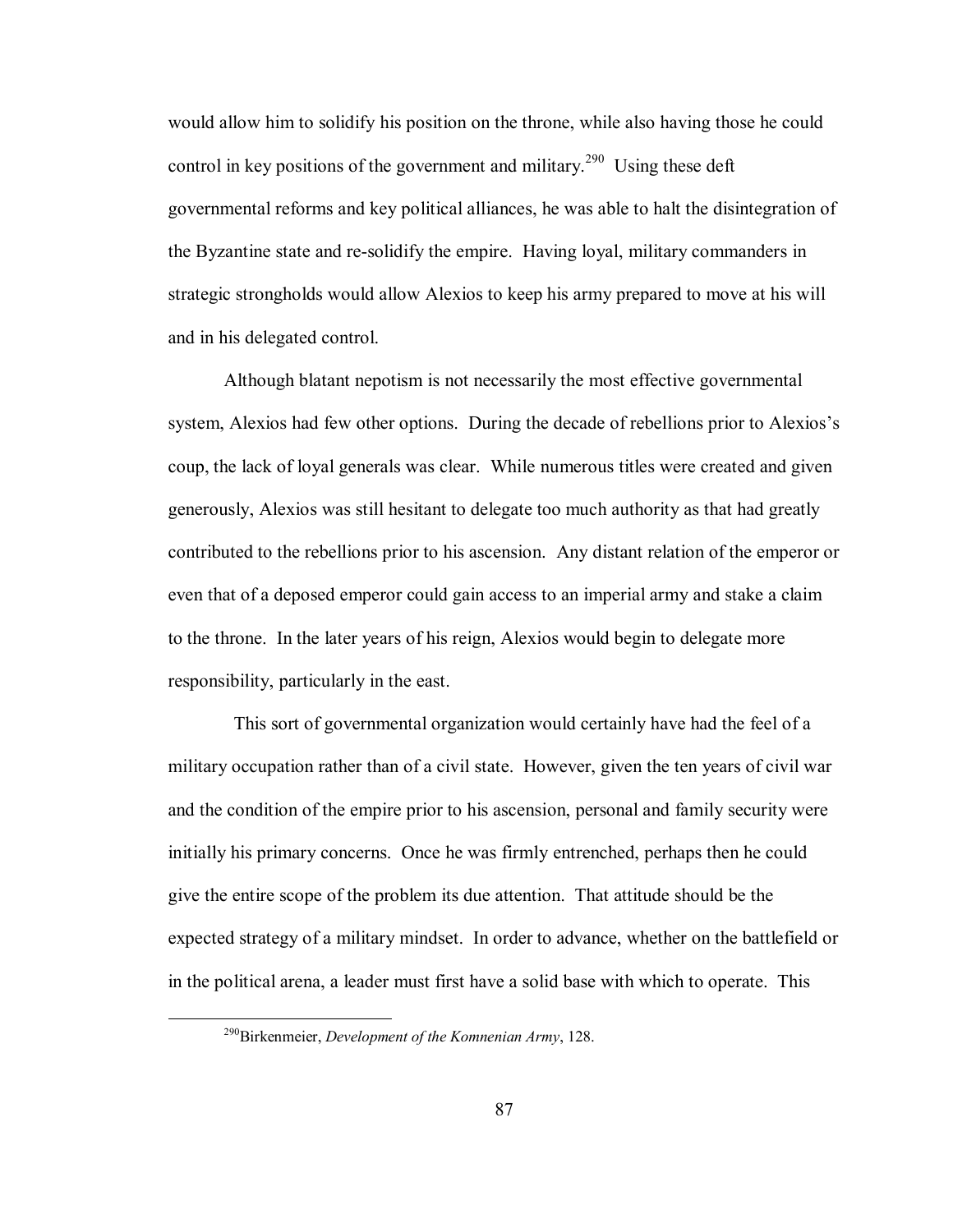step would serve as a building block for the rest of his military and diplomatic strategy. Alexios worked to fortify key positions in the provinces, particularly in the Balkans, by placing loyal family members in military power. According to Paul Magdalino, "The Komnenian family and their affinity were largely a military aristocracy, and it was primarily in the military sphere that Alexios was served by his relatives.<sup> $291$ </sup> This is not a surprising fact from an emperor who remained a general throughout his long reign.

According to Kaegi, the fault with the early Byzantine military structure is that the emperor, in fact, did not take the field. It was considered an unnecessary risk, and generals led the armies while the emperor stayed out of the fight. He argues that this ìrequired him (Justinian) to entrust the decision making to generals who sometimes even acted as diplomats plenipotentiary.<sup> $292$ </sup> This attitude was a contributing factor in the military crises of the middle to late eleventh century. Although Romanus IV had gone into battle, it was obvious what could happen to an emperor in an unsuccessful battle. Alexios had to be exceptionally careful with both himself and those he chose to trust. Whittow claims that "on the eve of the Turkish invasions Byzantium did not have a militarized aristocracy based in the provinces and linked with central government and the imperial court.<sup> $293$ </sup> Alexios would cure this ill, particularly in the western provinces of the empire.

 $^{291}$ Paul Magdalino, "Innovations in Government," in *Alexios I Komnenos*, 152.

<sup>292</sup>Kaegi, *Some Thoughts on Byzantine Military Strategy*, 5.

 $293$ Shepard, "Father' or 'Scorpion'?," 66.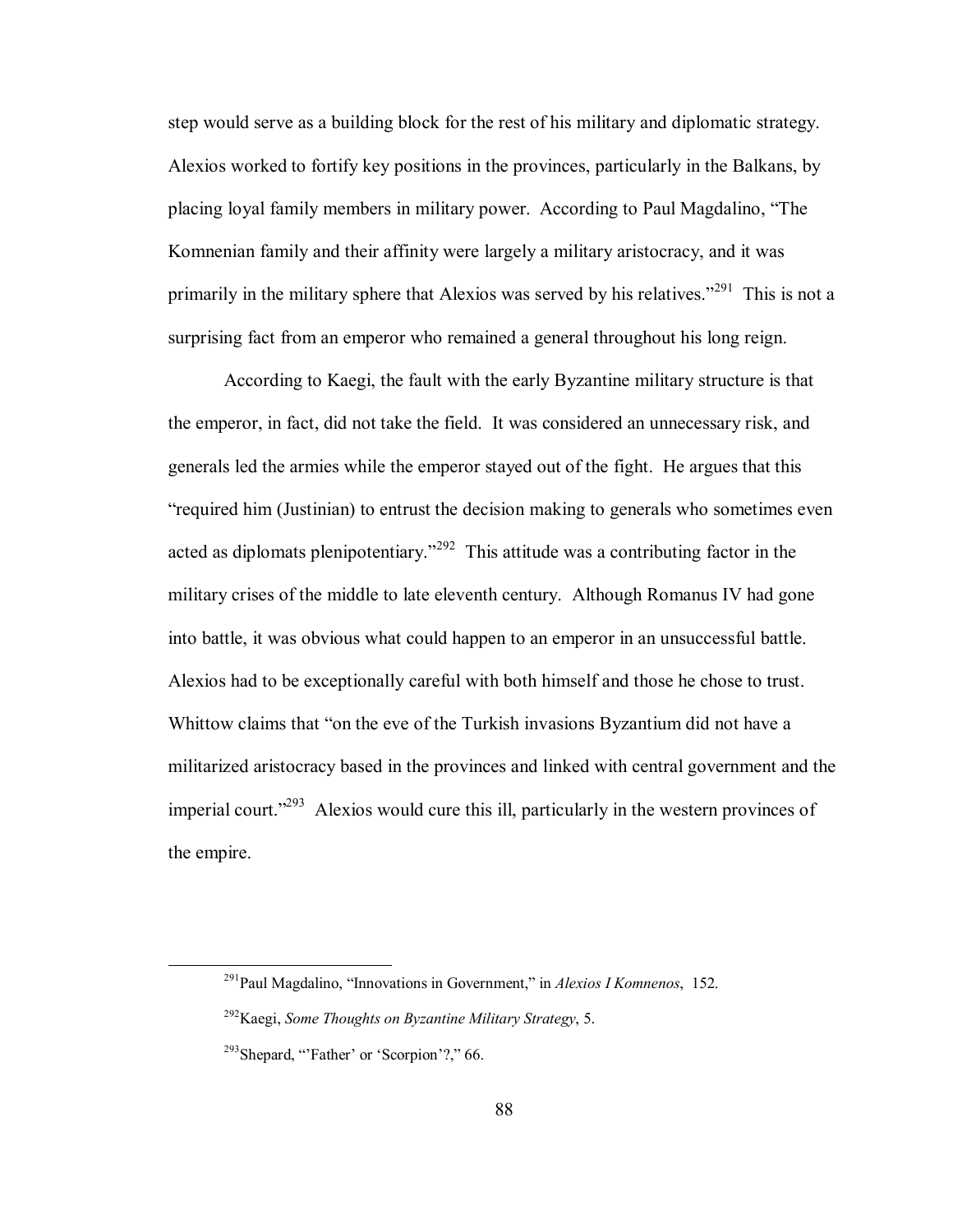#### Indirect and Political Warfare As Primary Military Policy

# Indirect Warfare

On the Byzantine ideal of 'indirect warfare,' Peter Woodrow believes that Maurice's *Strategikon* is the ultimate text. In addition to Maurice, Sun-Tzu also subscribed to the ideas of indirect warfare. In his words, "The direct method may be used for joining battle, but indirect methods will be needed in order to secure victory.<sup>294</sup> Therefore, the numerous uses of ambushes, bribing, false letters, and skirmishing tactics should be considered masterful. According to Maurice, "Our commander ought to adapt" his stratagems to the disposition of the enemy general." This idea was a stark contrast to Sun-Tzu.<sup>295</sup> Combined with his views on deception and diplomacy, Alexios would have been praised as one of the ultimate Byzantine generals by Maurice without question. Sun-Tzu also proclaimed that is always the best policy to attack strategies rather than troops.296

It is clear that Alexios heeded numerous texts on military strategy and must have been well versed in the Byzantine ideals of war. For example, as stated by Kaegi, "The anonymous strategist recommended that, "If the enemy attacks and we are unable to respond" the Byzantines should raise up other nations to force the enemy to call off his intentions.<sup> $297$ </sup> Given the dire situation prior to Alexios's coup and his loss of a quarter of

 <sup>294</sup>*Ibid.*, 31.

<sup>295</sup>Maurice, *Strategikon,* 87. See also Sun-Tzu, *The Art of Warfare,*123-127.

<sup>296</sup>Sun-Tzu, *Art of Warfare*, 111.

<sup>297</sup>Kaegi, *Some Thoughts on Byzantine Military Strategy,* 6.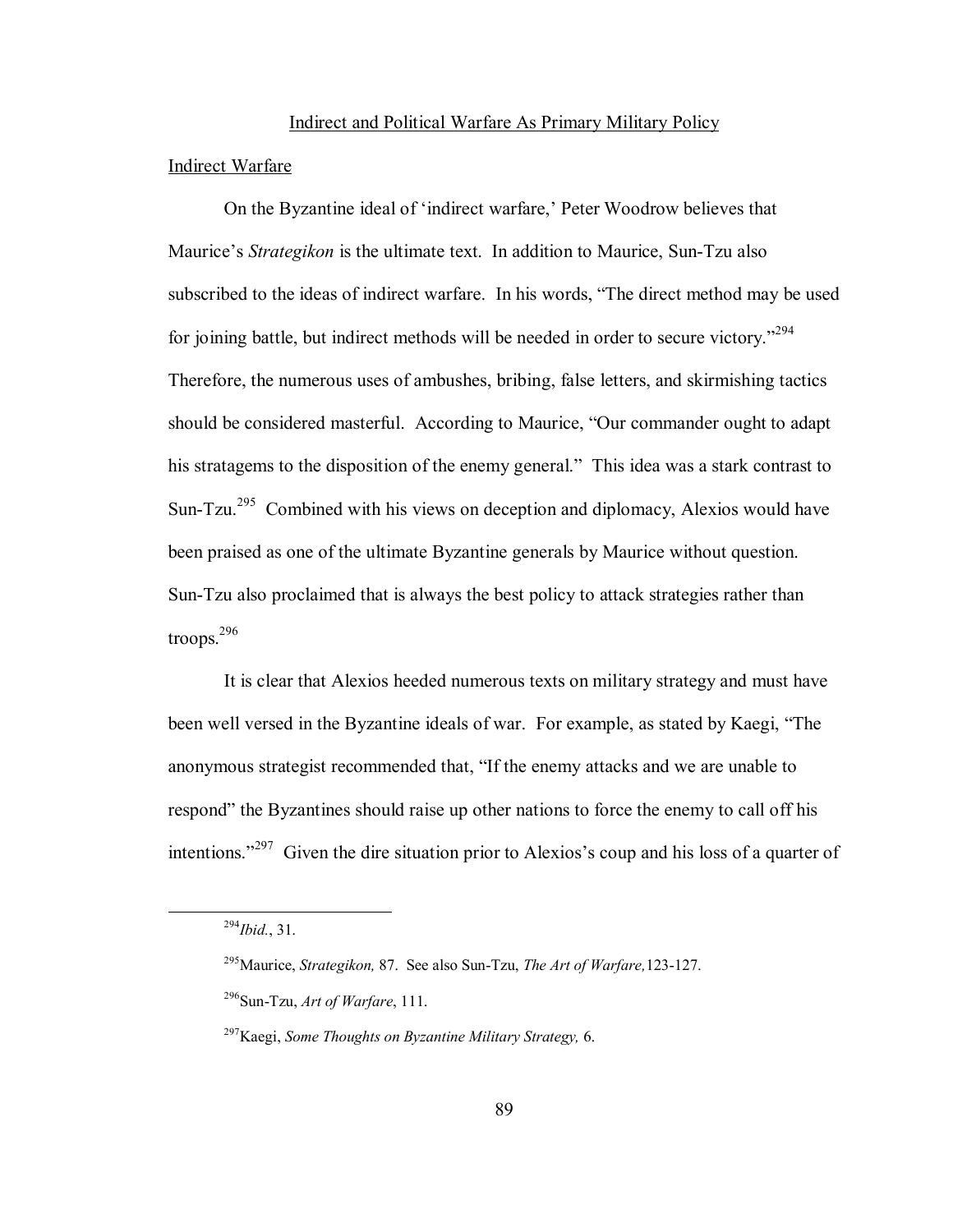his army at Dyrrakhion, it is no surprise that he depended upon the Turks, Patzinaks, Cumans, and Franks to increase his troops. Alexios consistently relied on mercenaries and various tribes throughout his entire reign.<sup>298</sup> In 1090-1091, he took the huge risk of keeping a Cuman army camped outside of Constantinople to aid in the battle against the Patzinaks.<sup>299</sup> Had the Cumans betrayed the trust of the Byzantines and sided with the Patzinaks, the results could have been disastrous. Fortunately, Alexios was skilled enough to control the situation. Early in his reign, such a strategy was clearly used out of necessity because of the severe lack of available manpower. However, he continued this policy even in circumstances when it was not critical to the empire's survival. Whether, as Shepard believes, Alexios had a certain disdain for the common Byzantine recruit or he simply wished to keep his subjects out of harm's way is uncertain.<sup>300</sup> Most likely, Alexios realized that the numerous foreigners he kept in his army, such as the Franks, Turks, Patzinaks, and Cumans, displayed a more warlike nature and were better soldiers than the native Greek recruits he had left after the Turkish occupation of Asia Minor.

Kaegi also argues that, "a critical element was a readiness to exploit uncertainties while minimizing one's own casualties, preferring a combination of artifices, diplomacy, delay, dissimulation, sowing dissention, corruption, and above all, employing caution and

<sup>&</sup>lt;sup>298</sup>Vegetius would have opposed this strategy, as he believed that mercenaries were more expensive than the Roman legions; however, such a view would have been archaic at best and given the shortage of manpower the empire faced, mercenaries were essential. See Vegetius, *De Re Militari,* 96.

 <sup>299</sup>Anna, *Alexiad*, 253-254.

 $300$ Shepard, "Father' or 'Scorpion'?," 102. Although I believe Shepard is probably correct, Alexios certainly did have the welfare of his subjects in mind.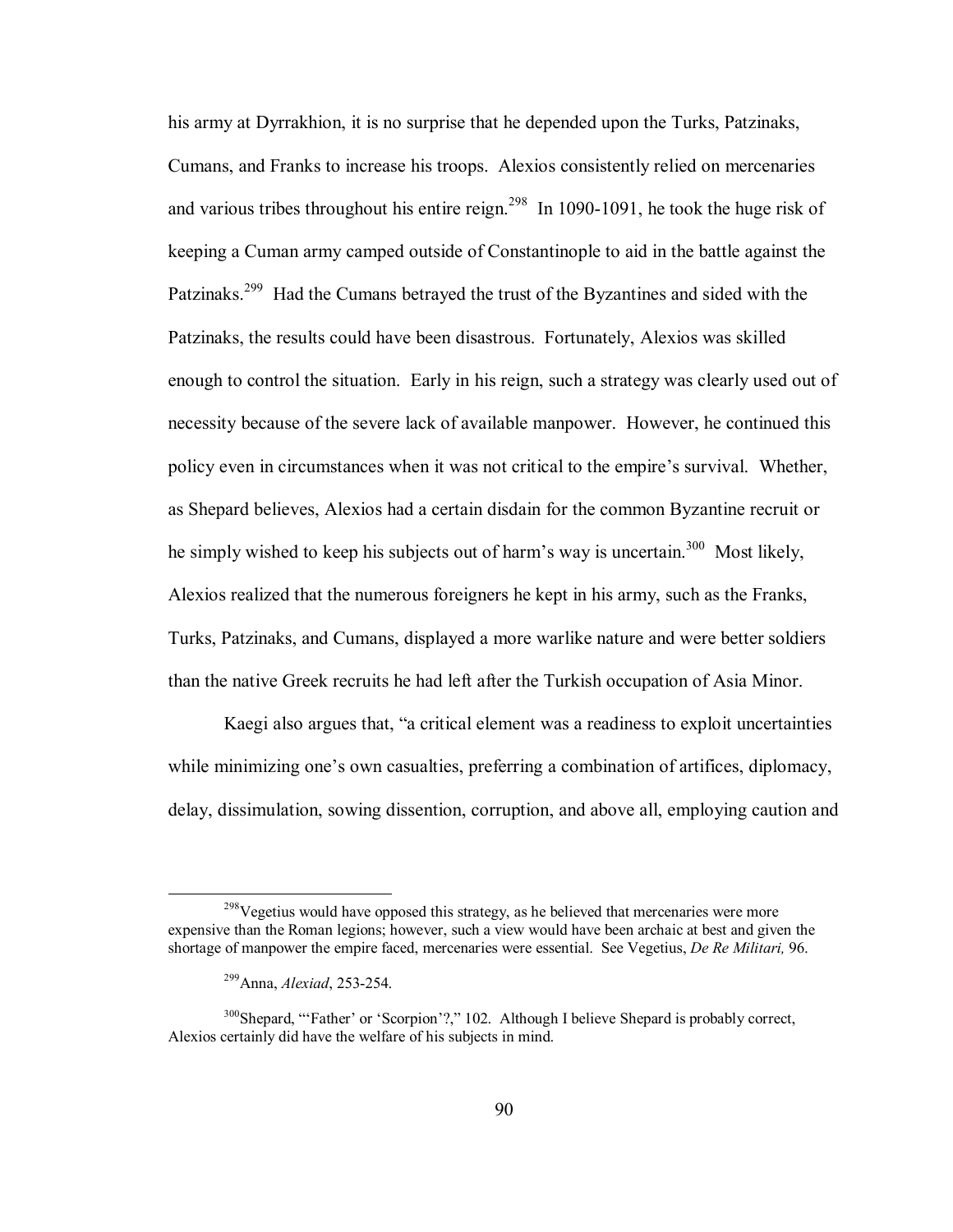the indirect approach to warfare, in an effort to reduce risk and gambling in warfare.<sup>301</sup> Even Clausewitz would certainly agree with the last statement about the need to reduce the idea of gambling in warfare: "If we now consider briefly the *subjective nature* of war—the means by which war has to be fought—it will look more than ever like a gamble... In the whole range of human activities, war most closely resembles a game of cards.<sup> $302$ </sup> Alexios negotiated every angle and employed numerous ruses both on and off the battlefield to reduce the potential risks his forces might face in the field.

## Political Military Strategy

As Woodrow believes, Byzantine military and political strategy indeed depended mainly on diplomacy.<sup>303</sup> This sentiment is echoed by Jonathan Shepard in his article entitled "Father' or 'Scorpion'? Style and Substance in Alexios's Diplomacy."<sup>304</sup> Without question, I concur with both of their interpretations of Alexios's actions. However, like Shepard, I agree that his diplomatic maneuvers were greatly influenced by his background as a general.<sup>305</sup> In fact, I would take Shepard's hypothesis even further and argue that military factors were Alexios's main consideration if not his sole drive in negotiations. However, the indirect effects of treaties were not lost on Alexios; his concessions to Venice, though much maligned by many Byzantinists, served the empire

 $303$ Woodrow, "Byzantine Military Technology and Strategy," 6.

 $304$ Shepard, "Father' or 'Scorpion'?," 68-132.

<sup>305</sup>*Ibid*., 92-93.

 <sup>301</sup>Kaegi, *Some Thoughts on Byzantine Military Strategy,*<sup>10</sup>

<sup>302</sup>Clausewitz, *On War*, 85.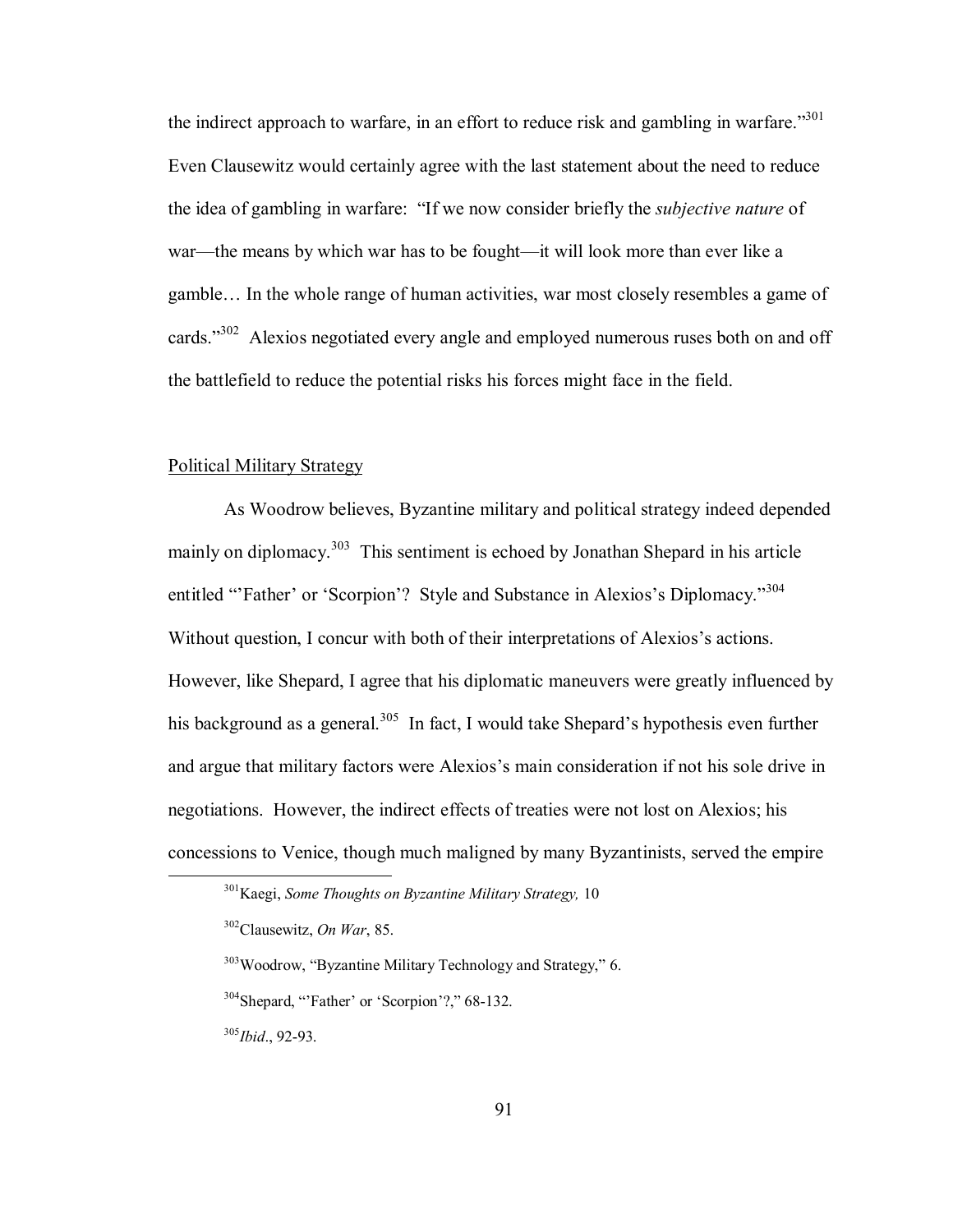in other ways besides support militarily.<sup>306</sup> His abilities to act as a diplomatic general were the main reason his reign was so long, if not always peaceful.

Alexios was very effective in avoiding war with the use of treaties, tribute payments, and manipulation. He constantly did this with the Turks prior to the first crusade. In fact, his early successes against the Normans, as limited as they were on the battlefield, depended upon such a strategy. He would consistently use such stratagems with the numerous tribes with which he was forced to deal. He would continue this policy throughout his reign. One such incident is related by Anna: Alexios, to avoid further battle against the Turks, said "you will receive liberal gifts... if you reject it, you can be sure of this: I will exterminate your race.<sup>307</sup> He continued his negotiations and according to Anna, "He (Manalugh) promised to ratify the agreements on the next day." $308$  Sun-Tzu would have been impressed. $309$ 

Clausewitz would have high praise for Alexios, as he would "argue that a commander-in-chief must also be a statesman, but he must not cease to be a general. On the one hand, he is aware of the entire political situation; on the other, he knows exactly how much he can achieve with the means at his disposal. $310$  As Alexios ruled from the capital, he also marched into the field, conducted his own diplomacy, and appointed loyal

<sup>308</sup>*Ibid.*

 $306$ The concessions made to Venice in 1082 not only provided Alexios with a powerful ally against the Normans but also revived the Byzantine economy and required Venetian aid in the future since they essentially enjoyed their status from Alexios himself and, therefore, could feel compelled to defend him. See below.

 <sup>307</sup>Anna, *Alexiad,* 488.

<sup>309</sup>Sun-Tzu, *Art of Warfare*, 136.

<sup>310</sup>Clausewitz, *On War*, 111-112.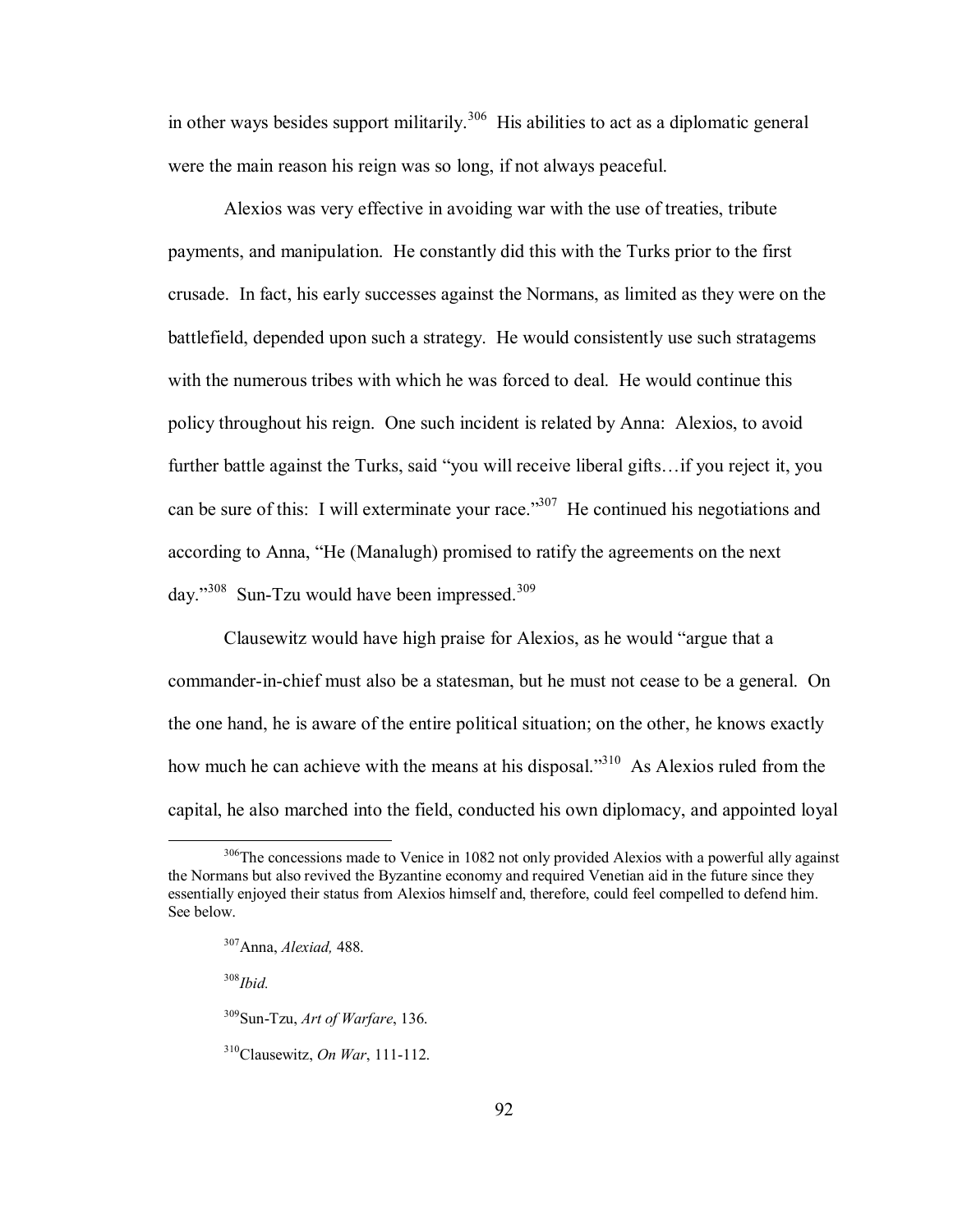family members to military posts who would follow his orders without question.

Alexios's ability and desire to actively participate in his dual role as emperor and general closely resemble Clausewitz's description: "To bring a war, or one of its campaigns, to a successful close requires a thorough grasp of national policy. On that level strategy and policy coalesce: the commander-in-chief is simultaneously a statesman.<sup>311</sup> It should be noted here, although it should be clear to any historian, that Alexios brought all of his wars to a successful conclusion.

As Walter E. Kaegi states in his *Some Thoughts on Byzantine Military Strategy*, ìFew Byzantinists read the substantial corpus of Byzantine strategic texts, or even any one of them, and yet they are a very characteristic part of Byzantine intellectual activities.<sup> $312$ </sup> I would add to Kaegi's statement that much of Byzantine culture is also apparent within the pages of military texts. Kaegi, however, finds himself falling into the trap of a semantical argument when he states, "The masking of intentions, the employment of ruses and deceptions attained a level of perfection under Belasarios that later Byzantine captains never equaled.<sup>3313</sup> Perhaps when Kaegi mentioned 'captains,' he was omitting Alexios from this list. However, if Clausewitz is to be believed or given any weight, one must remember that military operations and political ruses are inexorably tied at all times. For example:

 It is possible to increase the likelihood of success without defeating the enemy's forces. I refer to operations that have *direct political* 

<sup>313</sup>*Ibid*., 5.

 <sup>311</sup>*Ibid*.

<sup>312</sup>Kaegi, *Some Thoughts on Byzantine Military Strategy,* 3.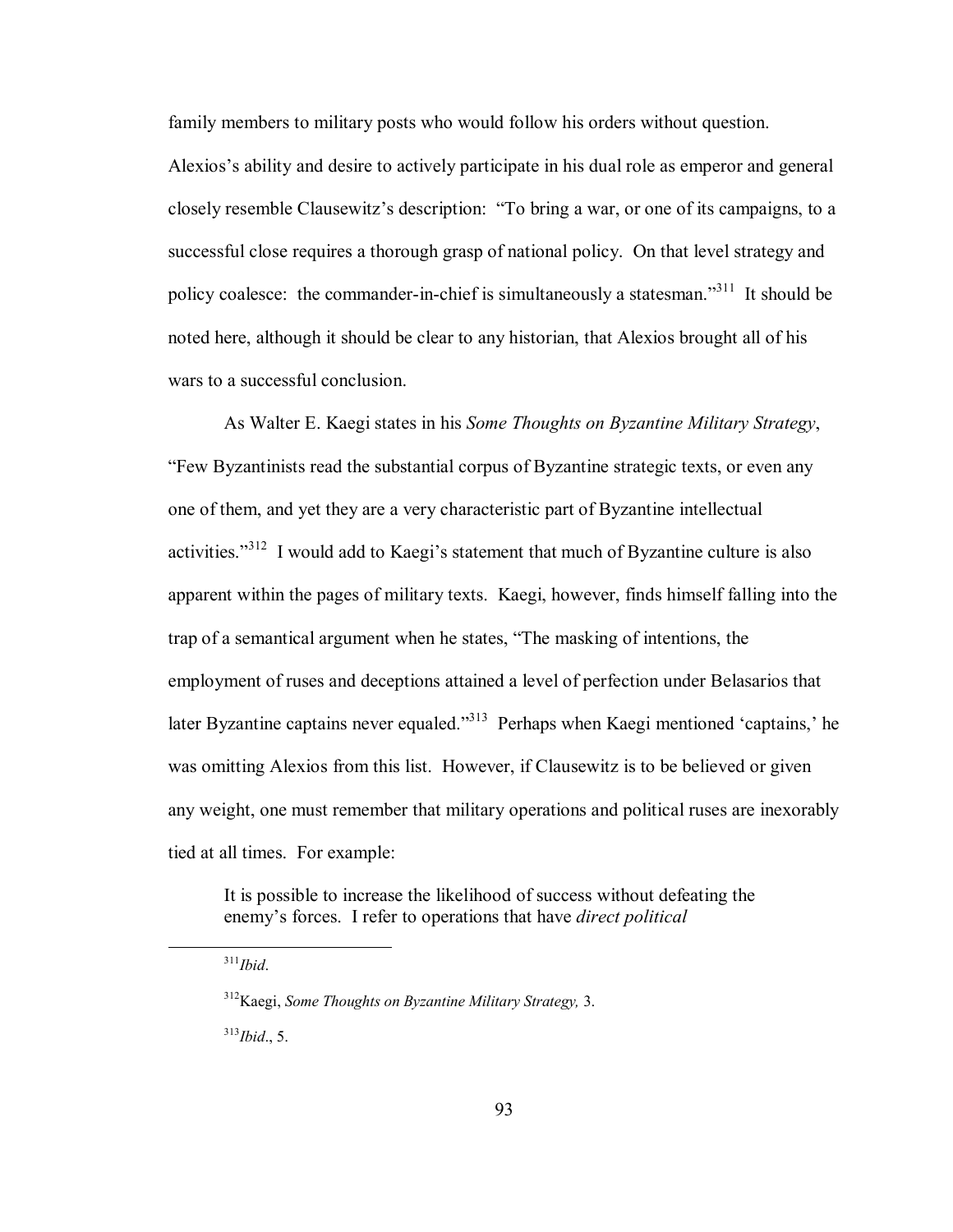*repercussions*, that are designed in the first place to disrupt the opposing alliance, or to paralyze it, that gain us new allies, favorably affect the political scene, etc. If such operations are possible it is obvious that they can greatly improve our prospects and that they can form a much shorter route to the goal than the destruction of the opposing armies.<sup>314</sup>

Sun-Tzu also believed that "the commander is the side-guard on the carriage of state. Where this guard is in place, the state will certainly be strong; where it is defective, the state will certainly be weak.<sup>315</sup> Certainly few, if any, would argue that the Byzantine state was in worse shape in 1118 than in 1081. Sun-Tzu's claim becomes all the more powerful if the general also happens to be the emperor. Clausewitz explained, "We see, therefore, that war is not merely an act of policy but a true political instrument, a continuation of political intercourse, carried on with other means.<sup>316</sup> In addition, he concluded, "The political object is the goal, war is the means of reaching it, and means can never be considered in isolation from their purpose.<sup> $317$ </sup> In short, policy and war must be intertwined at all times. In Byzantine society, it is clear from the *Strategikon* that military and diplomatic ruses both fell under their concept of 'war.' Alexios was a master at achieving his purpose, in many instances without the use of Clausewitz's idea of 'war'—that is using battle as a means to an end. In some instances, simply the threat of battle would suffice for Alexios to gain his objective; but that tactic too falls under the Byzantine concept of war. Sometimes, Alexios was able to use diplomacy to end a

 <sup>314</sup>Clausewitz, *On War*, 92-93.

 <sup>315</sup>Sun-Tzu, *Art of Warfare*, 112.

<sup>316</sup>Clausewitz, *On War*, 87.

<sup>317</sup>*Ibid*.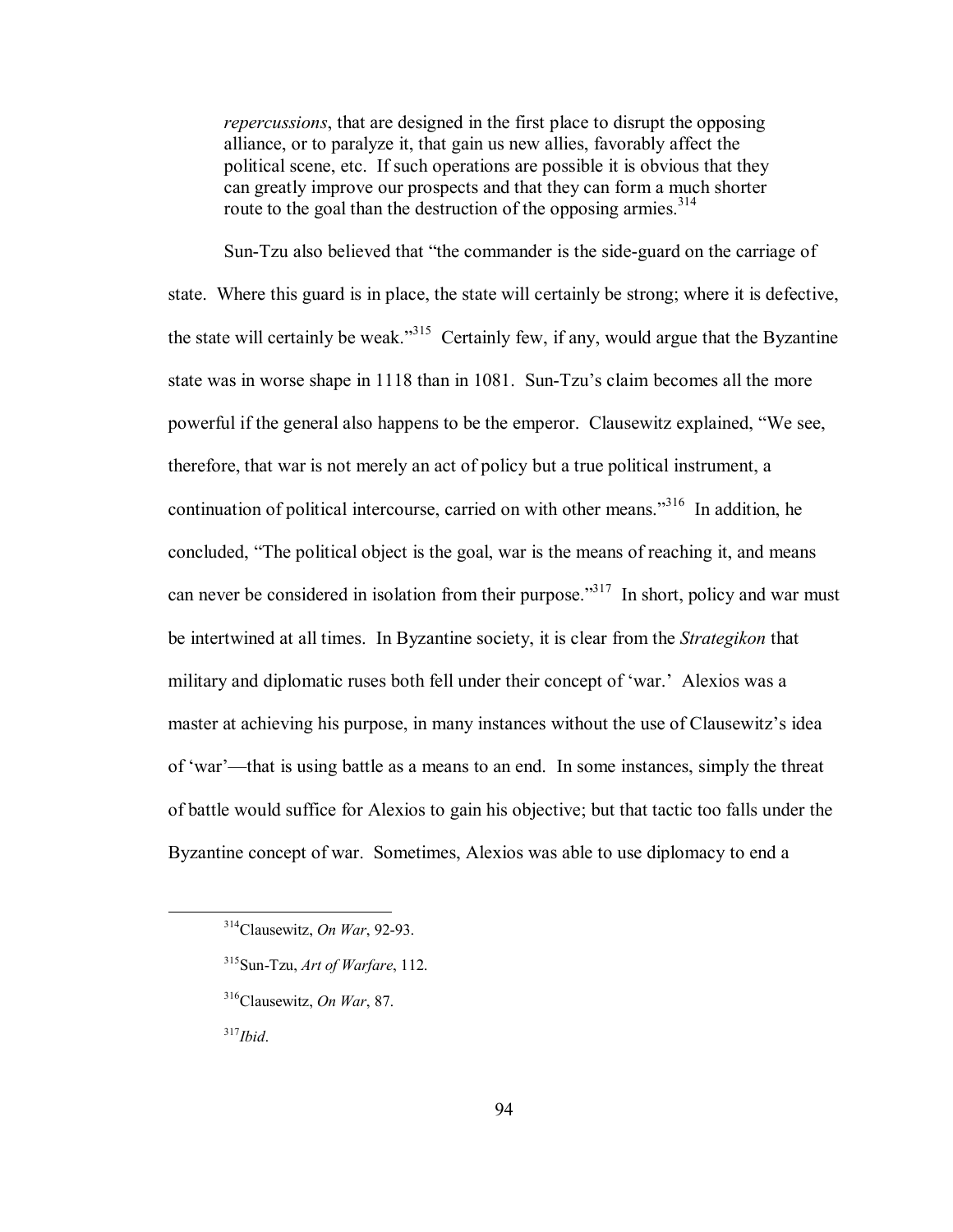campaign or prevent one; that falls under the definition of Byzantine 'warfare.' Therefore, given the nature of Alexios's successes, he must be regarded in the same breath as Belasarios—not that he conquered as many lands (which would be lost nevertheless), but that he was able to implement ruses to perfection both on the field of battle, with properly trained troops, and especially off the field of battle. Shepard reinforces both this statement and my opinion when he concludes that, "And, as our glance at Alexios' technique suggests, much of this 'diplomacy' consists of tactical maneuvers applied by Alexios himself in the course of, or in liason with, military campaigning. $1318$ 

Jonathan Shepard mentions, "Nonetheless, Alexios does seem to have been outstanding, and original, in his ability to orchestrate straightforward military qualities such as courage and tactical skills with diplomatic ploys.<sup> $319$ </sup> Maurice also preached, ìÖthe general ought to be ready, even after victory, to listen to proposals of the enemy for peace on advantageous terms.<sup>320</sup> If this is truly the essence of Byzantine warfare, then, indeed, Alexios was surpassed by none. Alexios, given the numerous problems he inherited, had no choice but to always be willing to listen to peace offerings, particularly if they heavily favored the Byzantine Empire, but even when he could obtain only small concessions—the Treaty of Devol was a prime example. Alexios chose not to completely

 $318$ Shepard, "Father' or 'Scorpion'?," 91-92.

<sup>319</sup>*Ibid.*, 100.

<sup>320</sup>Maurice, *Strategikon,* 87.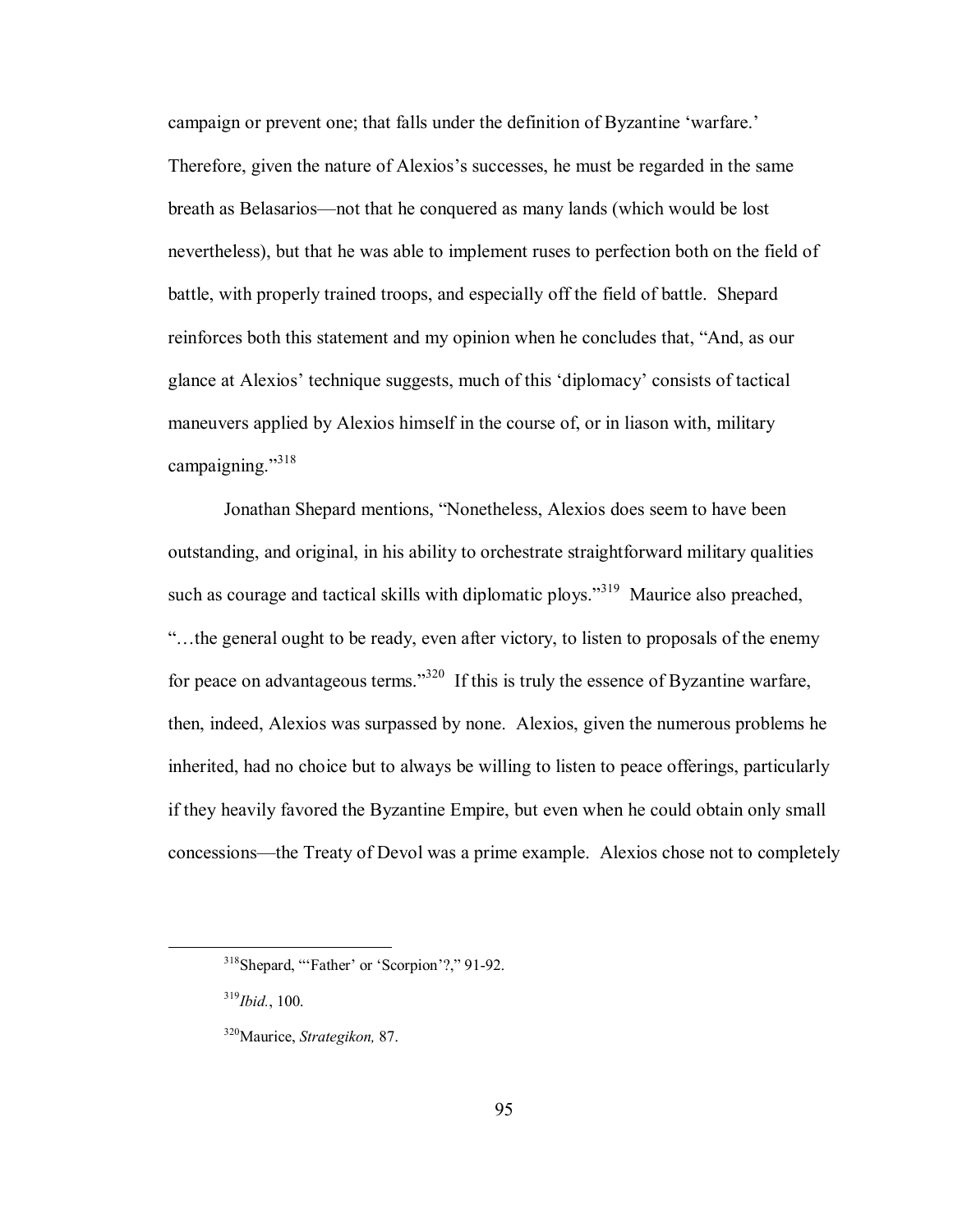humiliate his archenemy even though he had dealt him a crippling blow at Dyrrakhion in 1108.

### Adherence to Military Texts

 Although Byzantine warfare was heavily dependent on indirect warfare, Kaegi claims, "The greatest weakness of these techniques of ruses, deception, clever stratagems and commitment to war of slow attrition was the development of excessive overconfidence and intellectualism in military operations.<sup>321</sup> While the latter may apply to rulers other than Alexios I, certainly he did not over intellectualize the principles of basic warfare. When he was forced by circumstance to fight, he usually did so effectively. Alexios was exceptionally careful to avoid battle unless it was necessary to the survival of the empire, but when he did go to battle, it was not without careful thought and planning. Sun Tzu said, "Do not repeat the tactics which have gained you one victory, but let your methods be regulated by the infinite variety of circumstances.<sup>3322</sup> Maurice also warned about this weakness in a general.<sup>323</sup> Alexios was perhaps guilty of relying too much on ambushes; however, given the lack of troops, especially early in his reign, perhaps such a repetition could be understandable. Sun-Tzu and Maurice both agree that warfare has an immeasurable number of variables, which can never be accounted for by any general. Clausewitz would echo this ideal over two millennia after

 <sup>321</sup>Kaegi, *Some Thoughts on Byzantine Military Strategy*, 10.

<sup>322</sup>*Ibid.*, 36.

<sup>323</sup>Maurice, *Strategikon*, 80.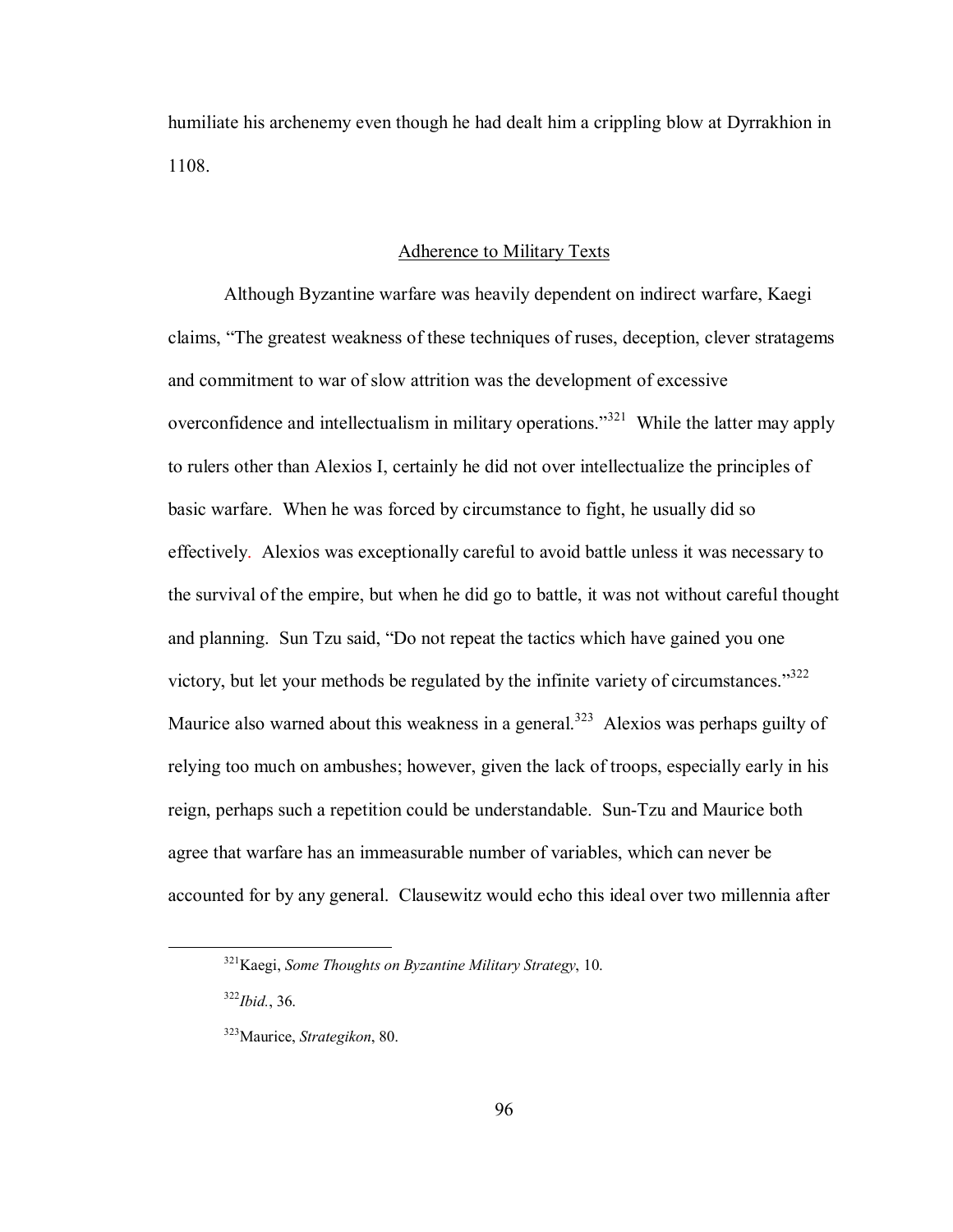Sun-Tzu. Much like Maurice, Sun-Tzu stated, "In surrounding the enemy, leave him a way out; do not press an enemy that is cornered.<sup>324</sup> Vegetius also agreed with this assessment.<sup>325</sup> Alexios was careful to destroy an enemy when he had the chance—the Patzinaks in 1091 is a good example; however, he also realized the danger in pressing a surrounded foe too hard. Rather than attempt to completely destroy Bohemond's army in 1108 at Dyrrakhion, Alexios chose to accept peace negotiations, even after his victory.<sup>326</sup>

Kaegi also claims that there was no attempt at a 'grand strategy' in Byzantine military texts. 'Grand strategy' is essentially the mobilization and implementation of a nation's resources for a particular military strategy. Kaegi's claim is true, although Alexios seems to have followed the ideas Constantine VII Porphyrogenitos, whom Dennis claims seemed to be the closest to a 'grand strategy.<sup>327</sup> As Jonathan Shepard states, "Besides this medley of diplomatic devices, Alexios's general means of dealing with foreign peoples or groupings call to mind certain textbook axioms of Byzantine diplomacy, notable *De Administrando*.<sup>328</sup> Not only did he shape his diplomacy largely around the *De Administrando,* but he also adhered closely to Maurice in dealing with foreign peoples, whether on or off the battlefield. Shepard continues by stating, ìAlexiosís efforts to divert the Normans through a German intervention into southern

 <sup>324</sup>Sun-Tzu, *Art of Warfare,* 132.

<sup>325</sup>Vegetius, *De Re Militari*, 164.

<sup>326</sup>Maurice, *Strategikon*, 87.

 <sup>327</sup>Kaegi, *Some Thoughts on Byzantine Military Strategy,* 15. <sup>328</sup>Shepard, "Father' or 'Scorpion'?," 82.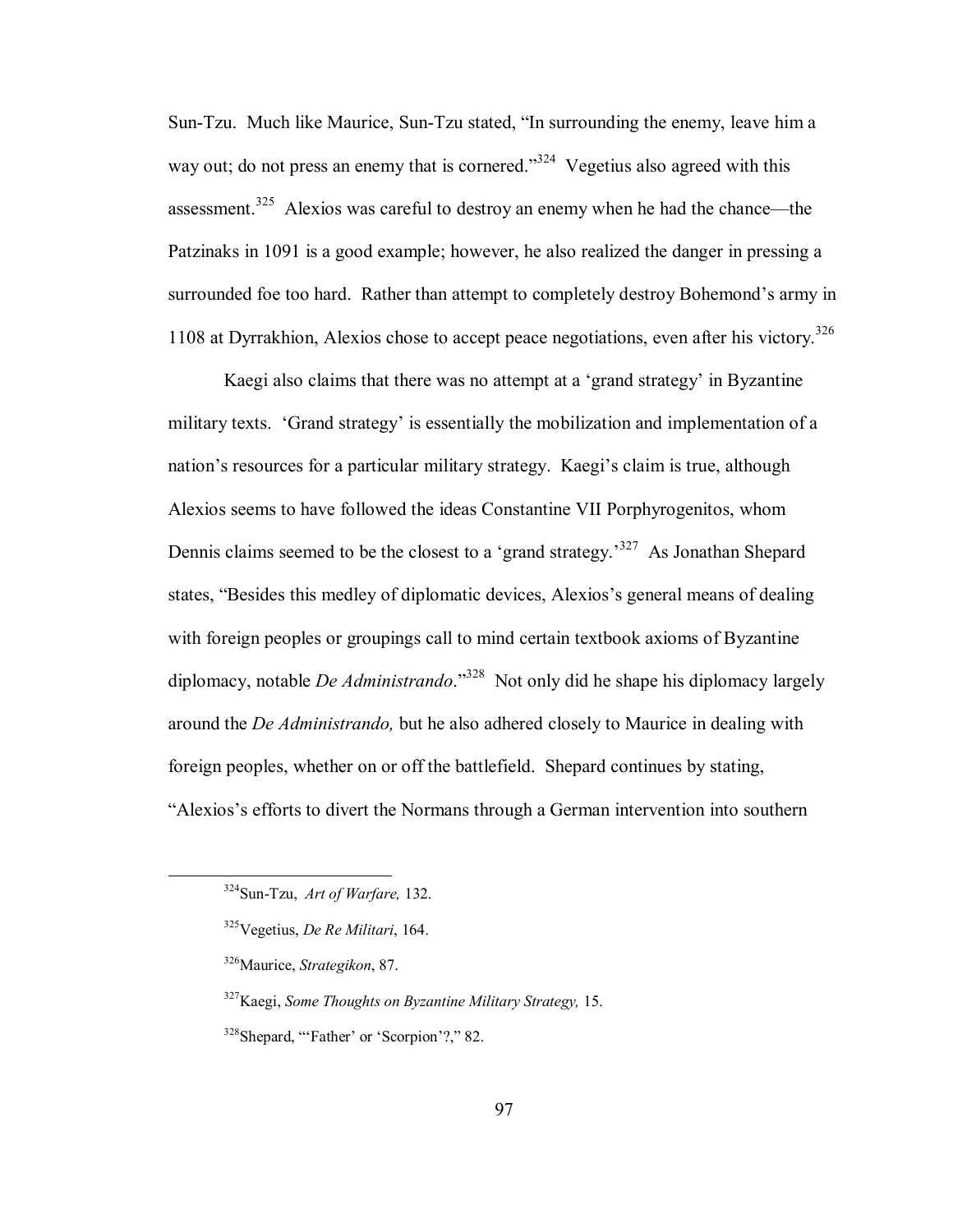Italy would have been appreciated by Constantine Porphyrogenitos.<sup>329</sup> Obviously, anytime a general can force an enemy to fight on two fronts, he will certainly have the advantage. In addition, Alexios would use this strategy when he discovered the number of crusaders he had to deal with in 1096. If he could surround Turkish territories with Christian provinces, the Turks would not be able to concentrate their full might against Constantinople, and Alexios could reclaim at least the western parts of Asia Minor. Perhaps this is one reason the Treaty of Devol was so lenient and why Alexios so quickly accepted Bohemond's request for peace. Once more, Shepard contradicts Kaegi by claiming, "The starkest example of Alexios's application of 'divide and rule' concerns, appropriately, the steppe-nomads, the principle object of Constantine VII's injunction.<sup>330</sup> By consistently inciting internal disputes among the Turks in Asia Minor, Alexios was able to give his full attention to more pressing matters in the early years of his reign. Finally, Shepard concludes his opinion on this matter with the following: "In his handouts of money and titles, in his assumption that he could orchestrate the movements of barbarian hosts and in his frequent recourse to 'divide and rule' and 'carrot and stick', Alexios ranks as a true disciple of Constantine VII Porphyrogennetos.<sup>331</sup> It is quite evident that Alexios attempted to combine all aspects of his reign into a military policy... it was simply impossible to keep politics and war separate, especially considering the personality of Alexios, the situation he faced, and the doctrines of

 <sup>329</sup>*Ibid.,* 82.

<sup>330</sup>*Ibid*., 83.

<sup>331</sup>*Ibid*., 91.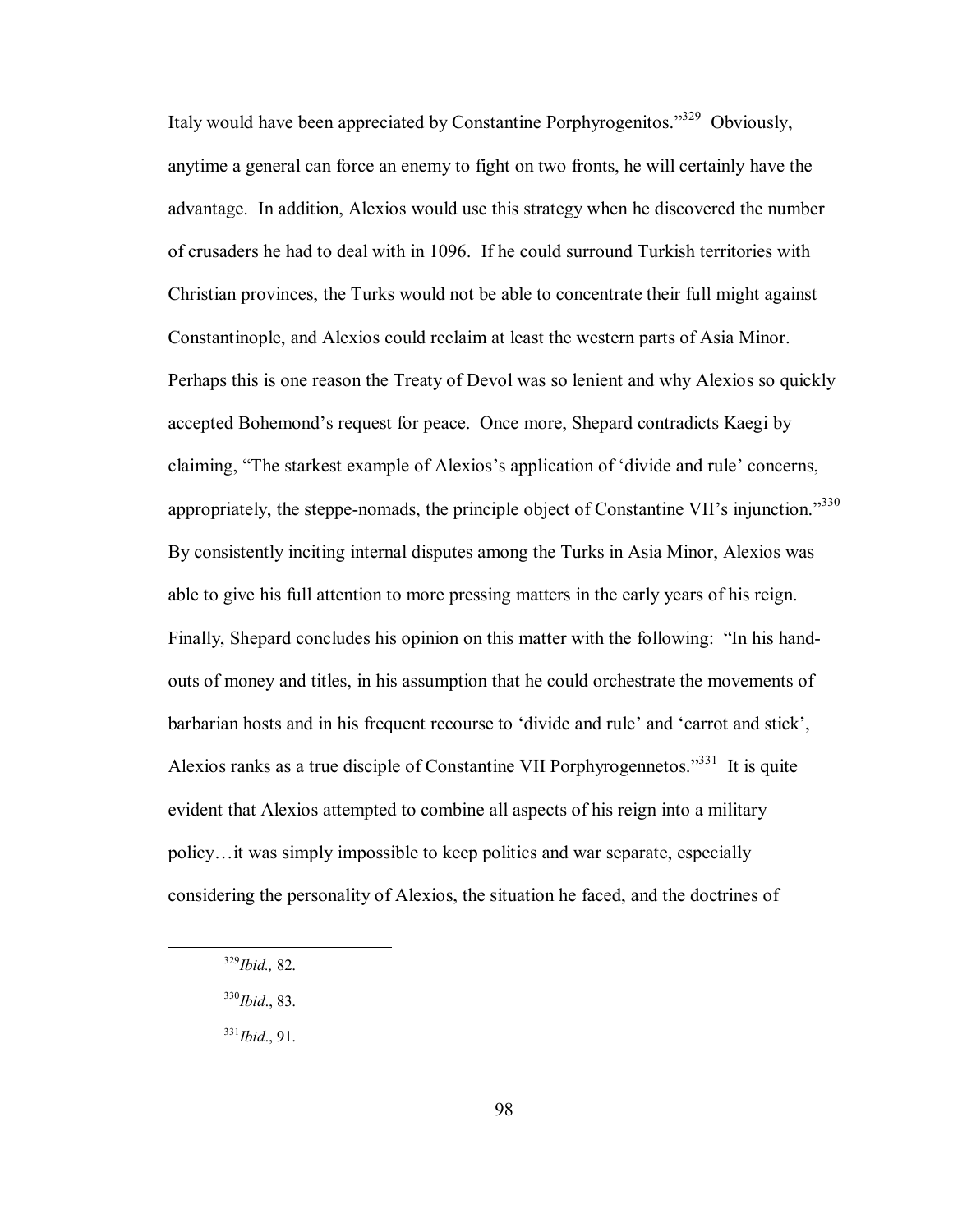Byzantine culture and warfare. Even though Alexios never published a manual on his 'world view,' nor did any other Byzantine ruler or general, his reign was an example of how following the maxims of Maurice the ideal Byzantine emperor-general should conduct diplomacy and campaigns.<sup>332</sup> I would argue that Alexios was exceptionally successful and did have a 'grand strategy' for the empire.

Maurice also agreed with Sun-Tzu's assessment of war: "Hence, if one is not fully cognizant of the evils of waging war, he cannot be fully cognizant either of how to turn it to best account.<sup>333</sup> Alexios used caution and surveyed the circumstances before he charged into battle, a key ingredient for any Byzantine general, particularly an emperor. For example, Anna described a situation where the Turks had plundered a camp and fled. Although the Byzantines wanted to chase down the barbarians swiftly, they "meditated" and decided to proceed slowly because the horses were tired. How effective could the Byzantine cavalry possibly have been with exhausted horses, particularly against a more mobile foe?<sup>334</sup>

Perhaps one of the most important maxims mentioned by Sun Tzu is "the good fighter is able to secure himself against defeat, but cannot make certain of defeating the enemy.<sup>335</sup> Although Alexios may have lost battles, resulting in damage to prestige or loss of lives, he was always able to stave off complete defeat. Loss of life is not

332*Ibid.*, 15.

<sup>335</sup>*Ibid.*, 29.

<sup>333</sup>Sun-Tzu, *Art of Warfare*, 107-108.

<sup>334</sup>Vegetius, *De Re Militari,* 151.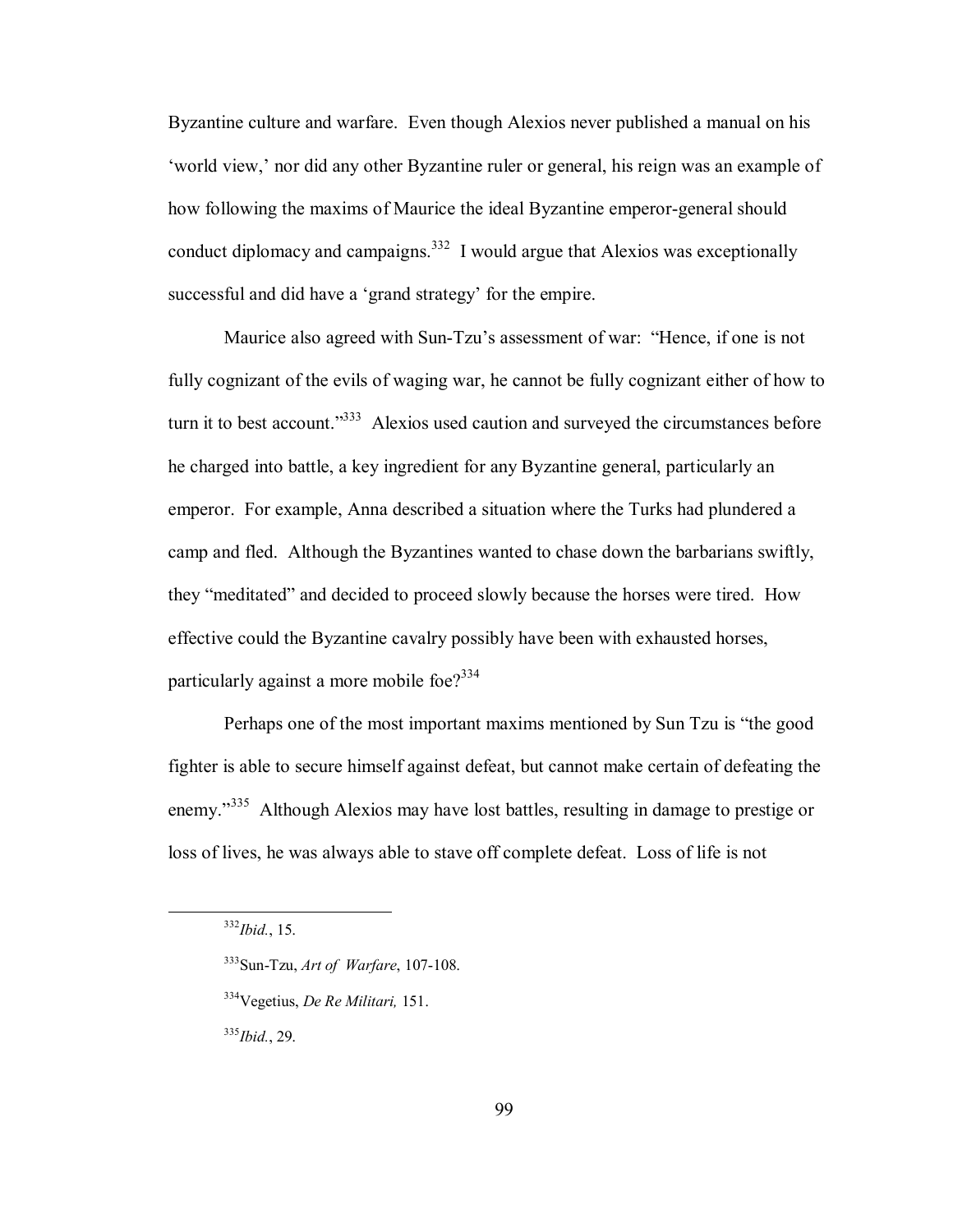unexpected in war; but Alexios always did his best to keep the losses at a minimum. A lesser general would have certainly not been able to keep the empire intact after Dyrrakhion in 1081, or in 1087 against the Patzinaks, or even during the first crusade. Sun-Tzu argued: "It is best to keep one's own state intact; to crush the enemy's state is only a second best.<sup>336</sup> Alexios was certainly able to keep his state intact at a time where it seemed certain to shatter.

 In every battle, save Dyrrakhion, he followed the Byzantine military manuals exactly, particularly the ideals of Maurice and Leo. Actually, in the battle of Dyrrakhion in 1081, Alexios did follow the principles of Byzantine warfare in combat; however, according to those same principles, he should have never engaged the Normans. Generally outnumbered, he did not always emerge victorious in battle, particularly early in his career. In addition to Maurice and Leo, Alexios sometimes seemed familiar with the theories of Vegetius although direct or even indirect exposure is highly doubtful (unless, by some chance Maurice had some exposure to Vegetius's work prior to writing his *Strategikon*). Regardless, Alexios would be forced to adapt his own tactics to match those of his enemies. In many cases, these strategies resembled those timeless principles of warfare from Sun-Tzu or Clausewitz. Such an adaptation suggests that either he was very well educated in military warfare manuals, or he was able to extrapolate what was needed to combat the better equipped and more aggressive Norman army. Most likely, both seem to be the case. It is, I think, abundantly clear that Alexios was very well educated in Byzantine numerous military texts. This certainly would not be unexpected

 <sup>336</sup>Sun-Tzu, *Art of Warfare*, 111.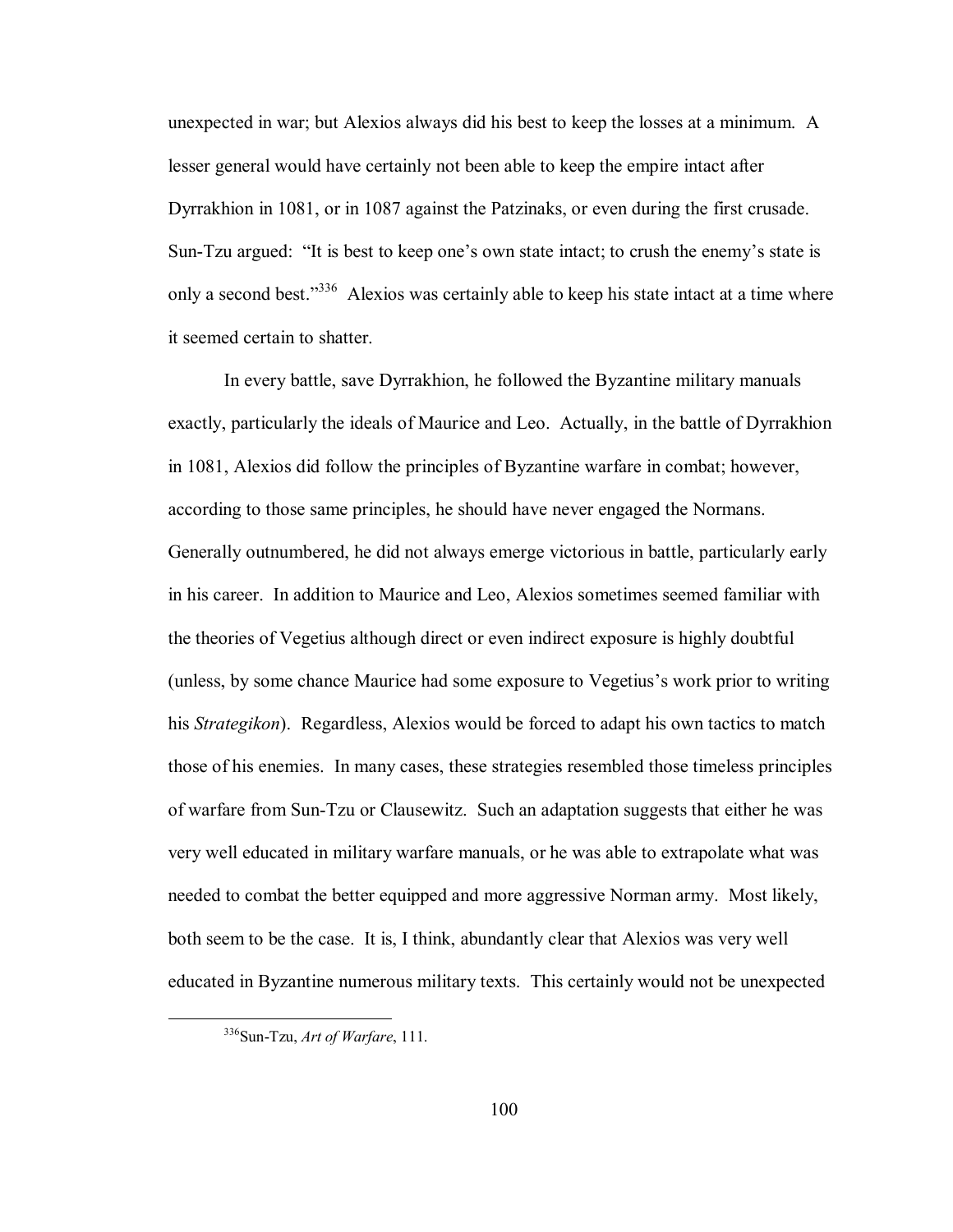for someone from a noble family such as the Komneni-one so interested in history that a daughter would emerge as one of Byzantium's greatest historians.

Although Alexios followed Maurice's handbook closely, he did devise at least one new formation. According to Anna, the emperor "taught them the new battle formation which he himself had invented.<sup>337</sup> This formation was to be used against the Turks during his last campaign: "...the Turks would have to shoot from their right at the Roman left (which was protected by the shield); the Romans, on the contrary, would shoot *left*-handed at the Turkish exposed right.<sup>338</sup> Anna described the formation:

The lines were now drawn up in the new formation with all the prisoners in the centre, as well as the women and children...all along the route the march proceeded in perfect safety; in fact, if you had seen it, you would have said that these men marching in his new formation constituted a city with bastions, living and on the move.  $339$ 

Even in his creation of this new formation, Alexios was following Maurice's guidelines of being flexible. He followed the strategies that had been successful but improvised when he deemed it necessary.

Seemingly, 'tactics' played less of an integral part of Alexios's success than his overall 'strategy.' Although Alexios was a competent tactician on the battlefield, this skill was not what led to his ultimate successes. Alexios had the unique ability among later Byzantine emperors to detect the greatest threats to the empire and deal with them in whatever way necessary. He lost battles, in some instances armies. However, regardless

 <sup>337</sup>Anna, *Alexiad,* 478.

<sup>&</sup>lt;sup>338</sup>*Ibid.*, 480. Sewter suggests that if this was truly the formation that Alexios devised, the formation could be altered constantly with the movement of the Turks.

 <sup>339</sup>*Ibid.*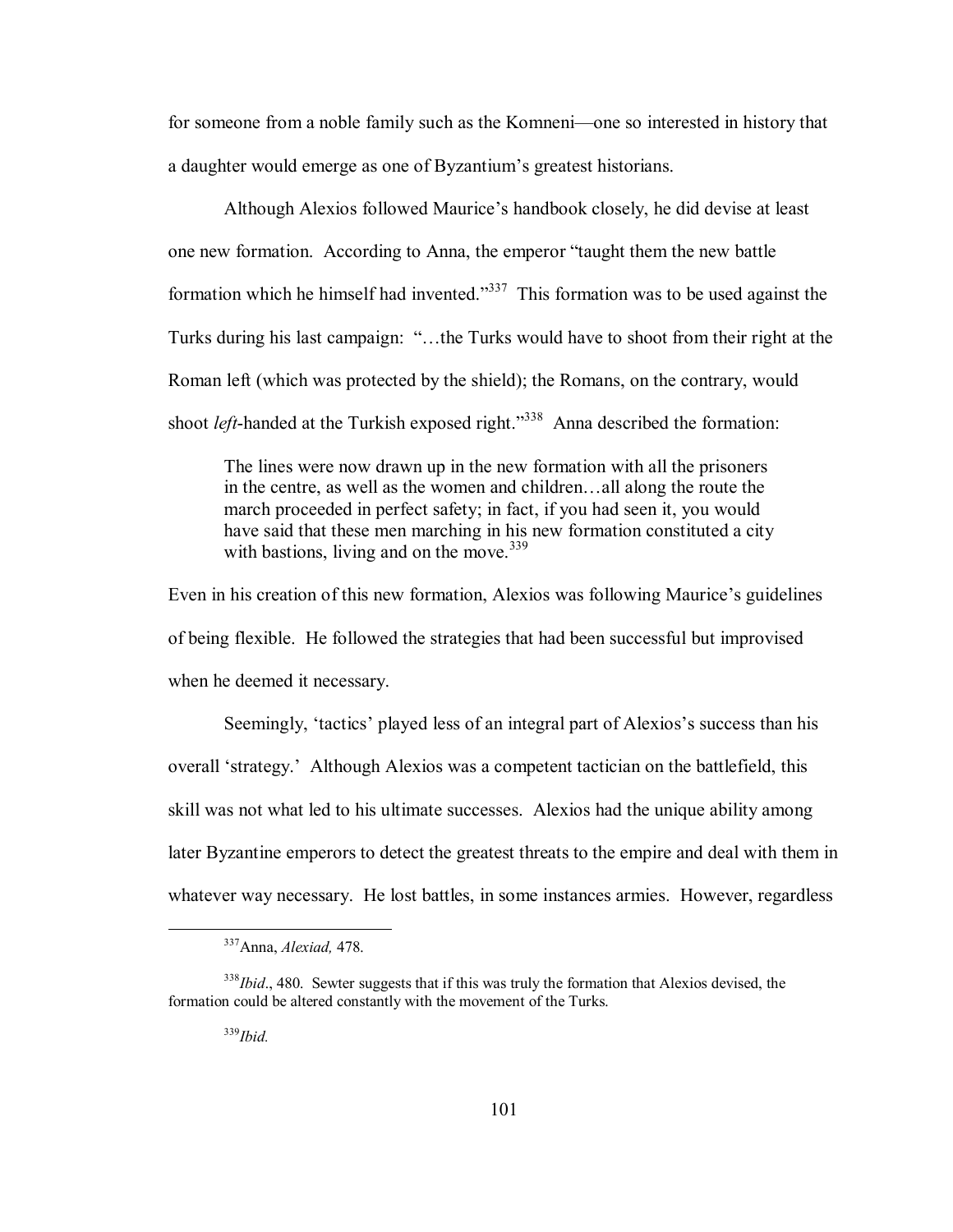of the setback, he always had a secondary or even tertiary plan—whether inciting tribal conflicts, liberal bribing of enemies, relying on mercenaries, or using military-minded diplomacy to masterfully manipulate any situation to his advantage. In addition, Alexios fought few sieges; Sun-Tzu would have appreciated such a general.<sup>340</sup> I think Alexios would have also been lauded as an exceptional general to Clausewitz. Where Clausewitz saw battle as the *"means to the end*," Alexios was able to use not only battle but also diplomacy and bribery equally well.<sup>341</sup>

# Overall Accomplishments of Military Policy

Alexios was outnumbered at Dyrrakhion in 1081 by the Normans and very heavily outnumbered at Dristra in 1087 by the Patzinaks.<sup>342</sup> These battles were his main losses in his thirty-seven year reign. For Alexios to be outnumbered was not uncommon. As Clausewitz reminded us, "In tactics, as in strategy, superiority of numbers is the most common element in victory.<sup>343</sup> In *Three Byzantine Military Treatises*, a Byzantine author claimed, "The general must be judged on his actions, and it is preferable that he be chosen for command on the basis of his record.<sup> $344$ </sup> There are numerous points here that

 <sup>340</sup>Birkenmeier, *Development of Komnenian Army,*182. He attributes this to Alexios fighting mainly defensive battles. While that is partially true there were several important cities he was able to retake without having to resort to a siege. Both Dyrrakhion and Nicaea come to mind.

 <sup>341</sup>Clausewitz, *On War*, 248.

<sup>342</sup>Anna, *Alexiad*, 224-225. Although no initial numbers for the battle at Dristra, Anna claimed the battle was even until 36,000 Scythian reinforcements appeared. The numbers are undoubtedly high, but the claim is probably accurate.

 <sup>343</sup>Clausewitz, *On War*, 194.

<sup>344</sup>Anonymous in *Three Byzantine Military Treatises,* trans*.* Dennis, 21.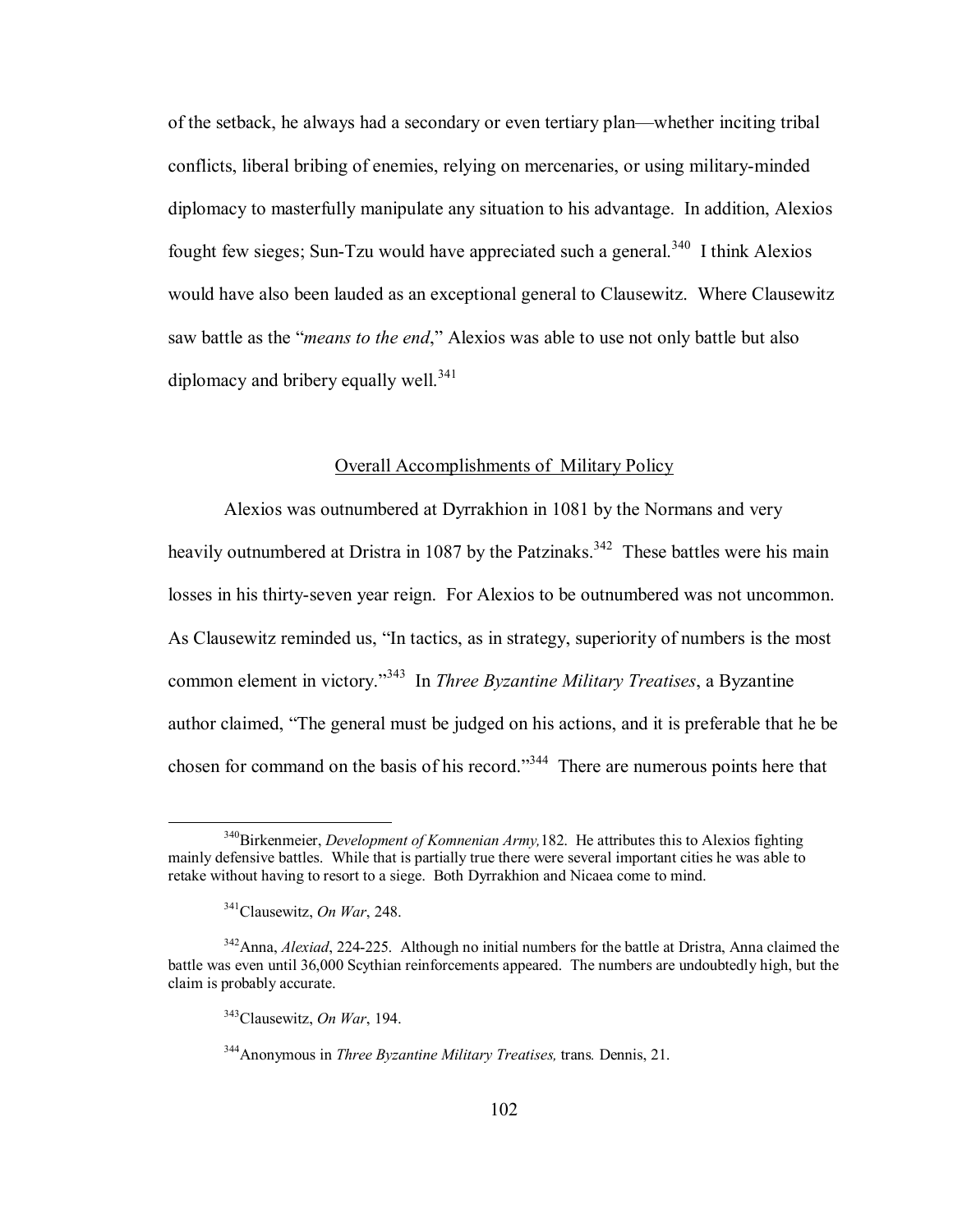can be applied to Alexios. Initially, based on his records, he was not chosen for Domestic of the Schools by the Emperor Botaniates although the capture of Roussel most assuredly did not hurt his reputation. Later, however, he was chosen largely because of the power of the Komnenos family.

In addition, Alexios himself was forced to select many of his generals based on their loyalty, given the fact that he had just dethroned Botaneiates. Alexios did have generals of great ability: therefore, in many instances, he chose to lead his armies himself. There were several reasons: at Dyrrakhion, the battle was crucial to the survival of the empire: in other cases, the sheer distance of the battles made it impossible for him to participate; in his early career, he simply could not afford to risk another coup. The Byzantine state, most likely, would not have survived another shift in power.

Woodrow mentions that the Byzantines, during the period of Maurice, were surrounded by enemies and "simply could not afford any reverses or serious losses on any front. To incur such could mean disaster for the state.<sup>345</sup> Yet the state of the Byzantine Empire at the time of Alexios was far more fragile. Since Manzikert in 1071, the Byzantine army was in disarray. There had been four regime changes; generals and imperial relatives battled over the throne, and the once vast treasury was all but empty. In addition to these problems, Asia Minor, a major recruiting area for the Byzantines was firmly in the hands of the Seljuk Turks. This made the western provinces all the more valuable, but Robert Guiscard and the Normans threatened from the west, giving support to a royal imposter, and Alexios was constantly being harassed by various tribes. As

 $345$ Woodrow, "Byzantine Military Technology and Strategy," 4.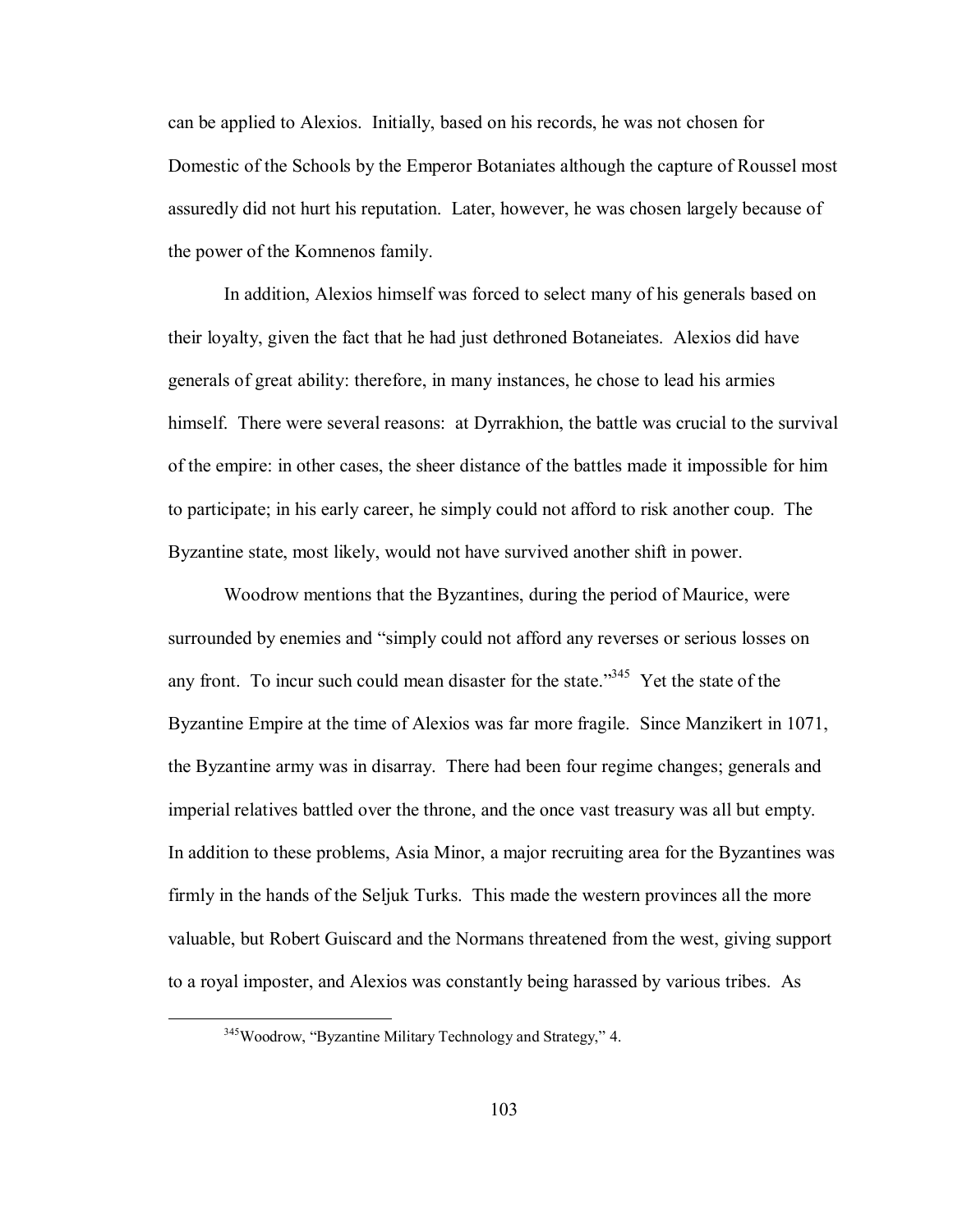Margaret Mullet says, "That we do not speak of the Norman conquest of Albania as we do of the Norman invasion of Ireland may make Alexios's achievements worth our scrutiny.<sup> $346$ </sup> Had Albania fallen to Guiscard, I doubt Byzantinists would have ever written of Alexios in positive terms, much less written about a thirty-seven year long reign.

In addition, Mark Whittow admits Asia Minor was lost to the Byzantines, much as the Normans conquered Spain and Sicily from the Arabs:

... not because of the military conquests of a particular day's battle, nor yet because of political dismay among the defeated—although, of course, it is easy to identify these factors at work in Spain, Sicily, and Asia Minor—but rather because in each region one culture came up against another which was more militaristic, more violent, and—most important—more willing to make the sacrifices to dominate the contested land.<sup>347</sup>

Whittow goes on to solidify his point with the evidence that "the Komnenoi are of course" a major example of a family which had owned estates in Asia Minor, but which showed no inclination to stay and fight.<sup>348</sup> Certainly, if the Emperor Alexios believed that Asia Minor was essential to the immediate survival of the empire, the army, or to his family, he would have responded in full-force to reclaim such a vital area. According to Whittow, land had little, if any, bearing on political influence or power in Byzantium during the Komnenian rule.<sup>349</sup> Therefore, more pressing matters had to be addressed

<sup>&</sup>lt;sup>346</sup>Margaret Mullett, "Introduction: Alexios the Enigma," in *Alexios I Komnenos*, 2.

<sup>&</sup>lt;sup>347</sup>Mark Whittow, "How the east was lost: the background to the Komnenian *reconquista*," in *Alexios I Komnenos*, 56.

<sup>348</sup>*Ibid.*, 67.

<sup>349</sup>*Ibid*, 61-62.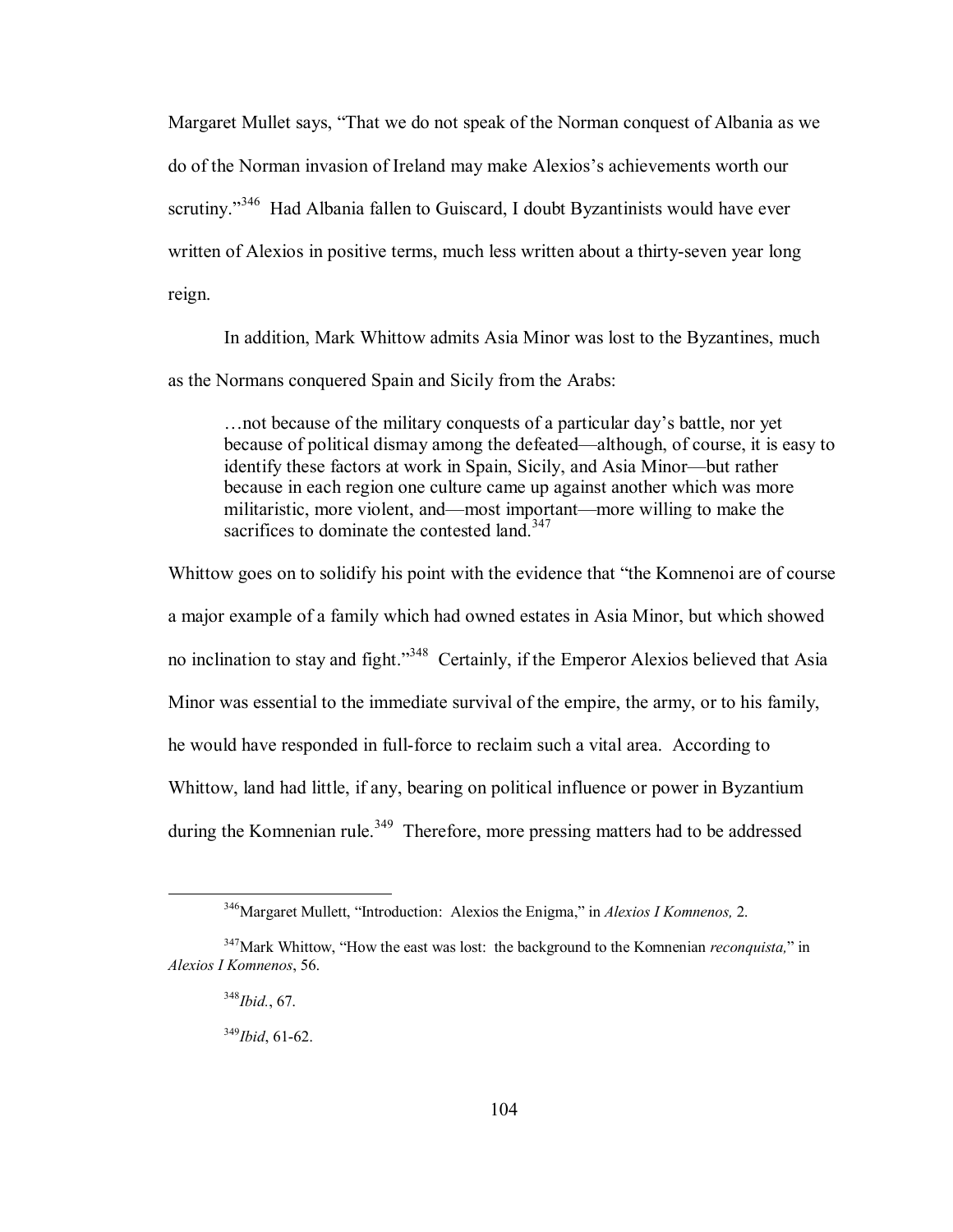before Alexios could launch any kind of offensive campaign. He began this campaign in 1095 after the virtual extermination of the Patzinaks and the defeat of the Cumans.

Whittow continues to contend that the warlike nature of the Turks and Normans was so much greater than that of the Byzantines. The Spanish Jew, Benjamin of Tudela, noted that the Byzantines "'hire from amongst all nations warriors ... to fight with the Sultan of the Turks; for the natives are not warlike, but are as women who have no strength to fight.<sup> $1350$ </sup> Alexios also seems to have been disdainful of Byzantine troops; perhaps, this explains one reason that he was so reliant on mercenaries, even in the years of his reign when it was no longer necessary.

In regards to the Normans, Jonathan Shepard believes that "Alexius triumphed in the end, foiling Bohemond's invasion of  $1107-1108$ .<sup>351</sup> Lilie claims that Bohemond made a critical error attacking the Byzantines in  $1107$ , as "Byzantium was no longer as weak as had been the case in the  $1180s$ .<sup>352</sup> Michael Angold, who is usually very astute on Alexios's political situation, claims: "...Alexios' masterstroke had been his appeal to the papacy for military aid.<sup>353</sup> However, I disagree with his assessment that "by the end" of his reign it was clear that it had brought Byzantium relatively little in terms of

 $350$ Benjamin of Tudela, as quoted by Mark Whittow, "How the east was lost: the background to the Komnenian *reconquista,*î in *Alexios I Komnenos* , 57.

<sup>&</sup>lt;sup>351</sup>Shepard, "Cross-Purposes: Alexius Comnenus and the First Crusade," in *The First Crusade: Origins and Impacts,* ed. Jonathan Riley-Smith (Manchester, Manchester University Press, 1997), 108.

<sup>352</sup>Lilie, *Byzantium and the Crusader States: 1096-1204*, 74. Perhaps this is merely a typographical error and Lilie meant the 1080s as opposed to the 1180s. Even if he meant the 1180s, it is a compliment to the reign of Alexios and his military abilities.

<sup>&</sup>lt;sup>353</sup>Angold, "Alexios I Komnenos: an Afterword," in *Alexios I Komnenos*, 417.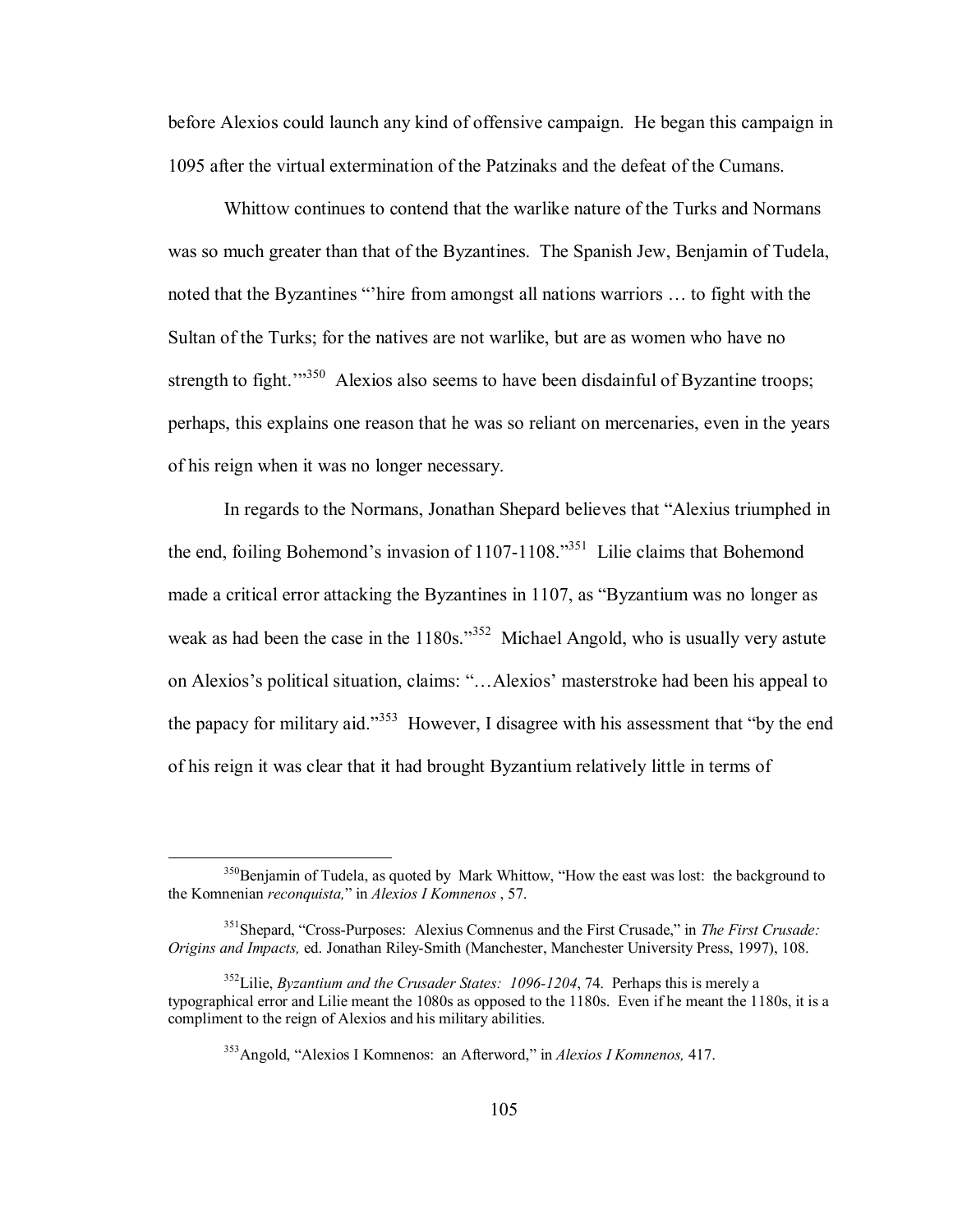territorial gain and much in the way of potential danger.<sup>354</sup> Haldon also disagrees; he claims Alexiosís manipulation of the crusaders helped the Byzantines reclaim a sort of buffer between themselves and the Turks.<sup>355</sup> The crusader states were by no means a cohesive collection of entities, and Alexios consistently kept them busy with drawn out negotiations even though little was resolved. Tancred provided the only possible threat to Alexios and the Byzantines. However, Tancred would be too entangled with the Turks and Alexios's constant scheming to be a serious threat to the Byzantines as his father Bohemond had been. In addition, the crusader states would keep the Turks busy for a substantial period, allowing Alexios's successors to attempt to push further into Asia Minor. It is a shame that neither John nor Manuel was as talented as Alexios, either politically or militarily.

By no stretch of the imagination was the Byzantine Empire ever completely safe during Alexios's reign. Although at the end of his reign, it was far more secure than in 1081. In addition, had John been as skilled as his father, he would have been able to play the Turks and the crusader states against one another as Alexios had done with them and various tribes during his reign. Jonathan Shepard agrees, describing Annaís purpose in writing the *Alexiad*, as "Alexius, her message seems to be, knew how to keep the

<sup>&</sup>lt;sup>354</sup>*Ibid*. It is more likely that the Turks would present more of a long-term threat than any crusader states possibly formed. Arguably, Alexios was seeking to restore the gap between east and west, thereby using the westerners as a buffer and perhaps using them as mercenaries as well. Of course, Alexios's plan of using the crusaders as a distraction would have been unfathomable prior to 1096, when he finally learned of the sheer numbers of crusaders heading to Constantinople.

 <sup>355</sup>Haldon, *Byzantine Wars*, 137. Actually, it would be less of a buffer than forcing the Seljuks to split their forces, fighting on two fronts. Certainly, it would prevent the Turks from focusing all their strength on the Byzantines.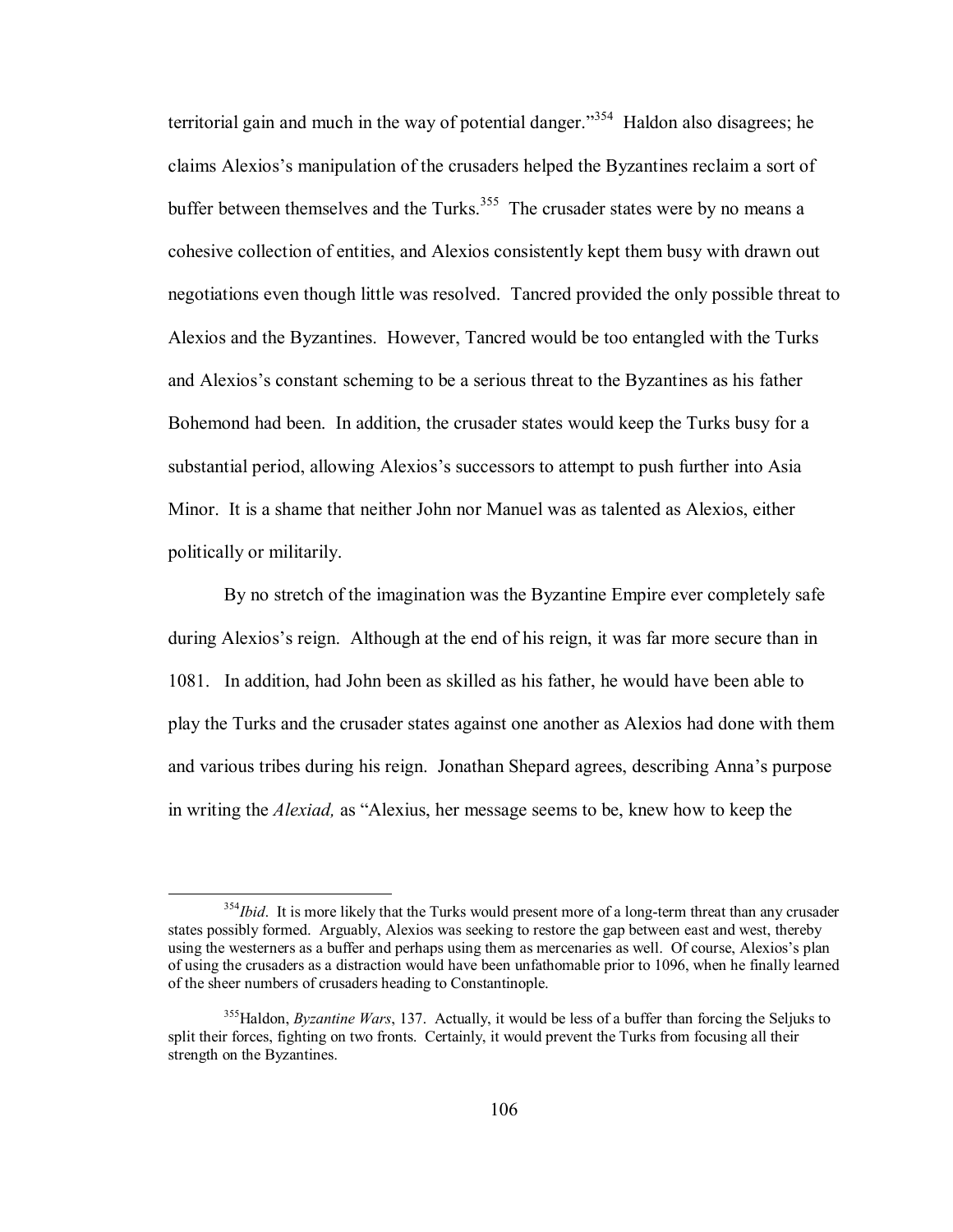Latins in their place whereas his successors did not.<sup> $356$ </sup> Although not fond of one another, the east and west were still a long way from the eventual result of the fourth crusade. The sacking of Constantinople during the fourth crusade can hardly be placed on Alexios's shoulders. That he courted western aid over a century prior is certainly no reason for *post hoc ergo propter hoc* history. To suggest such a theory would suggest an oversimplification of the complexities of Byzantine diplomacy and politics in the years leading up to the fourth crusade.

In addition, Alexios has been almost universally criticized for granting trade privileges to the Venetians in 1082. In fact, that has been claimed to be the cause of the fall of Byzantium. However, an article by Gadolin adequately describes the reasoning behind the treaty as "*an attempt to draw trade back to the markets it (the Venetians) had, by and by, been deserting.*<sup>357</sup> Gadolin continues by stating that Pisa was able to procure a less favorable trading agreement and argues that the agreement with Venice must have provided at least a pulse to the Byzantine economy.<sup>358</sup> The principle for this, Gadolin argues, is the same as the reason behind the Venetian privileges, "The Normans of Antioch favored Genoa so Alexis would naturally choose to promote Pisa's interests evidently for the same reason, which I have suggested, Venice once got her treaty, namely to draw trade back to within the borders of the empire.<sup>359</sup> In support of

 $356$ Shepard, "Cross-Purposes: Alexius Comnenus and the First Crusade," 109.

<sup>&</sup>lt;sup>357</sup>A.R. Gadolin, "Alexis I Comnenus and the Venetian Trade Privileges," *Byzantion* 50 (1980) : 442.

<sup>358</sup>*Ibid*.

 <sup>359</sup>*Ibid*.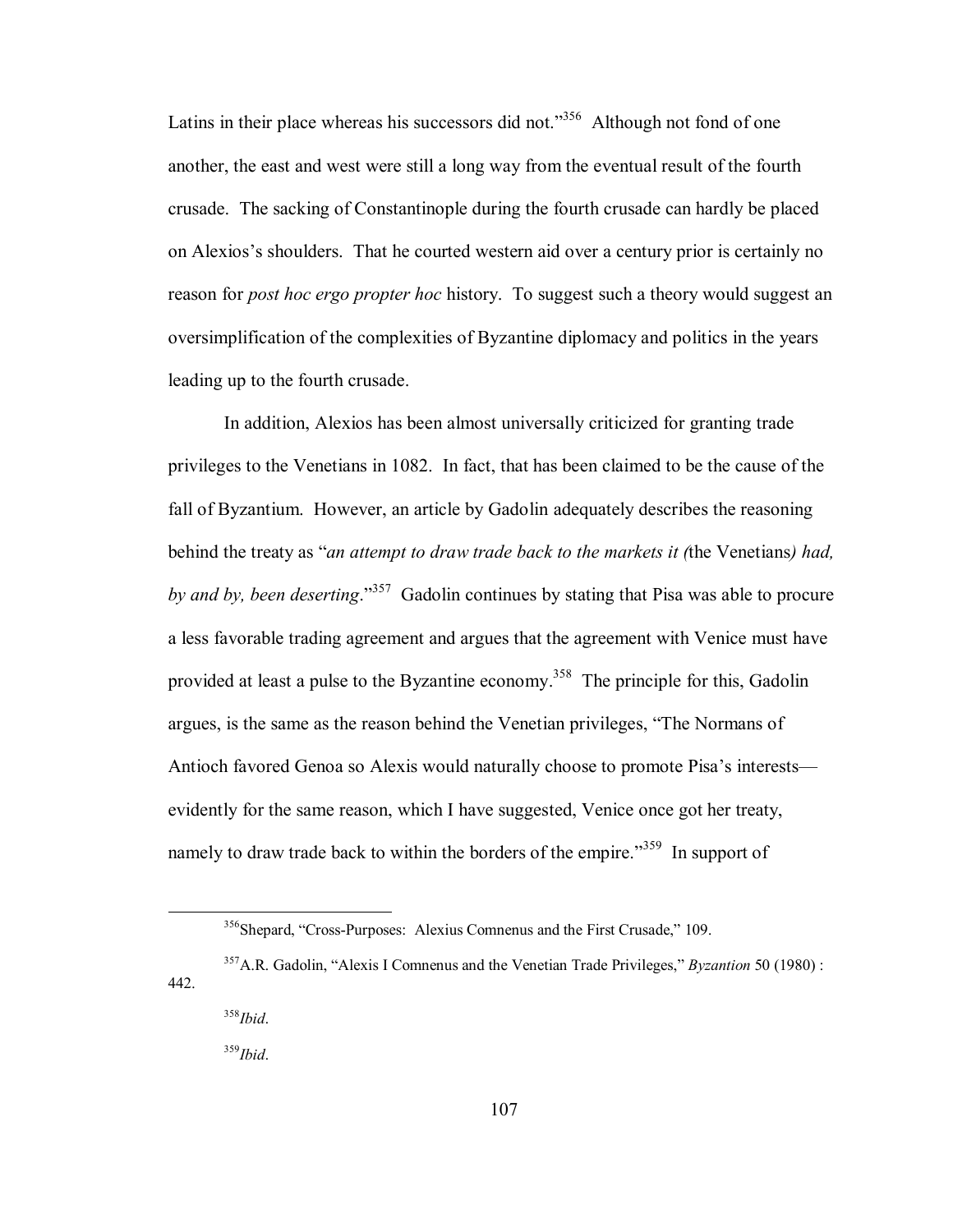Gadolin's contention, Birkenmeier adds, "The state's wealth increased indirectly, the result of increased Venetian activity stemming from privileges that they received from Alexios I $^{360}$ 

Given Alexios's negotiating skill, it seems unlikely that he would have been so completely outmaneuvered by the Venetians; Alexios must also have gotten much of what he wanted. Certainly, the Venetians would have been eager to exact revenge on the Normans.<sup>361</sup> Alexios was an excellent negotiator and always obtained the most favorable position in the alliances and diplomatic agreements he entered. It seems unlikely that he would have been desperate enough in 1082 to potentially hamstring the Byzantine economy. However, if he was desperate enough, or if he had been out-negotiated, it seems extremely unlikely that the Pisans would have bettered him again in the diplomatic arena. It seems much more plausible that he would have been willing to go to virtually any lengths to attempt to re-establish Byzantine trading dominance in the Mediterranean. If Gadolin's argument is valid, then I would hold that the Venetian agreement was a masterstroke beyond the level of requesting papal aid from Urban II. Alexios would have rejuvenated, at least to a limited extent, the stagnant Byzantine economy. In addition, he would have gotten the most powerful fleet in the Mediterranean to combat the most serious threat in his thirty-seven year reign—twice. I would argue that, without the aid of the Venetian fleet at Dyrrakhion in 1082, in the best-case scenario, Alexios would have been deposed, or in the worst Robert Guiscard might have overrun Constantinople.

<sup>&</sup>lt;sup>360</sup>Birkenmeier, *Development of the Komenian Army*," 154.

 $361$ Gadolin, "Alexis I Comnenus and the Venetian Trade Privileges," 439.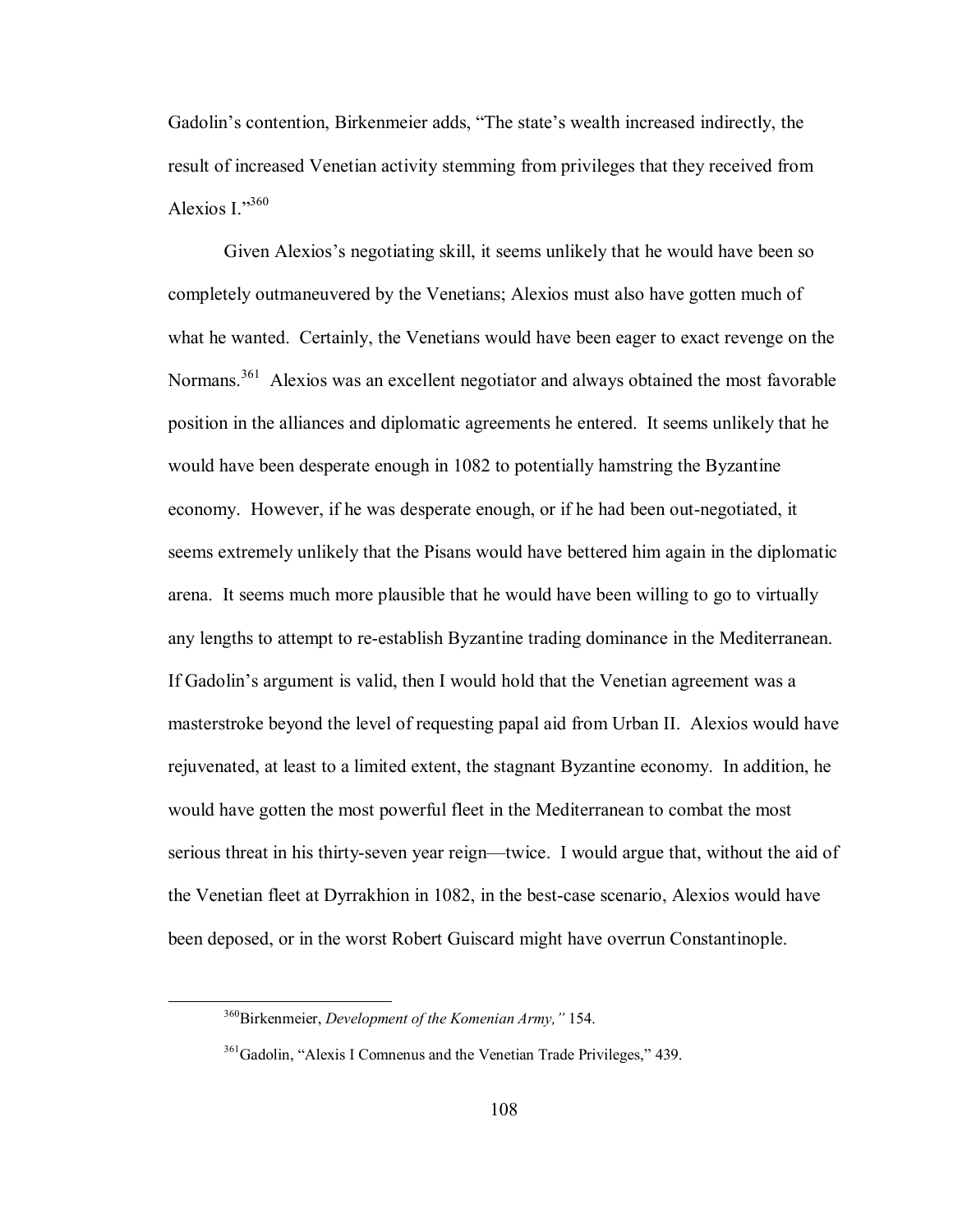According to James Howard-Johnston, "There is no reason to suppose that there was a temporary collapse of Byzantine statecraft in the time of Alexios.<sup>362</sup> Howard-Johnston continues by stating:

On the contrary, other sources as well as the not inconsiderable body of material based on diplomatic documents which is included in the *Alexiad* provide ample evidence to show that he set about orchestrating the movements and conflicts among near and distant peoples in a never ending attempt to increase Byzantine leverage and open up opportunities for successful military action against key targets.363

This certainly seems to be the work of a man with a larger picture in mind, and Alexios would have received high praise from Sun-Tzu for his successful manipulation of certain peoples.364 The very worst you could say of Alexios is that he was a reactionary who won his wars and brought a temporary halt to the disintegration of the fifty years prior to his coup. Such a claim, in my opinion, would be completely unsubstantiated and would ignore his vast accomplishments.

 My own research has shown that he was an extremely talented man, both militarily and politically. His military 'tactics' on the battlefield were the least successful aspect of his military abilities, and he was, at the very worst, a good military tactician. His tactical use was exquisite and, in many instances, timeless; however, early in his reign he was forced to use inexperienced soldiers. Most of the tactics he knew had come from previous Byzantine military texts, and Alexios was either able to adapt existing Byzantine tactics or he was able to formulate or emulate other tactics. The story of the

<sup>363</sup>*Ibid*.

<sup>&</sup>lt;sup>362</sup>Howard-Johnston, "Anna Komnena and the *Alexiad*," in *Alexios I Komnenos*, 297.

<sup>364</sup>Sun-Tzu, *Art of Warfare*, 136.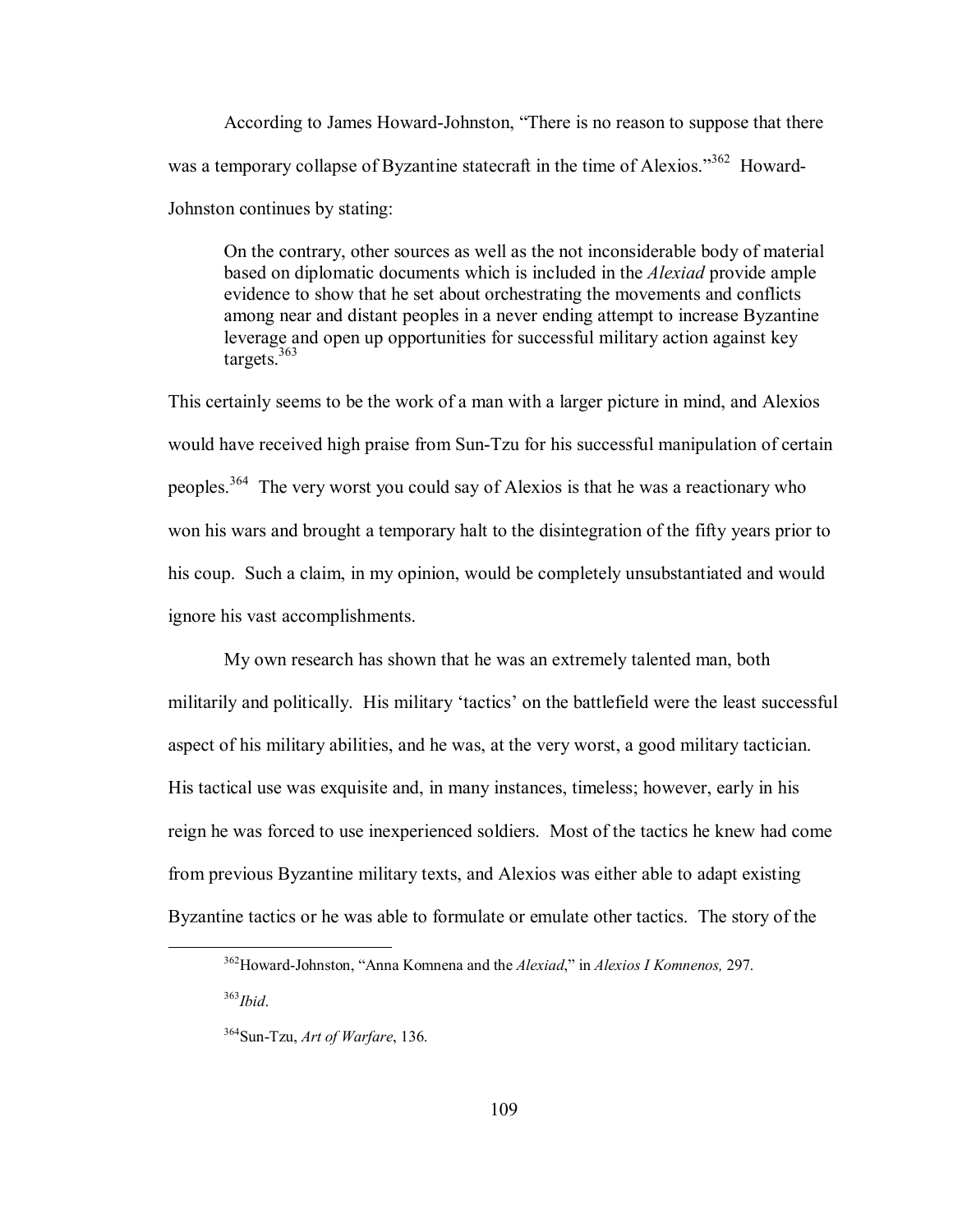"living city" formation (or the 'Fighting March') used when evacuating Greeks on the plain of Doryleon in 1116 comes to mind.<sup>365</sup> Of course, the implementation of such a tactic would have been difficult, if not impossible, in the first half of his reign due to the undisciplined forces Alexios had to use.

Birkenmeier would no doubt disagree with my assessment. He claims that the majority of Alexios's battles were defensive.<sup>366</sup> Certainly, this was necessarily the case. However, defensive or not, his goals would have remained the same because of the Byzantines' outlook on warfare and the situations that Alexios faced. The constant ability of Alexios to gain power and to reconquer his territory was remarkable in the midst of such adversity. In addition, Clausewitz noted, "If we consider the relative exhaustion of forces on both sides, the defender is at a *disadvantage*.<sup>367</sup> Certainly this would be true with the shortage of manpower for the Byzantines. Although the defender is at a disadvantage, fighting on the defensive is certainly the more effective method of battle and should be considered the correct decision for the Byzantine Empire, given its situation early in Alexios's reign.<sup>368</sup> Clausewitz argued, "...that *defense is simply the stronger form of war, the one that makes the enemy's defeat more certain.*<sup>369</sup> With a lack of disciplined manpower, Alexios needed to fight on the defensive while replenishing his numbers with various mercenaries until he could prepare for an offensive

<sup>368</sup>*Ibid*.

<sup>&</sup>lt;sup>365</sup>Anna, *Alexiad*, 478-479. See also Matthew Bennett, "The Crusaders 'Fighting March' Revisited,î *War in History* 8 (2001): 1-18.

<sup>366</sup>Birkenmeier, *Development of the Komnenian Army,* 80.

<sup>367</sup>Clausewitz, *On War*, 613.

<sup>369</sup>*Ibid.*, 380.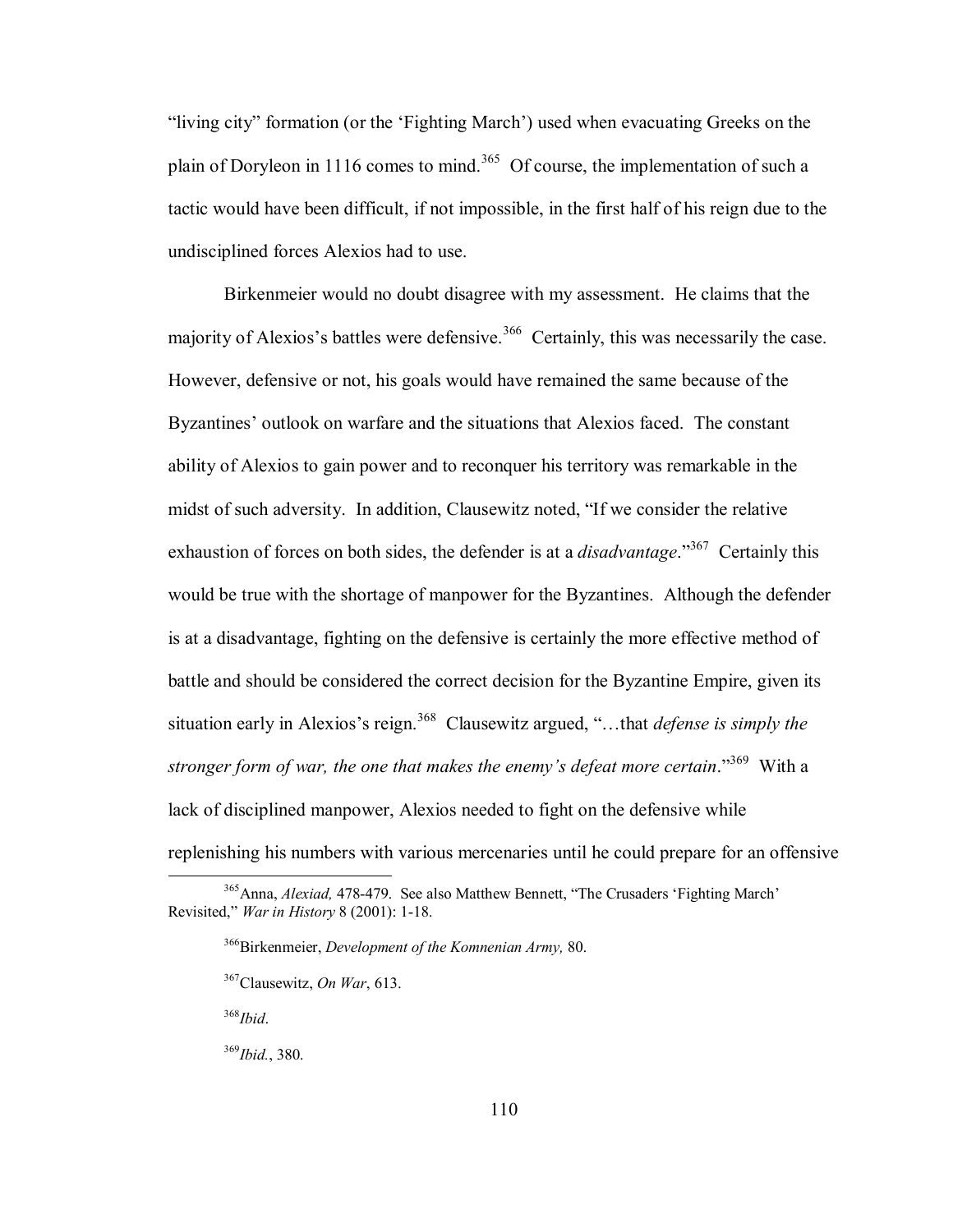campaign, which finally came late in his reign in Asia Minor. Once again, this would have been expected of an ideal Byzantine general—fighting an offensive war only to reclaim territory that had recently been lost to the empire—in other words, a just war. However, Birkenmeier is more forgiving of Alexios in his conclusion. He reminds the reader that, despite a lack of proper resources, "... he won his wars."<sup>370</sup> Nikephorus Bryennius believed this to be the case, as he stated of the Byzantine economic situation leading into Alexios's reign that "the treasury was void of money."<sup>371</sup> Such an endorsement from Birkenmeier would tell Clausewitz all he needed to know about Alexios's battle capabilities.

Stephen Morillo has also rendered several valid points in his article "Battle" Seeking." In one of his points, he states, "that strategic decisions happen in cultural contexts, and that different contexts make some strategies more useful than others.<sup>372</sup> Although he was applying it to the principle of Vegetian warfare, I believe it is also applicable to the Byzantine experience. Given the Byzantine aversion for war, which has been well documented, I believe that Byzantine military culture had much more to do with heavy reliance on diplomacy, bribery, and, in fact, the heavy use of mercenaries than it did with open battle. Although the use of some of these stratagems during Alexios's reign was out of sheer necessity, especially during the first decade of his reign, I believe

 <sup>370</sup>Birkenmeier, *Development of the Komnenian Army*, 84.

 $371$ Nikephorus Bryennius, as quoted in Tobias, "The Tactics and Strategy of Alexius Comnenus at Calavrytae" 196.

<sup>&</sup>lt;sup>372</sup>Stephen Morillo, "Battle Seeking: The Contexts and Limits of Vegetian Strategy," *Journal of Medieval Military History* I (2002) : 41.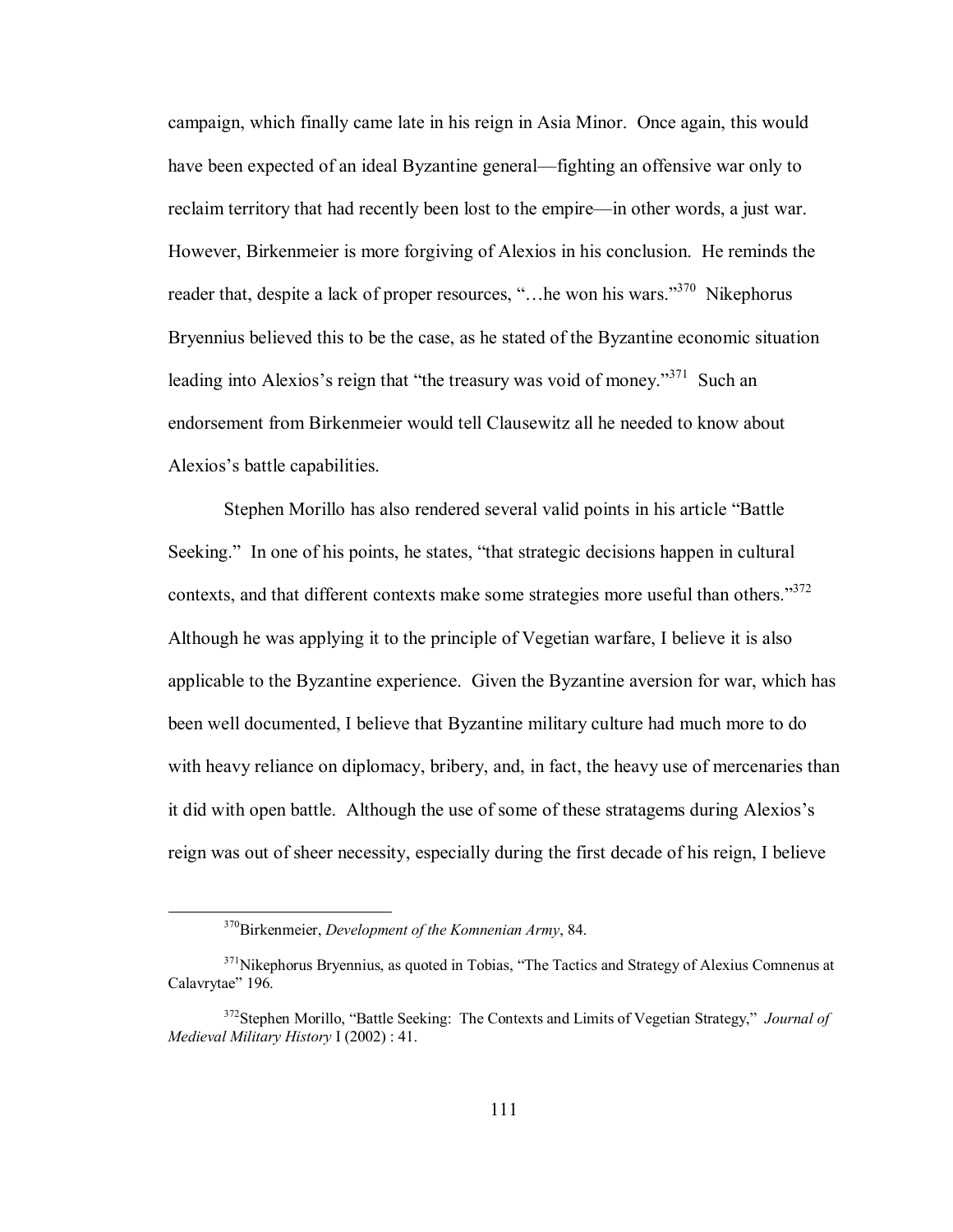that an underlying cultural factor remained, since the time of Maurice, which kept Alexios's tactics and stratagems close to those of Maurice.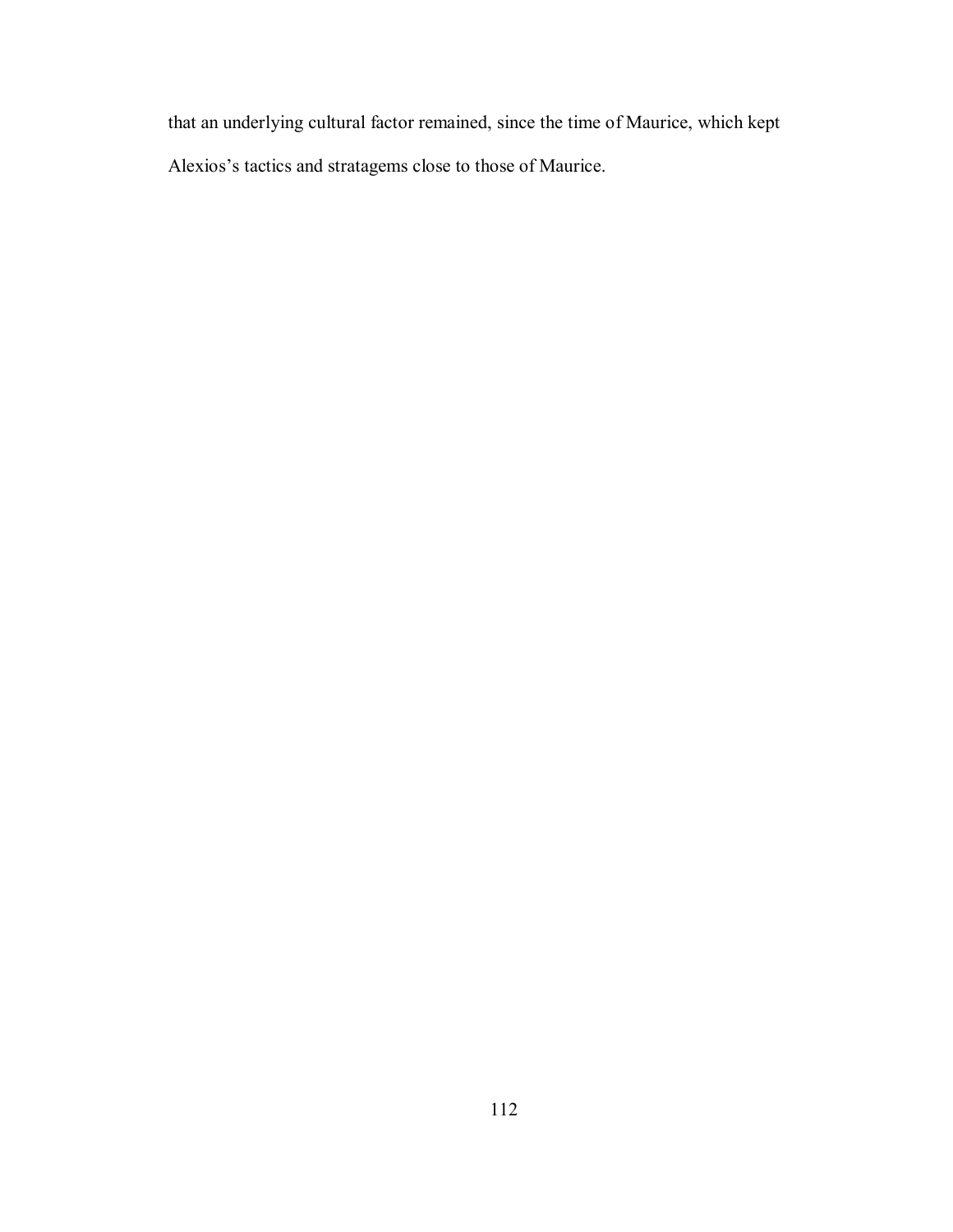### CHAPTER VI

## **CONCLUSION**

As Alexios assumed leadership of the Byzantine world, he faced many challenges, and the empire was on the brink of collapse. Given the religious, political, and military circumstances of the period, Alexios was forced to play the role of emperor, diplomat, and general. He was consistently adept at analyzing a situation and formulating a plan of attack. Whether by design or by accident, it is quite clear that he implemented strategies and tactics that closely follow those espoused by many military theorists. He proved to be both a shrewd and practical diplomat as well as a courageous and skilled strategist. According to Chalandon:

Whoever desires to come to a fair estimate of Alexius Comnenus must realize that his reign marks a temporary arrest in the decline of Constantinople. In Europe, as in Asia, he succeeded in beating back the attacks of the enemies of the Empire. During his reign the Crusade forced new problems on Byzantine diplomacy. It must be acknowledged that Alexius was able to discern the solution which most tended to advance the interests of the Empire, and that he traced out the road which his successors were to follow. $373$ 

Horodysky echoed Chalandon's sentiment: "The later Emperor Alexius deserves credit for having raised Byzantium from a condition of anarchy and decay when it was being threatened on all sides by new dangers. No emperor devoted himself with a greater sense of duty to the task of ruling.<sup>374</sup> Niketas Choniates believed that Alexios "was, beyond"

 $373$ Chalandon, as quoted in "Chapter XI: The Early Comneni," *Cambridge Medieval History*, *IV*, ed. J.R.Tanner, C.W. Prevote-Orton, and Z.N. Brooke (Cambridge: Cambridge University Press, 1923), 350.

 $374$ John Horodysky, "Byzantium and Rus' Relations During the Reign of the Comneni Dynasty" (Master's thesis, Rutgers University, 1982), 224.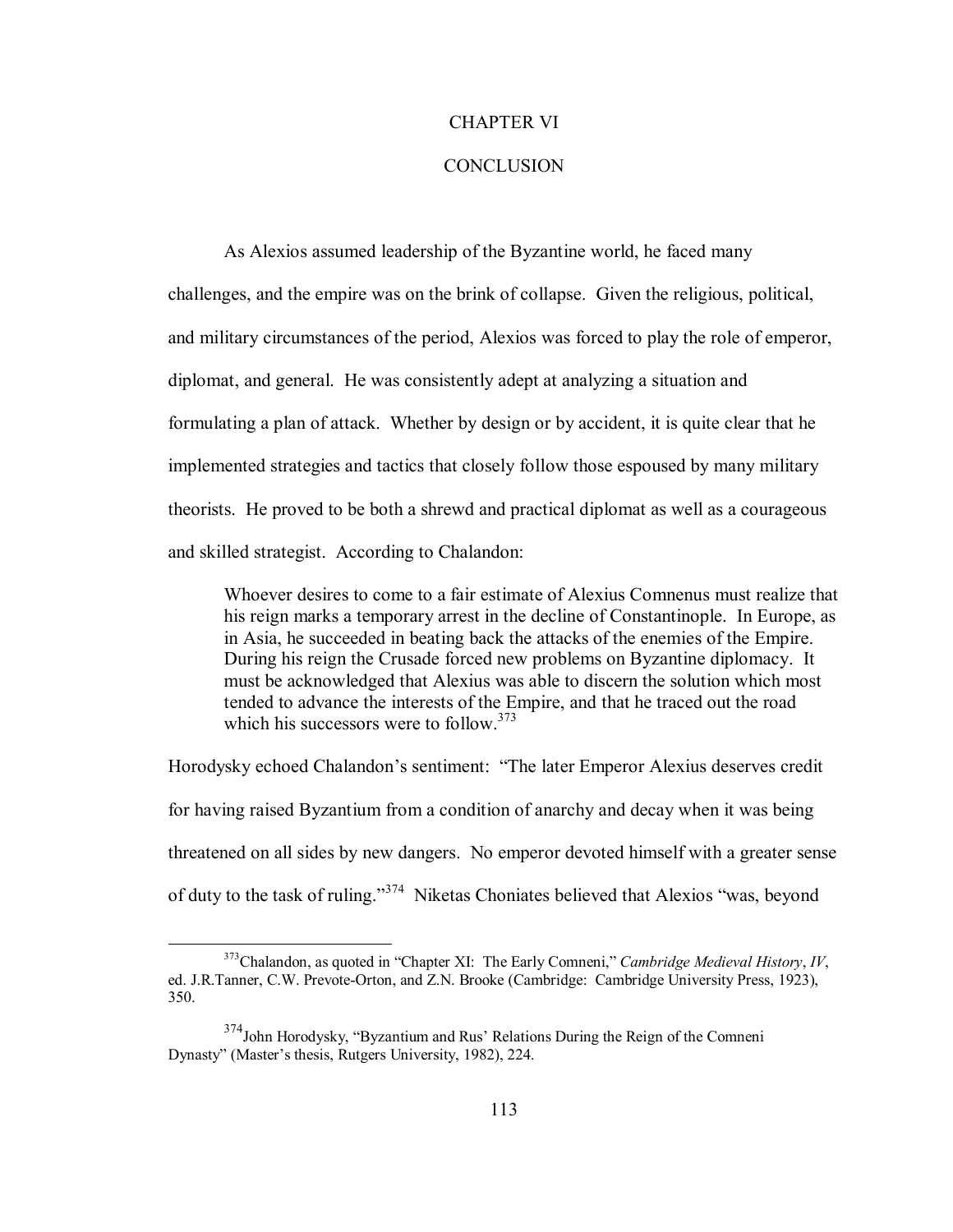all others, a dissembler, deeming secretiveness a clever thing and never saying much about what he intended to do.<sup>375</sup> This should be expected from a Byzantine military mindset—if that mind was familiar with Maurice.<sup>376</sup> Such an outlook probably lent itself to Alexios's long reign as emperor.

When he was forced to confront the Normans, he was initially unable to conquer them on the field of battle, but he was able to defeat them. The difference is paramount. War is not always decided on the battlefield—at least, not in the Byzantine view of warfare. With that in mind, I believe that, particularly in Alexios's case, strategy and diplomacy are terms that could, and should, be used interchangeably since his diplomatic outlook was constantly that of a general. Clausewitz agreed that political considerations played an exceptional part in the planning of a strategy or even a battle.<sup>377</sup> This is not to say that Alexios was incapable of leading his armies on the field. When he was not outnumbered, he generally won his battles. When he was unable to outmaneuver his opponents tactically on the battlefield (usually due to the inexperienced forces early in his reign), he would diplomatically and strategically outmaneuver them according to Byzantine maxims, particularly those of Maurice. He would either avoid war if he believed that was the only way for Byzantium to emerge with the advantage, or he would deceive or bribe another faction to attack or harass his enemies. We must remember,

 <sup>375</sup>Niketas Choniates, *O City of Byzantium, Annals of Niketas Choniates*, trans. and ed. Harry J. Magoulias (Detroit: Wayne State University Press, 1984), 6.

 <sup>376</sup>Maurice, *Strategikon,* 88-89. See also Vegetius, *De Re Militari*, 174.

 <sup>377</sup>Clausewitz, *On War*, 606.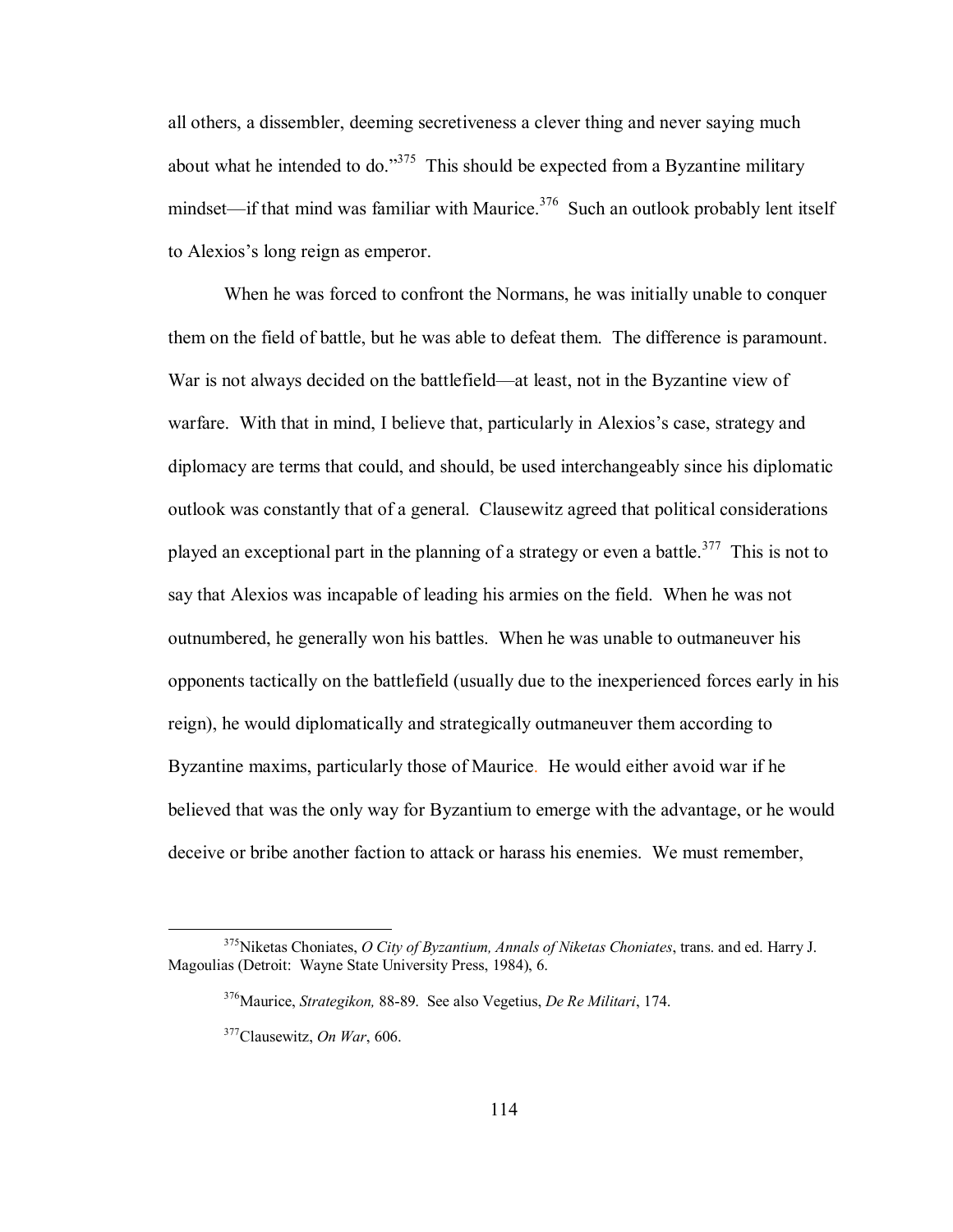"policy is the guiding intelligence and war only the instrument, not vice versa."<sup>378</sup> Alexios was truly a man who used every resource at his control to defend the interests of Byzantium throughout his long reign. Utilizing classic strategies and tactics, he was in fact, the ideal Byzantine general.

So was Alexios a military genius or simply lucky? Warren Treadgold certainly believed Alexios was a military genius.<sup>379</sup> Clausewitz felt that "the most highly developed societies produce the most brilliant soldiers, as the Romans.<sup>3380</sup> A genius can be defined as someone that excels at a particular occupation.<sup>381</sup> Alexios was a military genius, at the very least, in Clausewitz's definition of a military genius: "history and posterity reserve the name of "genius" for those who have excelled in the highest positions—as commanders-in chief—since here the demands for intellectual and moral powers are vastly greater.<sup>332</sup> A military genius must know the political situation and know what he can accomplish with the resources at his disposal.<sup>383</sup> To quote Clausewitz, a "general can best demonstrate his genius by managing a campaign exactly to suit his objectives and his resources, doing neither too much nor too little. But the effects of genius show not so much in novel forms of action as in the ultimate success of the

<sup>383</sup>*Ibid*., 112.

 <sup>378</sup>*Ibid*., 607.

<sup>379</sup>Treadgold, *A History of the Byzantine State and Society,* 611.

<sup>380</sup>Clausewitz, *On War*, 101.

<sup>381</sup>*Ibid*., 100.

<sup>382</sup>*Ibid*., 111.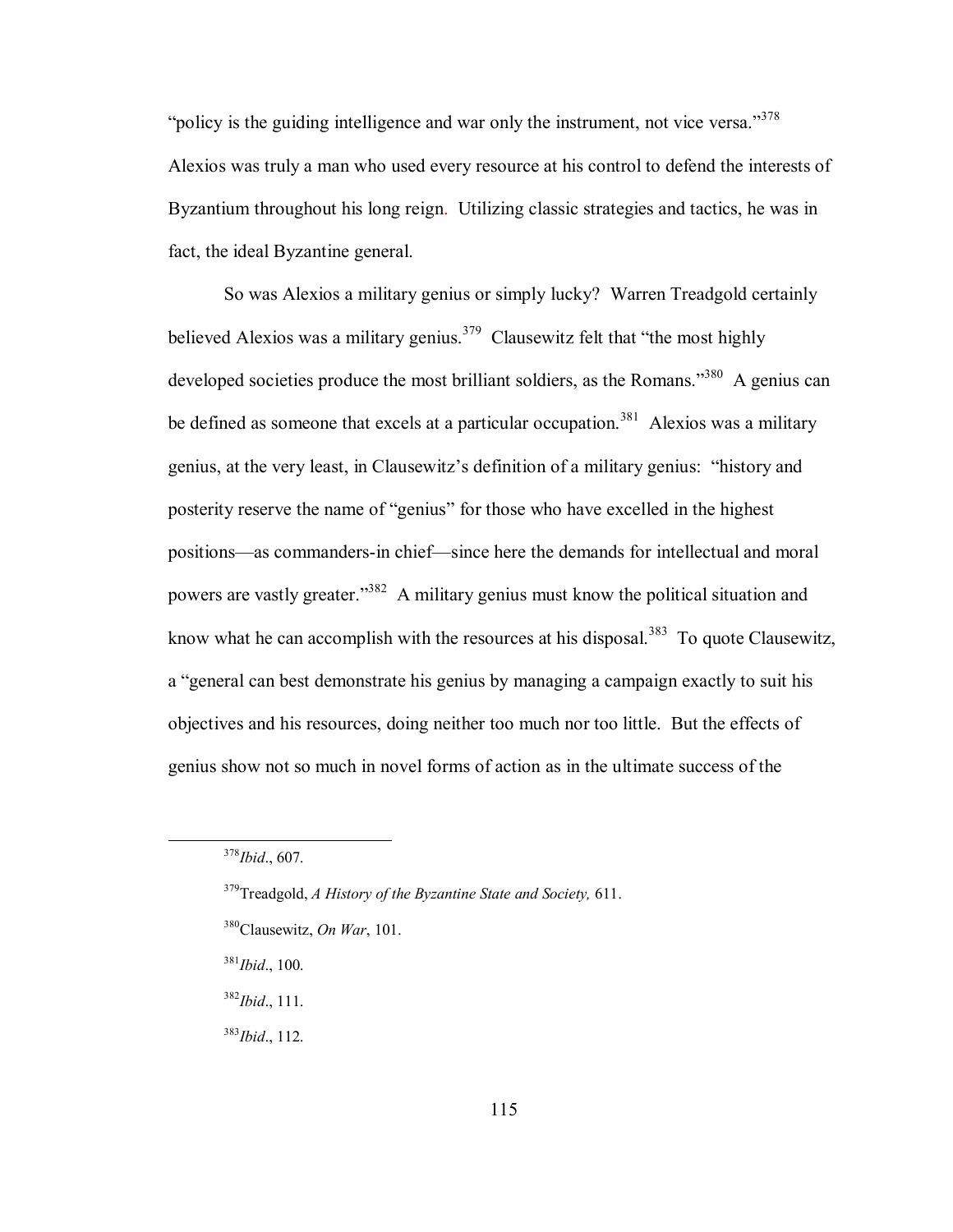whole.<sup>3384</sup> It is, after all, "the *average result* that indicates the existence of military genius.<sup>385</sup> The average result of Alexios's military successes in a Byzantine and, in fact, an overall context cannot be ignored. Neither can we minimize the overall success of his reign.

For the intents and purposes of Alexios's reign, Alexios was emperor, general, and what Kaegi describes as the "Joint Chiefs of Staff" as his strategies were comprehensive and interlocking.<sup>386</sup> Although he did have military advisors, it is clear that it was Alexios himself, who formulated and implemented political, diplomatic and military policy. Vegetius argued, "It is the nature of war that what is beneficial to you is detrimental to the enemy and what is of service to him always hurts you.<sup>387</sup> Few generals have ever been able to gain what was beneficial to them and their state the way Alexios I Komnenos was. Ultimately, in the analysis of Alexios's strategies and tactics, we must conclude, "*all the meaning that should be attached to a judgment of right and wrong that we deduce from success, or rather that we find in success.*<sup>388</sup>

In the words of Clausewitz, "... if the commander's superior intellect and strength of character did not express themselves in the final success of his work, and were only taken on trust, they would rarely achieve historical importance.<sup>389</sup> As the overall

<sup>388</sup>*Ibid.*, 167.

 <sup>384</sup>*Ibid.*, 177.

<sup>385</sup>*Ibid*., 103.

<sup>&</sup>lt;sup>386</sup>Kaegi, *Some Thoughts on Byzantine Military Strategy*, 15. The capitalization is Kaegi's. 387Vegetius, *De Re Militari*, 171.

 <sup>389</sup>Clausewitz, *On War*, 112.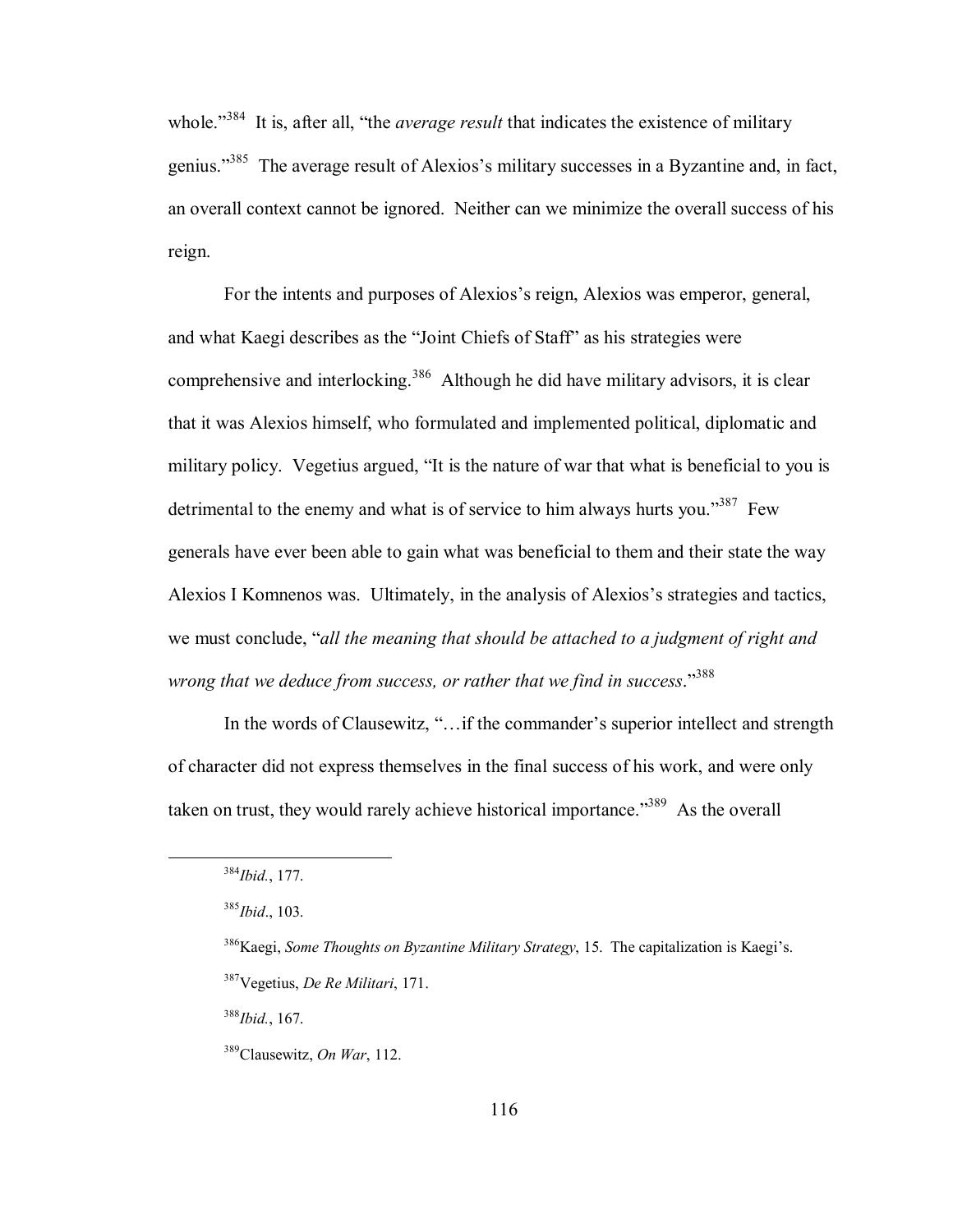success and historical importance of Alexios's reign is clear, we should believe that Alexios made the correct tactical and strategic decisions simply because they were successful. Did Alexios's strategies and tactics make him an ideal general? Further research will be needed to conclude with certainty; however, a strong case can definitely be made based on several of history's most elite and influential military texts.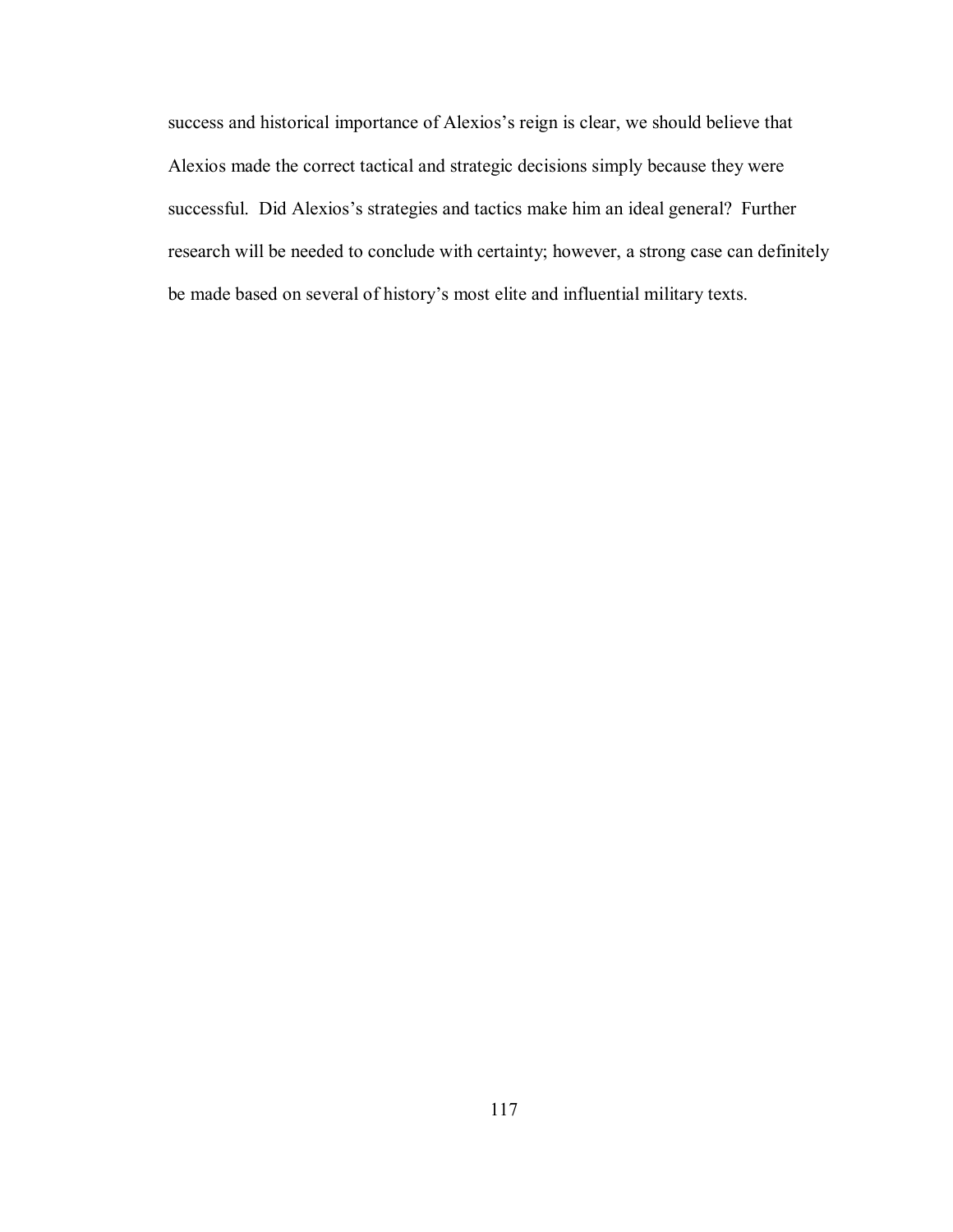## BIBLIOGRAPHY

#### Primary Sources

- Choniates, Nicetas. *O City of Byzantium: Annals of Niketas Choniates*. Translated and edited by Harry I. Magoulias. Detroit: Wayne State University Press, 1984.
- Clausewitz, Carl Von. *On War*. Translated by Michael Howard and Peter Paret. Princeton: Princeton University Press, 1984.

\_\_\_\_\_\_\_\_. *Principles of War*. Translated and edited by Hans W. Gatzke. Mineola: Dover Publications, Inc., 2003.

- Comnena, Anna. *The Alexiad of Anna Comnena.* Translated by E.R.A. Sewter. Suffolk: The Chaucer Press, 1969.
- Dennis, George T., trans. *Three Byzantine Military Treatises.* Washington, D.C.: Dumbarton Oaks, 1985.
- Fulcher of Chartres. *A History of the Expedition to Jerusalem 1095-1127.* Translated by Frances Rita Ryan. Edited by Harold S Fink. Knoxville: The University of Tennessee Press, 1969.
- Guibert, Abbot of Nogent-sous-Coucy. *The Deeds of God through the Franks: A Translation of Guibert de Nogent's Gesta Dei Francos.* **Translated by** Robert Levine. Woodbridge: Boydell Press, 1997.
- Haldon, John, trans. *Constantine VII Porphyrogenitus, Three Treatises on Imperial Military Expeditions.* Wien: Verlag der Österreichischen Akademie der Wissenschaften, 1990.
- Hallam, Elizabeth, ed. *Chronicles of the Crusades: Eye Witness Accounts of the Wars Between Christianity and Islam*. Surrey: CLB International, 1989.
- Hill, Rosalind, ed. *Gesta Francorum et Aliorum Hierosolymitanorum*. London: T. Nelson, 1962.
- Krey, August C., ed. *The First Crusades: The Accounts of Eyewitness and Participants.* Gloucester: Peter Smith, 1958.
- Maurice. *Strategikon: Handbook of Byzantine Military Strategy*. Translated by George T. Dennis. Phildelaphia: University of Pennsylvania, 1984.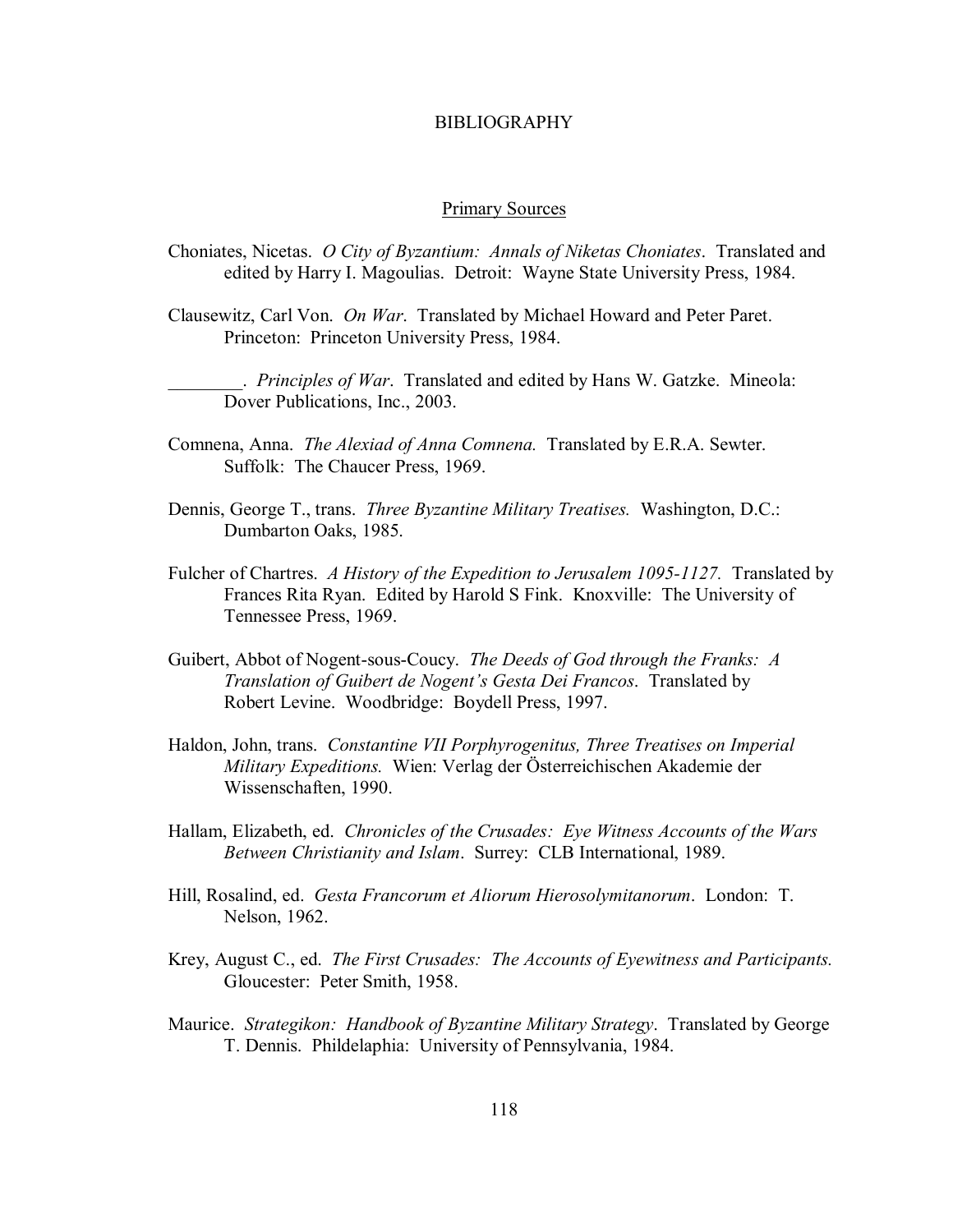Moravcsik, Gy. *Constantine Porphyrogenitus De Administrando Imperio.* Translated by R.J.H. Jenkins. Washington, D.C.: Dumbarton Oaks, 2002.

Pernoud, Regine, ed. *The Crusades*. New York: G.P. Putnam's Sons, 1963.

- Peters, Edward, ed. *The First Crusade: The Chronicle of Fulcher of Chartres and Other Source Materials.* Philadelphia: University of Philadelphia Press, 1971.
- Procopius. *Procopius: History of the Wars, Secret History, and Buildings*. Translated by Averil Cameron. New York: Washington Square Press, 1962.
- Raimundus de Agiles. *Historia Francorum qui Ceperunt Iherusalem*. Translated by John Hill and Laurita Hill. Philadelphia: American Historical Society, 1968.
- Sun-Tzu. *The Art of Warfare.* Translated by Roger T. Ames. New York: Ballantine Books, 1993.
- Vegetius. *De Re Militari*. In *Roots of Strategy*. Edited by T.R. Phillips. Harrisburg: Stackpole Books, 1985.
- William of Tyre: *A History of Deeds Done Beyond the Sea.* Translated by Emily Babcock and A.C. Krey. New York: Columbia University Press, 1943.

#### Secondary Sources

- Ables, Richard P. and Bernard S. Bachrach, eds. *The Normans and their Adversaries at War*. Rochester, NY: Boydell Press, 2001.
- Angold, Michael. "Alexios I Komnenos: an Afterword." In *Alexios I Komnenos*, edited by Margaret Mullet and Dion Smythe. Belfast Byzantine Texts and Translations 4(1), Belfast: Belfast Byzantine Enterprises, 1996: 398-417.

\_\_\_\_\_\_\_\_. *Byzantium: The Bridge From Antiquity to the Middle Ages*. New York: St. Martin's Press, 2001.

\_\_\_\_\_\_\_\_. *The Byzantine Empire 1025-1204*. New York: Addison-Wesley, 1997.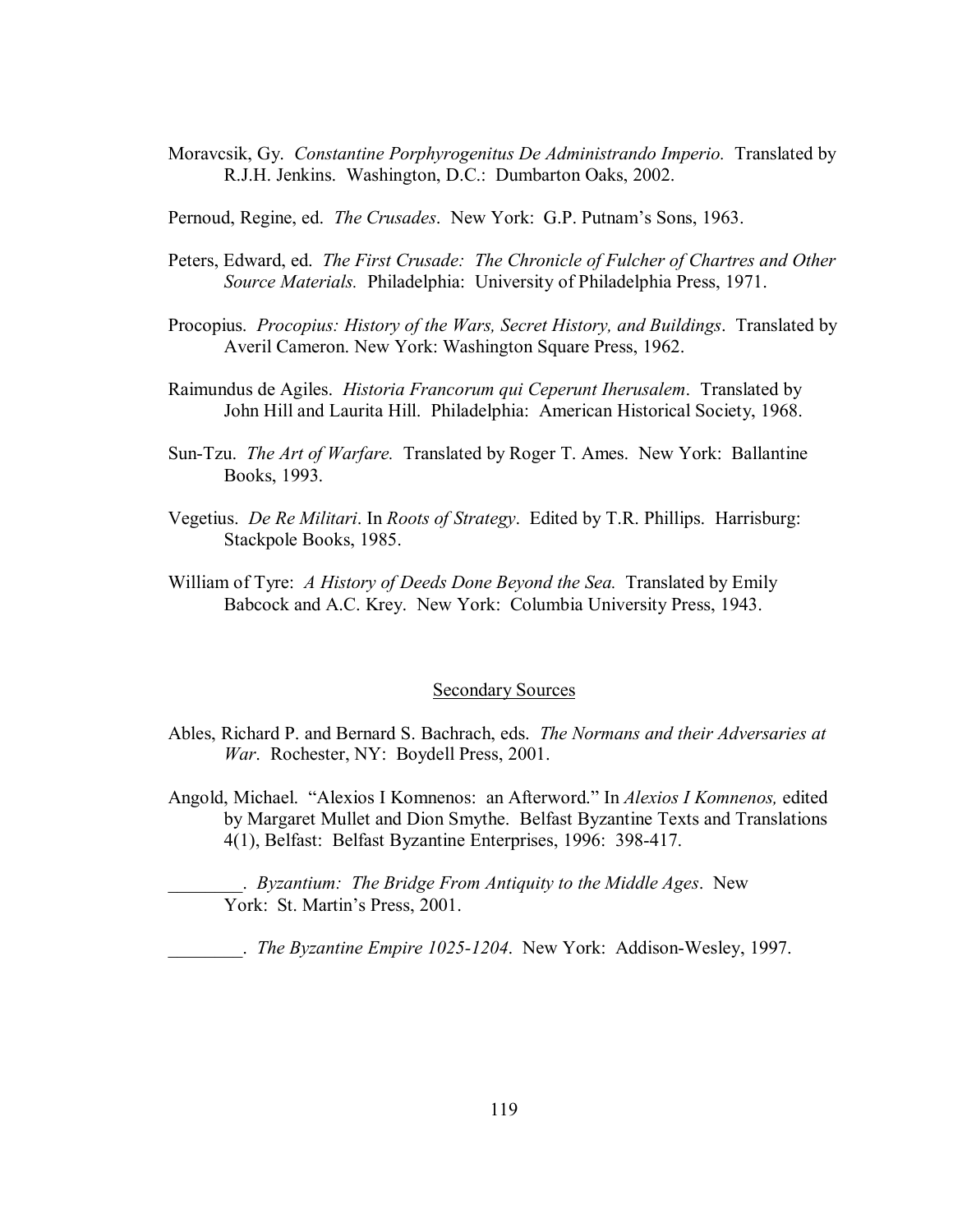Bachrach, Bernard S. "Some Observations on the Role of the Byzantine Navy in the Success of the First Crusade." *Journal of Medieval Military History* I (2002) : 83-100.

\_\_\_\_\_\_\_\_. ìThe Siege of Antioch: A Study in Military Demography.î *War in History* 6.2 (1999): 127-46.

- Benet, Matthew. "The Crusaders 'Fighting March' Revisited." *War in History* 8.1 (1999): 1-18.
- Birkenmeier, John. *The Development of the Komnenian Army.* Leiden:Brill Academic Publishers, 2002.
- Blondal, Sigfus. *The Varangians of Byzantium: an Aspect of Byzantine Military History.* Translated, revised, and rewritten by Benedikt S. Benedikz. Cambridge: Cambridge University Press, 1978.
- Charanis, Peter. "A Greek Source on the Origin of the First Crusade." *Speculum* 24 (1949): 93-94.
- Ciggaar, Krijnie Nelly. *Western Travelers to Constantinople: the West and Byzantium, 962-1204: Cultural and Political Relations*. New York: E.J. Brill, 1996.
- Crosby, Everett Uberto. *Medieval Studies: a Bibliographical Guide*. New York: Garland Publishing, Inc., 1983

\_\_\_\_\_\_\_\_. *Medieval Warfare: a Bibliographical Guide.* New York: Garland Publishing, Inc., 2000.

- Dalven, Rae. *Anna Comnena*. New York: Twayne Publishers, 1972.
- Dennis, George T. "The Byzantines in Battle." In *Byzantium at War*, edited by K. Tsiknakis. Athens: Idryma Goulandr, 1997: 165-78.
- France, John. *Victory in the East: a Military History of the First Crusade*. Cambridge: Cambridge University Press, 1997.

\_\_\_\_\_\_\_\_. *Western Warfare in the Age of the Crusades, 1000-1300.* Ithaca: Cornell University Press, 1999.

Gadolin, A.R., "Alexius I Comnenus and the Venetian Trade Privileges." *Byzantion* 50 (1980): 439-446.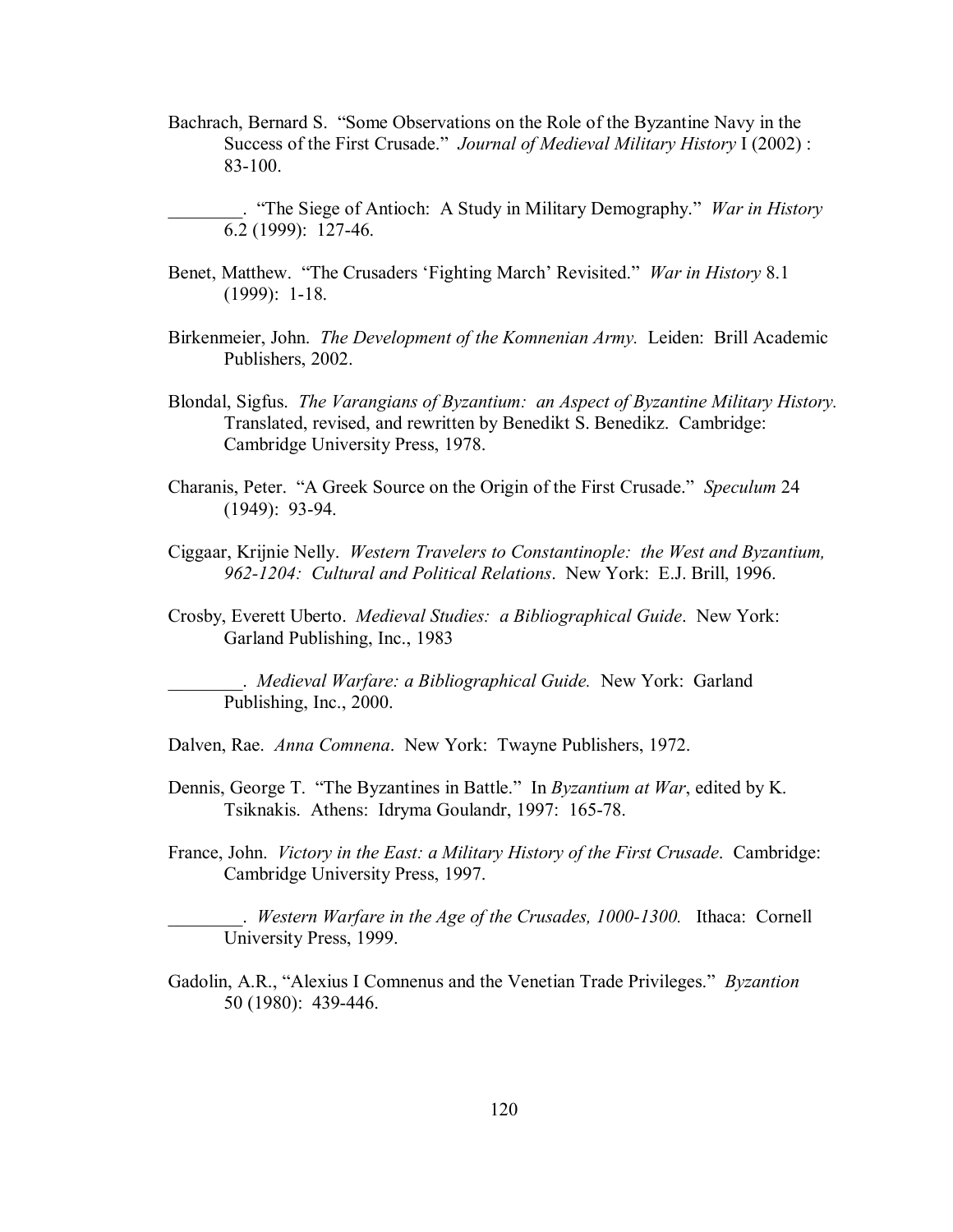Glubb, John Baggot. *The Course of Empire: The Arabs and their Successors.* London: Hodder & Stoughton, 1965.

Haldon, John. *Byzantium at War*. Oxford: Osprey Publishing, 2002.

\_\_\_\_\_\_\_\_. *The Byzantine Wars.* Charleston: Tempus Publishing Inc., 2000.

\_\_\_\_\_\_\_\_. *Warfare, State, and Society in the Byzantine World 565-1204.* London: University College London Press, 1999.

- Harris, Jonathan. *Byzantium and the Crusades.* London: Hambledon and London, 2003.
- Heath, Ian. *Byzantine Armies: 886-1118 AD.* Oxford: Osprey Publishing Co., 2001.
- Hill, John. *Raymond IV, Count of Toulouse*. Syracuse: Syracuse University Press, 1962.
- Horodysky, John. "Byzantium and Rus' Relations During the Reign of the Comneni Dynasty." Master's thesis, Rutgers University, 1982.
- Howard-Johnston, James. "Anna Komnena and the *Alexiad.*" In *Alexios I Komnenos,* edited by Margaret Mullet and Dion Smythe. Belfast Byzantine Texts and Translations 4(1), Belfast: Belfast Byzantine Enterprises, 1996: 264-280.
- Hussey, Joan M. *The Byzantine World*. New York: Harper & Row, Publishers, 1961.
- Joranson, Elinar. "The Problem of the Spurious Letter of Emperor Alexius to the Court of Flanders.î *The American Historical Review* 55 (1950) : 811-832.
- Kaegi, Walter Emil. *Some Thoughts on Byzantine Military Strategy.* Brookline: Hellenic College Press, 1983.
- Kazhdan, Alexander P, ed. *The Oxford Dictionary of Byzantium*: *Three Vols*. New York: Oxford University Press, 1991.
- Keen, Maurice, ed. *Medieval Warfare: A History.* Oxford: Oxford University Press, 1999*.*
- Kinnamos, Ioannes. *Deeds of John and Manuel Comnenus.* Translated by Charles Brand. New York: Columbia University Press, 1976.
- Lamb, Harold. *The Crusades: Iron Men and Saints.* Garden City: International Collectors Library, 1931.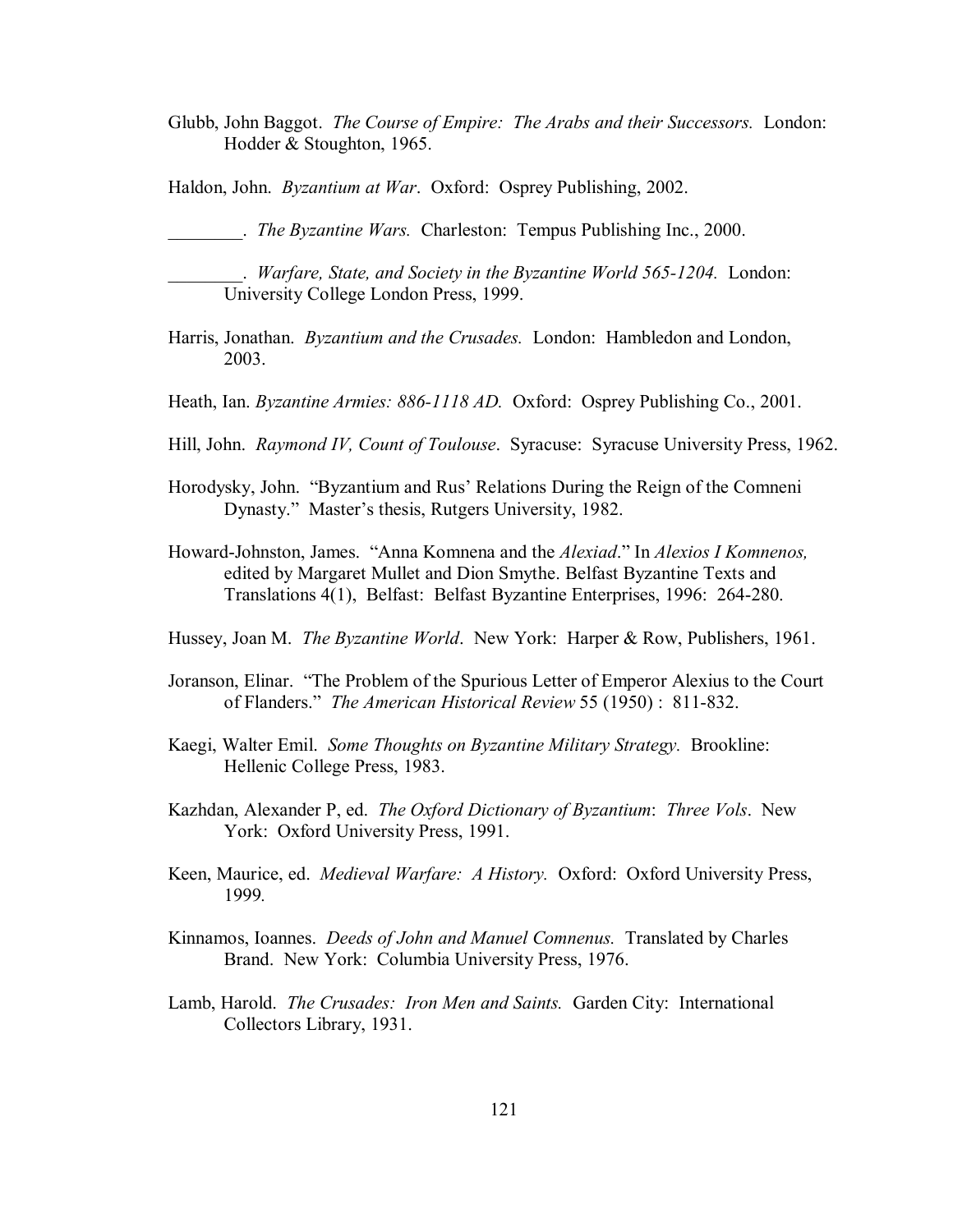\_\_\_\_\_\_\_\_. *The Crusades: The Flame of Islam*. Garden City: International Collectors Library, 1931.

- Lev, Yaacov, ed. *War and Society in the Eastern Mediterranean,* 7<sup>th</sup>-15<sup>th</sup> Centuries. New York: E.J. Brill, 1997.
- Lilie, Ralph-Johannes. *Byzantium and the Crusader States, 1096-1204*. Translated by J.C. Morris and Jean E. Ridings. New York: Oxford University Press, 1993.
- Macrides, Ruth. "The Pen and the Sword: Who Wrote the *Alexiad?*" In *Anna Komnene and Her Times*, edited by Thalia Gouma-Peterson. New York: Garland Publishing, Inc., 2000: 63-81.
- Magdalino, Paul. "Innovations in Government." In *Alexios I Komnenos*, edited by Margaret Mullet and Dion Smythe. Belfast Byzantine Texts and Translations 4(1), Belfast: Belfast Byzantine Enterprises, 1996: 146-66.
- Mango, Cyril. *The Oxford History of Byzantium*. Oxford: Oxford University Press, 2002.
- McGeer, Eric. *Sowing the Dragon's Teeth: Byzantine Warfare in the Tenth Century.* Washington: Dumbarton Oaks Publishing Service, 1996.
- Miller, Timothy S. and John Nesbitt, eds. Peace and War in Byzantium: Studies *in Honor of George T. Dennis, SJ.* Washington, D.C.: Catholic University of America Press, 1995.

Morillo, Stephen. "Battle Seeking: The Contexts and Limits of Vegetian Strategy.î *Journal of Medieval Military History* I (2002) : 21-42.

- Mullett, Margaret. "Introduction: Alexios the Enigma." In *Alexios I Komnenos*, edited by Margaret Mullet and Dion Smythe. Belfast Byzantine Texts and Translations 4(1), Belfast: Belfast Byzantine Enterprises, 1996: 1-11.
- Munro, D.C. "Did the Emperor Alexius I ask for aid at the Council of Piacenza?" *The American Historical Review* 27 (1921-1922) : 731-733.
- Nicol, Donald. *Byzantium and Venice: a Study in Diplomatic and Cultural Relations*. Cambridge: Cambridge University Press, 1988.
- Nicolle, David. *Medieval Warfare Source Book: Warfare in Western Christendom*. London: Brockhampton Press, 1995.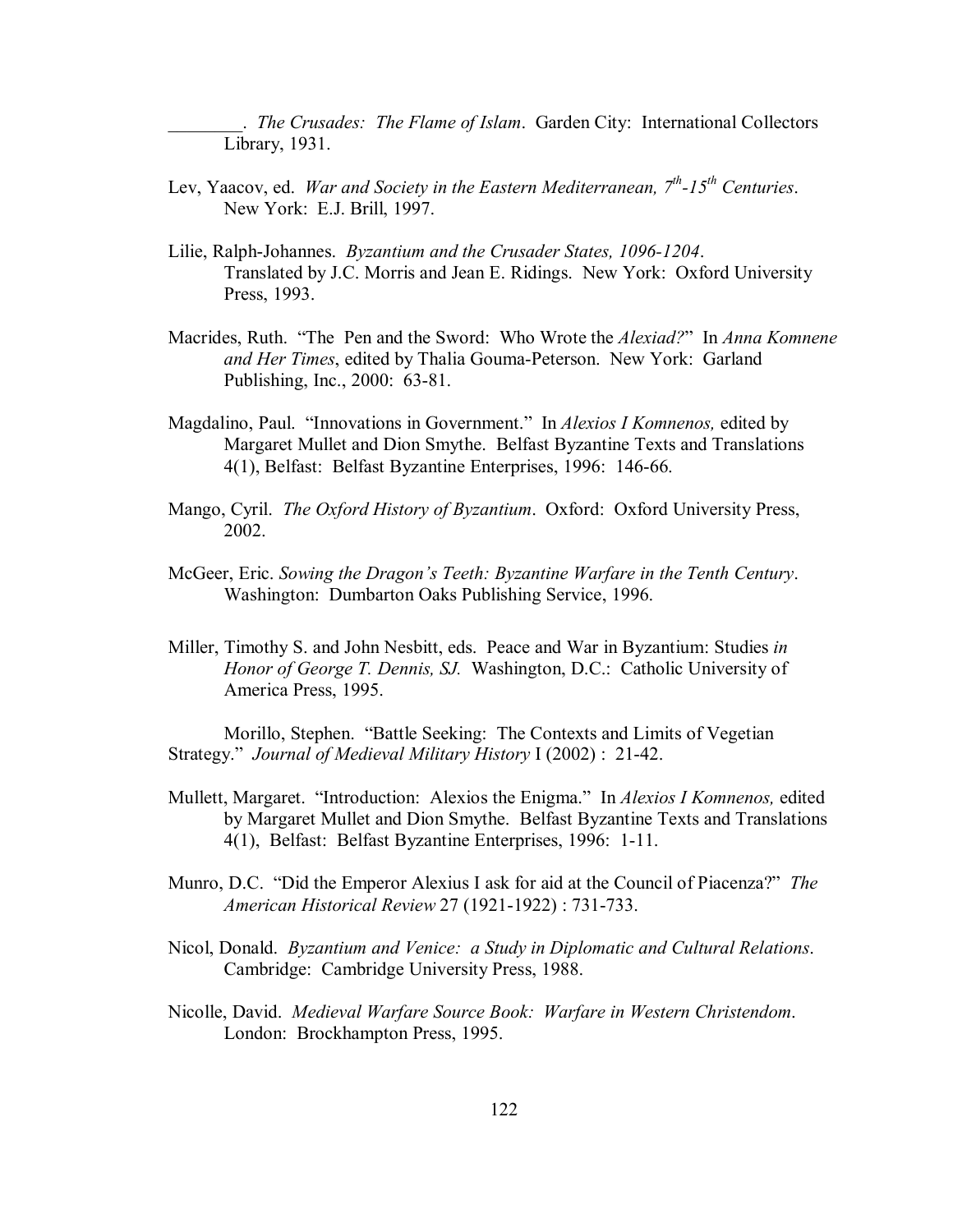Norwich, John Julius. *Byzantium: The Apogee*. New York: Alfred A. Knopf, 1997.

\_\_\_\_\_\_\_\_\_. *Byzantium: The Decline and Fall*. New York: Alfred A. Knopf, 1997.

Oman, Charles. *A History of the Art of War in the Middle Ages, Volume I: AD 378-1278.* New York: Burt Franklin, 1924.

\_\_\_\_\_\_\_\_. *The Art of War in the Middle Ages*: *A.D. 378-1515*. Ithaca: Cornell University Press, 1968.

- Ostrogorsky, George. *History of the Byzantine State.* Translated by Joan Hussey. New Jersey: Rutgers University Press, 1969.
- Payne, Robert. *The Dream and the Tomb: a History of the Crusades*. New York: Stein and Day Publishers, 1984.
- Power, Daniel and Naomi Standen, eds. *Frontiers in Question: Eurasian Borderlands,*  700-1700. New York: St. Martin's Press, 1999.
- Riley-Smith, Jonathan. *The First Crusaders 1095-1131*. New York: Cambridge University Press, 1997.
- Rogers, Clifford J. "The Vegetian 'Science of Warfare' in the Middle Ages." *Journal of Medieval Military History* I (2002) : 1-20.
- Runciman, Steven. *A History of the Crusades: Volume I: The First Crusades and the Foundation of the Kingdom in Jerusalem*. London: The Folio Society, 1994.

\_\_\_\_\_\_\_\_. *The First Crusade.* Cambridge: Cambridge University Press, 1980.

Shepard, Jonathan and Simon Franklin, eds. *Byzantine Diplomacy: Papers of the Twenty-fourth Spring Symposium of Byzantine Studies, Cambridge, March 1990.*  Brookfield: Ashgate, 1992.

\_\_\_\_\_\_\_\_. ìCross-Purposes: Alexius Comnenus and the First Crusades.î In *The First Crusade: Origins and Impacts,* edited by Jonathan Riley-Smith. Manchester: Manchester University Press, 1997: 107-129.

"Father' or 'Scorpion'? Style and Substance in Alexios's Diplomacy." In *Alexios I Komnenos,* edited by Margaret Mullet and Dion Smythe. Belfast Byzantine Texts and Translations 4(1), Belfast: Belfast Byzantine Enterprises, 1996: 68-132.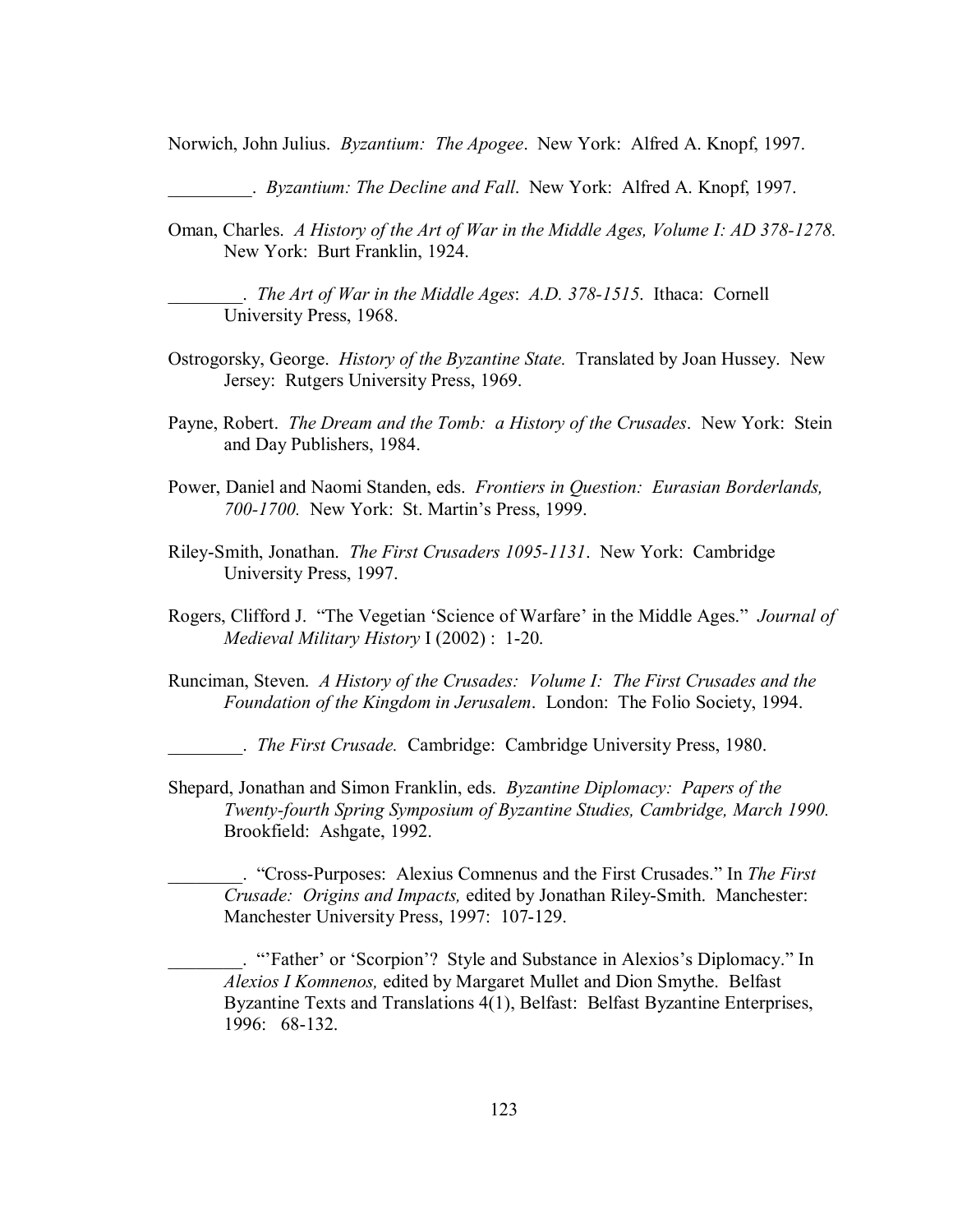- Smail, R.C*. Crusading Warfare, 1097-1193.* Cambridge: Cambridge University Press, 1995.
- Speck, Paul. *Understanding Byzantium: Studies in Byzantine Historical Sources*. Brookfield: Ashgate, 2003.
- Stephenson, Paul. *Byzantium's Balkan frontier: a Political Study of the Northern Balkans, 900-1204*. New York: Cambridge University Press, 2000.
- Tanner, J.R., C.W. Prevote-Orton, and Z.N. Brooke, eds. "Chapter XI: The Early Comneni," *Cambridge Medieval History, IV.* Cambridge: Cambridge University Press, 1923: 318-350.
- Tobias, Norman. "The Tactics and Strategy of Alexius Comnenus at Calavrytae, 1078," *Etudes Byzantine* 6 (1979), 193-211.
- Toynbee, Arnold Joseph. *Constantine Porphyrogenitus and His World*. New York: Oxford University Press, 1973.
- Treadgold, Warren. *Byzantium and its Army, 284-1081*. Stanford: Stanford University Press, 1995.

\_\_\_\_\_\_\_\_. *A History of the Byzantine State and Society*. Stanford: Stanford University Press, 1997.

- Vasiliev, A.A. *History of the Byzantine Empire.* Madison: University of Wisconsin Press, 1952.
- Bryonies, Sperms, ed. *Byzantine Studies: Essays on the Slavic World and the Eleventh Century.* New Rochelle: A.D. Caritas, 1992.
- Whitby, Michael. *The Emperor Maurice and His Historian: Theophylact Simocatta on Persian and Balkan Warfare*. New York: Oxford University Press, 1988.
- Whittow, Mark. "How the east was lost: the background to the Komnenian *reconquista.*î In *Alexios I Komnenos,* edited by Margaret Mullet and Dion Smythe. Belfast Byzantine Texts and Translations 4(1), Belfast: Belfast Byzantine Enterprises, 1996: 55-67.
- Woodrow, Peter. "Byzantine Military Technology and Strategy as Observed in the *Strategikon* of Maurice." Master's thesis, University of New England, Australia, 1995.